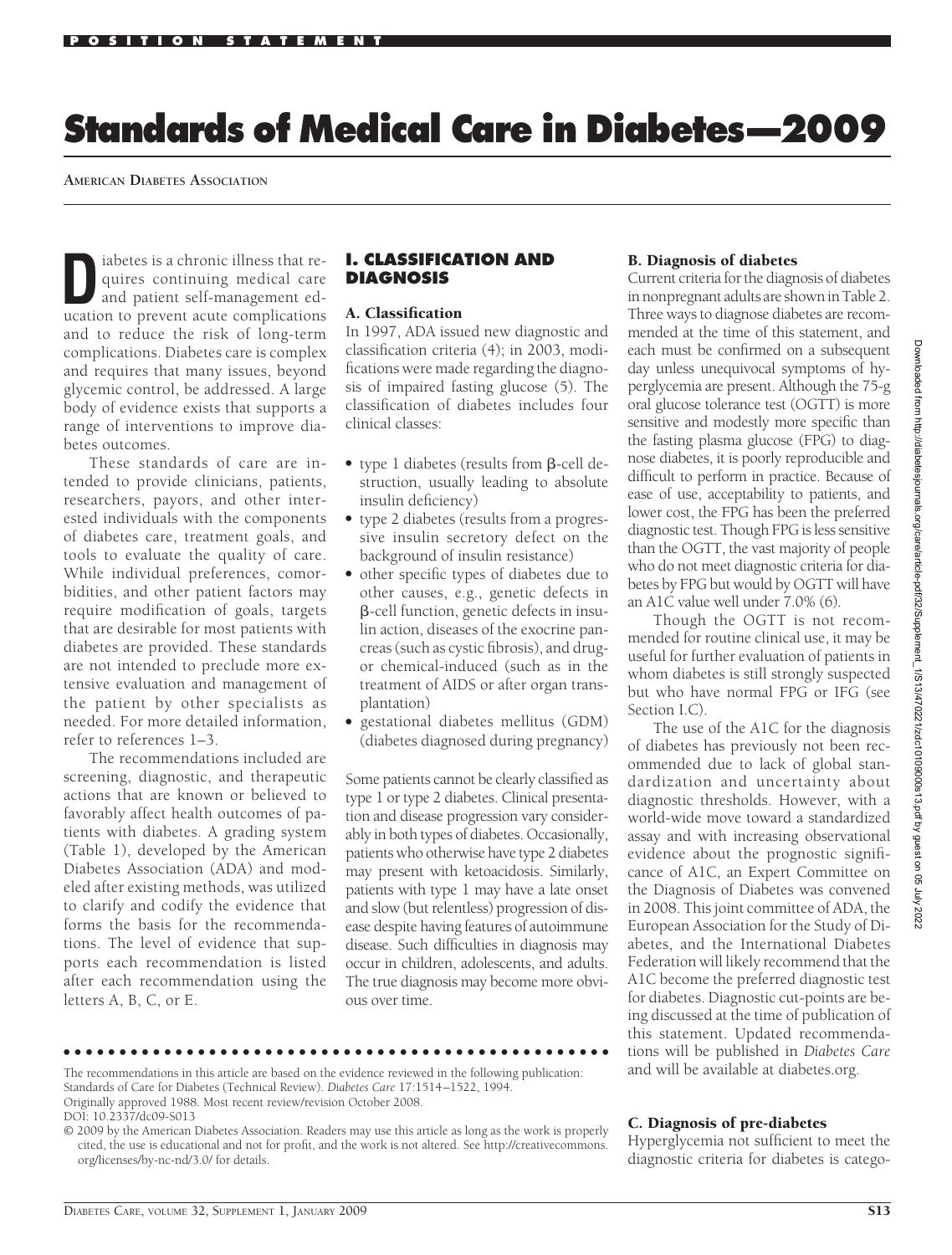#### **Table 1—***ADA evidence grading system for clinical practice recommendations*

| Level of<br>evidence | Description                                                                                                                                                                                                                                                                                                                                                                                                                                                                                                                                                                                                                                                                     |  |  |  |
|----------------------|---------------------------------------------------------------------------------------------------------------------------------------------------------------------------------------------------------------------------------------------------------------------------------------------------------------------------------------------------------------------------------------------------------------------------------------------------------------------------------------------------------------------------------------------------------------------------------------------------------------------------------------------------------------------------------|--|--|--|
| A                    | Clear evidence from well-conducted, generalizable, randomized controlled<br>trials that are adequately powered, including:<br>• Evidence from a well-conducted multicenter trial<br>• Evidence from a meta-analysis that incorporated quality ratings in the<br>analysis<br>Compelling nonexperimental evidence, i.e., "all or none" rule developed<br>by the Centre for Evidence-Based Medicine at Oxford<br>Supportive evidence from well-conducted randomized controlled trials<br>that are adequately powered, including:<br>• Evidence from a well-conducted trial at one or more institutions<br>• Evidence from a meta-analysis that incorporated quality ratings in the |  |  |  |
| B                    | analysis<br>Supportive evidence from well-conducted cohort studies, including:<br>• Evidence from a well-conducted prospective cohort study or registry<br>• Evidence from a well-conducted meta-analysis of cohort studies                                                                                                                                                                                                                                                                                                                                                                                                                                                     |  |  |  |
| $\subset$            | Supportive evidence from a well-conducted case-control study<br>Supportive evidence from poorly controlled or uncontrolled studies<br>• Evidence from randomized clinical trials with one or more major or<br>three or more minor methodological flaws that could invalidate the                                                                                                                                                                                                                                                                                                                                                                                                |  |  |  |
|                      | results<br>• Evidence from observational studies with high potential for bias (such<br>as case series with comparison to historical controls)<br>• Evidence from case series or case reports<br>Conflicting evidence with the weight of evidence supporting the<br>recommendation                                                                                                                                                                                                                                                                                                                                                                                               |  |  |  |
| E                    | Expert consensus or clinical experience                                                                                                                                                                                                                                                                                                                                                                                                                                                                                                                                                                                                                                         |  |  |  |

rized as either impaired fasting glucose (IFG) or impaired glucose tolerance (IGT), depending on whether it is identified through the FPG or the OGTT:

- IFG = FPG 100 mg/dl  $(5.6 \text{ mmol/l})$  to 125 mg/dl (6.9 mmol/l)
- IGT = 2-h plasma glucose 140 mg/dl (7.8 mmol/l) to 199 mg/dl (11.0 mmol/l)

IFG and IGT have been officially termed "pre-diabetes." Both categories of prediabetes are risk factors for future diabetes and for cardiovascular disease (CVD) (7).

#### **II. TESTING FOR PRE-DIABETES AND DIABETES IN ASYMPTOMATIC PATIENTS**

#### Recommendations

- Testing to detect pre-diabetes and type 2 diabetes in asymptomatic people should be considered in adults of any age who are overweight or obese (BMI  $\geq$ 25 kg/m<sup>2</sup>) and who have one or more additional risk factors for diabetes (Table 3). In those without these risk factors, testing should begin at age 45 years. (B)
- If tests are normal, repeat testing should

be carried out at least at 3-year intervals. (E)

- To test for pre-diabetes or diabetes, an FPG test or 2-h OGTT (75-g glucose load) or both are appropriate. (B)
- An OGTT may be considered in patients with IFG to better define the risk of diabetes. (E)
- In those identified with pre-diabetes, identify and, if appropriate, treat other CVD risk factors. (B)

For many illnesses, there is a major distinction between screening and diagnostic testing. However, for diabetes, the

#### **Table 2—***Criteria for the diagnosis of diabetes*

1. FPG  $\geq$  126 mg/dl (7.0 mmol/l). Fasting is defined as no caloric intake for at least 8 h.\* OR 2. Symptoms of hyperglycemia and a casual (random) plasma glucose 200 mg/dl (11.1 mmol/l). Casual (random) is defined as any time of day without regard to time since last meal. The classic symptoms of hyperglycemia include polyuria, polydipsia, and unexplained weight loss. OR 3. 2-h plasma glucose 200 mg/dl (11.1 mmol/l) during an OGTT. The test should be performed as described by the World Health Organization using a glucose load containing the equivalent of 75-g anhydrous glucose dissolved in water.\*

\*In the absence of unequivocal hyperglycemia, these criteria should be confirmed by repeat testing on a different day (5).

same tests would be used for "screening" as for diagnosis. Type 2 diabetes has a long asymptomatic phase and significant clinical risk markers. Diabetes may be identified anywhere along a spectrum of clinical scenarios ranging from a seemingly low-risk individual who happens to have glucose testing, to a higher-risk individual whom the provider tests because of high suspicion of diabetes, to the symptomatic patient. The discussion herein is primarily framed as testing for diabetes in those without symptoms. Testing for diabetes will also detect individuals with prediabetes.

### A. Testing for pre-diabetes and type 2 diabetes in adults

Type 2 diabetes is frequently not diagnosed until complications appear, and approximately one-third of all people with diabetes may be undiagnosed. Although the effectiveness of early identification of pre-diabetes and diabetes through mass testing of asymptomatic individuals has not been definitively proven (and rigorous trials to provide such proof are unlikely to occur), pre-diabetes and diabetes meet established criteria for conditions in which early detection is appropriate. Both conditions are common, increasing in prevalence, and impose significant public health burdens. There is a long presymptomatic phase before the diagnosis of type 2 diabetes is usually made. Relatively simple tests are available to detect preclinical disease (8). Additionally, the duration of glycemic burden is a strong predictor of adverse outcomes, and effective interventions exist to prevent progression of pre-diabetes to diabetes (see Section IV) and to reduce risk of complications of diabetes (see Section VI).

Recommendations for testing for pre-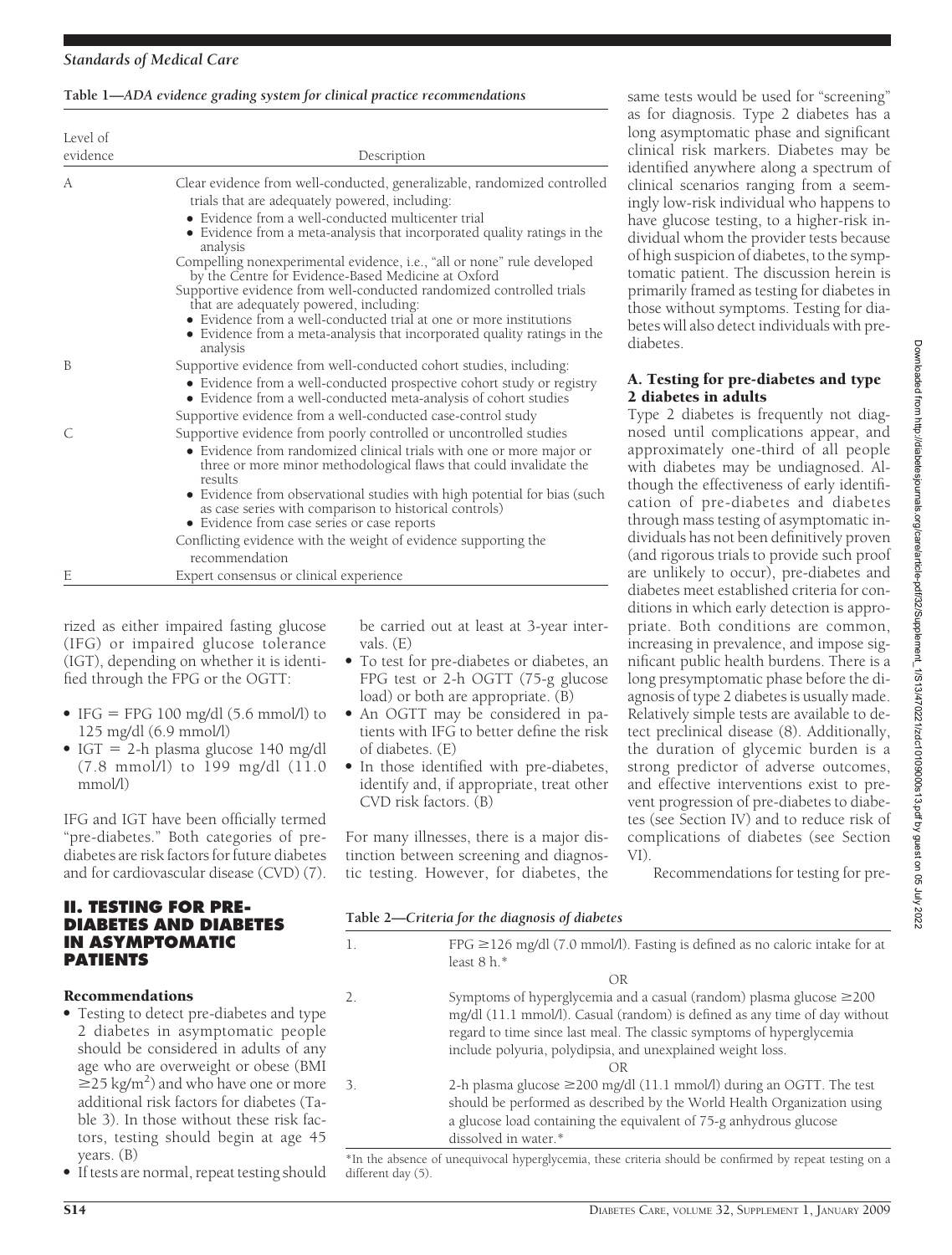# *Position Statement*

# **Table 3—***Criteria for testing for pre-diabetes and diabetes in asymptomatic adult individuals*

- 1. Testing should be considered in all adults who are overweight (BMI  $\geq$  25 kg/m<sup>2</sup>\*) and have additional risk factors:
	- physical inactivity
	- first-degree relative with diabetes
	- members of a high-risk ethnic population (e.g., African American, Latino, Native American, Asian American, Pacific Islander)
	- women who delivered a baby weighing >9 lb or were diagnosed with GDM
	- hypertension ( $\geq$ 140/90 mmHg or on therapy for hypertension)
	- HDL cholesterol level  $\leq$ 35 mg/dl (0.90 mmol/l) and/or a triglyceride level  $>$ 250 mg/dl (2.82 mmol/l)
	- women with polycystic ovarian syndrome (PCOS)
	- IGT or IFG on previous testing
	- other clinical conditions associated with insulin resistance (e.g., severe obesity, acanthosis nigricans)
	- history of CVD
- 2. In the absence of the above criteria, testing for pre-diabetes and diabetes should begin at age 45 years
- 3. If results are normal, testing should be repeated at least at 3-year intervals, with consideration of more frequent testing depending on initial results and risk status.

\*At-risk BMI may be lower in some ethnic groups.

diabetes and diabetes in asymptomatic, undiagnosed adults are listed in Table 3. Testing should be considered in adults of any age with BMI  $\geq$ 25 kg/m<sup>2</sup> and one or more risk factors for diabetes. Because age is a major risk factor for diabetes, testing of those without other risk factors should begin no later than age 45 years.

Either FPG testing or the 2-h OGTT is appropriate for testing. The 2-h OGTT identifies people with either IFG or IGT, and thus, more pre-diabetic people at increased risk for the development of diabetes and CVD. It should be noted that the two tests do not necessarily detect the same pre-diabetic individuals (9). The efficacy of interventions for primary prevention of type 2 diabetes  $(10-16)$  has primarily been demonstrated among individuals with IGT, not individuals with IFG (who do not also have IGT). As noted in the diagnosis section (Section I.B), the FPG test is more convenient, more reproducible, less costly, and easier to administer than the 2-h OGTT (4,5). An OGTT may be useful in patients with IFG to better define the risk of diabetes.

The appropriate interval between tests is not known (17). The rationale for the 3-year interval is that false-negatives will be repeated before substantial time elapses, and there is little likelihood that an individual will develop significant complications of diabetes within 3 years of a negative test result.

Because of the need for follow-up and discussion of abnormal results, testing should be carried out within the health care setting. Community screening outside a health care setting is not recommended because people with positive

tests may not seek, or have access to, appropriate follow-up testing and care. Conversely, there may be failure to ensure appropriate repeat testing for individuals who test negative. Community screening may also be poorly targeted, i.e., it may fail to reach the groups most at risk and inappropriately test those at low risk (the worried well) or even those already diagnosed (18,19).

# B. Testing for type 2 diabetes in children

The incidence of type 2 diabetes in adolescents has increased dramatically in the last decade, especially in minority populations (20), although the disease remains rare in the general adolescent population (21). Consistent with recommendations for adults, children and youth at increased risk for the presence or the development of type 2 diabetes should be tested within the health care setting (22). The recommendations of the ADA consensus statement on type 2 diabetes in children and youth, with some modifications, are summarized in Table 4.

# C. Screening for type 1 diabetes

Generally, people with type 1 diabetes present with acute symptoms of diabetes and markedly elevated blood glucose levels, and most cases are diagnosed soon after the onset of hyperglycemia. However, evidence from type 1 prevention studies suggests that measurement of islet autoantibodies identifies individuals who are at risk for developing type 1 diabetes. Such testing may be appropriate in highrisk individuals, such as those with prior transient hyperglycemia or those who have

relatives with type 1 diabetes, in the context of clinical research studies (see, for example, http://www2.diabetestrialnet.org). Widespread clinical testing of asymptomatic low-risk individuals cannot currently be recommended, as it would identify very few individuals in the general population who are at risk. Individuals who screen positive should be counseled about their risk of developing diabetes. Clinical studies are being conducted to test various methods of preventing type 1 diabetes, or reversing early type 1 diabetes, in those with evidence of autoimmunity.

# **III. DETECTION AND DIAGNOSIS OF GDM**

# Recommendations

- Screen for GDM using risk factor analysis and, if appropriate, use of an OGTT. (C)
- Women with GDM should be screened for diabetes 6 –12 weeks postpartum and should be followed up with subsequent screening for the development of diabetes or pre-diabetes. (E)

GDM is defined as any degree of glucose intolerance with onset or first recognition during pregnancy (4). Although most cases resolve with delivery, the definition applies whether or not the condition persists after pregnancy and does not exclude the possibility that unrecognized glucose intolerance may have antedated or begun concomitantly with the pregnancy. Ap-

### **Table 4—***Testing for type 2 diabetes in asymptomatic children*

Criteria:

• Overweight (BMI >85th percentile for age and sex, weight for height  $>85$ th percentile, or weight  $>120\%$  of ideal for height)

Plus any two of the following risk factors:

- Family history of type 2 diabetes in firstor second-degree relative
- Race/ethnicity (Native American, African American, Latino, Asian American, Pacific Islander)
- Signs of insulin resistance or conditions associated with insulin resistance (acanthosis nigricans, hypertension, dyslipidemia, PCOS, or small-forgestational-age birthweight)
- Maternal history of diabetes or GDM during the child's gestation
- Age of initiation: age 10 years or at onset of puberty, if puberty occurs at a younger age

Frequency: every 3 years

Test: FPG preferred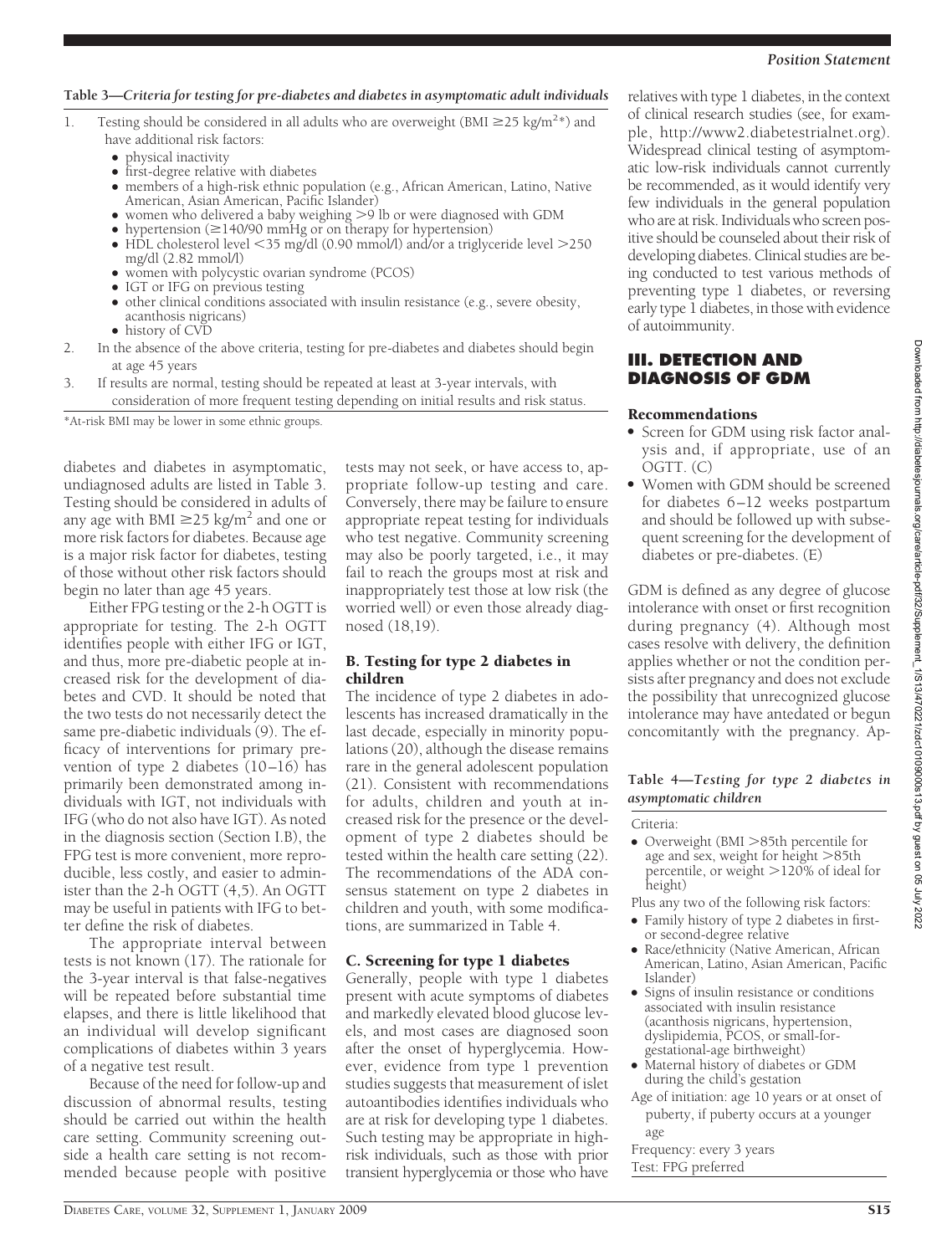### **Table 5—***Screening for and diagnosis of GDM*

Carry out GDM risk assessment at the first prenatal visit.

Women at very high risk for GDM should be screened for diabetes as soon as possible after the confirmation of pregnancy. Criteria for very high risk are:

- severe obesity
- prior history of GDM or delivery of large-for-gestational-age infant
- presence of glycosuria
- diagnosis of PCOS
- strong family history of type 2 diabetes

Screening/diagnosis at this stage of pregnancy should use standard diagnostic testing (Table 2). All women of greater than low risk of GDM, including those above not found to have

diabetes early in pregnancy, should undergo GDM testing at 24–28 weeks of gestation. Low risk status, which does not require GDM screening, is defined as women with ALL of the following characteristics:

- age  $\leq$  25 years
- weight normal before pregnancy
- member of an ethnic group with a low prevalence of diabetes
- no known diabetes in first-degree relatives
- no history of abnormal glucose tolerance
- no history of poor obstetrical outcome

Two approaches may be followed for GDM screening at 24–28 weeks:

1. Two-step approach:

A. Perform initial screening by measuring plasma or serum glucose 1 h after a 50-g oral glucose load. A glucose threshold after 50-g load of  $\geq$ 140 mg/dl identifies ~80% of women with GDM, while the sensitivity is further increased to  $\sim$ 90% by a threshold of  $\geq$ 130 mg/dl.

B. Perform a diagnostic 100-g OGTT on a separate day in women who exceed the chosen threshold on 50-g screening.

2. One-step approach (may be preferred in clinics with high prevalence of GDM): Perform a diagnostic 100-g OGTT in all women to be tested at 24–28 weeks.

The 100-g OGTT should be performed in the morning after an overnight fast of at least 8 h. To make a diagnosis of GDM, at least two of the following plasma glucose values must be found:

Fasting:  $\geq$ 95 mg/dl  $1 h: \geq 180$  mg/dl  $2 h: \geq 155$  mg/dl  $3 h: \geq 140$  mg/dl

proximately 7% of all pregnancies (ranging from 1 to 14% depending on the population studied and the diagnostic tests employed) are complicated by GDM, resulting in more than 200,000 cases annually.

Because of the risks of GDM to the mother and neonate, screening and diagnosis are warranted. The screening and diagnostic strategies, based on the 2004 ADA position statement on gestational diabetes mellitus (23), are outlined in Table 5.

Results of the Hyperglycemia and Adverse Pregnancy Outcomes study (24), a large-scale (including 25,000 pregnant women) multinational epidemiologic study, demonstrated that risk of adverse maternal, fetal, and neonatal outcomes continuously increased as a function of maternal glycemia at 24 –28 weeks, even within ranges previously considered normal for pregnancy. For most complications, there was no threshold for risk.

These results have led to careful reconsideration of the diagnostic criteria for GDM. An international group representing multiple obstetrical and diabetes organizations, including ADA, is currently working on consensus toward *1*) a worldwide standard for which diagnostic test to use for GDM and *2*) rational diagnostic cut points.

Because women with a history of GDM have a greatly increased subsequent risk for diabetes (25), they should be screened for diabetes 6 –12 weeks postpartum, using nonpregnant OGTT criteria, and should be followed up with subsequent screening for the development of diabetes or pre-diabetes, as outlined in Section II. For information on the National Diabetes Education Program (NDEP) campaign to prevent type 2 diabetes in women with GDM, go to www.ndep.nih.gov/diabetes/pubs/ NeverTooEarly\_Tipsheet.pdf.

# **IV. PREVENTION/DELAY OF TYPE 2 DIABETES**

### Recommendations

- Patients with IGT (A) or IFG (E) should be referred to an effective ongoing support program for weight loss of 5–10% of body weight and for increasing physical activity to at least 150 min per week of moderate activity such as walking.
- Follow-up counseling appears to be important for success. (B)
- Based on potential cost savings of diabetes prevention, such counseling should be covered by third-party payors. (E)
- In addition to lifestyle counseling, metformin may be considered in those who are at very high risk for developing diabetes (combined IFG and IGT plus other risk factors such as A1C  $>6\%$ , hypertension, low HDL cholesterol, elevated triglycerides, or family history of diabetes in a first-degree relative) and who are obese and under 60 years of age. (E)
- Monitoring for the development of diabetes in those with pre-diabetes should be performed every year. (E)

Randomized controlled trials have shown that individuals at high risk for developing diabetes (those with IFG, IGT, or both) can be given interventions that significantly decrease the rate of onset of diabetes  $(10-16)$ . These interventions include intensive lifestyle modification programs that have been shown to be very effective  $(\geq 58\%$  reduction after 3 years) and use of the pharmacologic agents metformin, acarbose, orlistat, and thiazolidinediones (TZDs), each of which has been shown to decrease incident diabetes to various degrees. A summary of major diabetes prevention trials is shown in Table 6.

Two studies of lifestyle intervention have shown persistent reduction in the rate of conversion to type 2 diabetes with 3 (26) to 14 years (27) of postintervention follow-up.

Based on the results of clinical trials and the known risks of progression of pre-diabetes to diabetes, an ADA Consensus Development Panel (7) concluded that persons with pre-diabetes (IGT and/or IFG) should be counseled on lifestyle changes with goals similar to those of the Diabetes Prevention Program (DPP) (5–10% weight loss and moderate physical activity of  $\sim$ 30 min per day). Regarding the more difficult issue of drug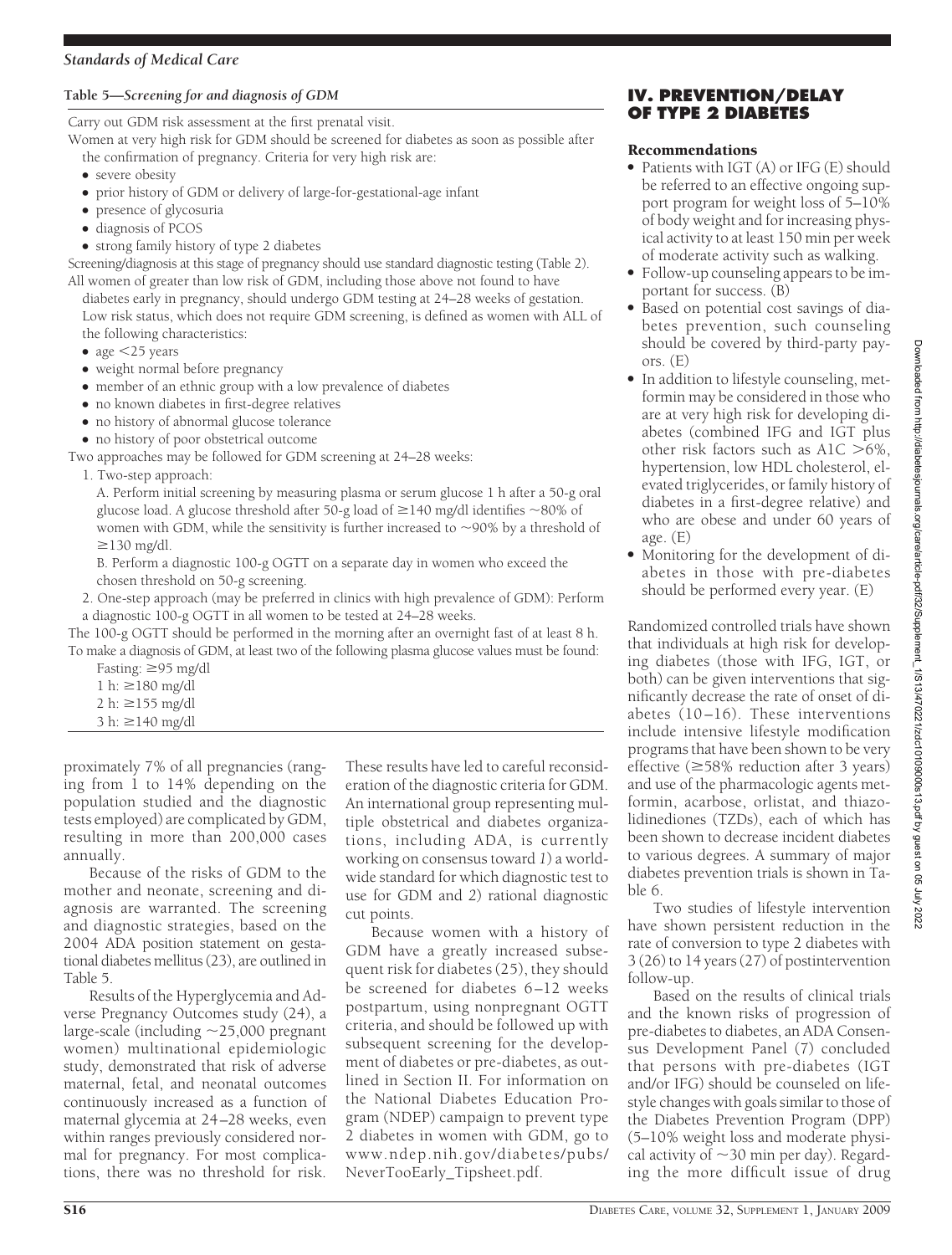# **Table 6—***Therapies proven effective in diabetes prevention trials*

| Study (ref.)         | $\boldsymbol{n}$ | Population                                                   | Mean<br>age<br>(years) | Duration<br>(years) | Intervention<br>(daily dose) | Conversion in<br>control subjects<br>$(\%$ /year) | Relative risk        |
|----------------------|------------------|--------------------------------------------------------------|------------------------|---------------------|------------------------------|---------------------------------------------------|----------------------|
| Lifestyle            |                  |                                                              |                        |                     |                              |                                                   |                      |
| Finnish DPS (11)     | 522              | IGT, BMI $\geq$ 25 kg/m <sup>2</sup>                         | 55                     | 3.2                 | Individual<br>diet/exercise  | 6                                                 | $0.42(0.30 - 0.70)$  |
| DPP(10)              | $2,161*$         | IGT, BMI $\geq$ 24 kg/m <sup>2</sup> ,<br>$FPG > 5.3$ mmol/l | 51                     | 3                   | Individual<br>diet/exercise  | 10                                                | $0.42(0.34 - 0.52)$  |
| Da Qing $(12)$       | $259*$           | IGT (randomized<br>groups)                                   | 45                     | 6                   | Group diet/exercise          | 16                                                | $0.62(0.44 - 0.86)$  |
| Toranomon study (28) | 458              | IGT (men), $BMI = 24$<br>$\text{kg/m}^2$                     | 55                     | $\overline{4}$      | Individual<br>diet/exercise  | 2                                                 | $0.33(0.10 - 1.0)$ † |
| Indian DPP (16)      | $269*$           | IGT                                                          | 46                     | 2.5                 | Individual<br>diet/exercise  | 22                                                | $0.71(0.63 - 0.79)$  |
| Medications          |                  |                                                              |                        |                     |                              |                                                   |                      |
| DPP(10)              | $2,155*$         | IGT, BMI $>24$ kg/m <sup>2</sup> ,<br>$FPG > 5.3$ mmol/l     | 51                     | 2.8                 | Metformin $(1,700$ mg)       | 10                                                | $0.69(0.57-0.83)$    |
| Indian DPP (16)      | $269*$           | <b>IGT</b>                                                   | 46                     | 2.5                 | Metformin (500 mg)           | 22                                                | $0.74(0.65 - 0.81)$  |
| STOP NIDDM (14)      | 1,419            | IGT, FPG $>5.6$ mmol/l                                       | 54                     | 3.2                 | Acarbose (300 mg)            | 13                                                | $0.75(0.63 - 0.90)$  |
| XENDOS (29)          | 3,277            | BMI $>$ 30 kg/m <sup>2</sup>                                 | 43                     | $\overline{4}$      | Orlistat (360 mg)            | 2                                                 | $0.63(0.46 - 0.86)$  |
| DREAM (15)           | 5,269            | IGT or IFG                                                   | 55                     | 3.0                 | Rosiglitazone (8 mg)         | 9                                                 | $0.40(0.35 - 0.46)$  |

\*Number of participants in the indicated comparisons, not necessarily in the entire study. †Calculated from information in the article. DPP, Diabetes Prevention Program; DREAM, Diabetes REduction Assessment with ramipril and rosiglitazone Medication; DPS, Diabetes Prevention Study; STOP NIDDM, Study to Prevent Non-Insulin Dependent Diabetes; XENDOS, Xenical in the prevention of Diabetes in Obese Subjects. This table has been reprinted with permission (30) with some modification.

therapy for diabetes prevention, the consensus panel felt that metformin should be the only drug considered for use in diabetes prevention. For other drugs, the issues of cost, side effects, and lack of persistence of effect in some studies led the panel to not recommend their use for diabetes prevention. Metformin use was recommended only for very-high-risk individuals (those with combined IGT and IFG who are obese and under 60 years of age with at least one other risk factor for diabetes). In addition, the panel highlighted the evidence that in the DPP, metformin was most effective compared to lifestyle in those with BMI of at least 35  $kg/m<sup>2</sup>$  and those under age 60 years.

# **V. DIABETES CARE**

# A. Initial evaluation

A complete medical evaluation should be performed to classify the diabetes, detect the presence of diabetes complications, review previous treatment and glycemic control in patients with established diabetes, assist in formulating a management plan, and provide a basis for continuing care. Laboratory tests appropriate to the evaluation of each patient's medical condition should be performed. A focus on the components of comprehensive care (Table 7) will assist the health care team to

ensure optimal management of the patient with diabetes.

# B. Management

People with diabetes should receive medical care from a physician-coordinated team. Such teams may include, but are not limited to, physicians, nurse practitioners, physician's assistants, nurses, dietitians, pharmacists, and mental health professionals with expertise and a special interest in diabetes. It is essential in this collaborative and integrated team approach that individuals with diabetes assume an active role in their care.

The management plan should be formulated as an individualized therapeutic alliance among the patient and family, the physician, and other members of the health care team. A variety of strategies and techniques should be used to provide adequate education and development of problem-solving skills in the various aspects of diabetes management. Implementation of the management plan requires that each aspect is understood and agreed on by the patient and the care providers and that the goals and treatment plan are reasonable. Any plan should recognize diabetes self-management education (DSME) as an integral component of care. In developing the plan, consideration should be given to the

patient's age, school or work schedule and conditions, physical activity, eating patterns, social situation and personality, cultural factors, and presence of complications of diabetes or other medical conditions.

# C. Glycemic control

# 1. Assessment of glycemic control

Two primary techniques are available for health providers and patients to assess the effectiveness of the management plan on glycemic control: patient self-monitoring of blood glucose (SMBG) or of interstitial glucose and measurement of A1C.

# *a. Glucose monitoring*

# Recommendations

- SMBG should be carried out three or more times daily for patients using multiple insulin injections or insulin pump therapy. (A)
- For patients using less frequent insulin injections, noninsulin therapies, or medical nutrition therapy (MNT) and physical activity alone, SMBG may be useful as a guide to the success of therapy. (E)
- To achieve postprandial glucose targets, postprandial SMBG may be appropriate. (E)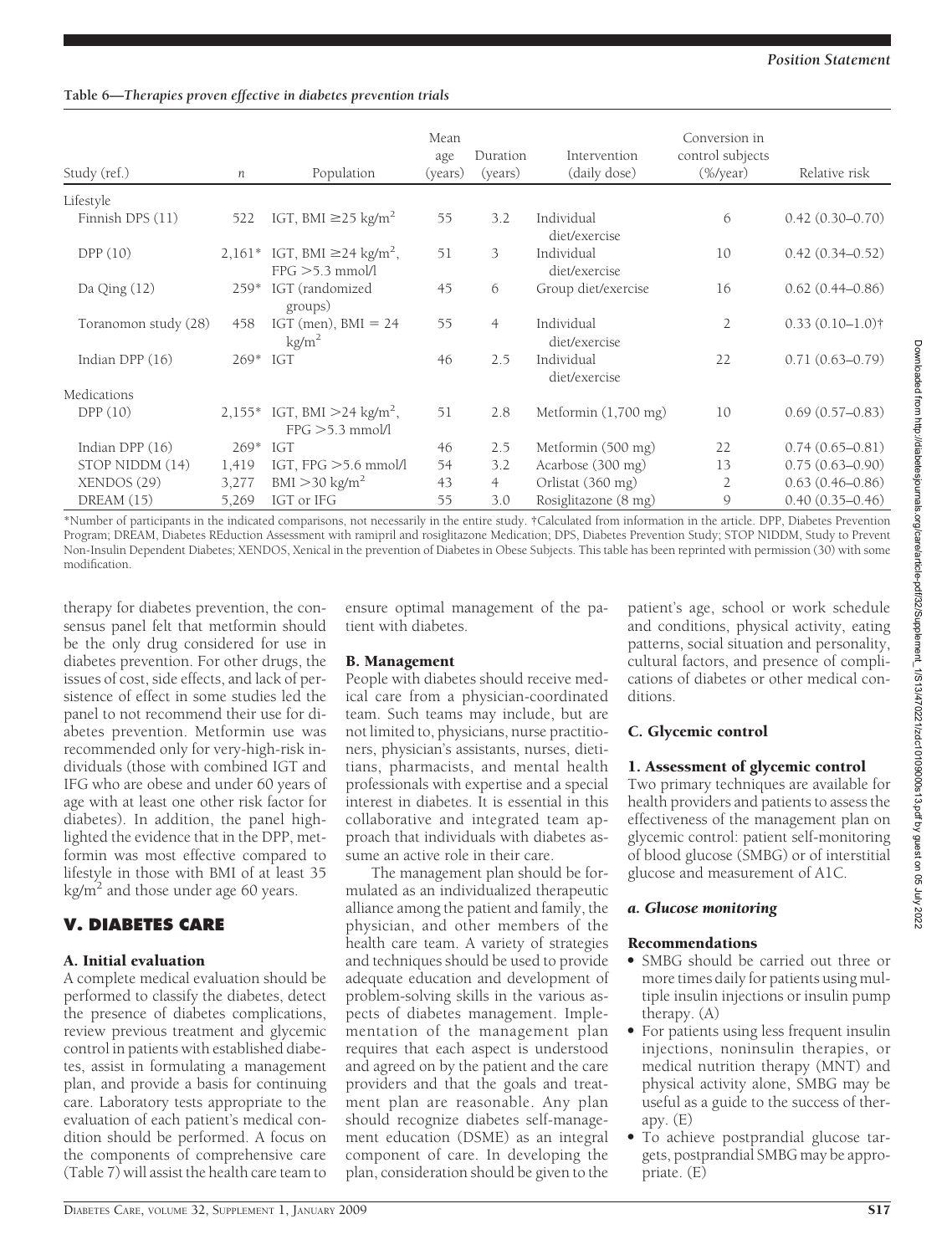#### **Table 7—***Components of the comprehensive diabetes evaluation*

Medical history

- age and characteristics of onset of diabetes (e.g., DKA, asymptomatic laboratory finding) ● eating patterns, physical activity habits, nutritional status, and weight history; growth
- and development in children and adolescents
- diabetes education history
- review of previous treatment regimens and response to therapy (A1C records)
- current treatment of diabetes, including medications, meal plan, physical activity patterns, and results of glucose monitoring and patient's use of data
- DKA frequency, severity, and cause
- hypoglycemic episodes
	- hypoglycemia awareness
	- any severe hypoglycemia: frequency and cause
- history of diabetes-related complications
	- microvascular: retinopathy, nephropathy, neuropathy (sensory, including history of foot lesions; autonomic, including sexual dysfunction and gastroparesis)
- macrovascular: CHD, cerebrovascular disease, PAD
- other: psychosocial problems,\* dental disease\*

Physical examination

- height, weight, BMI
- blood pressure determination, including orthostatic measurements when indicated
- fundoscopic examination\*
- thyroid palpation
- skin examination (for acanthosis nigricans and insulin injection sites)
- comprehensive foot examination:
	- inspection
	- palpation of dorsalis pedis and posterior tibial pulses
	- presence/absence of patellar and Achilles reflexes
- determination of proprioception, vibration, and monofilament sensation

Laboratory evaluation

- A1C, if results not available within past 2–3 months
- If not performed/available within past year:
	- fasting lipid profile, including total, LDL- and HDL-cholesterol and triglycerides
	- liver function tests
	- test for urine albumin excretion with spot urine albumin/creatinine ratio
	- serum creatinine and calculated GFR
- thyroid-stimulating hormone in type 1 diabetes, dyslipidemia or women over age 50 Referrals
	- annual dilated eye exam
	- family planning for women of reproductive age
	- registered dietitian for MNT
	- diabetes self-management education
	- dental examination

● mental Health professional, if needed \*See appropriate referrals for these categories.

- 
- When prescribing SMBG, ensure that patients receive initial instruction in, and routine follow-up evaluation of, SMBG technique and their ability to use data to adjust therapy. (E)
- Continuous glucose monitoring (CGM) in conjunction with intensive insulin regimens can be a useful tool to lower A1C in selected adults (age  $\geq$ 25 years) with type 1 diabetes (A).
- Although the evidence for A1C lowering is less strong in children, teens, and younger adults, CGM may be helpful in these groups. Success correlates with adherence to ongoing use of the device. (C)
- CGM may be a supplemental tool to SMBG in those with hypoglycemia unawareness and/or frequent hypoglycemic episodes. (E)

The ADA's consensus and position statements on SMBG provide a comprehensive review of the subject (31,32). Major clinical trials of insulin-treated patients that demonstrated the benefits of intensive glycemic control on diabetes complications have included SMBG as part of multifactorial interventions, suggesting that SMBG is a component of effective therapy. SMBG allows patients to evaluate

their individual response to therapy and assess whether glycemic targets are being achieved. Results of SMBG can be useful in preventing hypoglycemia and adjusting medications (particularly prandial insulin doses), MNT, and physical activity.

The frequency and timing of SMBG should be dictated by the particular needs and goals of the patients. SMBG is especially important for patients treated with insulin to monitor for and prevent asymptomatic hypoglycemia and hyperglycemia. For most patients with type 1 diabetes and pregnant women taking insulin, SMBG is recommended three or more times daily. For this population, significantly more frequent testing may be required to reach A1C targets safely without hypoglycemia. The optimal frequency and timing of SMBG for patients with type 2 diabetes on noninsulin therapy is unclear. A meta-analysis of SMBG in non– insulin-treated patients with type 2 diabetes concluded that some regimen of SMBG was associated with a reduction in A1C of  $\geq$ 0.4%. However, many of the studies in this analysis also included patient education with diet and exercise counseling and, in some cases, pharmacologic intervention, making it difficult to assess the contribution of SMBG alone to improved control (33). Several recent trials have called into question the clinical utility and cost-effectiveness of routine SMBG in non–insulin-treated patients  $(34 - 36)$ .

Because the accuracy of SMBG is instrument and user dependent (37), it is important to evaluate each patient's monitoring technique, both initially and at regular intervals thereafter. In addition, optimal use of SMBG requires proper interpretation of the data. Patients should be taught how to use the data to adjust food intake, exercise, or pharmacological therapy to achieve specific glycemic goals, and these skills should be reevaluated periodically.

CGM through the measurement of interstitial glucose (which correlates well with plasma glucose) is available. These sensors require calibration with SMBG, and the latter are still recommended for making acute treatment decisions. CGM devices also have alarms for hypo- and hyperglycemic excursions. Small studies in selected patients with type 1 diabetes have suggested that CGM use reduces the time spent in hypo- and hyperglycemic ranges and may modestly improve glycemic control. A larger 26-week randomized trial of 322 type 1 patients showed that adults age 25 years and older using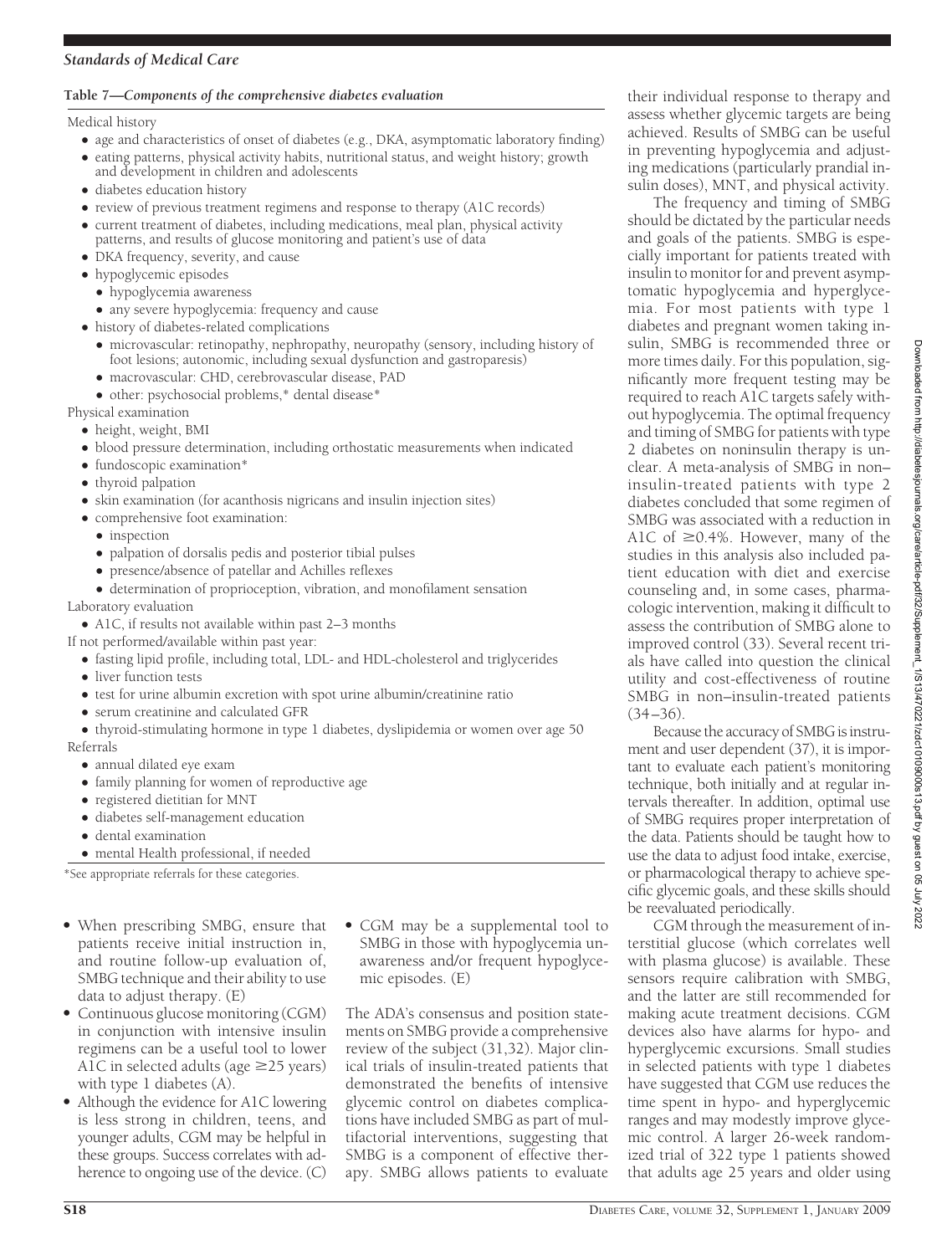intensive insulin therapy and CGM experienced a 0.5% reduction in A1C (from  $\sim$ 7.6 to 7.1%) compared with usual intensive insulin therapy with SMBG (38). Sensor use in children, teens, and adults to age 24 years did not result in significant A1C lowering, and there was no significant difference in hypoglycemia in any group. Importantly, the greatest predictor of A1C lowering in this study for all agegroups was frequency of sensor use, which was lower in younger age-groups. Although CGM is an evolving technology, emerging data suggest that, in appropriately selected patients who are motivated to wear it most of the time, it may offer benefit. CGM may be particularly useful in those with hypoglycemia unawareness and/or frequent episodes of hypoglycemia, and studies in this area are ongoing.

# *b. A1C*

### Recommendations

- Perform the A1C test at least two times a year in patients who are meeting treatment goals (and who have stable glycemic control). (E)
- Perform the A1C test quarterly in patients whose therapy has changed or who are not meeting glycemic goals. (E)
- Use of point-of-care testing for A1C allows for timely decisions on therapy changes, when needed. (E)

Because A1C is thought to reflect average glycemia over several months (37), and has strong predictive value for diabetes complications (10,39), A1C testing should be performed routinely in all patients with diabetes at initial assessment and then as part of continuing care. Measurement approximately every 3 months determines whether a patient's glycemic targets have been reached and maintained. For any individual patient, the frequency of A1C testing should be dependent on the clinical situation, the treatment regimen used, and the judgment of the clinician. Some patients with stable glycemia well within target may do well with testing only twice per year, while unstable or highly intensively managed patients (e.g., pregnant type 1 women) may be tested more frequently than every 3 months. The availability of the A1C result at the time that the patient is seen (point-of-care testing) has been reported to result in increased intensification of therapy and improvement in glycemic control (40,41).

The A1C test is subject to certain lim-

**Table 8—***Correlation of A1C with average glucose*

|                |       | Mean plasma glucose |  |  |
|----------------|-------|---------------------|--|--|
| Alc $(\%)$     | mg/dl | mmol/l              |  |  |
| 6              | 126   | 7.0                 |  |  |
| $\overline{7}$ | 154   | 8.6                 |  |  |
| 8              | 183   | 10.2                |  |  |
| 9              | 212   | 11.8                |  |  |
| 10             | 240   | 13.4                |  |  |
| 11             | 269   | 14.9                |  |  |
| 12             | 298   | 16.5                |  |  |

Estimates based on ADAG data of  $\sim$ 2,700 glucose measurements over 3 months per A1C measurement in 507 adults with type 1, type 2, and no diabetes. Correlation between A1C and average glucose: 0.92 (42). A calculator for converting A1C results into eAG, in either mg/dl or mmol/l, is available at http://professional.diabetes.org/eAG.

itations. Conditions that affect erythrocyte turnover (hemolysis, blood loss) and hemoglobin variants must be considered, particularly when the A1C result does not correlate with the patient's clinical situation (37). In addition, A1C does not provide a measure of glycemic variability or hypoglycemia. For patients prone to glycemic variability (especially type 1 patients, or type 2 patients with severe insulin deficiency), glycemic control is best judged by the combination of results of SMBG testing and the A1C. The A1C may also serve as a check on the accuracy of the patient's meter (or the patient's reported SMBG results) and the adequacy of the SMBG testing schedule.

Table 8 contains the correlation between A1C levels and mean plasma glucose levels based on data from the international A1C-Derived Average Glucose (ADAG) trial utilizing frequent SMBG and continuous glucose monitoring in 507 adults (83% Caucasian) with type 1, type 2, and no diabetes (49) The ADA and American Association of Clinical Chemists have determined that the correlation ( $r = 0.92$ ) is strong enough to justify reporting both an A1C result and an estimated average glucose (eAG) result when a clinician orders the A1C test. The table in previous versions of the Standards of Medical Care in Diabetes describing the correlation between A1C and mean glucose was derived from relatively sparse data (one seven-point profile over 1 day per A1C reading) in the primarily Caucasian type 1 participants in the Diabetes Control and Complications Trial (DCCT) trial (43). Clinicians should note that the numbers in the table are now different, as they are based on  $\sim$  2,800 readings per A1C in the ADAG trial.

In the ADAG study, there were no significant differences among racial and ethnic groups in the regression lines between A1C and mean glucose, although there was a trend toward a difference between African/African-American and Caucasian participants' regression lines that might have been significant had more African/ African-American participants been studied. A recent study comparing A1C to CGM data in 48 type 1 children found a highly statistically significant correlation between A1C and mean blood glucose, although the correlation  $(r = 0.7)$  was significantly lower than in the ADAG trial (44). Whether there are significant differences in how A1C relates to average glucose in children or in African-American patients is an area for further study. For the time being, the question has not led to different recommendations about testing A1C or to different interpretations of the clinical meaning of given levels of A1C in those populations.

For patients in whom A1C/eAG and measured blood glucose appear discrepant, clinicians should consider the possibilities of hemoglobinopathy or altered red cell turnover and the options of more frequent and/or different timing of SMBG or use of CGM. Other measures of chronic glycemia such as fructosamine are available, but their linkage to average glucose and their prognostic significance are not as clear as is the case for A1C.

### 2. Glycemic goals in adults

- Lowering A1C to below or around 7% has been shown to reduce microvascular and neuropathic complications of type 1 and type 2 diabetes. Therefore, for microvascular disease prevention, the A1C goal for nonpregnant adults in general is  $\langle 7\%$ . (A)
- In type 1 and type 2 diabetes, randomized controlled trials of intensive versus standard glycemic control have not shown a significant reduction in CVD outcomes during the randomized portion of the trials. Long-term follow-up of the DCCT and UK Prospective Diabetes Study (UKPDS) cohorts suggests that treatment to A1C targets below or around 7% in the years soon after the diagnosis of diabetes is associated with long-term reduction in risk of macrovascular disease. Until more evidence becomes available, the general goal of 7% appears reasonable for many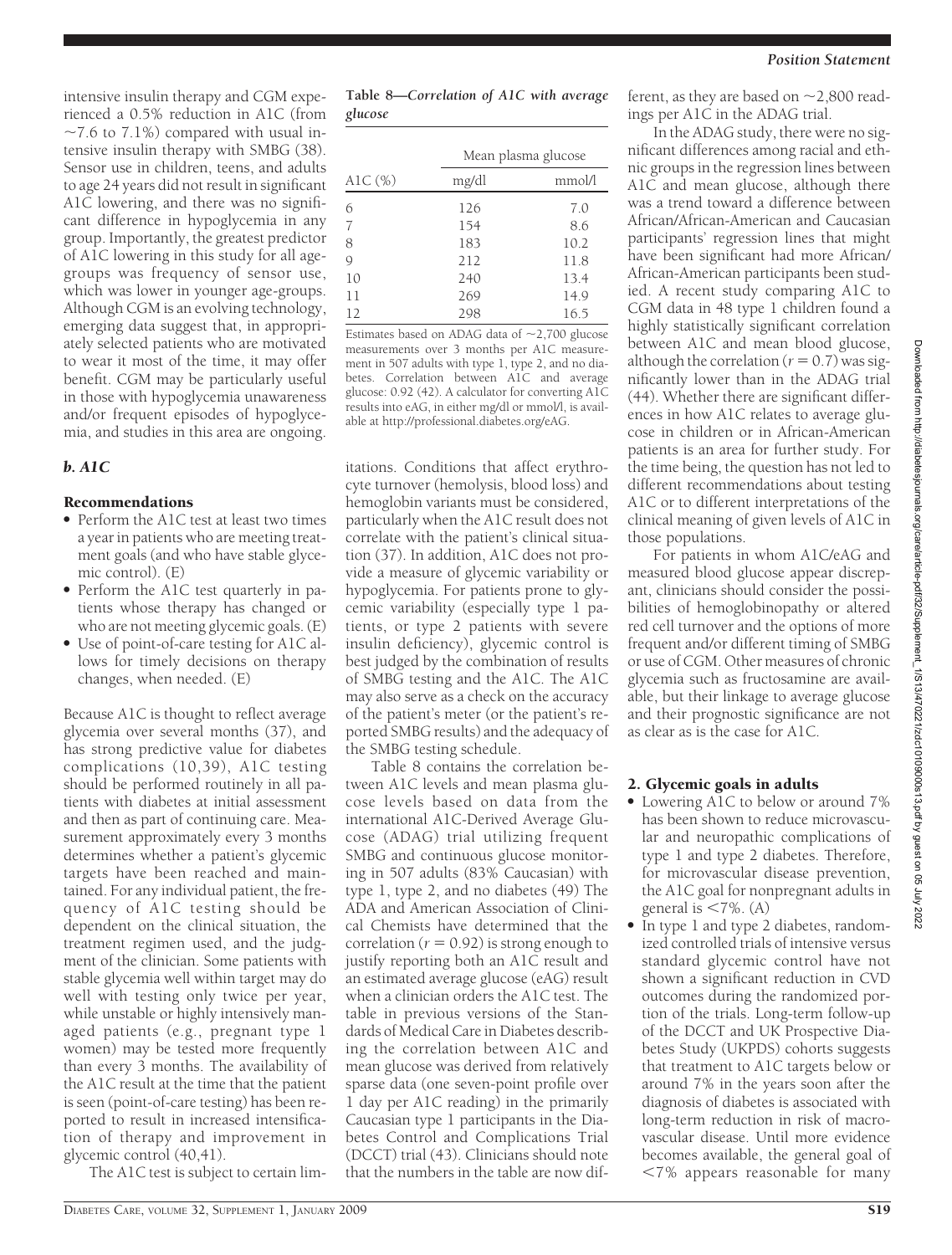adults for macrovascular risk reduction. (B)

- Subgroup analyses of clinical trials such as the DCCT and UKPDS and the microvascular evidence from the Action in Diabetes and Vascular Disease: Preterax and Diamicron MR Controlled Evaluation (ADVANCE) trial suggest a small but incremental benefit in microvascular outcomes with A1C values closer to normal. Therefore, for selected individual patients, providers might reasonably suggest even lower A1C goals than the general goal of  $\leq 7\%$ , if this can be achieved without significant hypoglycemia or other adverse effects of treatment. Such patients might include those with short duration of diabetes, long life expectancy, and no significant CVD. (B)
- Conversely, less stringent A1C goals than the general goal of  $\langle 7\%$  may be appropriate for patients with a history of severe hypoglycemia, limited life expectancy, advanced microvascular or macrovascular complications, extensive comorbid conditions, and those with longstanding diabetes in whom the general goal is difficult to attain despite DSME, appropriate glucose monitoring, and effective doses of multiple glucose-lowering agents including insulin. (C)

Glycemic control is fundamental to the management of diabetes. The DCCT, a prospective, randomized, controlled trial of intensive versus standard glycemic control in patients with relatively recently diagnosed type 1 diabetes, showed definitively that improved glycemic control is associated with significantly decreased rates of microvascular (retinopathy and nephropathy) as well as neuropathic complications (45). Follow-up of the DCCT cohorts in the Epidemiology of Diabetes Interventions and Complications (EDIC) study has shown persistence of this effect in previously intensively treated subjects, even though their glycemic control has been equivalent to that of previous standard arm subjects during follow-up (46,47).

In type 2 diabetes, the Kumamoto study (48) and the UKPDS (49,50) demonstrated significant reductions in microvascular and neuropathic complications with intensive therapy. Similar to the DCCT-EDIC findings, long-term follow-up of the UKPDS cohort has recently demonstrated a "legacy effect" of early intensive glycemic control on long-term

rates of microvascular complications, even with loss of glycemic separation between the intensive and standard cohorts after the end of the randomized controlled (51).

In each of these large randomized prospective clinical trials, treatment regimens that reduced average A1C to  $\geq 7\%$  $(\geq 1\%$  above the upper limits of normal) were associated with fewer long-term microvascular complications; however, intensive control was found to increase the risk of severe hypoglycemia, most notably in the DCCT, and led to weight gain (39,52).

Epidemiological analyses of the DCCT and UKPDS (39,45) demonstrate a curvilinear relationship between A1C and microvascular complications. Such analyses suggest that, on a population level, the greatest number of complications will be averted by taking patients from very poor control to fair or good control. These analyses also suggest that further lowering of A1C from 7 to 6% is associated with further reduction in the risk of microvascular complications, albeit the absolute risk reductions become much smaller. Given the substantially increased risk of hypoglycemia (particularly in those with type 1 diabetes) and the relatively much greater effort required to achieve nearnormoglycemia, the risks of lower targets may outweigh the potential benefits on microvascular complications on a population level. However, selected individual patients, especially those with little comorbidity and long life expectancy (who may reap the benefits of further lowering of glycemia below 7%) may, at patient and provider judgment, adopt glycemic targets as close to normal as possible as long as significant hypoglycemia does not become a barrier.

Whereas many epidemiologic studies and meta-analyses (53,54) have clearly shown a direct relationship between A1C and CVD, the potential of intensive glycemic control to reduce CVD has been less clearly defined. In the DCCT, there was a trend toward lower risk of CVD events with intensive control (risk reduction 41%, 95% CI 10 – 68%), but the number of events was small. However, 9-year post-DCCT follow-up of the cohort has shown that participants previously randomized to the intensive arm had a 42% reduction  $(P = 0.02)$  in CVD outcomes and a 57% reduction  $(P = 0.02)$  in the risk of nonfatal myocardial infarction (MI), stroke, or CVD death compared

with those previously in the standard arm  $(55)$ 

The UKPDS trial of type 2 diabetes observed a 16% reduction in cardiovascular complications (combined fatal or nonfatal MI and sudden death) in the intensive glycemic control arm, although this difference was not statistically significant  $(P = 0.052)$ , and there was no suggestion of benefit on other CVD outcomes such as stroke. In an epidemiologic analysis of the study cohort, a continuous association was observed, such that for every percentage point lower median onstudy A1C (e.g., 8 to 7%) there was a statistically significant 18% reduction in CVD events, again with no glycemic threshold. A recent report of 10 years of follow-up of the UKPDS cohort describes, for the participants originally randomized to intensive glycemic control compared with those randomized to conventional glycemic control, long-term reductions in MI (15% with sulfonylurea or insulin as initial pharmacotherapy, 33% with metformin as initial pharmacotherapy, both statistically significant) and in all-cause mortality (13 and 27%, respectively, both statistically significant)  $(51)$ .

Because of ongoing uncertainty regarding whether intensive glycemic control can reduce the increased risk of CVD events in people with type 2 diabetes, several large long-term trials were launched in the past decade to compare the effects of intensive versus standard glycemic control on CVD outcomes in relatively high-risk participants with established type 2 diabetes.

The Action to Control Cardiovascular Risk in Diabetes (ACCORD) study randomized 10,251 participants with either history of a CVD event (ages 40–79 years) or significant CVD risk (ages 55–79) to a strategy of intensive glycemic control (target A1C  $\leq 6.0\%$ ) or standard glycemic control (A1C target 7.0 –7.9%). Investigators used multiple glycemic medications in both arms. ACCORD participants were on average 62 years old and had a mean duration of diabetes of 10 years, with 35% already treated with insulin at baseline. From a baseline median A1C of 8.1%, the intensive arm reached a median A1C of 6.4% within 12 months of randomization, while the standard group reached a median A1C of 7.5%. Other risk factors were treated aggressively and equally in both groups. The intensive glycemic control group had more use of insulin in combination with multiple oral agents, significantly more weight gain, and more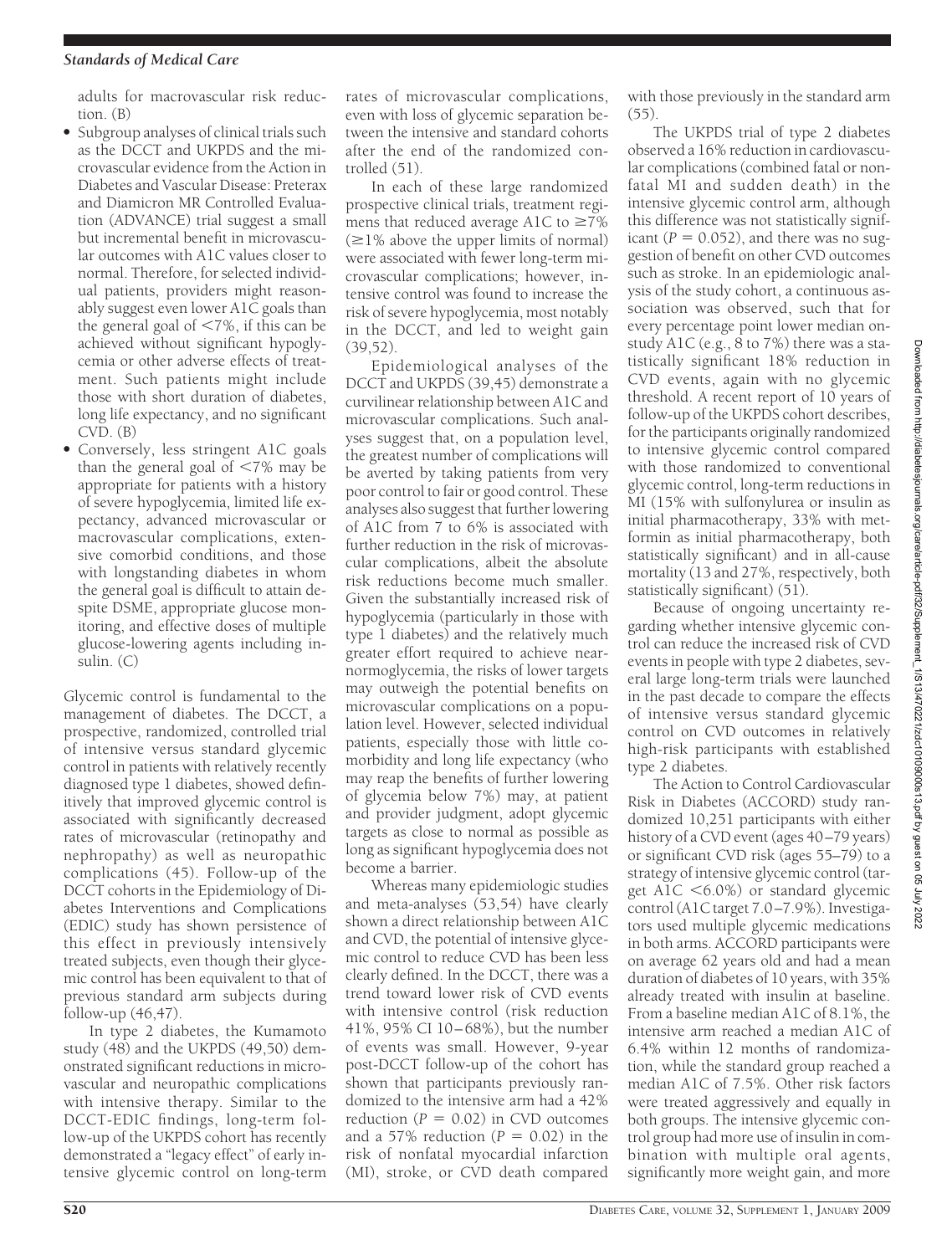episodes of severe hypoglycemia than the standard group.

In February 2008, the glycemic control study of ACCORD was halted on the recommendation of the study's data safety monitoring board due to the finding of an increased rate of mortality in the intensive arm compared with the standard arm (1.41%/year vs. 1.14%/year; HR 1.22 [95% CI 1.01–1.46]), with a similar increase in cardiovascular deaths. The primary outcome of ACCORD (MI, stroke, or cardiovascular death) was lower in the intensive glycemic control group due to a reduction in nonfatal MI, although this finding was not statistically significant when the study was terminated (HR 0.90  $[95\% \text{ CI } 0.78 - 1.04]$ ;  $P = 0.16$ ) (56).

Exploratory analyses of the mortality findings of ACCORD (evaluating variables including weight gain, use of any specific drug or drug combination, and hypoglycemia) were reportedly unable to identify an explanation for the excess mortality in the intensive arm. Prespecified subset analyses showed that participants with no previous CVD event and those who had a baseline  $A1C < 8\%$  had a statistically significant reduction in the primary CVD outcome.

The ADVANCE study randomized 11,140 participants to a strategy of intensive glycemic control (with primary therapy being the sulfonylurea gliclizide and additional medications as needed to achieve a target A1C of  $\leq$ 6.5%) or to standard therapy (in which any medication but gliclizide could be used and the glycemic target was according to "local guidelines"). ADVANCE participants (who had to be at least 55 years of age with either known vascular disease or at least one other vascular risk factor) were slightly older and of similar high CVD risk as those in ACCORD. However, they had an average duration of diabetes 2 years shorter, lower baseline A1C (median 7.2%), and almost no use of insulin at enrollment. The median A1C levels achieved in the intensive and standard arms were 6.3 and 7.0%, respectively, and maximal separation between the arms took several years to achieve. Use of other drugs that favorably impact CVD risk (aspirin, statins, ACE inhibitors) was lower in ADVANCE than in the ACCORD or Veterans Affairs Diabetes Trial (VADT).

The primary outcome of ADVANCE was a combination of microvascular events (nephropathy and retinopathy) and major adverse cardiovascular events (MI, stroke, and cardiovascular death).

Intensive glycemic control significantly reduced the primary endpoint (HR 0.90  $[95\% \text{ CI } 0.82 - 0.98]$ ;  $P = 0.01$ ), although this was due to a significant reduction in the microvascular outcome (0.86 [0.77–  $[0.97]$ ,  $P = 0.01$ ), primarily development of macroalbuminuria, with no significant reduction in the macrovascular outcome  $(0.94 \ [0.84 - 1.06]; P = 0.32)$ . There was no difference in overall or cardiovascular mortality between the intensive and the standard glycemic control arms (57).

The VADT randomized 1,791 participants with type 2 diabetes uncontrolled on insulin or maximal dose oral agents (median entry A1C 9.4%) to a strategy of intensive glycemic control (goal A1C 6.0%) or standard glycemic control, with a planned A1C separation of at least 1.5%. Medication treatment algorithms were used to achieve the specified glycemic goals, with a goal of using similar medications in both groups. Median A1C levels of 6.9 and 8.4% were achieved in the intensive and standard arms, respectively, within the first year of the study. Other CVD risk factors were treated aggressively and equally in both groups.

The primary outcome of the VADT was a composite of CVD events (MI, stroke, cardiovascular death, revascularization, hospitalization for heart failure, and amputation for ischemia). During a mean 6-year follow-up period, the cumulative primary outcome was nonsignificantly lower in the intensive arm (HR  $0.87$  [95% CI 0.73-1.04];  $P = 0.12$ ). There were more CVD deaths in the intensive arm than in the standard arm (40 vs. 33; sudden deaths 11 vs. 4), but the difference was not statistically significant. Post hoc subgroup analyses suggested that duration of diabetes interacted with randomization such that participants with duration of diabetes less than about 12 years appeared to have a CVD benefit of intensive glycemic control while those with longer duration of disease before study entry had a neutral or even adverse effect of intensive glycemic control. Other exploratory analyses suggested that severe hypoglycemia within the past 90 days was a strong predictor of the primary outcome and of CVD mortality (58).

The cause of the excess deaths in the intensive glycemic control arm of AC-CORD compared with the standard arm has been difficult to pinpoint. By design of the trial, randomization to the intensive arm was associated with or led to many downstream effects, such as higher rates of severe hypoglycemia; more frequent

use of insulin, TZDs, other drugs, and drug combinations; and greater weight gain. Such factors may be associated statistically with the higher mortality rate in the intensive arm but may not be causative. It is biologically plausible that severe hypoglycemia could increase the risk of cardiovascular death in participants with high underlying CVD risk. Other plausible mechanisms for the increase in mortality in ACCORD include weight gain, unmeasured drug effects or interactions, or the overall "intensity" of the AC-CORD intervention (use of multiple oral glucose-lowering drugs along with multiple doses of insulin, frequent therapy adjustments to push A1C and selfmonitored blood glucose to very low targets, and an intense effort to aggressively reduce A1C by  $\sim$  2% in participants entering the trial with advanced diabetes and multiple comorbidities).

Since the ADVANCE trial did not show any increase in mortality in the intensive glycemic control arm, examining the differences between ADVANCE and ACCORD supports additional hypotheses. ADVANCE participants on average appeared to have earlier or less advanced diabetes, with shorter duration by 2–3 years and lower A1C at entry despite very little use of insulin at baseline. A1C was also lowered less and more gradually in the ADVANCE trial, and there was no significant weight gain with intensive glycemic therapy. Although severe hypoglycemia was defined somewhat differently in the three trials, it appears that this occurred in fewer than 3% of intensively treated ADVANCE participants for the entire study duration (median 5 years) compared with  $\sim$ 16% of intensively treated subjects in ACCORD and 21% in VADT.

It is likely that the increase in mortality in ACCORD was related to the overall treatment strategies for intensifying glycemic control in the study population, not the achieved A1C per se. The ADVANCE study achieved a median A1C in its intensive arm similar to that in the ACCORD study, with no increased mortality hazard. Thus, the ACCORD mortality findings do not imply that patients with type 2 diabetes who can easily achieve or maintain low A1C levels with lifestyle modifications with or without pharmacotherapy are at risk and need to "raise" their A1C.

The three trials compared treatments to A1C levels in the "flatter" part of the observational glycemia-CVD risk curves (median A1C of 6.4 – 6.9% in the inten-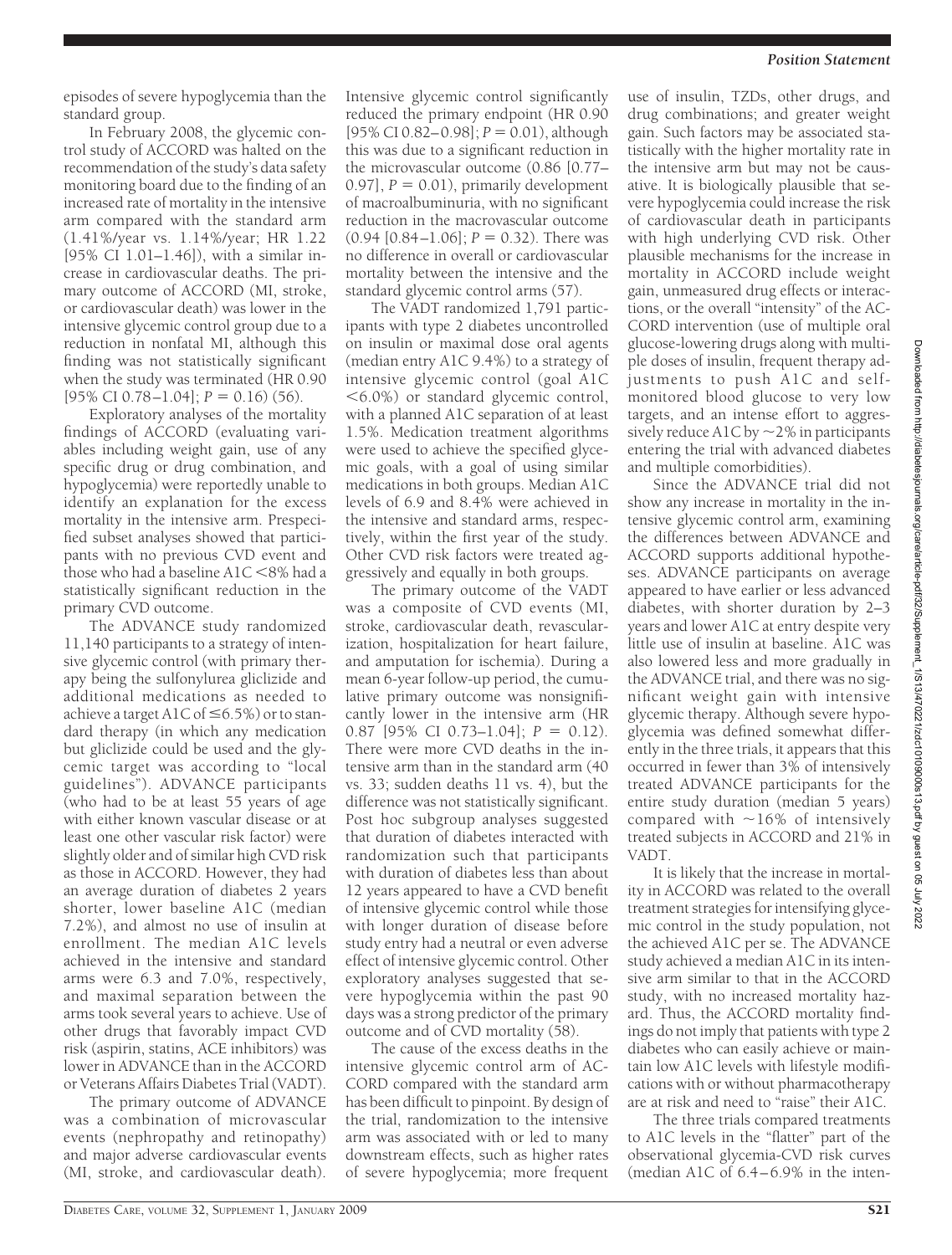#### **Table 9—***Summary of glycemic recommendations for non-pregnant adults with diabetes*

| AlC                                                                                                            | $<7.0\%*$                                                         |
|----------------------------------------------------------------------------------------------------------------|-------------------------------------------------------------------|
| Preprandial capillary plasma glucose                                                                           | 70–130 mg/dl (3.9–7.2 mmol/l)                                     |
| Peak postprandial capillary plasma glucose                                                                     | $\langle 180 \text{ mg/dl} (\langle 10.0 \text{ mmol/l} \rangle)$ |
| Key concepts in setting glycemic goals:                                                                        |                                                                   |
| • ALC is the primary target for glycemic control.                                                              |                                                                   |
| • Goals should be individualized based on:                                                                     |                                                                   |
| • duration of diabetes                                                                                         |                                                                   |
| • age/life expectancy                                                                                          |                                                                   |
| • comorbid conditions                                                                                          |                                                                   |
| $\bullet$ known CVD or advanced microvascular<br>complications                                                 |                                                                   |
| $\bullet$ hypoglycemia unawareness                                                                             |                                                                   |
| • individual patient considerations                                                                            |                                                                   |
| • More or less stringent glycemic goals may be<br>appropriate for individual patients.                         |                                                                   |
| • Postprandial glucose may be targeted if A1C goals are<br>not met despite reaching preprandial glucose goals. |                                                                   |

\*Referenced to a nondiabetic range of 4.0 – 6.0% using a DCCT-based assay. Postprandial glucose measurements should be made 1–2 h after the beginning of the meal, generally peak levels in patients with diabetes.

sive arms compared with 7.0 – 8.4% in the standard arms). Importantly, their results should not be extrapolated to imply that there would be no cardiovascular benefit of glucose lowering from very poor control (e.g.,  $AIC > 9\%$ ) to good control (e.g.,  $A1\overline{C} \le 7\%$ ).

All three trials were carried out in participants with established diabetes (mean duration 8-11 years) and either known CVD or multiple risk factors suggesting the presence of established atherosclerosis. Subset analyses of the three trials suggested a significant benefit of intensive glycemic control on CVD in participants with shorter duration of diabetes, lower A1C at entry, and/or or absence of known CVD. The DCCT-EDIC study and the long-term follow-up of the UKPDS cohort both suggest that intensive glycemic control initiated soon after diagnosis of diabetes in patients with a lower level of CVD risk may impart long-term protection from CVD events. As is the case with microvascular complications, it may be that glycemic control plays a greater role before macrovascular disease is well developed and minimal or no role when it is advanced.

The benefits of intensive glycemic control on microvascular and neuropathic complications are well established for both type 1 and type 2 diabetes. The ADVANCE trial has added to that evidence base by demonstrating a significant reduction in the risk of new or worsening albuminuria when A1C was lowered to 6.3% compared with standard glycemic control achieving an A1C of 7.0%. The lack of significant reduction in CVD

events with intensive glycemic control in ACCORD, ADVANCE, and VADT should not lead clinicians to abandon the general target of an A1C  $< 7.0\%$  and thereby discount the benefit of good control on what are serious and debilitating microvascular complications.

The evidence for a cardiovascular benefit of intensive glycemic control primarily rests on long-term follow-up of study cohorts treated early in the course of type 1 and type 2 diabetes and subset analyses of ACCORD, ADVANCE, and VADT. Conversely, the mortality findings in ACCORD suggest that the potential risks of very intensive glycemic control may outweigh its benefits in some patients, such as those with very long duration of diabetes, known history of severe hypoglycemia, advanced atherosclerosis, and advanced age/frailty. Certainly, providers should be vigilant in preventing severe hypoglycemia in patients with advanced disease and should not aggressively attempt to achieve near-normal A1C levels in patients in whom such a target cannot be reasonably easily and safely achieved.

Recommended glycemic goals for nonpregnant adults are shown in Table 9. The recommendations are based on those for A1C, with listed blood glucose levels that appear to correlate with achievement of an A1C of  $\leq 7\%$ . The issue of pre-versus postprandial SMBG targets is complex (59). Elevated postchallenge (2-h OGTT) glucose values have been associated with increased cardiovascular risk independent of FPG in some epidemiological studies. In diabetic subjects, some surro-

gate measures of vascular pathology, such as endothelial dysfunction, are negatively affected by postprandial hyperglycemia (60). It is clear that postprandial hyperglycemia, like preprandial hyperglycemia, contributes to elevated A1C levels, with its relative contribution being higher at A1C levels that are closer to 7%. However, outcome studies have clearly shown A1C to be the primary predictor of complications, and landmark glycemic control trials such as the DCCT and UKPDS relied overwhelmingly on preprandial SMBG. Additionally, a randomized controlled trial presented at the 68th Scientific Sessions of the American Diabetes Association in June 2008 found no CVD benefit of insulin regimens targeting postprandial glucose compared with those targeting preprandial glucose. A reasonable recommendation for postprandial testing and targets is that for individuals who have premeal glucose values within target but have A1C values above target, monitoring postprandial plasma glucose (PPG) 1–2 h after the start of the meal and treatment aimed at reducing PPG values to  $\leq$ 180 mg/dl may help lower A1C.

As noted above, less stringent treatment goals may be appropriate for adults with limited life expectancies or advanced vascular disease. Glycemic goals for children are provided in Section VII.A.1.a. Severe or frequent hypoglycemia is an absolute indication for the modification of treatment regimens, including setting higher glycemic goals.

Regarding goals for glycemic control for women with GDM, recommendations from the Fifth International Workshop-Conference on Gestational Diabetes Mellitus (61) were to target the following maternal capillary glucose concentrations:

- preprandial:  $\leq 95$  mg/dl (5.3 mmol/l) and either
	- 1-h postmeal:  $≤140$  mg/dl (7.8 mmol/l) or
	- 2-h postmeal:  $≤120$  mg/dl (6.7 mmol/l)

For women with preexisting type 1 or type 2 diabetes who become pregnant, a recent consensus statement (62) recommended the following as optimal glycemic goals, if they can be achieved without excessive hypoglycemia:

● premeal, bedtime, and overnight glucose 60 –99 mg/dl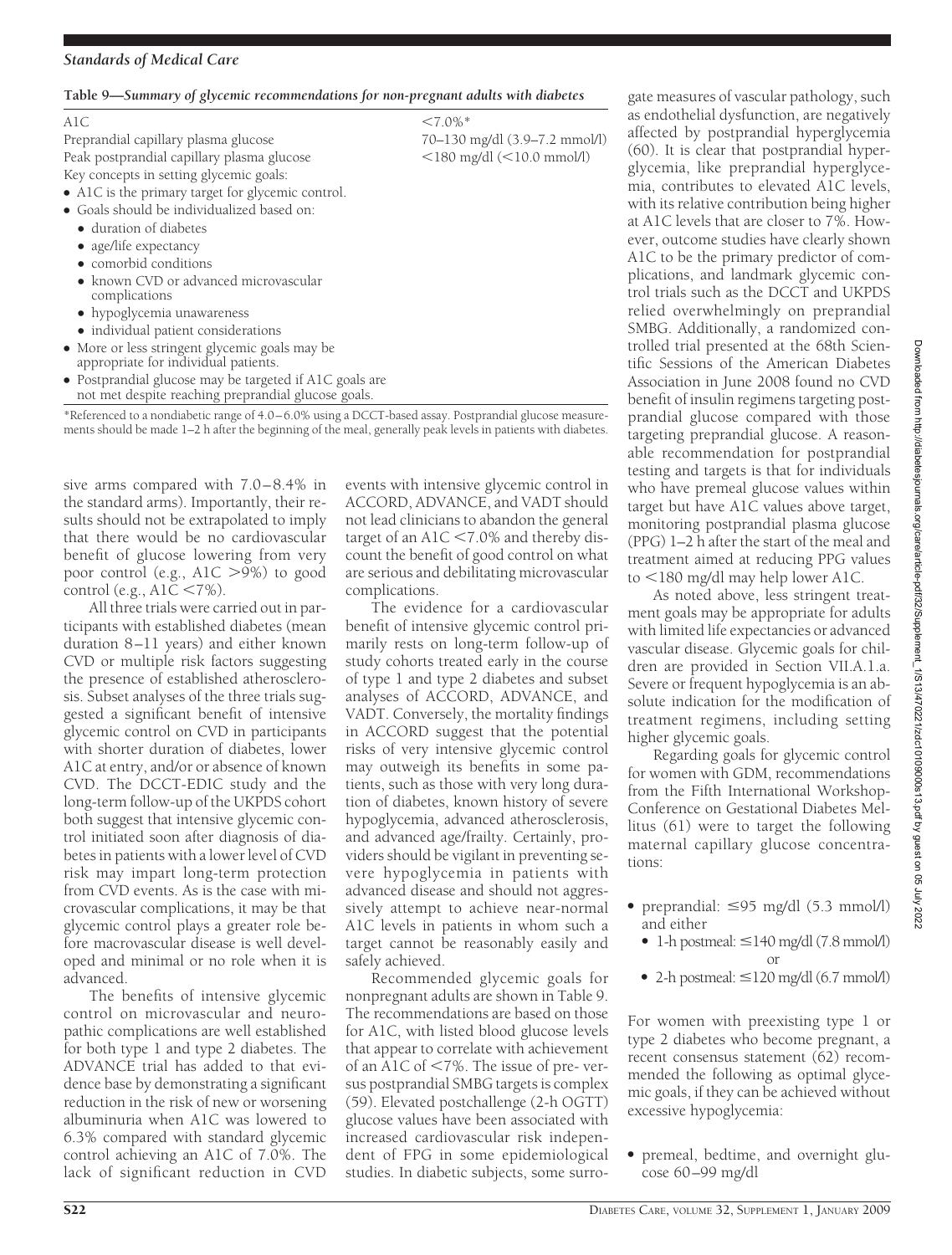- peak postprandial glucose 100 –129 mg/dl
- $A1C < 6.0\%$

# 3. Approach to treatment

*a. Therapy for type 1 diabetes.* The DCCT clearly showed that intensive insulin therapy (three or more injections per day of insulin or continuous subcutaneous insulin infusion (CSII, or insulin pump therapy) was a key part of improved glycemia and better outcomes (45). At the time of the study, therapy was carried out with short- and intermediateacting human insulins. Despite better microvascular outcomes, intensive insulin therapy was associated with a marked increase in severe hypoglycemia (62 episodes per 100 patient-years of therapy). Since the time of the DCCT, a number of rapid-acting and long-acting insulin analogs have been developed. These analogs were designed to be more "physiological" in their pharmacokinetics and pharmacodynamics and are associated with less hypoglycemia with equal A1C lowering in type 1 diabetes (63,64).

Therefore, recommended therapy for type 1 diabetes consists of the following components: *1*) use of multiple dose insulin injections (3– 4 injections per day of basal and prandial insulin) or CSII therapy; *2*) matching of prandial insulin to carbohydrate intake, premeal blood glucose, and anticipated activity; and *3*) for many patients (especially if hypoglycemia is a problem), use of insulin analogs. There are excellent reviews available that guide the initiation and management of insulin therapy to achieve desired glycemic goals (3,63,65).

*b. Therapy for type 2 diabetes.* The ADA and the European Association for the Study of Diabetes published a consensus statement on the approach to management of hyperglycemia in individuals with type 2 diabetes (66) and recently published an update (67). Highlights of this approach are: intervention at the time of diagnosis with metformin in combination with lifestyle changes (MNT and exercise) and continuing timely augmentation of therapy with additional agents (including early initiation of insulin therapy) as a means of achieving and maintaining recommended levels of glycemic  $control(i.e., A1C < 7\%$  for most patients). The overall objective is to achieve and maintain glycemic control and to change interventions when therapeutic goals are not being met.

The algorithm took into account the evidence for A1C-lowering of the individual interventions, their additive effects, and their expense. The precise drugs used and their exact sequence may not be as important as achieving and maintaining glycemic targets safely. Medications not included in the consensus algorithm, owing to less glucose-lowering effectiveness, limited clinical data, and/or relative expense, still may be appropriate choices in individual patients to achieve glycemic goals. Initiation of insulin at time of diagnosis is recommended for individuals presenting with weight loss or other severe hyperglycemic symptoms or signs. For a list of currently approved diabetes medications, see http://ndep.nih.gov/diabetes/ pubs/Drug\_tables\_supplement.pdf.

# D. MNT

# General recommendations

- Individuals who have pre-diabetes or diabetes should receive individualized MNT as needed to achieve treatment goals, preferably provided by a registered dietitian familiar with the components of diabetes MNT. (B)
- MNT should be covered by insurance and other payors. (E)

# Energy balance, overweight, and obesity

- In overweight and obese insulinresistant individuals, modest weight loss has been shown to reduce insulin resistance. Thus, weight loss is recommended for all overweight or obese individuals who have or are at risk for diabetes. (A)
- For weight loss, either low-carbohydrate or low-fat calorie restricted diets may be effective in the short-term (up to  $1$  year).  $(A)$
- For patients on low-carbohydrate diets, monitor lipid profiles, renal function, and protein intake (in those with nephropathy) and adjust hypoglycemic therapy as needed. (E)
- Physical activity and behavior modification are important components of weight loss programs and are most helpful in maintenance of weight loss. (B)

# Primary prevention of diabetes

● Among individuals at high risk for developing type 2 diabetes, structured programs that emphasize lifestyle changes that include moderate weight loss (7% body weight) and regular physical activity (150 min/week), with

dietary strategies including reduced calories and reduced intake of dietary fat, can reduce the risk for developing diabetes and are therefore recommended. (A)

• Individuals at high risk for type 2 diabetes should be encouraged to achieve the U.S. Department of Agriculture recommendation for dietary fiber (14 g fiber/1,000 kcal) and foods containing whole grains (one-half of grain intake). (B)

# Dietary fat intake in diabetes management

- Saturated fat intake should be  $\leq 7\%$  of total calories. (A)
- Intake of *trans*fat should be minimized. (B)

### Carbohydrate intake in diabetes management

- Monitoring carbohydrate, whether by carbohydrate counting, exchanges, or experience-based estimation, remains a key strategy in achieving glycemic control. (A)
- For individuals with diabetes, the use of the glycemic index and glycemic load may provide a modest additional benefit for glycemic control over that observed when total carbohydrate is considered alone. (B)

# Other nutrition recommendations

- Sugar alcohols and nonnutritive sweeteners are safe when consumed within the acceptable daily intake levels established by the Food and Drug Administration (FDA). (A)
- If adults with diabetes choose to use alcohol, daily intake should be limited to a moderate amount (one drink per day or less for adult women and two drinks per day or less for adult men). (E)
- Routine supplementation with antioxidants, such as vitamins E and C and carotene, is not advised because of lack of evidence of efficacy and concern related to long-term safety. (A)
- Benefit from chromium supplementation in people with diabetes or obesity has not been conclusively demonstrated and, therefore, cannot be recommended. (E)

MNT is an integral component of diabetes prevention, management, and selfmanagement education. In addition to its role in preventing and controlling diabetes, ADA recognizes the importance of nutrition as an essential component of an overall healthy lifestyle. A full review of the evidence regarding nutrition in pre-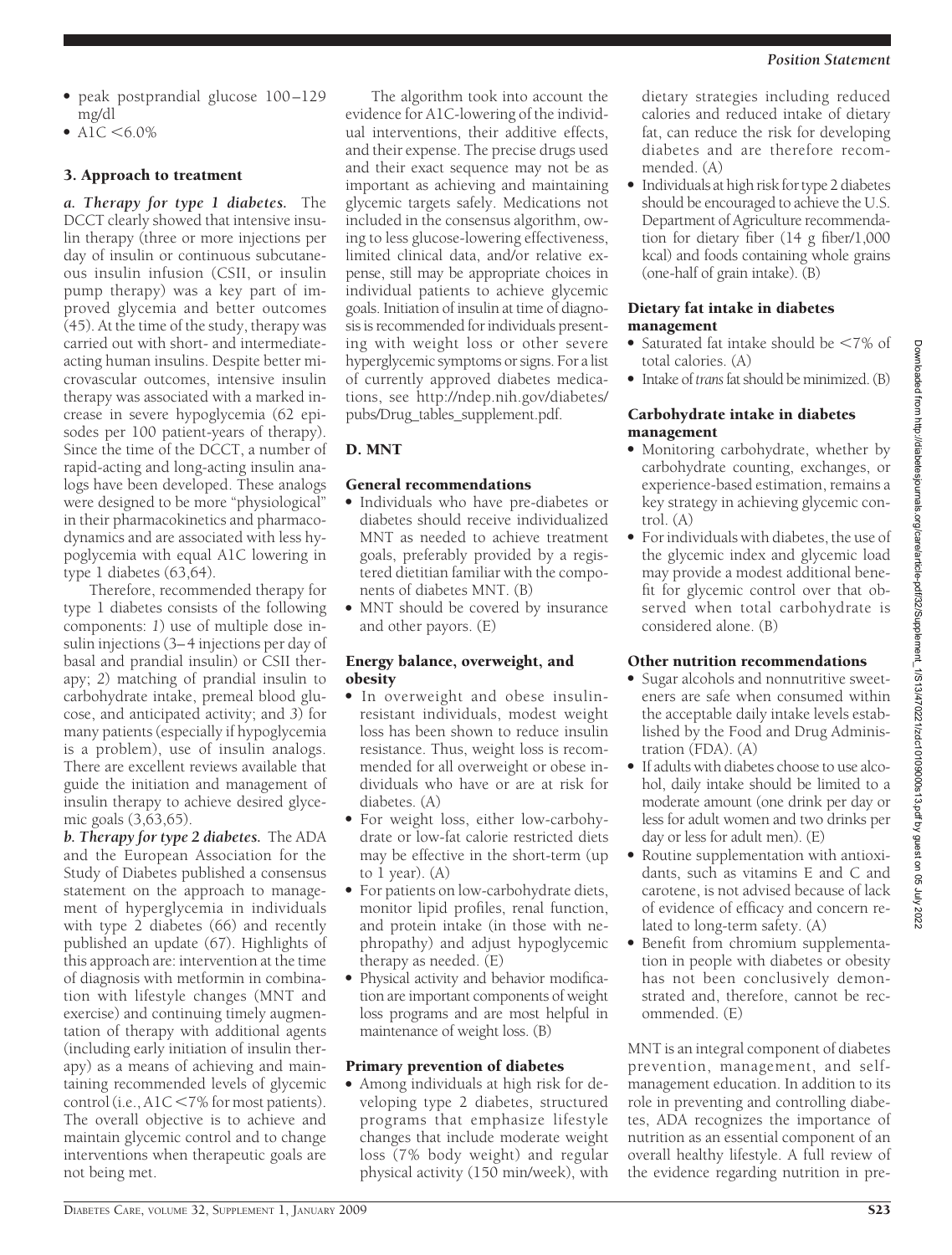venting and controlling diabetes and its complications and additional nutritionrelated recommendations can be found in the ADA position statement "Nutrition Recommendations and Interventions for Diabetes," published in 2007 and updated for 2008 (68). Achieving nutritionrelated goals requires a coordinated team effort that includes the active involvement of the person with pre-diabetes or diabetes. Because of the complexity of nutrition issues, it is recommended that a registered dietitian who is knowledgeable and skilled in implementing nutrition therapy into diabetes management and education be the team member who provides MNT.

Clinical trials/outcome studies of MNT have reported decreases in A1C at 3– 6 months ranging from 0.25 to 2.9% with higher reductions seen in type 2 diabetes of shorter duration. Multiple studies have demonstrated sustained improvements in A1C at 12 months and longer when a registered dietician provided follow-up visits ranging from monthly to three sessions per year (69 – 76). Meta-analyses of studies in nondiabetic, free-living subjects report that MNT reduces LDL cholesterol by 15–25 mg/dl (77) or can lower LDL cholesterol by up to 16% (78), while clinical trials support a role for lifestyle modification in treating hypertension (78,79).

Because of the effects of obesity on insulin resistance, weight loss is an important therapeutic objective for overweight or obese individuals with prediabetes or diabetes (80). Short-term studies have demonstrated that moderate weight loss (5% of body weight) in subjects with type 2 diabetes is associated with decreased insulin resistance, improved measures of glycemia and lipemia, and reduced blood pressure (81); longerterm studies (52 weeks) showed mixed effects on A1C in adults with type 2 diabetes (82– 85), and results were confounded by pharmacologic weight loss therapy. A systematic review of 80 weight loss studies of  $\geq$ 1 year duration demonstrated that moderate weight loss achieved through diet alone, diet and exercise, and meal replacements can be achieved and maintained over the long term (4.8 – 8% weight loss at 12 months) (86). The multifactorial intensive lifestyle intervention employed in the DPP, which included reduced intake of fat and calories, led to weight loss averaging 7% at 6 months and maintenance of 5% weight loss at 3 years, associated with a 58% reduction in incidence of type 2 diabetes

(10). Look AHEAD (Action for Health in Diabetes) is a large clinical trial designed to determine whether long-term weight loss will improve glycemia and prevent cardiovascular events in subjects with type 2 diabetes. One-year results of the intensive lifestyle intervention in this trial show an average of 8.6% weight loss, significant reduction of A1C, and reduction in several CVD risk factors (87). When completed, the Look AHEAD trial should provide insight into the effects of longterm weight loss on important clinical outcomes.

The optimal macronutrient distribution of weight loss diets has not been established. Although low-fat diets have traditionally been promoted for weight loss, several randomized controlled trials found that subjects on low-carbohydrate diets  $($  130 g/day of carbohydrate) lost more weight at 6 months than subjects on low-fat diets (88,89); however, at 1 year, the difference in weight loss between the low-carbohydrate and low-fat diets was not significant, and weight loss was modest with both diets. Another study of overweight women randomized to one of four diets showed significantly more weight loss at 12 months with the Atkins lowcarbohydrate diet than with highercarbohydrate diets (90). Changes in serum triglyceride and HDL cholesterol were more favorable with the lowcarbohydrate diets. In one study, those subjects with type 2 diabetes demonstrated a greater decrease in A1C with a low-carbohydrate diet than with a low-fat diet (89). A recent meta-analysis showed that at 6 months, low-carbohydrate diets were associated with greater improvements in triglyceride and HDL cholesterol concentrations than low-fat diets; however, LDL cholesterol was significantly higher on the low-carbohydrate diets (91). In a 2-year dietary intervention study, Mediterranean and low-carbohydrate diets were found to be effective and safe alternatives to a low-fat diet for weight reduction in moderately obese participants (85).

The recommended dietary allowance for digestible carbohydrate is 130 g/day and is based on providing adequate glucose as the required fuel for the central nervous system without reliance on glucose production from ingested protein or fat. Although brain fuel needs can be met on lower carbohydrate diets, long-term metabolic effects of very-low-carbohydrate diets are unclear, and such diets eliminate many foods that are important

sources of energy, fiber, vitamins, and minerals that are important in dietary palatability (92).

Although numerous studies have attempted to identify the optimal mix of macronutrients for meal plans of people with diabetes, it is unlikely that one such combination of macronutrients exists. The best mix of carbohydrate, protein, and fat appears to vary depending on individual circumstances. For those individuals seeking guidance as to macronutrient distribution in healthy adults, the Dietary Reference Intake (DRI) system may be helpful (92). It must be clearly recognized that regardless of the macronutrient mix, total caloric intake must be appropriate for the weight management goal. Further, individualization of the macronutrient composition will depend on the metabolic status of the patient (e.g., lipid profile, renal function) and/or food preferences. Individuals who choose to consume plant-based diets that are well planned and nutritionally adequate (i.e., vegetarian) may continue, as this can be done without being deleterious to metabolic control (93,94).

The primary goal with respect to dietary fat in individuals with diabetes is to limit saturated fatty acids, *trans* fatty acids, and cholesterol intake so as to reduce risk for CVD. Saturated and *trans* fatty acids are the principal dietary determinants of plasma LDL cholesterol. There is a lack of evidence on the effects of specific fatty acids on people with diabetes, so the recommended goals are consistent with those for individuals with CVD (78,95).

The FDA has approved five nonnutritive sweeteners for use in the U.S.: acesulfame potassium, aspartame, neotame, saccharin, and sucralose. Before being allowed on the market, all underwent rigorous scrutiny and were shown to be safe when consumed by the public, including people with diabetes and women during pregnancy. Reduced calorie sweeteners approved by the FDA include sugar alcohols (polyols) such as erythritol, isomalt, lactitol, maltitol, mannitol, sorbitol, xylitol, tagatose, and hydrogenated starch hydrolysates. The use of sugar alcohols appears to be safe; however, they may cause diarrhea, especially in children.

### Reimbursement for MNT

MNT, when delivered by a registered dietitian according to nutrition practice guidelines, is reimbursed as part of the Medicare program as overseen by the Centers for Medicare and Medicaid Ser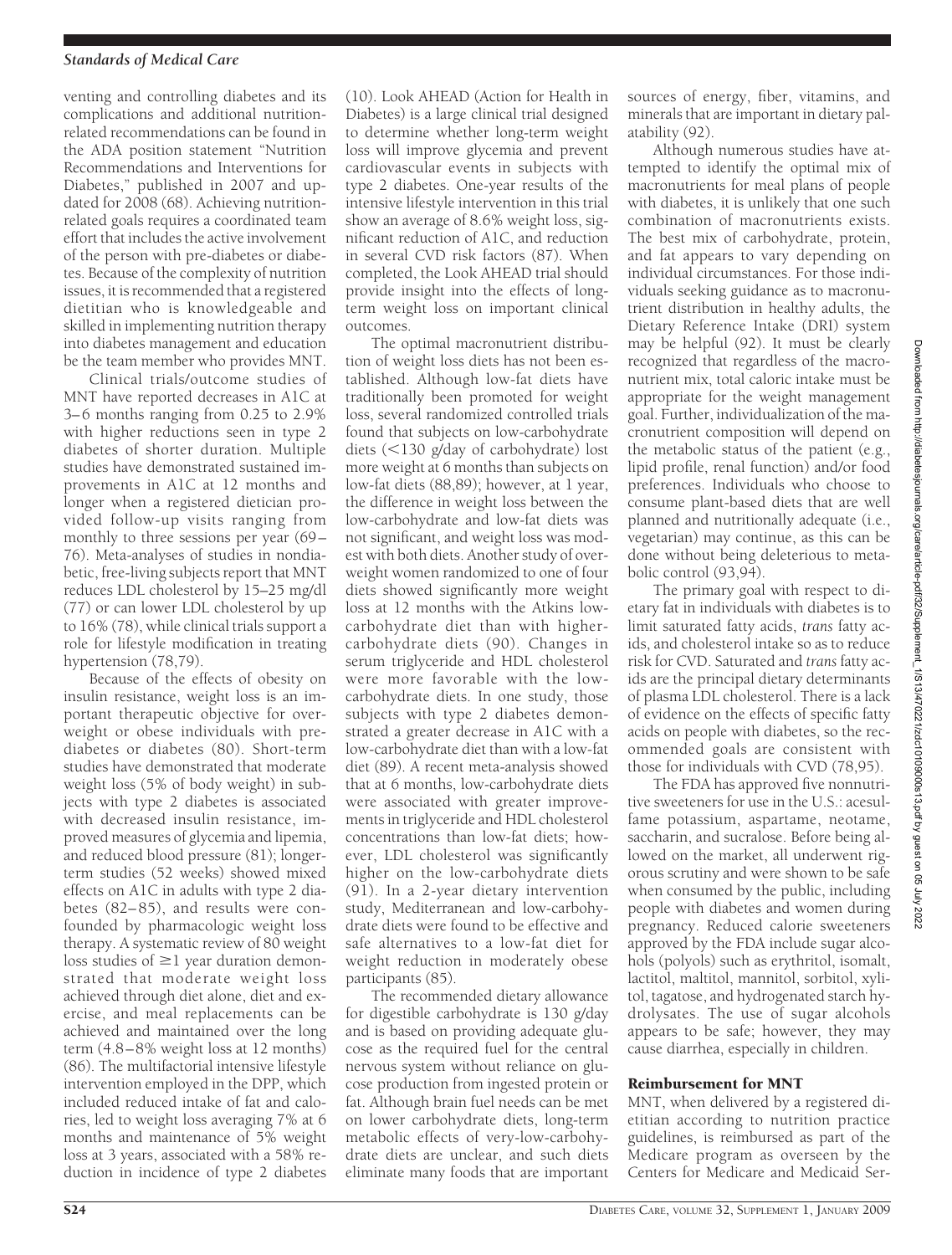vices (CMS) (www.cms.hhs.gov/ medicalnutritiontherapy)

# E. Bariatric surgery

### Recommendations

- Bariatric surgery should be considered for adults with BMI  $\geq$ 35 kg/m<sup>2</sup> and type 2 diabetes, especially if the diabetes is difficult to control with lifestyle and pharmacologic therapy. (B)
- Patients with type 2 diabetes who have undergone bariatric surgery need lifelong lifestyle support and medical monitoring. (E)
- Although small trials have shown glycemic benefit of bariatric surgery in patients with type 2 diabetes and BMI of 30–35 kg/m<sup>2'</sup>, there is currently insufficient evidence to generally recommend surgery in patients with BMI $\leq$ 35 kg/m<sup>2</sup> outside of a research protocol. (E)
- The long-term benefits, costeffectiveness, and risks of bariatric surgery in individuals with type 2 diabetes should be studied in well-designed randomized controlled trials with optimal medical and lifestyle therapy as the comparator. (E)

Gastric reduction surgery, either gastric banding or procedures that involve bypassing or transposing sections of the small intestine, when part of a comprehensive team approach, can be an effective weight loss treatment for severe obesity, and national guidelines support its consideration for people with type 2 diabetes who have BMI at or exceeding 35 kg/m2 . Bariatric surgery has been shown to lead to near or complete normalization of glycemia in  $~155-95\%$  of patients with type 2 diabetes, depending on the surgical procedure. A meta-analysis of studies of bariatric surgery reported that 78% of individuals with type 2 diabetes had complete "resolution" of diabetes (normalization of blood glucose levels in the absence of medications), and that the resolution rates were sustained in studies that had follow-up exceeding 2 years (96). Resolution rates are lowest with procedures that only constrict the stomach and higher with those that bypass portions of the small intestine. Additionally, there is increasing evidence that intestinal bypass procedures may have glycemic effects that are independent of, and additive to, their effects on weight.

A recent randomized controlled trial compared adjustable gastric banding to "best available" medical and lifestyle

therapy in subjects with type 2 diabetes diagnosed less than 2 years before randomization and BMI  $30-40$  kg/m<sup>2</sup> (97). In this trial, 73% of surgically treated patients achieved "remission" of their diabetes, compared with 13% of those treated medically. The latter group lost only 1.7% of body weight, suggesting that their therapy was not optimal. Overall, the trial had 60 subjects, and only 13 had a BMI under 35 kg/m<sup>2</sup>, making it difficult to generalize these results widely to diabetic patients who are less severely obese or with longer duration of diabetes.

Bariatric surgery is costly in the short term and has some risks. Rates of morbidity and mortality directly related to the surgery have been reduced considerably in recent years, with 30-day mortality rates now 0.28%, similar to those of laparoscopic cholecystectomy (98). Longerterm concerns include vitamin and mineral deficiencies, osteoporosis, and rare but often severe hypoglycemia from insulin hypersecretion. Cohort studies attempting to match subjects suggest that the procedure may reduce longer-term mortality rates (99), and it is reasonable to postulate that there may be recouping of costs over the long run. However, studies of the mechanisms of glycemic improvement, long-term benefits and risks, and cost-effectiveness of bariatric surgery in individuals with type 2 diabetes will require well-designed randomized clinical trials, with optimal medical and lifestyle therapy of diabetes and cardiovascular risk factors as the comparitor.

# F. DSME

# Recommendations

- People with diabetes should receive DSME according to national standards when their diabetes is diagnosed and as needed thereafter. (B)
- Self-management behavior change is the key outcome of DSME and should be measured and monitored as part of care. (E)
- DSME should address psychosocial issues, since emotional well-being is strongly associated with positive diabetes outcomes. (C)
- DSME should be reimbursed by thirdparty payors. (E)

DSME is an essential element of diabetes care (100 –106), and National Standards for DSME (107) are based on evidence for its benefits. Education helps people with diabetes initiate effective self-care when

they are first diagnosed. Ongoing DSME also helps people with diabetes maintain effective self-management as their diabetes presents new challenges and treatment advances become available. DSME helps patients optimize metabolic control, prevent and manage complications, and maximize quality of life in a cost-effective manner (108).

Since the 1990s, there has been a shift from a didactic approach, with DSME focusing on providing information, to a skill-based approach that focuses on helping those with diabetes make informed self-management choices. Care of diabetes has shifted to an approach that is more patient centered and that places the person with diabetes, and joint decisionmaking with heath care professionals, at the center of the care model. Patientcentered care is respectful of and responsive to individual patient preferences, needs, and values and ensures that patient values guide all decision making (109).

# Evidence for the benefits of DSME

Several studies have found that DSME is associated with improved diabetes knowledge and improved self-care behavior (101), improved clinical outcomes such as lower A1C (102,103,105,106, 110), lower self-reported weight (101), and improved quality of life (104). Better outcomes were reported for DSME interventions that were longer and included follow-up support  $(101)$ , that were tailored to individual needs and preferences (100), and that addressed psychosocial issues (100,101,105). Both individual and group approaches have been found effective ((111,112). There is increasing evidence for the role of a community health worker in delivering diabetes education in addition to the core team (113).

# National standards for DSME

ADA-recognized DSME programs have staff that must be certified diabetes educators or have recent experience in diabetes education and management. The curriculum of ADA-recognized DSME programs must cover all nine areas of diabetes management, with the assessed needs of the individual determining which areas are addressed. The ADA Education Recognition Program (ERP) is a mechanism to ensure diabetes education programs meet the national standards and provide quality diabetes care.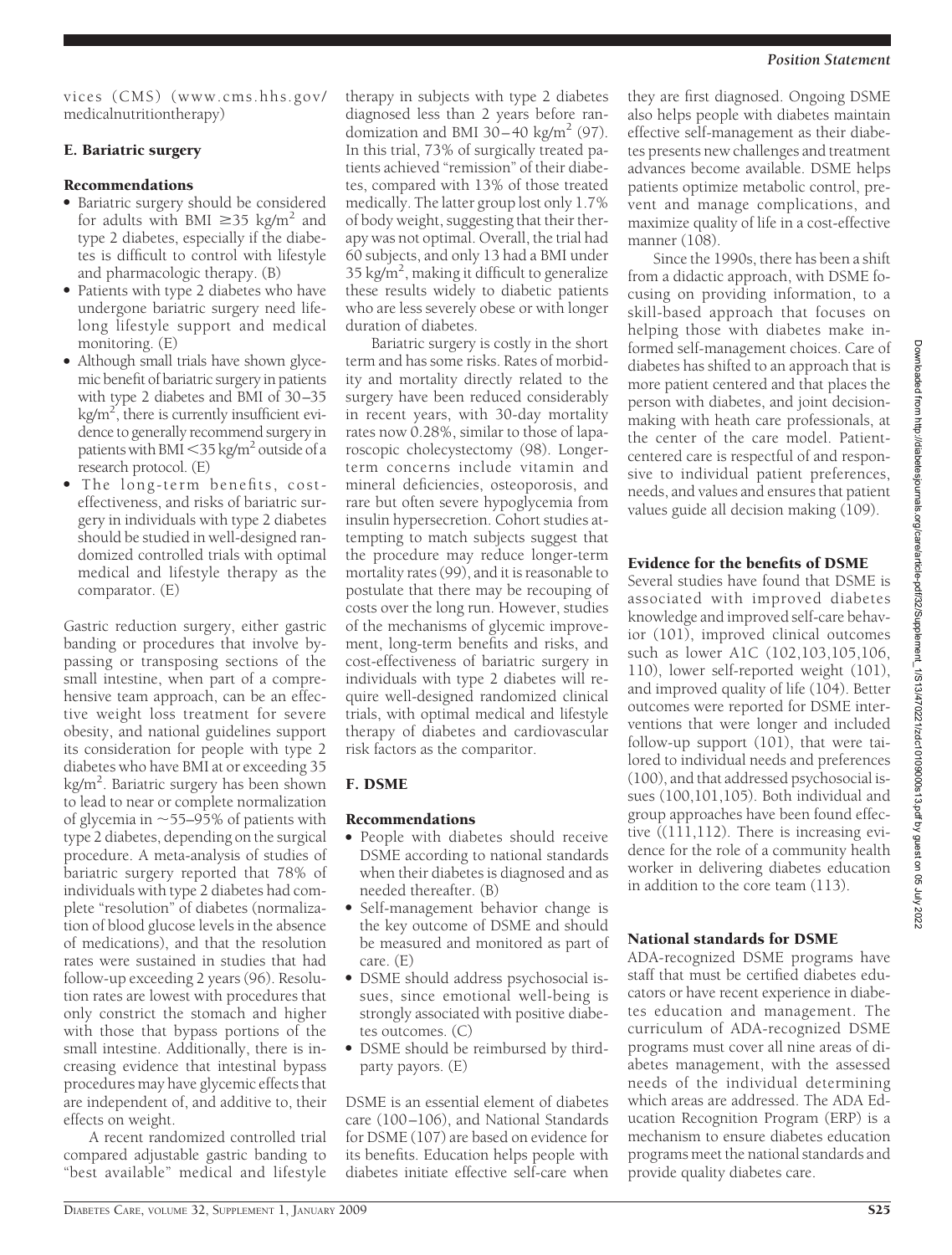# Reimbursement for DSME

DSME, when provided by a program that meets ADA ERP standards, is reimbursed as part of the Medicare program as overseen by the Centers for Medicare and Medicaid Services (CMS) (www.cms.hhs. gov/DiabetesSelfManagement).

# G. Physical activity

# Recommendations

- People with diabetes should be advised to perform at least 150 min/week of moderate-intensity aerobic physical activity (50 –70% of maximum heart rate). (A)
- In the absence of contraindications, people with type 2 diabetes should be encouraged to perform resistance training three times per week. (A)

ADA technical reviews on exercise in patients with diabetes have summarized the value of exercise in the diabetes management plan (114,115). Regular exercise has been shown to improve blood glucose control, reduce cardiovascular risk factors, contribute to weight loss, and improve well being. Furthermore, regular exercise may prevent type 2 diabetes in high-risk individuals (10-12). Structured exercise interventions of at least 8 weeks' duration have been shown to lower A1C by an average of 0.66% in people with type 2 diabetes, even with no significant change in BMI (116). Higher levels of exercise intensity are associated with greater improvements in A1C and in fitness (117).

# Frequency and type of exercise

The U.S. Surgeon General's report (118) recommended that most adults accumulate at least 30 min of moderate-intensity activity on most, ideally all, days of the week. The studies included in the metaanalysis of effects of exercise interventions on glycemic control (116) had a mean number of sessions per week of 3.4, with a mean of 49 min per session. The DPP lifestyle intervention, which included 150 min per week of moderate intensity exercise, had a beneficial effect on glycemia in those with pre-diabetes. Therefore, it seems reasonable to recommend  $\sim$ 150 min of exercise per week for people with diabetes.

Resistance exercise improves insulin sensitivity to about the same extent as aerobic exercise (119). Clinical trials have provided strong evidence for the A1Clowering value of resistance training in

older adults with type 2 diabetes (120,121) and for an additive benefit of combined aerobic and resistance exercise in adults with type 2 diabetes (122).

### Evaluation of the diabetic patient before recommending an exercise program

Prior guidelines suggested that before recommending a program of physical activity, the provider should assess patients with multiple cardiovascular risk factors for coronary artery disease (CAD). As discussed more fully in Section VI.A.5, the area of screening asymptomatic diabetic patients for CAD remains unclear, and a recent ADA consensus statement on this issue concluded that routine screening is not recommended (123). Providers should use clinical judgment in this area. Certainly, high-risk patients should be encouraged to start with short periods of low-intensity exercise and increase the intensity and duration slowly.

Providers should assess patients for conditions that might contraindicate certain types of exercise or predispose to injury, such as uncontrolled hypertension, severe autonomic neuropathy, severe peripheral neuropathy or history of foot lesions, and advanced retinopathy. The patient's age and previous physical activity level should be considered.

# Exercise in the presence of nonoptimal glycemic control

*Hyperglycemia*. When people with type 1 diabetes are deprived of insulin for 12– 48 h and are ketotic, exercise can worsen hyperglycemia and ketosis (124); therefore, vigorous activity should be avoided in the presence of ketosis. However, it is not necessary to postpone exercise based simply on hyperglycemia, provided the patient feels well and urine and/or blood ketones are negative.

*Hypoglycemia*. In individuals taking insulin and/or insulin secretagogues, physical activity can cause hypoglycemia if medication dose or carbohydrate consumption is not altered. For individuals on these therapies, added carbohydrate should be ingested if pre-exercise glucose levels are  $\leq 100$  mg/dl (5.6 mmol/l) (125,126). Hypoglycemia is rare in diabetic individuals who are not treated with insulin or insulin secretagogues, and no preventive measures for hypoglycemia are usually advised in these cases.

# Exercise in the presence of specific long-term complications of diabetes

*Retinopathy*. In the presence of proliferative diabetic retinopathy (PDR) or severe nonproliferative diabetic retinopathy (NPDR), vigorous aerobic or resistance exercise may be contraindicated because of the risk of triggering vitreous hemorrhage or retinal detachment (127).

*Peripheral neuropathy*. Decreased pain sensation in the extremities results in increased risk of skin breakdown and infection and of Charcot joint destruction. Therefore, in the presence of severe peripheral neuropathy, it may be best to encourage non–weight-bearing activities such as swimming, bicycling, or arm exercises (128,129).

*Autonomic neuropathy*. Autonomic neuropathy can increase the risk of exercise-induced injury or adverse events through decreased cardiac responsiveness to exercise, postural hypotension, impaired thermoregulation, impaired night vision due to impaired papillary reaction, and unpredictable carbohydrate delivery from gastroparesis predisposing to hypoglycemia (128). Autonomic neuropathy is also strongly associated with CVD in people with diabetes (130,131). People with diabetic autonomic neuropathy should undergo cardiac investigation before beginning physical activity more intense than that to which they are accustomed.

*Albuminuria and nephropathy*. Physical activity can acutely increase urinary protein excretion. However, there is no evidence that vigorous exercise increases the rate of progression of diabetic kidney disease and likely no need for any specific exercise restrictions for people with diabetic kidney disease (132).

# H. Psychosocial assessment and care

# Recommendations

- Assessment of psychological and social situation should be included as an ongoing part of the medical management of diabetes. (E)
- Psychosocial screening and follow-up should include, but is not limited to, attitudes about the illness, expectations for medical management and outcomes, affect/mood, general and diabetes-related quality of life, resources (financial, social, and emotional), and psychiatric history. (E)
- Screen for psychosocial problems such as depression, anxiety, eating disorders, and cognitive impairment when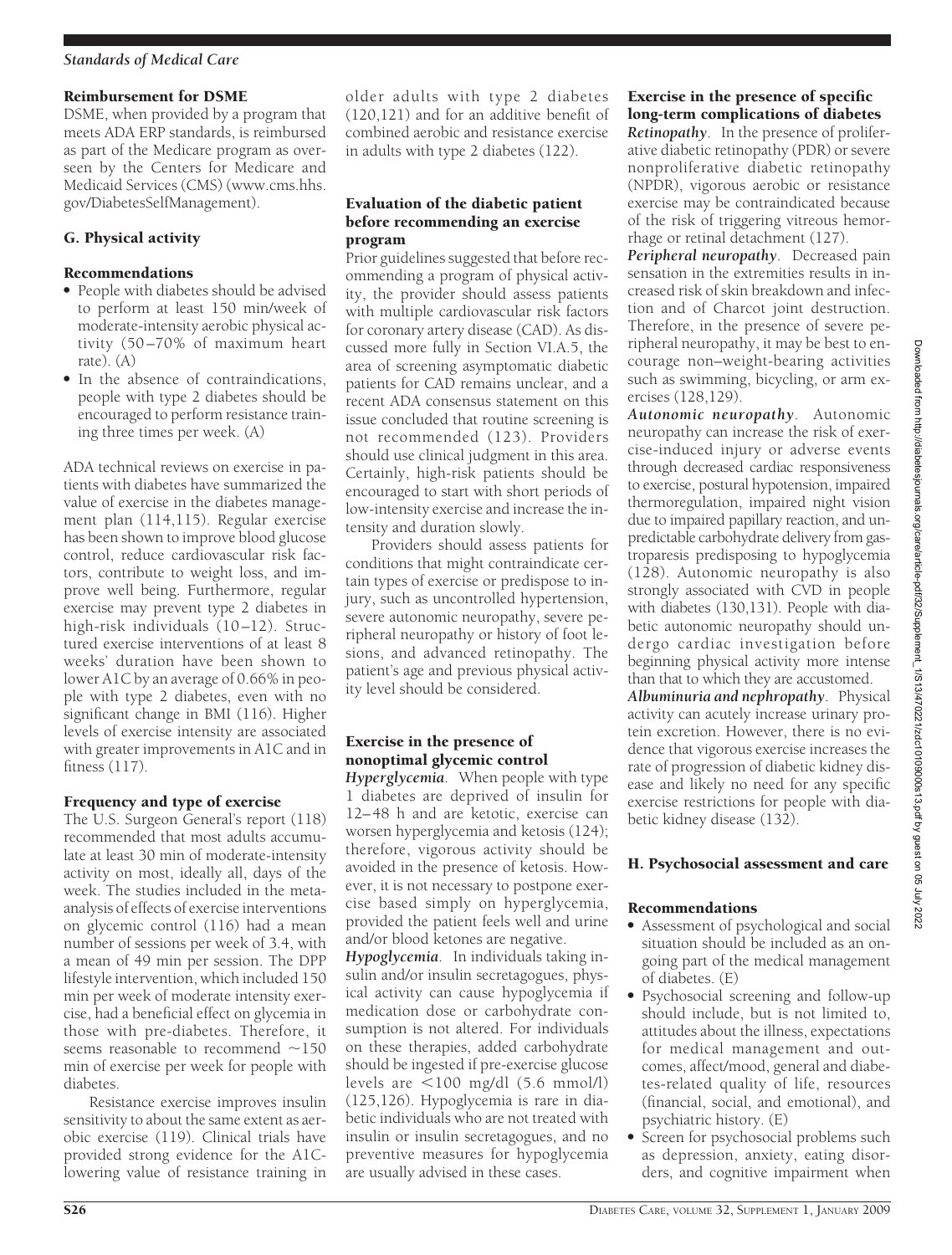adherence to the medical regimen is poor. (E)

Psychological and social problems can impair the individual's (133–138) or family's (139) ability to carry out diabetes care tasks and therefore compromise health status. There are opportunities for the clinician to assess psychosocial status in a timely and efficient manner so that referral for appropriate services can be accomplished.

Key opportunities for screening of psychosocial status occur at diagnosis, during regularly scheduled management visits, during hospitalizations, at discovery of complications, or when problems with glucose control, quality of life, or adherence are identified (140). Patients are likely to exhibit psychological vulnerability at diagnosis and when their medical status changes, i.e., the end of the honeymoon period, when the need for intensified treatment is evident, and when complications are discovered (135,137).

Issues known to impact selfmanagement and health outcomes include but are not limited to attitudes about the illness, expectations for medical management and outcomes, affect/mood, general and diabetes-related quality of life, resources (financial, social, and emotional) (136), and psychiatric history (137,140,141). Screening tools are available for a number of these areas (142). Indications for referral to a mental health specialist familiar with diabetes management may include gross noncompliance with medical regimen (by self or others) (141), depression with the possibility of self-harm (134,143), debilitating anxiety (alone or with depression), indications of an eating disorder (144), or cognitive functioning that significantly impairs judgment (143). It is preferable to incorporate psychological assessment and treatment into routine care rather than waiting for identification of a specific problem or deterioration in psychological status (142). Although the clinician may not feel qualified to treat psychological problems, utilizing the patient-provider relationship as a foundation for further treatment can increase the likelihood that the patient will accept referral for other services. It is important to establish that emotional well-being is part of diabetes management (140).

### I. When treatment goals are not met

For a variety of reasons, some people with diabetes and their health care providers do not achieve the desired goals of treatment (Table 9). Re-thinking the treatment regimen may require assessment of barriers to adherence including income, educational attainment, and competing demands, including those related to family responsibilities and family dynamics. Other strategies may include culturally appropriate and enhanced DSME, comanagement with a diabetes team, referral to a medical social worker for assistance with insurance coverage or change in pharmacological therapy. Initiation of or increase in SMBG, utilization of continuous glucose monitoring, frequent contact with the patient, or referral to an endocrinologist may be useful.

# J. Intercurrent illness

The stress of illness, trauma, and/or surgery frequently aggravates glycemic control and may precipitate diabetic ketoacidosis (DKA) or nonketotic hyperosmolar state, life-threatening conditions that require immediate medical care to prevent complications and death (145). Any condition leading to deterioration in glycemic control necessitates more frequent monitoring of blood glucose and (in ketosis-prone patients) urine or blood ketones. Marked hyperglycemia requires temporary adjustment of the treatment program and, if accompanied by ketosis, vomiting, or alteration in level of consciousness, immediate interaction with the diabetes care team. The patient treated with noninsulin therapies or MNT alone may temporarily require insulin. Adequate fluid and caloric intake must be assured. Infection or dehydration are more likely to necessitate hospitalization of the person with diabetes than the person without diabetes.

The hospitalized patient should be treated by a physician with expertise in the management of diabetes. For further information on management of patients with hyperglycemia in the hospital, see Section VIII.A. For further information on management of DKA or nonketotic hyperosmolar state, refer to the ADA position statement on hyperglycemic crises (145).

# K. Hypoglycemia

# Recommendations

• Glucose  $(15-20 \text{ g})$  is the preferred treatment for the conscious individual with hypoglycemia, although any form of carbohydrate that contains glucose may be used. If SMBG 15 min after treatment shows continued hypoglycemia, the treatment should be repeated.

Once SMBG glucose returns to normal, the individual should consume a meal or snack to prevent recurrence of hypoglycemia. (E)

- Glucagon should be prescribed for all individuals at significant risk of severe hypoglycemia, and caregivers or family members of these individuals should be instructed in its administration. Glucagon administration is not limited to health care professionals. (E)
- Individuals with hypoglycemia unawareness or one or more episodes of severe hypoglycemia should be advised to raise their glycemic targets to strictly avoid further hypoglycemia for at least several weeks to partially reverse hypoglycemia unawareness and reduce risk of future episodes. (B)

Hypoglycemia is the leading limiting factor in the glycemic management of type 1 and insulin-treated type 2 diabetes (146). Treatment of hypoglycemia (plasma glu- $\cos\epsilon$  <70 mg/dl) requires ingestion of glucose- or carbohydrate-containing foods. The acute glycemic response correlates better with the glucose content than with the carbohydrate content of the food. Although pure glucose is the preferred treatment, any form of carbohydrate that contains glucose will raise blood glucose. Added fat may retard and then prolong the acute glycemic response (147). Ongoing activity of insulin or insulin secretagogues may lead to recurrence of hypoglycemia unless further food is ingested after recovery.

Severe hypoglycemia (where the individual requires the assistance of another person and cannot be treated with oral carbohydrate due to confusion or unconsciousness) should be treated using emergency glucagon kits, which require a prescription. Those in close contact with, or having custodial care of, people with hypoglycemia-prone diabetes (family members, roommates, school personnel, child care providers, correctional institution staff, or coworkers) should be instructed in use of such kits. An individual does not need to be a health care professional to safely administer glucagon. Care should be taken to ensure that unexpired glucagon kits are available.

Prevention of hypoglycemia is a critical component of diabetes management. Teaching people with diabetes to balance insulin use, carbohydrate intake, and exercise is a necessary but not always sufficient strategy. In type 1 diabetes and severely insulin-deficient type 2 diabetes,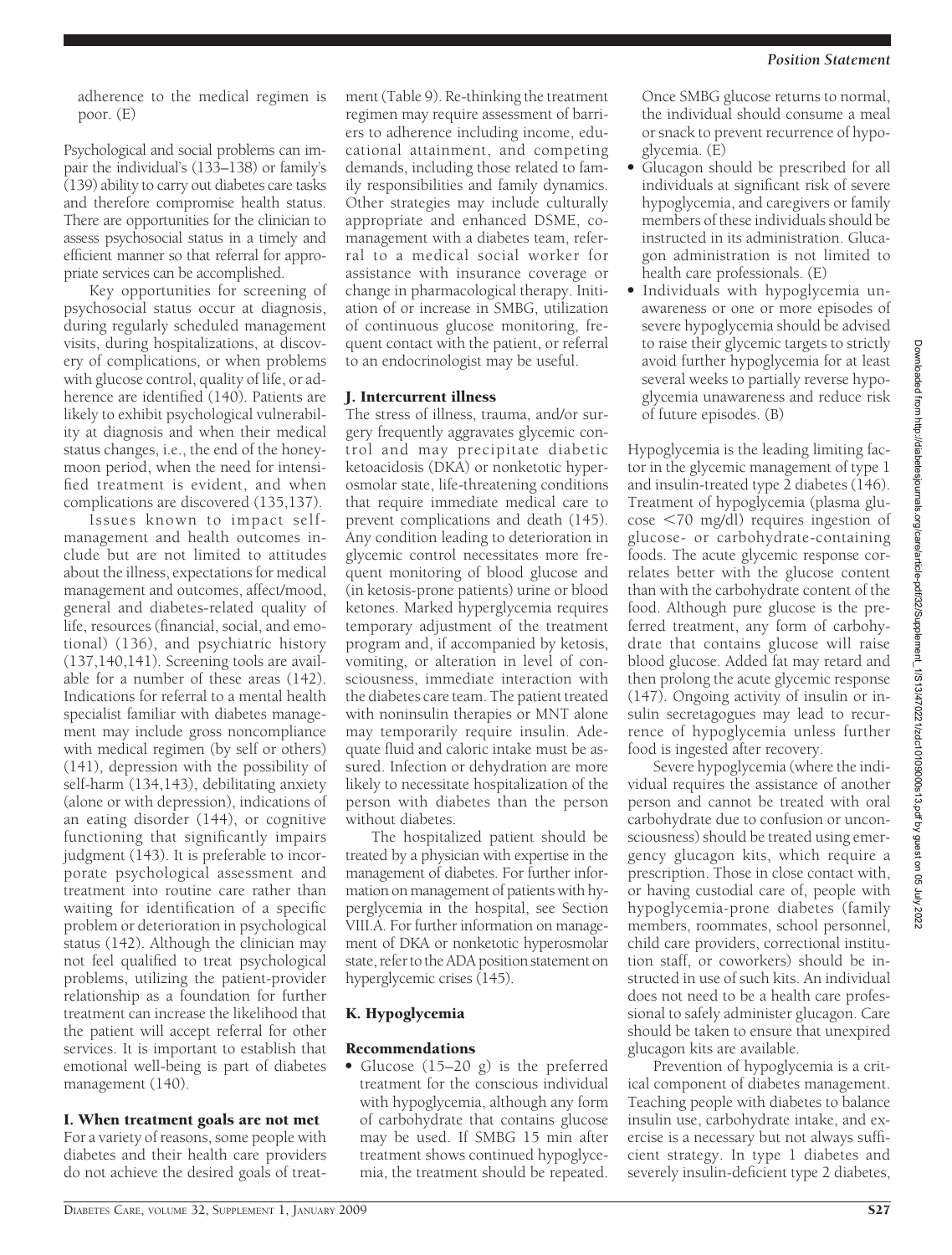the syndrome of hypoglycemia unawareness, or hypoglycemia-associated autonomic failure, can severely compromise stringent diabetes control and quality of life. The deficient counter-regulatory hormone release and autonomic responses in this syndrome are both risk factors for, and caused by, hypoglycemia. A corollary to this "vicious cycle" is that several weeks of avoidance of hypoglycemia has been demonstrated to improve counterregulation and awareness to some extent in many patients (146,148,149). Hence, patients with one or more episodes of severe hypoglycemia may benefit from at least short-term relaxation of glycemic targets.

# L. Immunization

### Recommendations

- Annually provide an influenza vaccine to all diabetic patients  $\geq 6$  months of age.  $(C)$
- Administer pneumococcal polysaccharide vaccine to all diabetic patients  $\geq$ 2 years of age. A one-time revaccination is recommended for individuals  $>64$ years of age previously immunized when they were  $\leq 65$  years of age if the vaccine was administered >5 years ago. Other indications for repeat vaccination include nephrotic syndrome, chronic renal disease, and other immunocompromised states, such as after transplantation. (C)

Influenza and pneumonia are common, preventable infectious diseases associated with high mortality and morbidity in the elderly and in people with chronic diseases. Though there are limited studies reporting the morbidity and mortality of influenza and pneumococcal pneumonia specifically in people with diabetes, observational studies of patients with a variety of chronic illnesses, including diabetes, show that these conditions are associated with an increase in hospitalizations for influenza and its complications. People with diabetes may be at increased risk of the bacteremic form of pneumococcal infection and have been reported to have a high risk of nosocomial bacteremia, which has a mortality rate as high as 50% (150).

Safe and effective vaccines are available that can greatly reduce the risk of serious complications from these diseases (151,152). In a case-control series, influenza vaccine was shown to reduce diabetes-related hospital admission by as much

as 79% during flu epidemics (151). There is sufficient evidence to support that people with diabetes have appropriate serologic and clinical responses to these vaccinations. The Centers for Disease Control and Prevention's Advisory Committee on Immunization Practices recommends influenza and pneumococcal vaccines for all individuals with diabetes (http://www.cdc.gov/vaccines/recs/). For a complete discussion on the prevention of influenza and pneumococcal disease in people with diabetes, consult the technical review and position statement on this subject (150,153).

### **VI. PREVENTION AND MANAGEMENT OF DIABETES COMPLICATIONS**

# A. CVD

CVD is the major cause of morbidity and mortality for individuals with diabetes and the largest contributor to the direct and indirect costs of diabetes. The common conditions coexisting with type 2 diabetes (e.g., hypertension and dyslipidemia) are clear risk factors for CVD, and diabetes itself confers independent risk. Numerous studies have shown the efficacy of controlling individual cardiovascular risk factors in preventing or slowing CVD in people with diabetes. Large benefits are seen when multiple risk factors are addressed globally (154). Evidence is summarized in the following sections and reviewed in detail in the ADA technical reviews on hypertension (155), dyslipidemia (156), aspirin therapy (157), and smoking cessation (158) and in the American Heart Association (AHA)/ADA scientific statement on prevention of CVD in people with diabetes (159).

### 1. Hypertension/blood pressure control

# Recommendations

# **Screening and diagnosis**

● Blood pressure should be measured at every routine diabetes visit. Patients found to have a systolic blood pressure of  $\geq$ 130 mmHg or a diastolic blood pressure of  $\geq$ 80 mmHg should have blood pressure confirmed on a separate day. Repeat systolic blood pressure of  $\geq$ 130 mmHg or diastolic blood pressure of  $\geq 80$  mmHg confirms a diagnosis of hypertension. (C)

### **Goals**

- Patients with diabetes should be treated to a systolic blood pressure  $\leq 130$ mmHg. (C)
- Patients with diabetes should be treated to a diastolic blood pressure  $\leq 80$ mmHg. (B)

# **Treatment**

- Patients with a systolic blood pressure of 130 –139 mmHg or a diastolic blood pressure of 80 – 89 mmHg may be given lifestyle therapy alone for a maximum of 3 months and then, if targets are not achieved, be treated with the addition of pharmacological agents. (E)
- Patients with more severe hypertension (systolic blood pressure  $\geq$ 140 mmHg or diastolic blood pressure  $\geq$ 90 mmHg) at diagnosis or follow-up should receive pharmacologic therapy in addition to lifestyle therapy. (A)
- Pharmacologic therapy for patients with diabetes and hypertension should be with a regimen that includes either an ACE inhibitor or an angiotensin receptor blocker (ARB). If one class is not tolerated, the other should be substituted. If needed to achieve blood pressure targets, a thiazide diuretic should be added to those with an estimated GFR (see below)  $\geq$ 30 ml/min per 1.73  $m<sup>2</sup>$  and a loop diuretic for those with an estimated GFR 30 ml/min per 1.73  $m^2$ . (C)
- Multiple drug therapy (two or more agents at maximal doses) is generally required to achieve blood pressure targets. (B)
- If ACE inhibitors, ARBs, or diuretics are used, kidney function and serum potassium levels should be closely monitored. (E)
- In pregnant patients with diabetes and chronic hypertension, blood pressure target goals of 110 –129/65–79 mmHg are suggested in the interest of longterm maternal health and minimizing impaired fetal growth. ACE inhibitors and ARBs are contraindicated during pregnancy. (E)

Hypertension is a common comorbidity of diabetes, affecting the majority of patients, with prevalence depending on type of diabetes, age, obesity, and ethnicity. Hypertension is a major risk factor for both CVD and microvascular complications. In type 1 diabetes, hypertension is often the result of underlying nephropa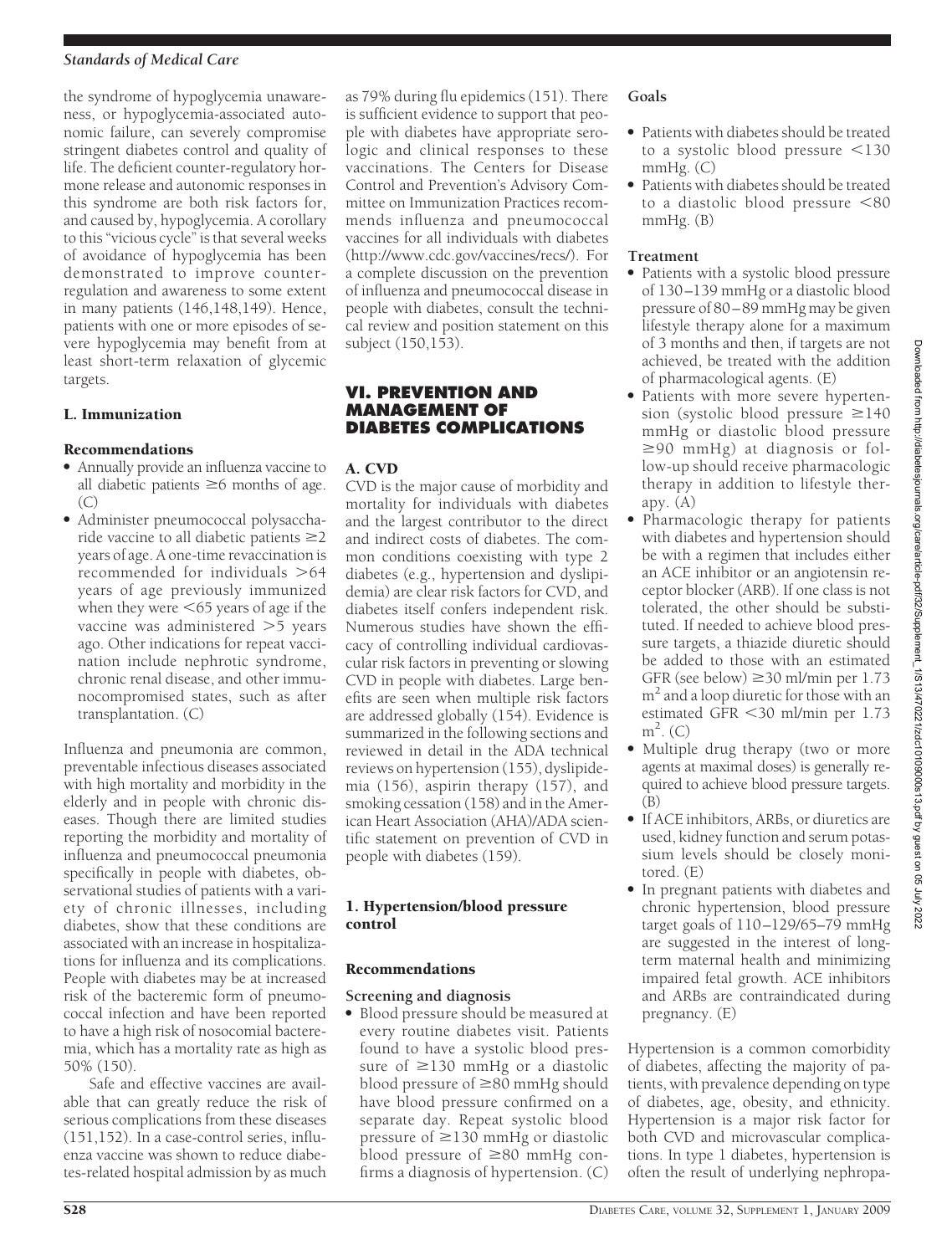thy, while in type 2 it usually coexists with other cardiometabolic risk factors.

#### Screening and diagnosis

Measurement of blood pressure in the office should be done by a trained individual and follow the guidelines established for nondiabetic individuals: measurement in the seated position, with feet on the floor and arm supported at heart level, after 5 min of rest. Cuff size should be appropriate for the upper arm circumference. Elevated values should be confirmed on a separate day. Because of the clear synergistic risks of hypertension and diabetes, the diagnostic cutoff for a diagnosis of hypertension is lower in people with diabetes (blood pressure  $\geq$ 130/80) than in those without diabetes (blood pressure  $\geq$ 140/90 mmHg) (160).

Home blood pressure self-monitoring and 24-h ambulatory blood pressure monitoring may provide additional evidence of "white coat" and masked hypertension and other discrepancies between office and "true" blood pressure, and studies in nondiabetic populations show that home measurements may better correlate with CVD risk than office measurements (161,162). However, the preponderance of the clear evidence of benefits of treatment of hypertension in people with diabetes is based on office measurements.

### Treatment goals

Randomized clinical trials have demonstrated the benefit (reduction of CHD events, stroke, and nephropathy) of lowering blood pressure to <140 mmHg systolic and 80 mmHg diastolic in individuals with diabetes (160,163–165). Epidemiologic analyses show that blood pressure  $>$ 115/75 mmHg is associated with increased cardiovascular event rates and mortality in individuals with diabetes (160,166,167). Therefore, a target blood pressure goal of  $\leq$ 130/80 mmHg is reasonable if it can be safely achieved. The ongoing ACCORD trial is designed to determine whether blood pressure lowering to systolic blood pressure  $120$  mmHg provides greater cardiovascular protection than a systolic blood pressure level of  $140$  mmHg in patients with type 2 diabetes (www.accord.org).

### Treatment strategies

Although there are no well-controlled studies of diet and exercise in the treatment of hypertension in individuals with diabetes, studies in nondiabetic individuals have shown anti-hypertensive effects similar to pharmacologic monotherapy of reducing sodium intake and excess body weight; increasing consumption of fruits, vegetables, and low-fat dairy products; avoiding excessive alcohol consumption; and increasing activity levels (160,168). These nonpharmacological strategies may also positively affect glycemia and lipid control. Their effects on cardiovascular events have not been established. An initial trial of nonpharmacologic therapy may be reasonable in diabetic individuals with mild hypertension (systolic blood pressure 130-139 mmHg or diastolic blood pressure 80–89 mmHg). If the blood pressure is  $\geq$ 140 mmHg systolic and/or  $\geq$ 90 mmHg diastolic at the time of diagnosis, pharmacologic therapy should be initiated along with nonpharmacologic therapy (160).

Lowering of blood pressure with regimens based on a variety of antihypertensive drugs, including ACE inhibitors, ARBs,  $\beta$ -blockers, diuretics, and calcium channel blockers, has been shown to be effective in reducing cardiovascular events. Several studies have suggested that ACE inhibitors may be superior to dihydropyridine calcium channel blockers in reducing cardiovascular events (169 –171). However, a variety of other studies have shown no specific advantage to ACE inhibitors as initial treatment of hypertension in the general hypertensive population, but rather an advantage on cardiovascular outcomes of initial therapy with low-dose thiazide diuretics (160, 172,173).

In people with diabetes, inhibitors of the renin-angiotensin system (RAS) may have unique advantages for initial or early therapy of hypertension. In a nonhypertension trial of high-risk individuals, including a large subset with diabetes, an ACE inhibitor reduced CVD outcomes (174). In patients with congestive heart failure (CHF), including diabetic subgroups, ARBs have been shown to reduce major CVD outcomes (175–178), and in type 2 patients with significant nephropathy, ARBs were superior to calcium channel blockers for reducing heart failure (179 –181). Though evidence for distinct advantages of RAS inhibitors on CVD outcomes in diabetes remains conflicting (163,182), the high CVD risks associated with diabetes, and the high prevalence of undiagnosed CVD, may still favor recommendations for their use as first-line hypertension therapy in people with diabetes (160). Recently, the blood

pressure arm of the ADVANCE trial demonstrated that routine administration of a fixed combination of the ACE inhibitor perindopril and the diuretic indapamide significantly reduced combined microvascular and macrovascular outcomes, as well as CVD and total mortality. The improved outcomes could also have been due to lower achieved blood pressure in the perindopril-indapamide arm (183). The compelling benefits of RAS inhibitors in diabetic patients with albuminuria or renal insufficiency provide additional rationale for use of these agents (see section VI.B below).

An important caveat is that most patients with hypertension require multidrug therapy to reach treatment goals, especially diabetic patients whose targets are lower. Many patients will require three or more drugs to reach target goals (160). If blood pressure is refractory to multiple agents, clinicians should consider an evaluation for secondary forms of hypertension.

During pregnancy in diabetic women with chronic hypertension, target blood pressure goals of systolic blood pressure 110 –129 mmHg and diastolic blood pressure 65–79 mmHg are reasonable, as they contribute to long-term maternal health. Lower blood pressure levels may be associated with impaired fetal growth. During pregnancy, treatment with ACE inhibitors and ARBs is contraindicated, since they are likely to cause fetal damage. Antihypertensive drugs known to be effective and safe in pregnancy include methyldopa, labetalol, diltiazem, clonidine, and prazosin. Chronic diuretic use during pregnancy has been associated with restricted maternal plasma volume, which might reduce uteroplacental perfusion (184).

# 2. Dyslipidemia/lipid management

### Recommendations

### **Screening**

• In most adult patients, measure fasting lipid profile at least annually. In adults with low-risk lipid values (LDL cholesterol 100 mg/dl, HDL cholesterol  $>$  50 mg/dl, and triglycerides  $<$ 150 mg/dl), lipid assessments may be repeated every 2 years. (E)

# **Treatment recommendations and goals**

● Lifestyle modification focusing on the reduction of saturated fat, *trans* fat, and cholesterol intake; weight loss (if indicated); and increased physical activity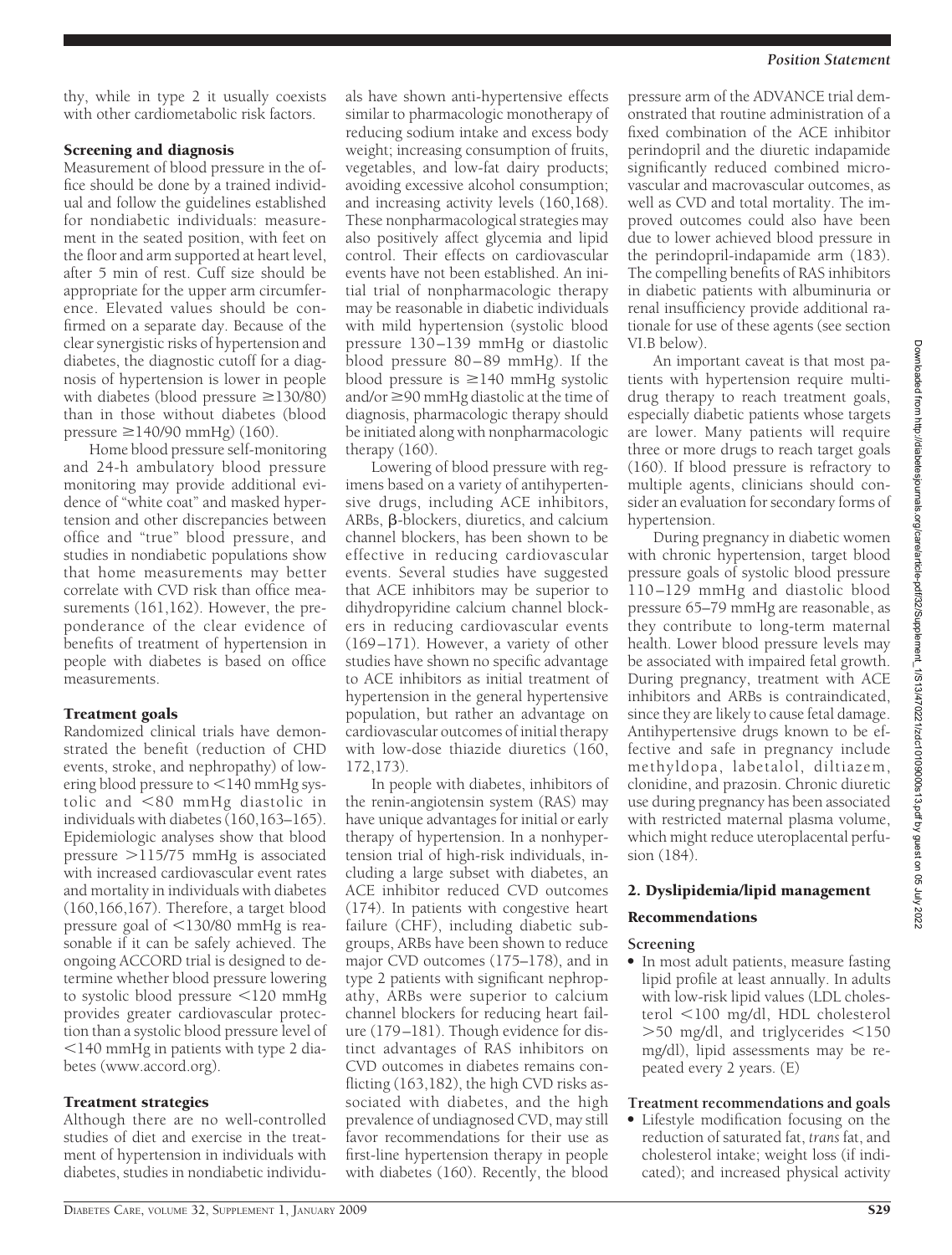**Table 10—***Reduction in 10-year risk of major CVD end points (CHD death/non-fatal MI) in major statin trials, or substudies of major trials, in diabetic subjects*  $(n = 16,032)$ 

| Study (ref.)        | CV <sub>D</sub><br>prevention | Statin dose and comparator       | Risk reduction<br>$(\% )$ | Relative risk<br>reduction<br>$(\% )$ | Absolute risk<br>reduction<br>$(\% )$ | LDL cholesterol<br>reduction |
|---------------------|-------------------------------|----------------------------------|---------------------------|---------------------------------------|---------------------------------------|------------------------------|
| 4S-DM (186)         | $2^{\circ}$                   | Simvastatin 20–40 mg vs. placebo | 85.7 to 43.2              | 50                                    | 42.5                                  | 186 to 119 mg/dl (36%)       |
| ASPEN 2° (191)      | $2^{\circ}$                   | Atorvastatin 10 mg vs. placebo   | 39.5 to 24.5              | 34                                    | 12.7                                  | 112 to 79 mg/dl (29%)        |
| HPS-DM (187)        | $2^{\circ}$                   | Simvastatin 40 mg vs. placebo    | 43.8 to 36.3              | 17                                    | 7.5                                   | 123 to 84 mg/dl (31%)        |
| CARE-DM (188)       | $2^{\circ}$                   | Pravastatin 40 mg vs. placebo    | 40.8 to 35.4              | 13                                    | 5.4                                   | 136 to 99 mg/dl (27%)        |
| <b>TNT-DM (189)</b> | $2^{\circ}$                   | Atorvastatin 80 mg vs. 10 mg     | 26.3 to 21.6              | 18                                    | 4.7                                   | 99 to 77 mg/dl (22%)         |
| HPS-DM (187)        | $1^{\circ}$                   | Simvastatin 40 mg vs. placebo    | 17.5 to 11.5              | 34                                    | 6.0                                   | 124 to 86 mg/dl (31%)        |
| CARDS (209)         | $1^{\circ}$                   | Atorvastatin 10 mg vs. placebo   | 11.5 to $7.5$             | 35                                    | 4                                     | 118 to 71 mg/dl (40%)        |
| <b>ASPEN (191)</b>  | $1^{\circ}$                   | Atorvastatin 10 mg vs. placebo   | 9.8 to 7.9                | 19                                    | 1.9                                   | 114 to 80 mg/dl (30%)        |
| ASCOT-DM (190)      | $1^{\circ}$                   | Atorvastatin 10 mg vs. placebo   | $11.1$ to $10.2$          | 8                                     | 0.9                                   | 125 to 82 mg/dl (34%)        |

Studies were of differing lengths (3.3–5.4 years) and used somewhat different outcomes, but all reported rates of CVD death and non-fatal MI. In this tabulation, results of the statin on 10-year risk of major CVD end points (CHD death/non-fatal MI) are listed for comparison between studies. Correlation between 10-year CVD risk of the control group and the absolute risk reduction with statin therapy is highly significant ( $P = 0.0007$ ). Analyses provided by Craig Williams, Pharm.D., Oregon Health & Science University, 2007.

should be recommended to improve the lipid profile in patients with diabetes. (A)

- Statin therapy should be added to lifestyle therapy, regardless of baseline lipid levels, for diabetic patients:
	- with overt CVD (A)
- without CVD who are over the age of 40 and have one or more other CVD risk factors. (A)
- For lower-risk patients than the above (e.g., without overt CVD and under the age of 40), statin therapy should be considered in addition to lifestyle therapy if LDL cholesterol remains above 100 mg/dl or in those with multiple CVD risk factors. (E)
- In individuals without overt CVD, the primary goal is an LDL cholesterol  $100 \text{ mg/dl}$  (2.6 mmol/l). (A)
- In individuals with overt CVD, a lower LDL cholesterol goal of  $<$ 70 mg/dl (1.8) mmol/l), using a high dose of a statin, is an option. (B)
- If drug-treated patients do not reach the above targets on maximal tolerated statin therapy, a reduction in LDL cholesterol of  $\sim$ 30–40% from baseline is an alternative therapeutic goal. (A)
- Triglycerides levels  $\leq 150$  mg/dl (1.7) mmol/l) and HDL cholesterol  $>40$

mg/dl  $(1.0 \text{ mmol/l})$  in men and  $>50$ mg/dl (1.3 mmol/l) in women are desirable. However, LDL cholesterol– targeted statin therapy remains the preferred strategy. (C)

- If targets are not reached on maximally tolerated doses of statins, combination therapy using statins and other lipidlowering agents may be considered to achieve lipid targets but has not been evaluated in outcome studies for either CVD outcomes or safety. (E)
- Statin therapy is contraindicated in pregnancy. (E)

### Evidence for benefits of lipidlowering therapy

Patients with type 2 diabetes have an increased prevalence of lipid abnormalities, contributing to their high risk of CVD. For the past decade or more, multiple clinical trials demonstrated significant effects of pharmacologic (primarily statin) therapy on CVD outcomes in subjects with CHD and for primary CVD prevention (185). Subanalyses of diabetic subgroups of larger trials (186 –190) and trials specifically in subjects with diabetes (191,192) showed significant primary and secondary prevention of CVD

events  $\pm$  CHD deaths in diabetic populations. As shown in Table 10, and similar to findings in nondiabetic subjects, reduction in "hard" CVD outcomes (CHD death and nonfatal MI) can be more clearly seen in diabetic subjects with high baseline CVD risk (known CVD and/or very high LDL cholesterol levels), but overall the benefits of statin therapy in people with diabetes at moderate or high risk for CVD are convincing.

Low levels of HDL cholesterol, often associated with elevated triglyceride levels, are the most prevalent pattern of dyslipidemia in persons with type 2 diabetes. However, the evidence base for drugs that target these lipid fractions is significantly less robust than that for statin therapy (193). Nicotinic acid has been shown to reduce CVD outcomes (194), although the study was done in a nondiabetic cohort. Gemfibrozil has been shown to decrease rates of CVD events in subjects without diabetes (195,196) and in the diabetic subgroup in one of the larger trials (195). However, in a large trial specific to diabetic patients, fenofibrate failed to reduce overall cardiovascular outcomes (197).

#### **Table 11—***Summary of recommendations for glycemic, blood pressure, and lipid control for adults with diabetes*

| A1C.                                                                                                                                                                                                                   | $<7.0\%*$                                        |  |  |
|------------------------------------------------------------------------------------------------------------------------------------------------------------------------------------------------------------------------|--------------------------------------------------|--|--|
| Blood pressure                                                                                                                                                                                                         | $\leq$ 130/80 mmHg                               |  |  |
| Lipids                                                                                                                                                                                                                 |                                                  |  |  |
| LDL cholesterol                                                                                                                                                                                                        | $\leq 100 \text{ mg/dl} \leq 2.6 \text{ mmol/l}$ |  |  |
| *Referenced to a nondiabetic range of 4.0–6.0% using a DCCT-based assay. †In individuals with overt CVD,<br>a lower LDL cholesterol goal of $\leq$ 70 mg/dl (1.8 mmol/l), using a high dose of a statin, is an option. |                                                  |  |  |

### Dyslipidemia treatment and target lipid levels

For most patients with diabetes, the first priority of dyslipidemia therapy (unless severe hypertriglyceridemia is the immediate issue) is to lower LDL cholesterol to a target goal of <100 mg/dl (2.60 mmol/l) (198). Lifestyle intervention, including MNT, increased physical activity, weight loss, and smoking cessation, may allow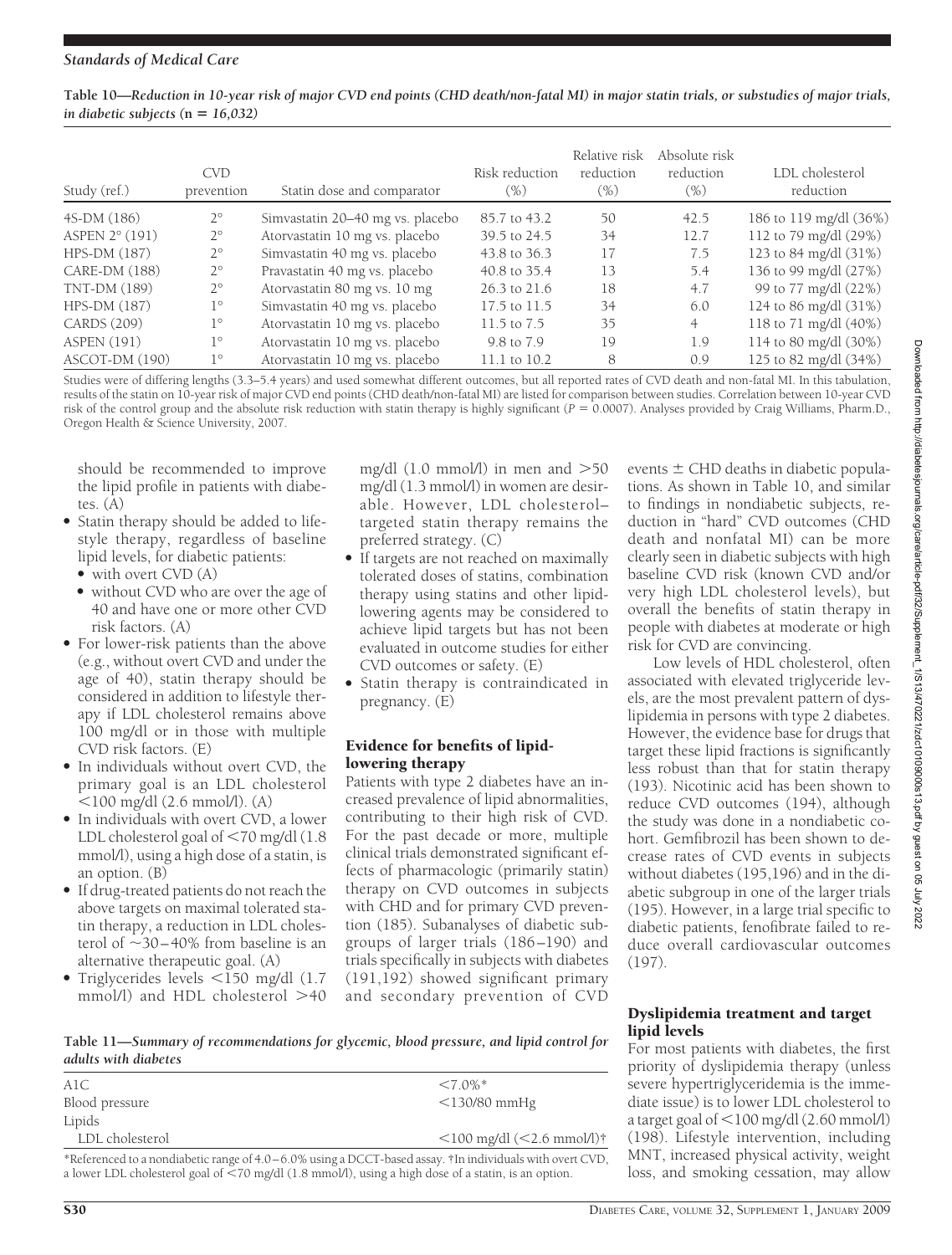some patients to reach lipid goals. Nutrition intervention should be tailored according to each patient's age, type of diabetes, pharmacological treatment, lipid levels, and other medical conditions and should focus on the reduction of saturated fat, cholesterol, and *trans* unsaturated fat intake. Glycemic control can also beneficially modify plasma lipid levels, particularly in patients with very high triglycerides and poor glycemic control.

In those with clinical CVD or over age 40 with other CVD risk factors, pharmacological treatment should be added to lifestyle therapy regardless of baseline lipid levels. Statins are the drugs of choice for LDL cholesterol lowering.

In patients other than those described above, statin treatment should be considered if there is an inadequate LDL cholesterol response to lifestyle modifications and improved glucose control, or if the patient has increased cardiovascular risk (e.g., multiple cardiovascular risk factors or long duration of diabetes). Very little clinical trial evidence exists for type 2 patients under the age of 40, or for type 1 patients of any age. In the Heart Protection Study, the subgroup of 600 patients with type 1 diabetes (lower age limit 40 years) had a proportionately similar reduction in risk as patients with type 2 diabetes, although not statistically significant (187). Although the data are not definitive, consideration should be given to similar lipid-lowering goals in type 1 diabetic patients as those in type 2 diabetic patients, particularly if they have other cardiovascular risk factors.

# Alternative LDL cholesterol goals

Virtually all trials of statins and CVD outcomes have tested specific doses of statins against placebo, other doses of statin, or other statins, rather than aiming for specific LDL cholesterol goals (199). As can be seen in Table 10, placebo-controlled trials generally achieved LDL cholesterol reductions of 30 – 40% from baseline. Hence, LDL cholesterol lowering of this magnitude is an acceptable outcome for patients who cannot reach LDL cholesterol goals due to severe baseline elevations in LDL cholesterol and/or intolerance of maximal, or any, statin doses. Additionally, for those with baseline LDL cholesterol minimally above 100 mg/dl, prescribing statin therapy to lower LDL cholesterol about 30-40% from baseline is probably more effective than prescribing just enough to get LDL cholesterol slightly below 100 mg/dl.

Recent clinical trials in high-risk patients, such as those with acute coronary syndromes or previous cardiovascular events (200 –202), have demonstrated that more aggressive therapy with high doses of statins to achieve an LDL cholesterol of  $\leq$ 70 mg/dl led to a significant reduction in further events. Therefore, a reduction in LDL cholesterol to a goal of 70 mg/dl is an option in very-high-risk diabetic patients with overt CVD (203).

In individual patients, LDL cholesterol lowering with statins is highly variable, and this variable response is poorly understood (204). Reduction of CVD events with statins correlates very closely with LDL cholesterol lowering (185). When maximally tolerated doses of statins fail to significantly lower LDL cholesterol (30% reduction from patients baseline), the primary aim of combination therapy should be to achieve additional LDL cholesterol lowering. Niacin, fenofibrate, ezetimibe, and bile acid sequestrants all offer additional LDL cholesterol lowering. The evidence that combination therapy provides a significant increment in CVD risk reduction over statin therapy alone is still elusive.

#### Treatment of other lipoprotein fractions or targets

Severe hypertriglyceridemia may warrant immediate therapy of this abnormality with lifestyle and usually pharmacologic therapy (fibric acid derivative or niacin) to reduce the risk of acute pancreatitis. In the absence of severe hypertriglyceridemia, therapy targeting HDL cholesterol or triglycerides has intuitive appeal but lacks the evidence base of statin therapy (162). If the HDL cholesterol is  $<$ 40 mg/dl and the LDL cholesterol is between 100 and 129 mg/dl, gemfibrozil or niacin might be used, especially if a patient is intolerant to statins. Niacin is the most effective drug for raising HDL cholesterol. It can significantly increase blood glucose at high doses, but recent studies demonstrate that at modest doses (750 –2,000 mg/day), significant improvements in LDL cholesterol, HDL cholesterol, and triglyceride levels are accompanied by only modest changes in glucose that are generally amenable to adjustment of diabetes therapy  $(205, 206)$ .

Combination therapy, with a statin and a fibrate or a statin and niacin, may be efficacious for treatment for all three lipid fractions, but this combination is associated with an increased risk for abnormal transaminase levels, myositis, or rhabdo-

myolysis. The risk of rhabdomyolysis is higher with higher doses of statins and with renal insufficiency and seems to be lower when statins are combined with fenofibrate than gemfibrozil (207). Several ongoing trials may provide much-needed evidence for the effects of combination therapy on cardiovascular outcomes.

In 2008, a consensus panel convened by ADA and the American College of Cardiology recommended a greater focus on non-HDL cholesterol and apolipoprotein B (apo B) in patients who are likely to have small LDL particles, such as people with diabetes (208). The consensus panel suggested that for statin-treated patients in whom the LDL cholesterol goal would be  $<$ 70 mg/dl (non-HDL cholesterol  $<$ 100 mg/dl), apo B should be measured and treated to  $<80$  mg/dl. For patients on statins with an LDL cholesterol goal of  $100$  mg/dl (non-HDL cholesterol  $130$ mg/dl), apo B should be measured and treated to below 90 mg/dl.

Table 11 summarizes the general recommendations for glycemic, blood pressure, and lipid control for adults with diabetes.

# 3. Antiplatelet agents

# Recommendations

- Use aspirin therapy (75–162 mg/day) as a primary prevention strategy in those with type 1 or type 2 diabetes at increased cardiovascular risk, including those who are  $>$ 40 years of age or who have additional risk factors (family history of CVD, hypertension, smoking, dyslipidemia, or albuminuria). (C)
- Use aspirin therapy (75–162 mg/day) as a secondary prevention strategy in those with diabetes with a history of CVD. (A)
- For patients with CVD and documented aspirin allergy, clopidogrel (75 mg/day) should be used. (B)
- Combination therapy with ASA (75– 162 mg/day) and clopidogrel (75 mg/ day) is reasonable for up to a year after an acute coronary syndrome. (B)
- Aspirin therapy is not recommended in people under 30 years of age due to lack of evidence of benefit and is contraindicated in patients under the age of 21 years because of the associated risk of Reye's syndrome. (E)

The use of aspirin in diabetes is reviewed in detail in the ADA technical review (157) and position statement (210) on this topic. Aspirin has been recom-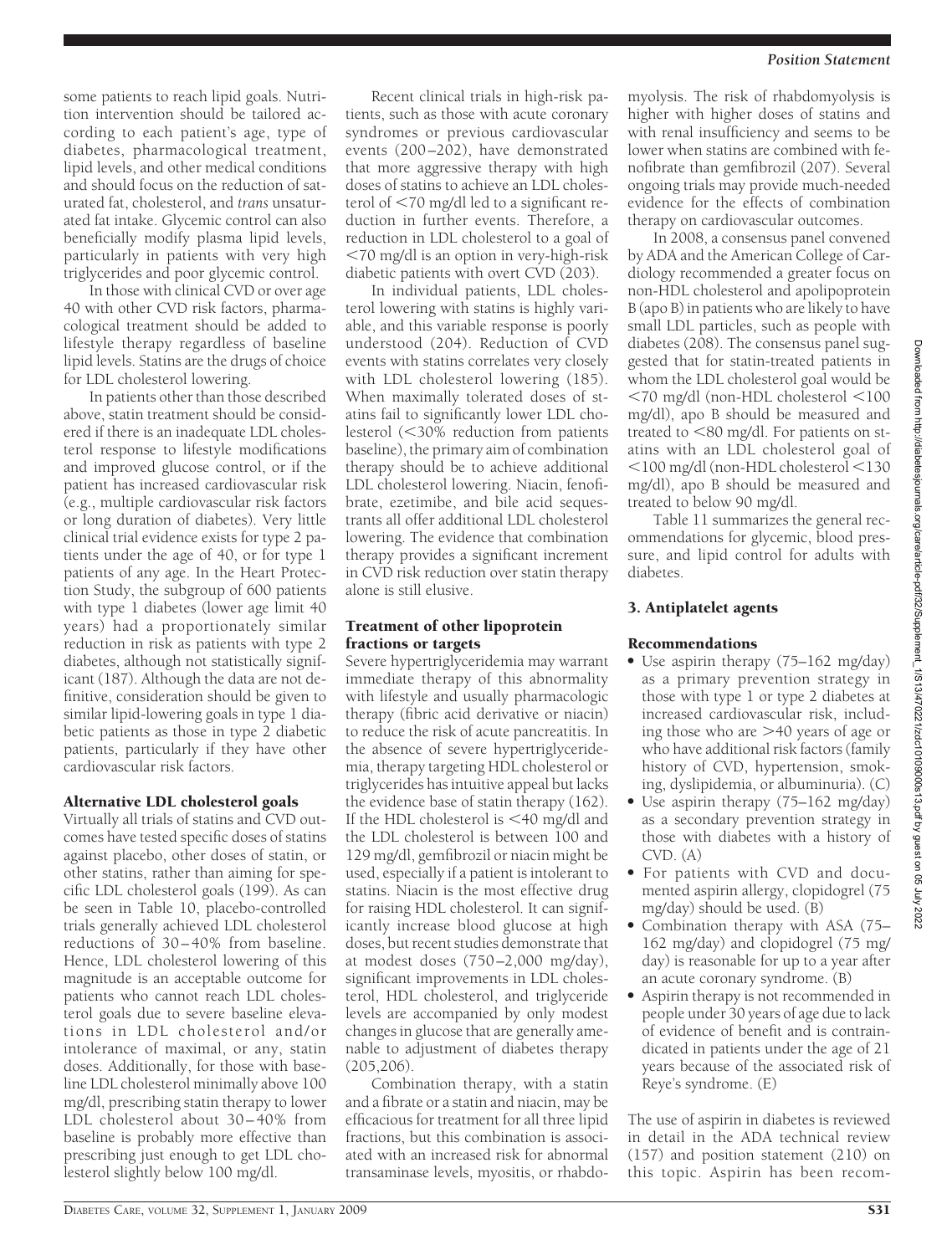mended for primary (211,212) and secondary (213,214) prevention of cardiovascular events in high-risk diabetic and nondiabetic individuals. One large meta-analysis and several clinical trials demonstrate the efficacy of using aspirin as a preventive measure for cardiovascular events, including stroke and myocardial infarction. Many trials have shown an  $\sim$ 30% decrease in myocardial infarction and a 20% decrease in stroke in a wide range of patients, including young and middle-aged patients, patients with and without a history of CVD, men and women, and patients with hypertension.

Dosages used in most clinical trials ranged from 75 to 325 mg/day. There is little evidence to support any specific dose, but using the lowest possible dosage may help reduce side effects (215). Conversely, a randomized trial of 100 mg of aspirin daily showed less of a primary prevention effect, without statistical significance, in the large diabetic subgroup in contrast to significant benefit in those without diabetes (216), raising the issue of aspirin resistance in those with diabetes.

The systematic review of evidence for the U.S. Preventive Services Task Force (USPSTF) estimated that aspirin reduced the risk for nonfatal and fatal MI (odds ratio 0.72 [95% CI 0.60-0.87]). The review acknowledged the low numbers of diabetic subjects in most trials but concluded that subset analyses and a single trial in diabetic patients suggested that the estimates extended to those with diabetes (211). The USPSTF stated that the riskto-benefit ratio favors aspirin use when 5-year CHD risk equals or exceeds 3% and suggested aspirin therapy be considered for men  $>$ 40 years of age, postmenopausal women, and younger persons with CHD risk factors (including diabetes) (212).

There is no evidence for a specific age at which to start aspirin, but aspirin has not been studied at ages <30 years.

Clopidogrel has been demonstrated to reduce CVD events in diabetic individuals (217). Adjunctive therapy in the first year after acute coronary syndrome in very-high-risk patients, or as alternative therapy in aspirin-intolerant patients, should be considered.

### 4. Smoking cessation

### Recommendations

- Advise all patients not to smoke. (A)
- Include smoking cessation counseling

and other forms of treatment as a routine component of diabetes care. (B)

Issues of smoking in diabetes are reviewed in detail in the ADA technical review (158) and position statement (218) on this topic. A large body of evidence from epidemiological, case-control, and cohort studies provides convincing documentation of the causal link between cigarette smoking and health risks. Cigarette smoking contributes to one of every five deaths in the U.S. and is the most important modifiable cause of premature death. Much of the prior work documenting the impact of smoking on health did not separately discuss results on subsets of individuals with diabetes, suggesting that the identified risks are at least equivalent to those found in the general population. Other studies of individuals with diabetes consistently found a heightened risk of CVD and premature death among smokers. Smoking is also related to the premature development of microvascular complications of diabetes and may have a role in the development of type 2 diabetes.

A number of large randomized clinical trials have demonstrated the efficacy and cost-effectiveness of smoking cessation counseling in changing smoking behavior and reducing tobacco use. The routine and thorough assessment of tobacco use is important as a means of preventing smoking or encouraging cessation. Special considerations should include assessment of level of nicotine dependence, which is associated with difficulty in quitting and relapse (219,220). Free telephone quit lines are available in each state (see www.naquitline.org).

# 5. CHD screening and treatment

# Recommendations

### **Screening**

In asymptomatic patients, evaluate risk factors to stratify patients by 10-year risk, and treat risk factors accordingly. (B)

### **Treatment**

- In patients with known CVD, ACE inhibitor (C), aspirin (A), and statin therapy (A) (if not contraindicated) should be used to reduce the risk of cardiovascular events.
- In patients with a prior myocardial infarction, add  $\beta$ -blockers (if not contraindicated) to reduce mortality. (A)
- In patients >40 years of age with another cardiovascular risk factor (hypertension, family history, dyslipidemia,

microalbuminuria, cardiac autonomic neuropathy, or smoking), aspirin and statin therapy (if not contraindicated) should be used to reduce the risk of cardiovascular events. (B)

- In patients with CHF, TZD use is contraindicated. (C)
- Metformin may be used in patients with stable CHF if renal function is normal. It should be avoided in unstable or hospitalized patients with CHF. (C)

Screening for CAD is reviewed in a recently updated consensus statement (123). To identify the presence of CAD in diabetic patients without clear or suggestive symptoms, a risk factor– based approach to the initial diagnostic evaluation and subsequent follow-up has intuitive appeal. However, recent studies concluded that using this approach fails to identify which patients will have silent ischemia on screening tests (130,221).

Candidates for cardiac testing include those with *1*) typical or atypical cardiac symptoms and *2*) an abnormal resting electrocardiogram (ECG). The screening of asymptomatic patients remains controversial, especially as intensive medical therapy indicated in diabetic patients at high risk for CVD has an increasing evidence base for providing equal outcomesto invasive revascularization, including in diabetic patients (222). There is also recent preliminary evidence that silent myocardial ischemia may reverse over time, adding to the controversy concerning aggressive screening strategies (223). Finally, a recent randomized observational trial presented at the ADA's Scientific Sessions in June 2008 demonstrated no clinical benefit to routine screening of asymptomatic patients with type 2 diabetes and normal ECGs. Despite abnormal myocardial perfusion imaging in more than one in five patients, cardiac outcomes were essentially equal (and very low) in screened versus unscreened patients.

In all patients with diabetes, cardiovascular risk factors should be assessed at least annually. These risk factors include dyslipidemia, hypertension, smoking, a positive family history of premature coronary disease, and the presence of microor macroalbuminuria. Abnormal risk factors should be treated as described elsewhere in these guidelines. Patients at increased CHD risk should receive aspirin and a statin and ACE inhibitor or ARB therapy if hypertensive, unless there are contraindications to a particular drug class. While clear benefit exists for ACE inhibitor and ARB therapy in patients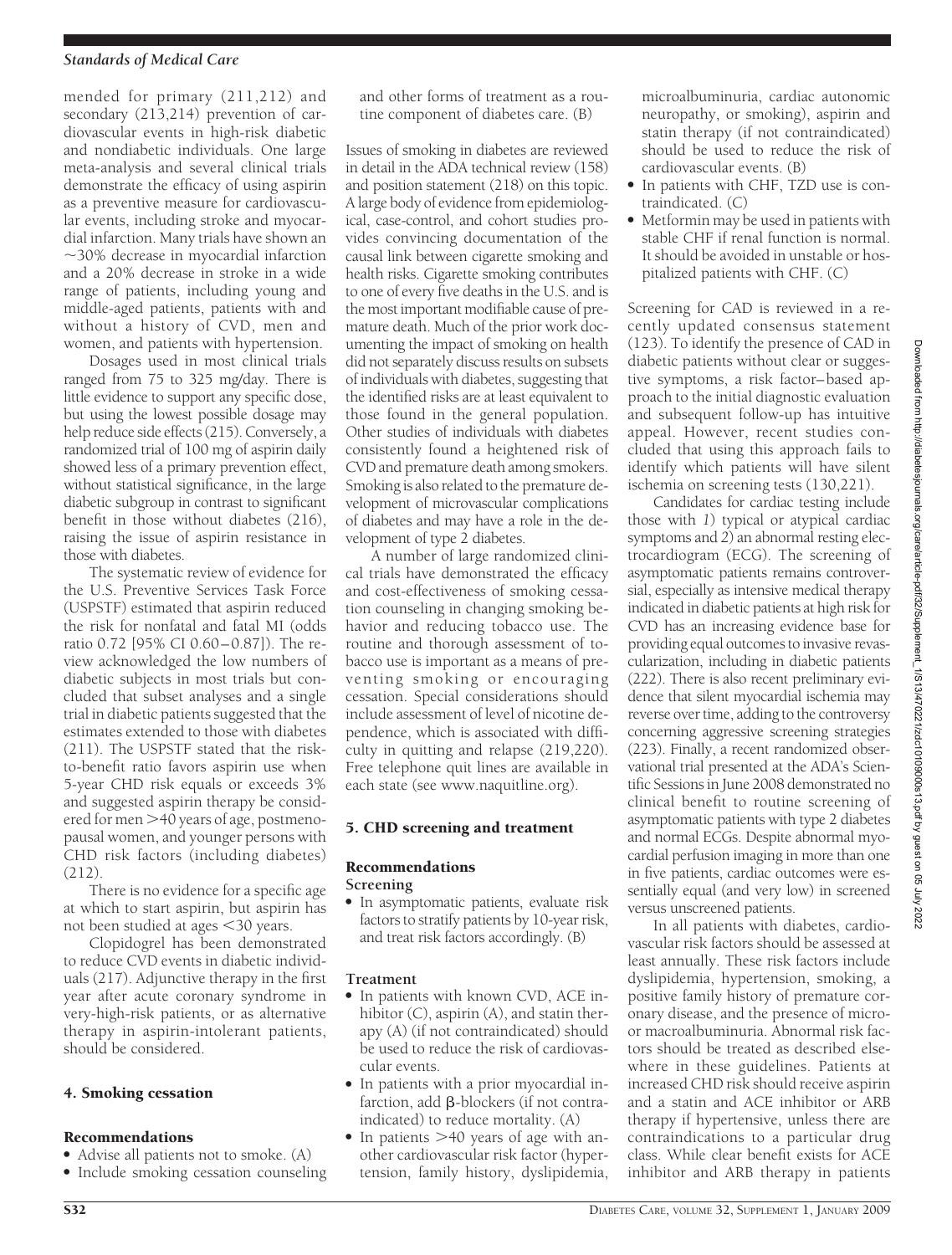with nephropathy or hypertension, the benefits in patients with CVD in the absence of these conditions is less clear, especially when LDL cholesterol is concomitantly controlled (224,225)

# B. Nephropathy screening and treatment

# Recommendations

# **General recommendations**

- To reduce the risk or slow the progression of nephropathy, optimize glucose control. (A)
- To reduce the risk or slow the progression of nephropathy, optimize blood pressure control. (A)

# **Screening**

- Perform an annual test to assess urine albumin excretion in type 1 diabetic patients with diabetes duration of  $\geq 5$ years and in all type 2 diabetic patients, starting at diagnosis. (E)
- Measure serum creatinine at least annually in all adults with diabetes regardless of the degree of urine albumin excretion. The serum creatinine should be used to estimate GFR and stage the level of chronic kidney disease (CKD), if present. (E)

# **Treatment**

- In the treatment of the nonpregnant patient with micro- or macroalbuminuria, either ACE inhibitors or ARBs should be used.  $(A)$
- While there are no adequate head-tohead comparisons of ACE inhibitors and ARBs, there is clinical trial support for each of the following statements:
	- In patients with type 1 diabetes, hypertension, and any degree of albuminuria, ACE inhibitors have been shown to delay the progression of nephropathy. (A)
	- In patients with type 2 diabetes, hypertension, and microalbuminuria, both ACE inhibitors and ARBs have been shown to delay the progression to macroalbuminuria. (A)
	- In patients with type 2 diabetes, hypertension, macroalbuminuria, and renal insufficiency (serum creatinine 1.5 mg/dl), ARBs have been shown to delay the progression of nephropathy. (A)
	- If one class is not tolerated, the other should be substituted. (E)
- Reduction of protein intake to 0.8 –1.0  $g \cdot$  kg body  $wt^{-1} \cdot$  day<sup>-1</sup> in individuals with diabetes and the earlier stages of CKD and to 0.8  $g \cdot kg$  body  $wt^{-1}$ .  $day^{-1}$  in the later stages of CKD may improve measures of renal function (urine albumin excretion rate, GFR) and is recommended. (B)
- When ACE inhibitors, ARBs, or diuretics are used, monitor serum creatinine and potassium levels for the development of acute kidney disease and hyperkalemia. (E)
- Continued monitoring of urine albumin excretion to assess both response to therapy and progression of disease is recommended. (E)
- Consider referral to a physician experienced in the care of kidney disease when there is uncertainty about the etiology of kidney disease (active urine sediment, absence of retinopathy, rapid decline in GFR), difficult management issues, or advanced kidney disease. (B)

Diabetic nephropathy occurs in 20 – 40% of patients with diabetes and is the single leading cause of end-stage renal disease (ESRD). Persistent albuminuria in the range of 30 –299 mg/24 h (microalbuminuria) has been shown to be the earliest stage of diabetic nephropathy in type 1 diabetes and a marker for development of nephropathy in type 2 diabetes. Microalbuminuria is also a well-established marker of increased CVD risk (226,227). Patients with microalbuminuria who progress to macroalbuminuria (300 mg/24 h) are likely to progress to ESRD (228,229). However, a number of interventions have been demonstrated to reduce the risk and slow the progression of renal disease.

Intensive diabetes management with the goal of achieving near normoglycemia has been shown in large prospective randomized studies to delay the onset of microalbuminuria and the progression of micro- to macroalbuminuria in patients with type 1 (230,231) and type 2 (49,50) diabetes. The UKPDS provided strong evidence that control of blood pressure can reduce the development of nephropathy (163). In addition, large prospective randomized studies in patients with type 1 diabetes have demonstrated that achievement of lower levels of systolic blood pressure  $(<$ 140 mmHg) resulting from treatment using ACE inhibitors provides a selective benefit over other antihypertensive drug classes in delaying the progression from micro- to macroalbuminuria

and can slow the decline in GFR in patients with macroalbuminuria (180,181,232). In type 2 diabetes with hypertension and normoalbuminuria, ACE inhibition has been demonstrated to delay progression to microalbuminuria (233).

In addition, ACE inhibitors have been shown to reduce major CVD outcomes (i.e., myocardial infarction, stroke, death) in patients with diabetes (174), thus further supporting the use of these agents in patients with microalbuminuria, a CVD risk factor. ARBs have also been shown to reduce the rate of progression from micro- to macroalbuminuria as well as ESRD in patients with type 2 diabetes (234 – 236). Some evidence suggests that ARBs have a smaller magnitude of rise in potassium compared with ACE inhibitors in people with nephropathy (237,238). It is important to note that the benefits of both ACE inhibitors and ARBs in those with diabetic nephropathy are strongly associated with the reduction in albuminuria. Combinations of drugs that block the rennin-angiotensin-aldosterone system (e.g., an ACE inhibitor plus an ARB, a mineralocorticoid antagonist, or a direct renin inhibitor) have been shown to provide additional lowering of albuminuria (239 – 242). However, the long-term effects of such combinations on renal or cardiovascular outcomes have not yet been evaluated in clinical trials.

Other drugs, such as diuretics, cal $cium$  channel blockers, and  $\beta$ -blockers, should be used as additional therapy to further lower blood pressure in patients already treated with ACE inhibitors or ARBs (179) or as alternate therapy in the rare individual unable to tolerate ACE inhibitors or ARBs.

Studies in patients with varying stages of nephropathy have shown that protein restriction helps slow the progression of albuminuria, GFR decline, and occurrence of ESRD (243–246). Protein restriction should be considered particularly in patients whose nephropathy seems to be progressing despite optimal glucose and blood pressure control and use of ACE inhibitor and/or ARBs (246).

# Assessment of albuminuria status and renal function

Screening for microalbuminuria can be performed by measurement of the albumin-to-creatinine ratio in a random spot collection (preferred method); 24-h or timed collections are more burdensome and add little to prediction or accuracy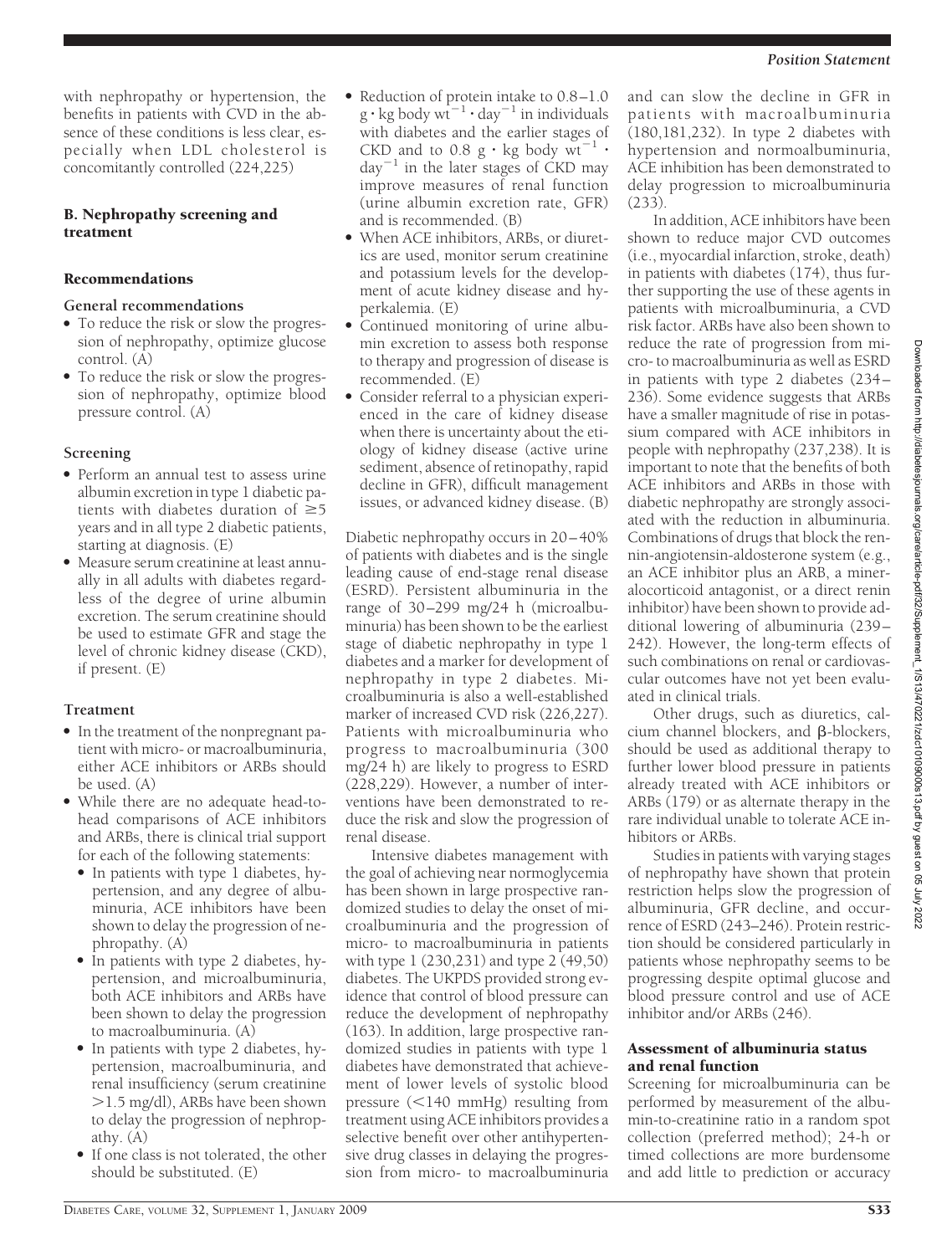#### **Table 12—***Definitions of abnormalities in albumin excretion*

| Category                     | Spot collection $(\mu g/mg)$ creatinine) |
|------------------------------|------------------------------------------|
| Normal                       | $<$ 30                                   |
| Microalbuminuria             | $30 - 299$                               |
| Macro (clinical)-albuminuria | $\geq 300$                               |

(247,248). Measurement of a spot urine for albumin only, whether by immunoassay or by using a dipstick test specific for microalbumin, without simultaneously measuring urine creatinine, is somewhat less expensive but susceptible to falsenegative and -positive determinations as a result of variation in urine concentration due to hydration and other factors.

Abnormalities of albumin excretion are defined in Table 12. Because of variability in urinary albumin excretion, two of three specimens collected within a 3- to 6-month period should be abnormal before considering a patient to have crossed one of these diagnostic thresholds. Exercise within 24 h, infection, fever, CHF, marked hyperglycemia, and marked hypertension may elevate urinary albumin excretion over baseline values.

Information on presence of abnormal urine albumin excretion in addition to level of GFR may be used to stage CKD. The National Kidney Foundation classification (Table 13) is primarily based on GFR levels and therefore differs from other systems, in which staging is based primarily on urinary albumin excretion (249). Studies have found decreased GFR in the absence of increased urine albumin excretion in a substantial percentage of adults with diabetes (250,251). Epidemiologic evidence suggests that a substantial fraction of those with CKD in the setting of diabetes have little or no detectable albuminuria (250). Serum creatinine should therefore be measured at least annually in all adults with diabetes, regardless of the degree of urine albumin excretion.

Serum creatinine should be used to estimate GFR and to stage the level of CKD, if present. GFR can be estimated using formulae such as the Cockroft-Gault equation or a prediction formula using data from the Modification of Diet and Renal Disease study (252). GFR calculators are available at http://www. nkdep.nih.gov. Many clinical laboratories now report estimated GFR in addition to serum creatinine.

The role of continued annual quantitative assessment of albumin excretion after diagnosis of microalbuminuria and institution of ACE inhibitor or ARB therapy and blood pressure control is unclear. Continued surveillance can assess both response to therapy and progression of disease. Some suggest that reducing abnormal albuminuria  $(>30 \text{ mg/g})$  to the normal or near-normal range may improve renal and cardiovascular prognosis, but this approach has not been formally evaluated in prospective trials.

Complications of kidney disease correlate with level of kidney function. When the estimated GFR is  $\leq 60$  ml/min per 1.73 m<sup>2</sup>, screening for anemia, malnutrition, and metabolic bone disease is indicated. Early vaccination against hepatitis B is indicated in patients likely to progress to end-stage kidney disease.

Consider referral to a physician experienced in the care of kidney disease when there is uncertainty about the etiology of kidney disease (active urine sediment, absence of retinopathy, rapid decline in GFR), difficult management issues, or advanced kidney disease. The threshold for referral may vary depending on the frequency with which a provider encounters diabetic patients with significant kidney disease. Consultation with a nephrologist when stage 4 CKD develops has been found to reduce cost, improve quality of care, and keep people off dialysis longer (253,254). However, nonrenal specialists should not delay educating their patients about the progressive nature of diabetic kidney disease, the renal preservation benefits of aggressive treatment of blood pressure, blood glucose, and hyperlipidemia, and the potential need for renal replacement therapy.

### C. Retinopathy screening and treatment

### Recommendations

#### **General recommendations**

- To reduce the risk or slow the progression of retinopathy, optimize glycemic control. (A)
- To reduce the risk or slow the progression of retinopathy, optimize blood pressure control. (A)

### **Screening**

- Adults and children aged 10 years or older with type 1 diabetes should have an initial dilated and comprehensive eye examination by an ophthalmologist or optometrist within 5 years after the onset of diabetes. (B)
- Patients with type 2 diabetes should have an initial dilated and comprehensive eye examination by an ophthalmologist or optometrist shortly after the diagnosis of diabetes. (B)
- Subsequent examinations for type 1 and type 2 diabetic patients should be repeated annually by an ophthalmologist or optometrist. Less frequent exams (every 2–3 years) may be considered following one or more normal eye exams. Examinations will be required more frequently if retinopathy is progressing. (B)
- Women with preexisting diabetes who are planning pregnancy or who have become pregnant should have a comprehensive eye examination and be counseled on the risk of development and/or progression of diabetic retinopathy. Eye examination should occur in the first trimester with close follow-up throughout pregnancy and 1 year postpartum. (B)

# **Table 13—***Stages of CKD*

| Stage | Description                                 | GFR (ml/min per $1.73$ m <sup>2</sup><br>body surface area) |
|-------|---------------------------------------------|-------------------------------------------------------------|
|       | Kidney damage* with normal or increased GFR | $\geq 90$                                                   |
|       | Kidney damage* with mildly decreased GFR    | 60-89                                                       |
|       | Moderately decreased GFR                    | $30 - 59$                                                   |
|       | Severely decreased GFR                      | $15 - 29$                                                   |
|       | Kidney failure                              | $<$ 15 or dialysis                                          |

\*Kidney damage defined as abnormalities on pathologic, urine, blood, or imaging tests. Adapted and reprinted with permission (248).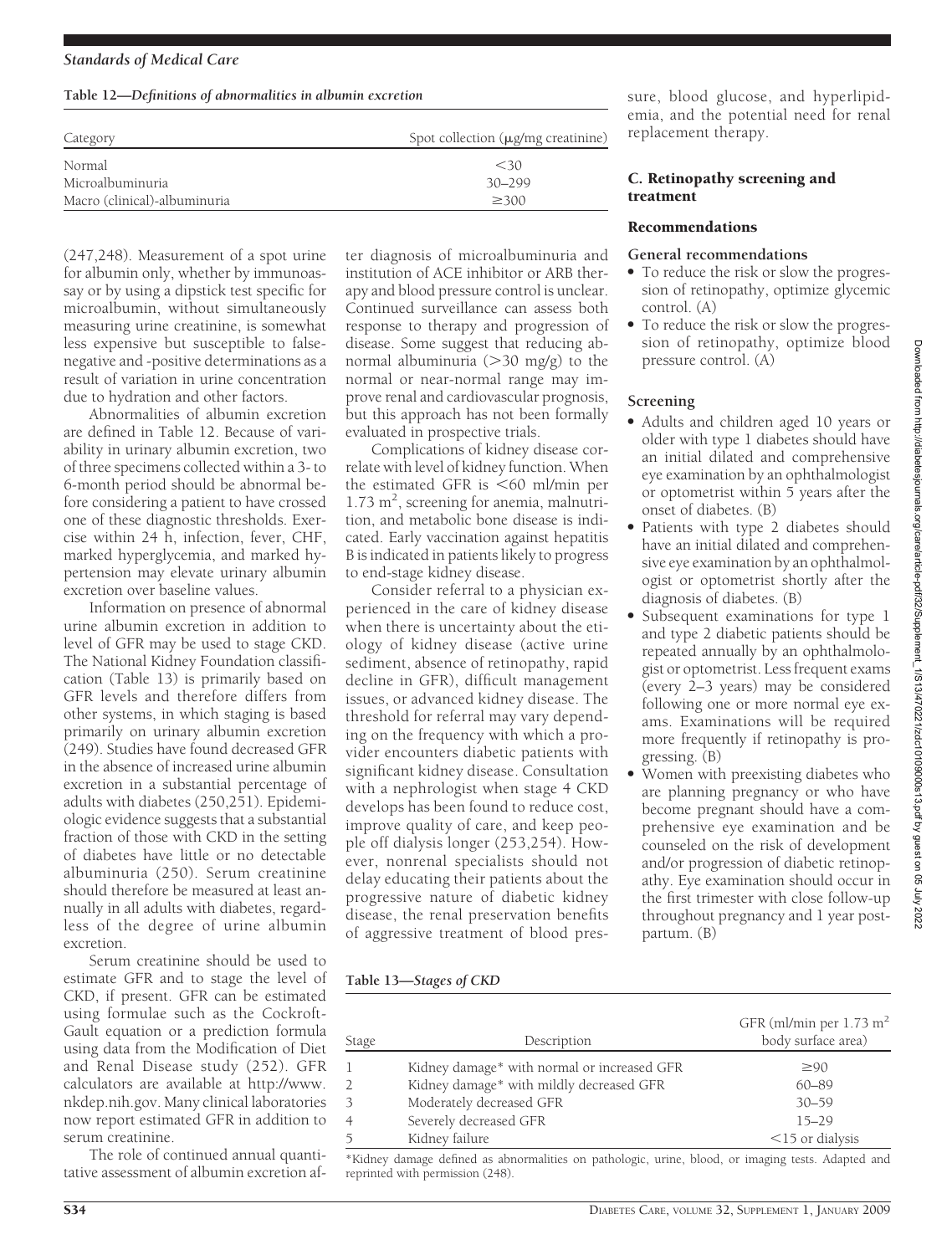# **Treatment**

- Promptly refer patients with any level of macular edema, severe NPDR, or any PDR to an ophthalmologist who is knowledgeable and experienced in the management and treatment of diabetic retinopathy. (A)
- Laser photocoagulation therapy is indicated to reduce the risk of vision loss in patients with high-risk PDR and clinically significant macular edema and in some cases of severe NPDR. (A)
- The presence of retinopathy is not a contraindication to aspirin therapy for cardioprotection, as this therapy does not increase the risk of retinal hemorrhage. (A)

Diabetic retinopathy is a highly specific vascular complication of both type 1 and type 2 diabetes, with prevalence strongly related to the duration of diabetes. Diabetic retinopathy is the most frequent cause of new cases of blindness among adults aged 20 –74 years. Glaucoma, cataracts, and other disorders of the eye occur earlier and more frequently in people with diabetes.

In addition to duration of diabetes, other factors that increase the risk of, or are associated with, retinopathy include chronic hyperglycemia (255), the presence of nephropathy (256), and hypertension (257). Intensive diabetes management with the goal of achieving near normoglycemia has been shown in large prospective randomized studies to prevent and/or delay the onset and progression of diabetic retinopathy (45,49,50). Lowering blood pressure has been shown to decrease the progression of retinopathy (163). Several case series and a controlled prospective study suggest that pregnancy in type 1 diabetic patients may aggravate retinopathy (258,259); laser photocoagulation surgery can minimize this risk (259).

One of the main motivations for screening for diabetic retinopathy is the established efficacy of laser photocoagulation surgery in preventing vision loss. Two large trials, the Diabetic Retinopathy Study (DRS) and the Early Treatment Diabetic Retinopathy Study (ETDRS), provide the strongest support for the therapeutic benefits of photocoagulation surgery.

The DRS (260) showed that panretinal photocoagulation surgery reduced the risk of severe vision loss from PDR from 15.9% in untreated eyes to 6.4% in treated eyes. The benefit was greatest

among patients whose baseline evaluation revealed high-risk characteristics (chiefly disc neovascularization or vitreous hemorrhage). Given the risks of modest loss of visual acuity and contraction of the visual field from panretinal laser surgery, such therapy is primarily recommended for eyes with PDR approaching or having high-risk characteristics.

The ETDRS (261) established the benefit of focal laser photocoagulation surgery in eyes with macular edema, particularly those with clinically significant macular edema, with reduction of doubling of the visual angle (e.g., 20/50 to 20/100) from 20% in untreated eyes to 8% in treated eyes. The ETDRS also verified the benefits of panretinal photocoagulation for high-risk PDR, but not for mild or moderate NPDR. In older-onset patients with severe NPDR or less-thanhigh-risk PDR, the risk of severe vision loss or vitrectomy was reduced  $\sim$  50% by early laser photocoagulation surgery at these stages.

Laser photocoagulation surgery in both trials was beneficial in reducing the risk of further vision loss, but generally not beneficial in reversing already diminished acuity. This preventive effect and the fact that patients with PDR or macular edema may be asymptomatic provide strong support for a screening program to detect diabetic retinopathy.

As retinopathy is estimated to take at least 5 years to develop after the onset of hyperglycemia (262), patients with type 1 diabetes should have an initial dilated and comprehensive eye examination within 5 years after the onset of diabetes. Patients with type 2 diabetes, who generally have had years of undiagnosed diabetes (263) and who have a significant risk of prevalent diabetic retinopathy at time of diabetes diagnosis, should have an initial dilated and comprehensive eye examination soon after diagnosis. Examinations should be performed by an ophthalmologist or optometrist who is knowledgeable and experienced in diagnosing the presence of diabetic retinopathy and is aware of its management. Subsequent examinations for type 1 and type 2 diabetic patients are generally repeated annually. Less frequent exams (every 2–3 years) may be cost effective after one or more normal eye exams (264 –266), while examinations will be required more frequently if retinopathy is progressing.

Examinations can also be done with retinal photographs (with or without dilation of the pupil) read by experienced experts. In-person exams are still necessary when the photos are unacceptable and for follow-up of abnormalities detected. This technology has great potential in areas where qualified eye care professionals are not available and may enhance efficiency and reduce costs when the expertise of ophthalmologists can be utilized for more complex examinations and for therapy (267).

Results of eye examinations should be documented and transmitted to the referring health care professional. For a detailed review of the evidence and further discussion of diabetic retinopathy, see the ADA's technical review and position statement on this subject (268,269).

### D. Neuropathy screening and treatment (270)

### Recommendations

- All patients should be screened for distal symmetric polyneuropathy (DPN) at diagnosis and at least annually thereafter using simple clinical tests. (B)
- Electrophysiological testing is rarely needed, except in situations where the clinical features are atypical. (E)
- Screening for signs and symptoms of cardiovascular autonomic neuropathy should be instituted at diagnosis of type 2 diabetes and 5 years after the diagnosis of type 1 diabetes. Special testing is rarely needed and may not affect management or outcomes. (E)
- Medications for the relief of specific symptoms related to DPN and autonomic neuropathy are recommended, as they improve the quality of life of the patient. (E)

The diabetic neuropathies are heterogeneous with diverse clinical manifestations. They may be focal or diffuse. Most common among the neuropathies are chronic sensorimotor DPN and autonomic neuropathy. Although DPN is a diagnosis of exclusion, complex investigations to exclude other conditions are rarely needed.

The early recognition and appropriate management of neuropathy in the patient with diabetes is important for a number of reasons: *1*) nondiabetic neuropathies may be present in patients with diabetes and may be treatable; *2*) a number of treatment options exist for symptomatic diabetic neuropathy; *3*) up to 50% of DPN may be asymptomatic, and patients are at risk of insensate injury to their feet; *4*) autonomic neuropathy may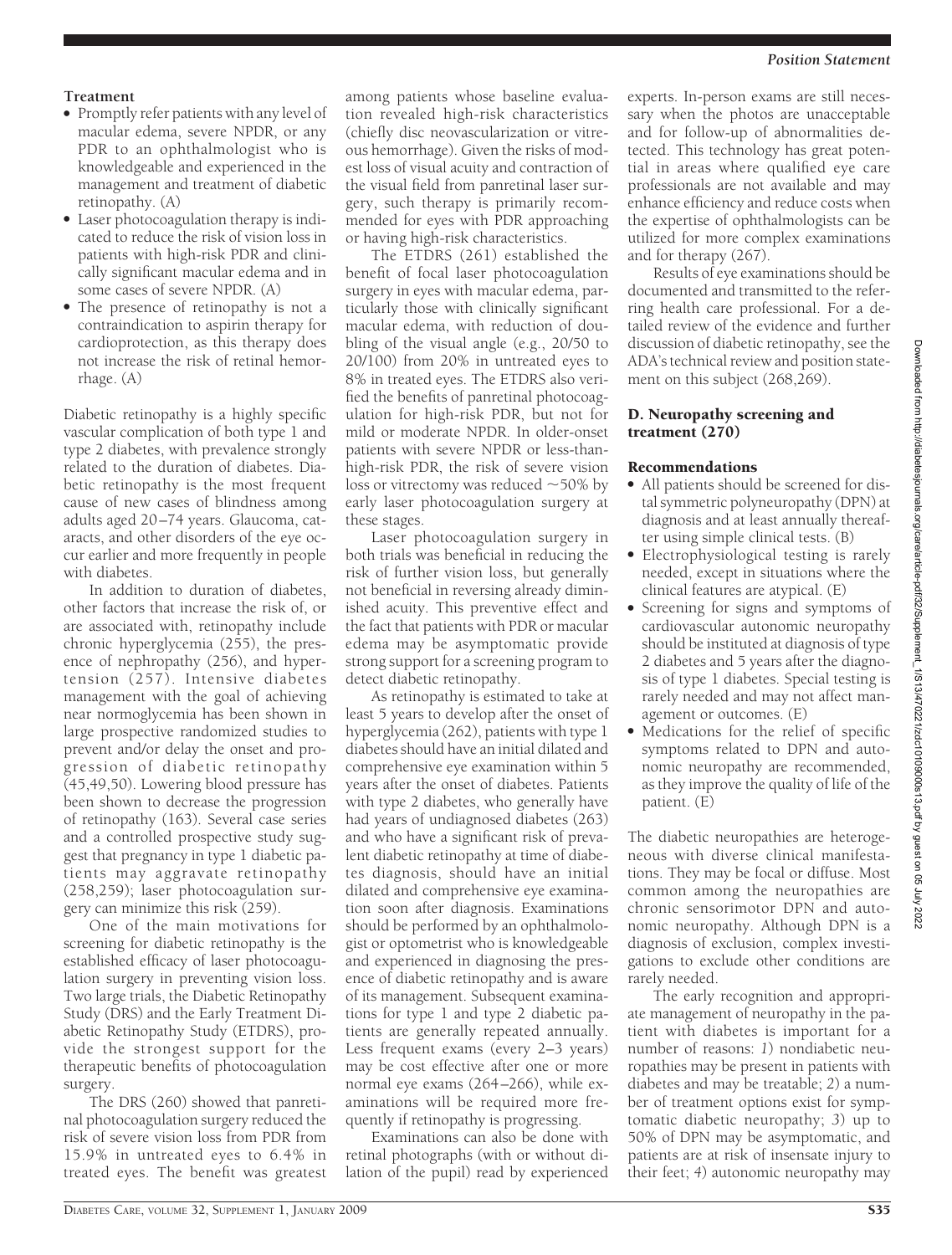| Table 14-Table of drugs to treat symptomatic DPN |  |  |  |
|--------------------------------------------------|--|--|--|
|                                                  |  |  |  |

| Class                                                         | Examples        | Typical doses*                        |
|---------------------------------------------------------------|-----------------|---------------------------------------|
| Tricyclic drugs                                               | Amitriptyline   | 10–75 mg at bedtime                   |
|                                                               | Nortriptyline   | 25–75 mg at bedtime                   |
|                                                               | Imipramine      | 25-75 mg at bedtime                   |
| Anticonvulsants                                               | Gabapentin      | 300-1,200 mg t.i.d.                   |
|                                                               | Carbamazepine   | 200–400 mg t.i.d.                     |
|                                                               | Pregabalin†     | 100 mg t.i.d.                         |
| 5-hydroxytryptamine and<br>norepinephrine uptake<br>inhibitor | Duloxetine†     | $60-120$ mg daily                     |
| Substance P inhibitor                                         | Capsaicin cream | 0.025–0.075% applied t.i.d. or q.i.d. |

\*Dose response may vary; initial doses should be low and titrated up. †Has FDA indication for treatment of painful diabetic neuropathy.

involve every system in the body; and *5*) cardiovascular autonomic neuropathy causes substantial morbidity and mortality. Specific treatment for the underlying nerve damage is currently not available, other than improved glycemic control, which may slow progression but not reverse neuronal loss. Effective symptomatic treatments are available for some manifestations of DPN and autonomic neuropathy.

# Diagnosis of neuropathy

### **Distal symmetric polyneuropathy**

Patients with diabetes should be screened annually for DPN using tests such as pinprick sensation, vibration perception (using a 128-Hz tuning fork), 10-g monofilament pressure sensation at the distal plantar aspect of both great toes and metatarsal joints, and assessment of ankle reflexes. Combinations of more than one test have  $>87\%$  sensitivity in detecting DPN. Loss of 10-g monofilament perception and reduced vibration perception predict foot ulcers (270).

**Diabetic autonomic neuropathy (271)** The symptoms and signs of autonomic dysfunction should be elicited carefully during the history and physical examination. Major clinical manifestations of diabetic autonomic neuropathy include resting tachycardia, exercise intolerance, orthostatic hypotension, constipation, gastroparesis, erectile dysfunction, sudomotor dysfunction, impaired neurovascular function, "brittle diabetes," and hypoglycemic autonomic failure.

Cardiovascular autonomic neuropathy, a CVD risk factor (93), is the most studied and clinically important form of diabetic autonomic neuropathy. Cardiovascular autonomic neuropathy may be

indicated by resting tachycardia  $(>100$ bpm), orthostasis (a fall in systolic blood pressure 20 mmHg upon standing without an appropriate heart rate response), or other disturbances in autonomic nervous system function involving the skin, pupils, or gastrointestinal and genitourinary systems.

Gastrointestinal neuropathies (e.g., esophageal enteropathy, gastroparesis, constipation, diarrhea, fecal incontinence) are common, and any section of the gastrointestinal tract may be affected. Gastroparesis should be suspected in individuals with erratic glucose control or with upper gastrointestinal symptoms without other identified cause. Evaluation of solid-phase gastric emptying using double-isotope scintigraphy may be done if symptoms are suggestive, but test results often correlate poorly with symptoms. Constipation is the most common lower-gastrointestinal symptom but can alternate with episodes of diarrhea.

Diabetic autonomic neuropathy is also associated with genitourinary tract disturbances. In men, diabetic autonomic neuropathy may cause erectile dysfunction and/or retrograde ejaculation. Evaluation of bladder dysfunction should be performed for individuals with diabetes who have recurrent urinary tract infections, pyelonephritis, incontinence, or a palpable bladder.

# Symptomatic treatments

# **DPN**

The first step in management of patients with DPN should be to aim for stable and optimal glycemic control. Although controlled trial evidence is lacking, several observational studies suggest that neuropathic symptoms improve not only with

optimization of control, but also with the avoidance of extreme blood glucose fluctuations. Patients with painful DPN may benefit from pharmacological treatment of their symptoms: many agents have efficacy confirmed in published randomized controlled trials, with several FDAapproved for the management of painful DPN. See Table 14 for examples of agents to treat DPN pain.

# Treatment of autonomic neuropathy

Gastroparesis symptoms may improve with dietary changes and prokinetic agents such as metoclopramide or erythromycin. Treatments for erectile dysfunction may include phosphodiesterase type 5 inhibitors, intracorporeal or intraurethral prostaglandins, vacuum devices, or penile prostheses. Interventions for other manifestations of autonomic neuropathy are described in the ADA statement on neuropathy (270). As with DPN treatments, these interventions do not change the underlying pathology and natural history of the disease process but may have a positive impact on the quality of life of the patient.

# E. Foot care

# Recommendations

- For all patients with diabetes, perform an annual comprehensive foot examination to identify risk factors predictive of ulcers and amputations. The foot examination should include inspection, assessment of foot pulses, and testing for loss of protective sensation (10-g monofilament plus testing any one of the following: vibration using 128-Hz tuning fork, pinprick sensation, ankle reflexes, or vibration perception threshold). (B)
- Provide general foot self-care education to all patients with diabetes. (B)
- A multidisciplinary approach is recommended for individuals with foot ulcers and high-risk feet, especially those with a history of prior ulcer or amputation. (B)
- Refer patients who smoke, have loss of protective sensation and structural abnormalities, or have history of prior lower-extremity complications to foot care specialists for ongoing preventive care and life-long surveillance. (C)
- Initial screening for peripheral arterial disease (PAD) should include a history for claudication and an assessment of the pedal pulses. Consider obtaining an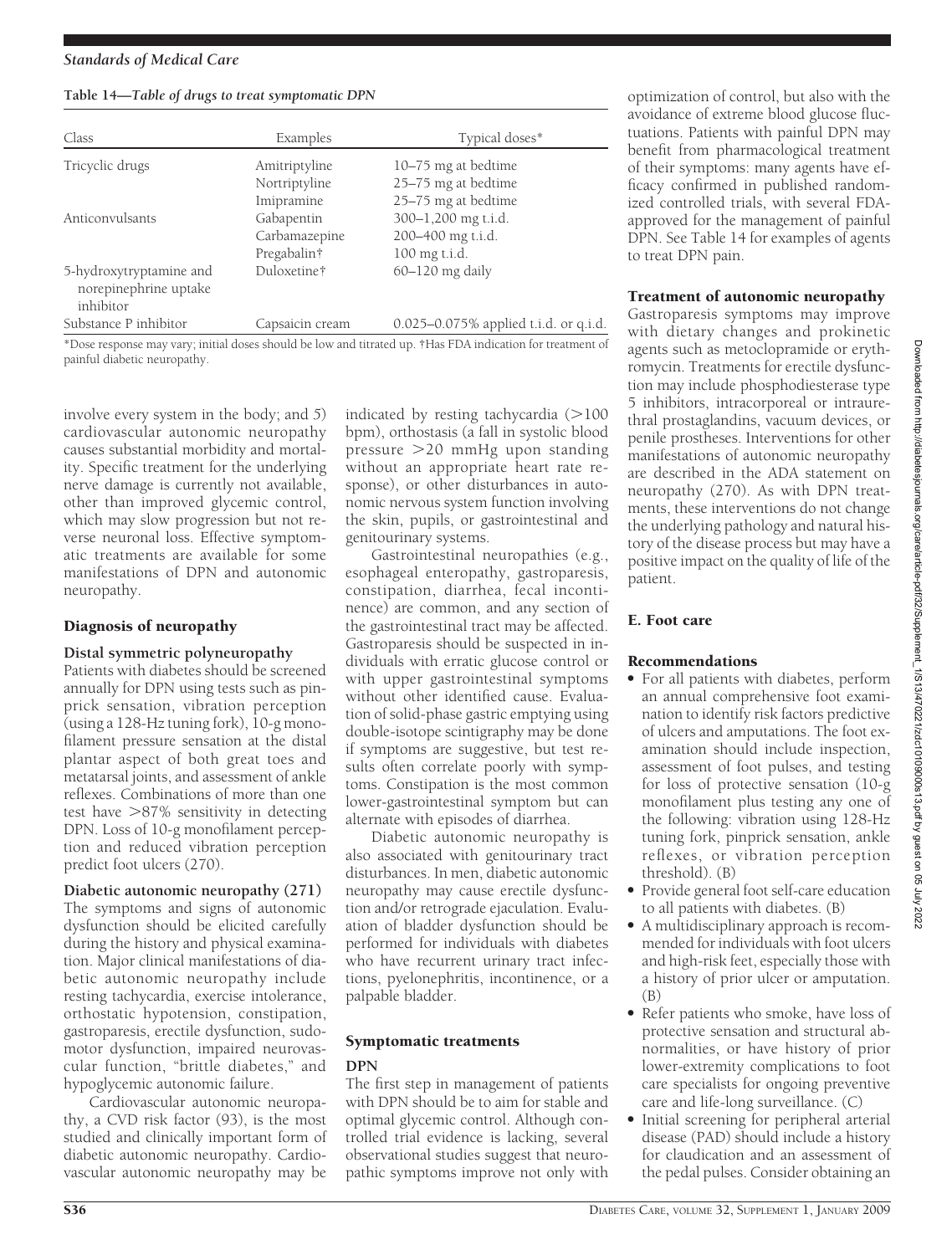ankle-brachial index (ABI), as many patients with PAD are asymptomatic. (C)

● Refer patients with significant claudication or a positive ABI for further vascular assessment and consider exercise, medications, and surgical options. (C)

Amputation and foot ulceration, consequences of diabetic neuropathy and/or PAD, are common and major causes of morbidity and disability in people with diabetes. Early recognition and management of risk factors can prevent or delay adverse outcomes.

The risk of ulcers or amputations is increased in people who have the following risk factors:

- previous amputation
- past foot ulcer history
- peripheral neuropathy
- foot deformity
- peripheral vascular disease
- vision impairment
- diabetic nephropathy (especially patients on dialysis)
- poor glycemic control
- cigarette smoking

Many studies have been published proposing a range of tests that might usefully identify patients at risk of foot ulceration, creating confusion among practitioners as to which screening tests should be adopted in clinical practice. An ADA task force was therefore assembled in 2008 to concisely summarize recent literature in this area and then recommend what should be included in the comprehensive foot exam for adult patients with diabetes. Their recommendations are summarized below, but clinicians should refer to the task force report (272) for further details and practical descriptions of how to perform components of the comprehensive foot examination.

At least annually, all adults with diabetes should undergo a comprehensive foot examination to identify high-risk conditions. Clinicians should ask about history of previous foot ulceration or amputation, neuropathic or peripheral vascular symptoms, impaired vision, tobacco use, and foot care practices. A general inspection of skin integrity and musculoskeletal deformities should be done in a well-lit room. Vascular assessment should include inspection and assessment of pedal pulses.

The neurologic exam recommended is designed to identify loss of protective sensation (LOPS) rather than early neu-

ropathy. The clinical examination to identify LOPS is simple and requires no expensive equipment. Five simple clinical tests (use of a 10-g monofilament, vibration testing using a 128-Hz tuning fork, tests of pinprick sensation, ankle reflex assessment, and testing vibration perception threshold with a biothesiometer), each with evidence from well-conducted prospective clinical cohort studies, are considered useful in the diagnosis of LOPS in the diabetic foot. The task force agrees that any of the five tests listed could be used by clinicians to identify LOPS, although ideally two of these should be regularly performed during the screening exam—normally the 10-g monofilament and one other test. One or more abnormal tests would suggest LOPS, while at least two normal tests (and no abnormal test) would rule out LOPS. The last test listed, vibration assessment using a biothesiometer or similar instrument, is widely used in the U.S.; however, identification of the patient with LOPS can easily be carried out without this or other expensive equipment.

Initial screening for PAD should include a history for claudication and an assessment of the pedal pulses. A diagnostic ABI should be performed in any patient with symptoms of PAD. Due to the high estimated prevalence of PAD in patients with diabetes and the fact that many patients with PAD are asymptomatic, an ADA consensus statement on PAD (273) suggested that a screening ABI be performed in patients over 50 years of age and be considered in patients under 50 years of age who have other PAD risk factors (e.g., smoking, hypertension, hyperlipidemia, or duration of diabetes  $>10$ years). Refer patients with significant symptoms or a positive ABI for further vascular assessment and consider exercise, medications, and surgical options (273).

Patients with diabetes and high-risk foot conditions should be educated regarding their risk factors and appropriate management. Patients at risk should understand the implications of the loss of protective sensation, the importance of foot monitoring on a daily basis, the proper care of the foot, including nail and skin care, and the selection of appropriate footwear. Patients with loss of protective sensation should be educated on ways to substitute other sensory modalities (hand palpation, visual inspection) for surveillance of early foot problems. The patient's understanding of these issues and their

physical ability to conduct proper foot surveillance and care should be assessed. Patients with visual difficulties, physical constraints preventing movement, or cognitive problems that impair their ability to assess the condition of the foot and to institute appropriate responses will need other people, such as family members, to assist in their care.

People with neuropathy or evidence of increased plantar pressure (e.g., erythema, warmth, callus, or measured pressure) may be adequately managed with well-fitted walking shoes or athletic shoes that cushion the feet and redistribute pressure. Callus can be debrided with a scalpel by a foot care specialist or other health professional with experience and training in foot care. People with bony deformities (e.g., hammertoes, prominent metatarsal heads, bunions) may need extrawide or -depth shoes. People with extreme bony deformities (e.g., Charcot foot) who cannot be accommodated with commercial therapeutic footwear may need custom-molded shoes.

Foot ulcers and wound care may require care by a podiatrist, orthopedic or vascular surgeon, or rehabilitation specialist experienced in the management of individuals with diabetes. For a complete discussion, see the ADA's consensus statement on diabetic foot wound care (274).

#### **VII. DIABETES CARE IN SPECIFIC POPULATIONS**

### A. Children and adolescents

### 1. Type 1 diabetes

Three-quarters of all cases of type 1 diabetes are diagnosed in individuals  $\leq 18$ years of age. Because children are not simply "small adults," it is appropriate to consider the unique aspects of care and management of children and adolescents with type 1 diabetes. Children with diabetes differ from adults in many respects, including changes in insulin sensitivity related to sexual maturity and physical growth, ability to provide self-care, supervision in child care and school, and unique neurologic vulnerability to hypoglycemia and DKA. Attention to such issues as family dynamics, developmental stages, and physiologic differences related to sexual maturity are all essential in developing and implementing an optimal diabetes regimen. Although recommendations for children and adolescents are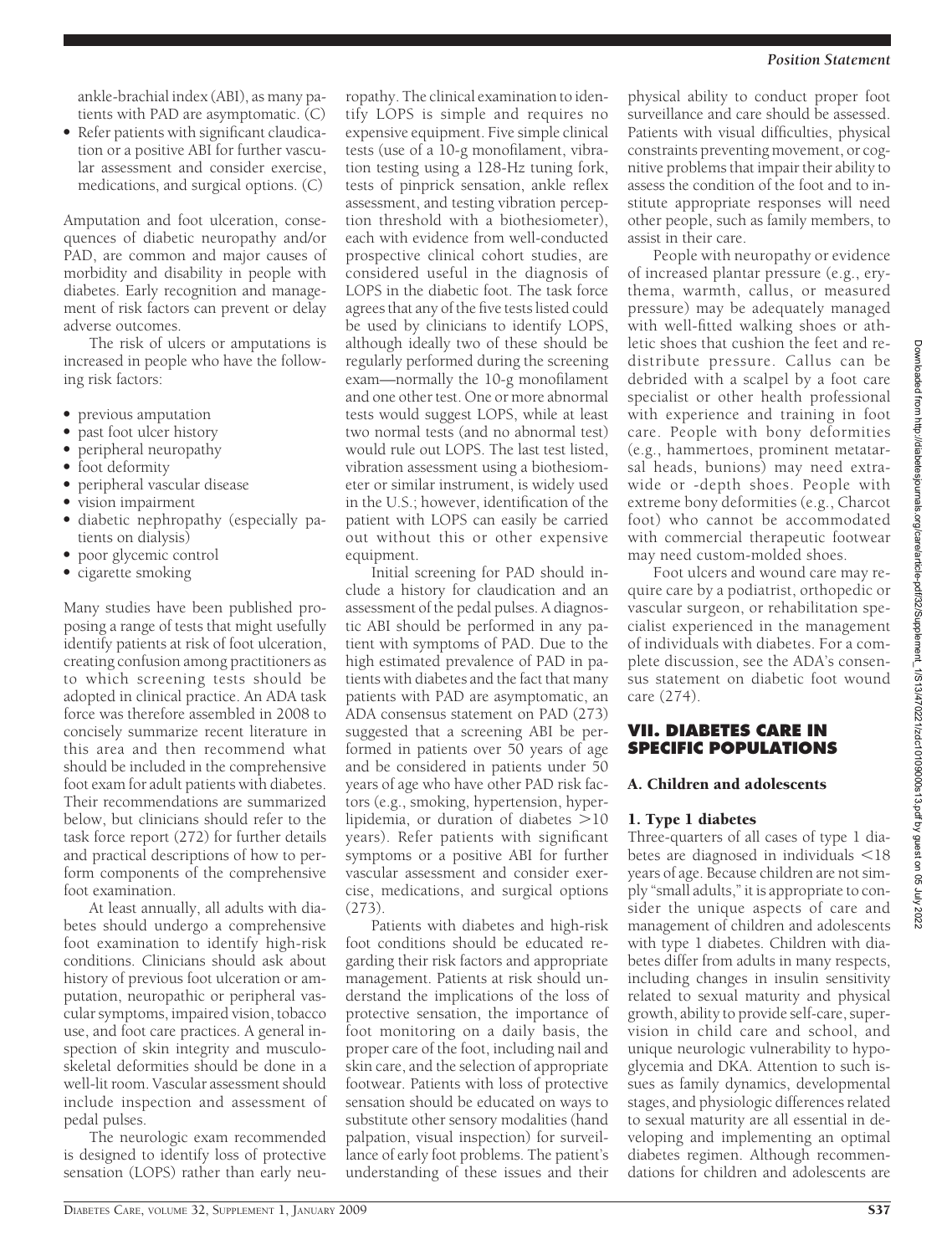### **Table 15—***Plasma blood glucose and A1C goals for type 1 diabetes by age-group*

|                                                                                                                                                |                                   | Plasma blood glucose goal range<br>(mg/dl) |                          |                                                                                                                                                                                    |  |
|------------------------------------------------------------------------------------------------------------------------------------------------|-----------------------------------|--------------------------------------------|--------------------------|------------------------------------------------------------------------------------------------------------------------------------------------------------------------------------|--|
| Values by age (years)                                                                                                                          | Bedtime/overnight<br>Before meals |                                            | A 1C                     | Rationale                                                                                                                                                                          |  |
| Toddlers and preschoolers (0–6)                                                                                                                | $100 - 180$                       | 110-200                                    | $<8.5\%$ (but $>7.5\%$ ) | High risk and vulnerability to<br>hypoglycemia                                                                                                                                     |  |
| School age $(6-12)$                                                                                                                            | $90 - 180$                        | $100 - 180$                                | $<8\%$                   | Risks of hypoglycemia and relatively<br>low risk of complications prior to<br>puberty                                                                                              |  |
| Adolescents and young adults (13-19)                                                                                                           | $90 - 130$                        | $90 - 150$                                 | $5\%$                    | • Risk of severe hypoglycemia<br>• Developmental and psychological<br>issues<br>• A lower goal $(<7.0\%)$ is<br>reasonable if it can be achieved<br>without excessive hypoglycemia |  |
| Key concepts in setting glycemic goals:<br>• Goals should be individualized and lower goals may be reasonable based on benefit-risk assessment |                                   |                                            |                          |                                                                                                                                                                                    |  |

ed and lower goals may be reasonable based on benetit-risk a

- Blood glucose goals should be higher than those listed above in children with frequent hypoglycemia or hypoglycemia unawareness.
- Postprandial blood glucose values should be measured when there is a discrepancy between pre-prandial blood glucose values and A1C
- levels and to help assess glycemia in those on basal/bolus regimens.

less likely to be based on clinical trial evidence, because of current and historical restraints placed on conducting research in children, expert opinion and a review of available and relevant experimental data are summarized in the ADA statement on care of children and adolescents with type 1 diabetes (275).

Ideally, the care of a child or adolescent with type 1 diabetes should be provided by a multidisciplinary team of specialists trained in the care of children with pediatric diabetes. At the very least, education of the child and family should be provided by health care providers trained and experienced in childhood diabetes and sensitive to the challenges posed by diabetes in this age-group. At the time of initial diagnosis, it is essential that diabetes education be provided in a timely fashion, with the expectation that the balance between adult supervision and self-care should be defined by, and will evolve according to, physical, psychological, and emotional maturity. MNT should be provided at diagnosis, and at least annually thereafter, by an individual experienced with the nutritional needs of the growing child and the behavioral issues that have an impact on adolescent diets, including risk for disordered eating.

### *a. Glycemic control*

### Recommendations

● Consider age when setting glycemic goals in children and adolescents with type 1 diabetes, with less stringent goals for younger children. (E)

While current standards for diabetes management reflect the need to maintain glucose control as near to normal as safely possible, special consideration must be given to the unique risks of hypoglycemia in young children. Glycemic goals need to be modified to take into account the fact that most children  $6$  or 7 years of age have a form of hypoglycemic unawareness. Their counterregulatory mechanisms are immature and they may lack the cognitive capacity to recognize and respond to hypoglycemic symptoms, placing them at greater risk for severe hypoglycemia and its sequelae. In addition, and unlike the case in adults, young children below the age of 5 years are at risk for permanent cognitive impairment after episodes of severe hypoglycemia (276 –278). Extensive evidence indicates that near normalization of blood glucose levels is seldom attainable in children and adolescents after the honeymoon (remission) period. The A1C level achieved in the "intensive" adolescent cohort of the DCCT group was  $>1\%$  higher than that achieved by adult DCCT subjects and above current ADA recommendations for patients in general. However, the increased frequency of use of basal bolus regimens (including insulin pumps) in youth from infancy through adolescence has been associated with more children reaching ADA blood glucose targets (279,280) in those families in which both parents and the child with diabetes are motivated to perform the required diabetes-related tasks.

In selecting glycemic goals, the bene-

fits on long-term health outcomes of achieving a lower A1C must be weighed against the unique risks of hypoglycemia and the difficulties achieving near normoglycemia in children and youth. Agespecific glycemic and A1C goals are presented in Table 15.

### *b. Screening and management of chronic complications in children and adolescents with type 1 diabetes*

# i. Nephropathy

# Recommendations

- Annual screening for microalbuminuria, with a random spot urine sample for microalbumin-to-creatinine ratio, should be initiated once the child is 10 years of age and has had diabetes for 5 years. (E)
- Confirmed, persistently elevated microalbumin levels on two additional urine specimens should be treated with an ACE inhibitor, titrated to normalization of microalbumin excretion if possible. (E)

# ii. Hypertension

# Recommendations

● Treatment of high-normal blood pressure (systolic or diastolic blood pressure consistently between the 90 –95th percentile for age, sex, and height) should include dietary intervention and exercise aimed at weight control and increased physical activity, if appropriate. If target blood pressure is not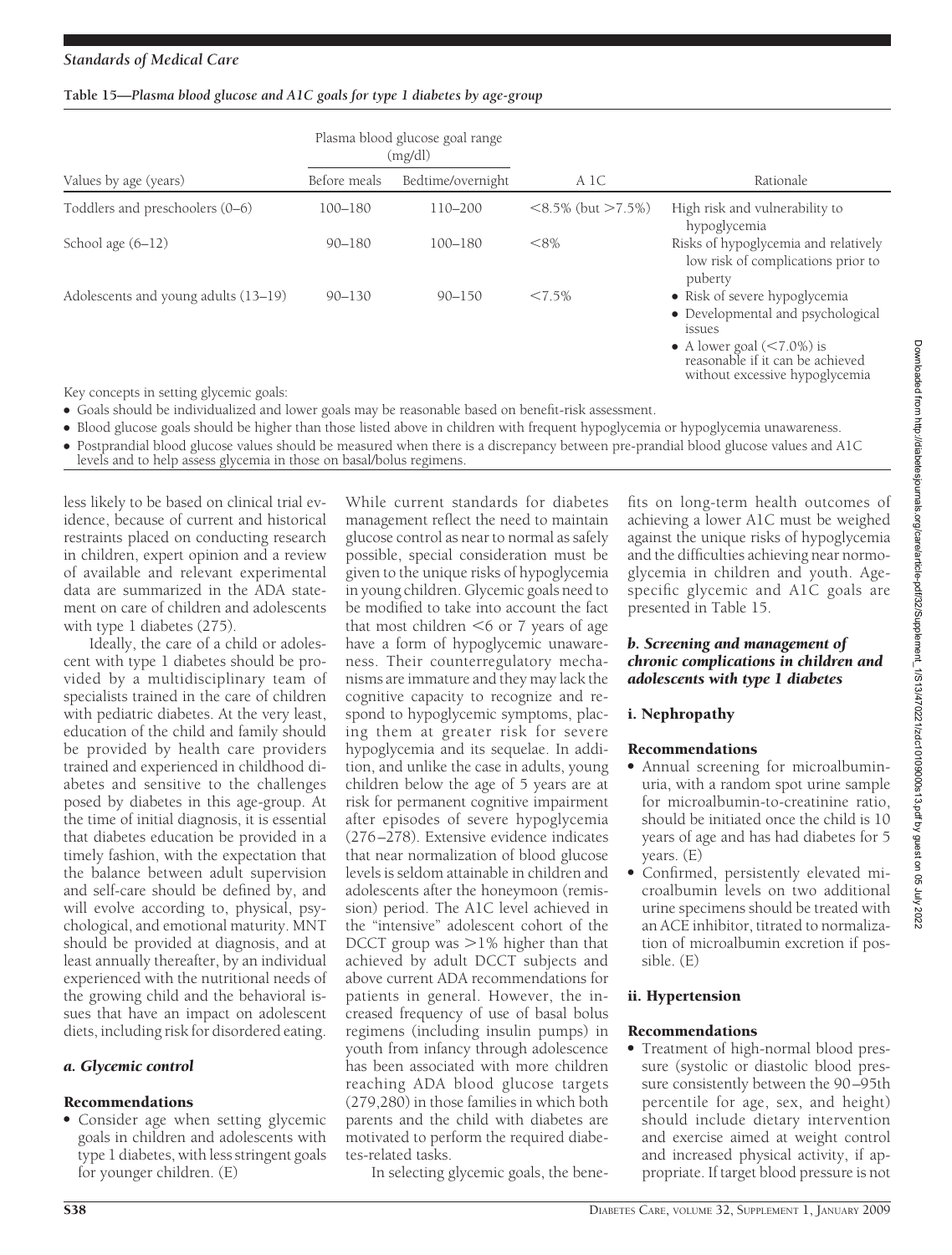reached with 6 –12 months of lifestyle intervention, pharmacologic treatment should be initiated. (E)

- Pharmacologic treatment of high blood pressure (systolic or diastolic blood pressure consistently above the 95th percentile for age, sex, and height or consistently  $>130/80$  mmHg for adolescents) should be initiated along with lifestyle intervention as soon as the diagnosis is confirmed. (E)
- ACE inhibitors should be considered for the initial treatment of hypertension. (E)
- The goal of treatment is a blood pressure consistently <130/80 or below the 90th percentile for age, sex, and height, whichever is lower. (E)

Hypertension in childhood is defined as an average systolic or diastolic blood pressure 95th percentile for age, sex, and height percentile measured on at least 3 separate days. "High-normal" blood pressure is defined as an average systolic or diastolic blood pressure 90th but <95th percentile for age, sex, and height percentile measured on at least 3 separate days. Normal blood pressure levels for age, sex, and height and appropriate methods for determinations are available online at www.nhlbi.nih.gov/health/prof/heart/ hbp/hbp\_ped.pdf.

# iii. Dyslipidemia

# Recommendations

# **Screening**

- If there is a family history of hypercholesterolemia (total cholesterol 240 mg/dl) or a cardiovascular event before age 55 years, or if family history is unknown, then a fasting lipid profile should be performed on children  $>2$ years of age soon after diagnosis (after glucose control has been established). If family history is not of concern, then the first lipid screening should be performed at puberty  $(\geq 10$  years). All children diagnosed with diabetes at or after puberty should have a fasting lipid profile performed soon after diagnosis (after glucose control has been established). (E)
- For both age-groups, if lipids are abnormal, annual monitoring is recommended. If LDL cholesterol values are within the accepted risk levels  $(< 100$ mg/dl [2.6 mmol/l]), a lipid profile should be repeated every 5 years. (E)

# Treatment

- Initial therapy should consist of optimization of glucose control and MNT using a Step 2 AHA diet aimed at a decrease in the amount of saturated fat in the diet. (E)
- After the age of 10, the addition of a statin is recommended in patients who, after MNT and lifestyle changes, have  $LDL > 160$  mg/dl  $(4.1$  mmol/l) or  $LDL$ cholesterol  $>130$  mg/dl (3.4 mmol/l) and one or more CVD risk factors. (E)
- The goal of therapy is an LDL cholesterol value  $\langle 100 \text{ mg/dl} (2.6 \text{ mmol/l}).$ (E)

People diagnosed with type 1 diabetes in childhood have a high risk of early subclinical (281–283) and clinical (284) CVD. Although intervention data are lacking, the AHA categorizes type 1 children in the highest tier for cardiovascular risk and recommends both lifestyle and pharmacologic treatment for those with elevated LDL cholesterol levels (285,286). Initial therapy should be with a Step 2 AHA diet, which restricts saturated fat to 7% of total calories and restricts dietary cholesterol to 200 mg per day. Data from randomized clinical trials in children as young as 7 months of age indicate that this diet is safe and does not interfere with normal growth and development (287,288).

For children over the age of 10 with persistent elevation of LDL cholesterol despite lifestyle therapy, statins should be considered. Neither long-term safety nor cardiovascular outcome efficacy has been established for children. However, recent studies have shown short-term safety equivalent to that seen in adults and efficacy in lowering LDL cholesterol levels, improving endothelial function, and causing regression of carotid intimal thickening (289 –291). No statin is approved for use under the age of 10, and statin treatment should generally not be used in type 1 children before this age.

# iv. Retinopathy

# Recommendations

- The first ophthalmologic examination should be obtained once the child is  $\geq$ 10 years of age and has had diabetes for  $3-5$  years.  $(E)$
- After the initial examination, annual routine follow-up is generally recommended. Less frequent examinations may be acceptable on the advice of an eye care professional. (E)

Although retinopathy most commonly occurs after the onset of puberty and after 5–10 years of diabetes duration, it has been reported in prepubertal children and with diabetes duration of only 1–2 years. Referrals should be made to eye care professionals with expertise in diabetic retinopathy, an understanding of the risk for retinopathy in the pediatric population, and experience in counseling the pediatric patient and family on the importance of early prevention/ intervention.

# v. Celiac disease

# Recommendations

- Patients with type 1 diabetes should be screened for celiac disease by measuring tissue transglutaminase or antiendomysial antibodies, with documentation of normal serum IgA levels, soon after the diagnosis of diabetes. (E)
- Testing should be repeated if growth failure, failure to gain weight, weight loss, or gastroenterologic symptoms occur. (E)
- Consideration should be given to periodic re-screening of asymptomatic individuals. (E)
- Children with positive antibodies should be referred to a gastroenterologist for evaluation. (E)
- Children with confirmed celiac disease should have consultation with a dietitian and placed on a gluten-free diet. (E)

Celiac disease is an immune-mediated disorder that occurs with increased frequency in patients with type 1 diabetes (1–16% of individuals compared with 0.3–1% in the general population) (292,293). Symptoms of celiac disease include diarrhea, weight loss or poor weight gain, growth failure, abdominal pain, chronic fatigue, malnutrition due to malabsorption, and other gastrointestinal problems and unexplained hypoglycemia or erratic blood glucose concentrations.

# vi. Hypothyroidism

# Recommendations

- Patients with type 1 diabetes should be screened for thyroid peroxidase and thyroglobulin antibodies at diagnosis. (E)
- TSH concentrations should be measured after metabolic control has been established. If normal, they should be rechecked every 1–2 years, or if the pa-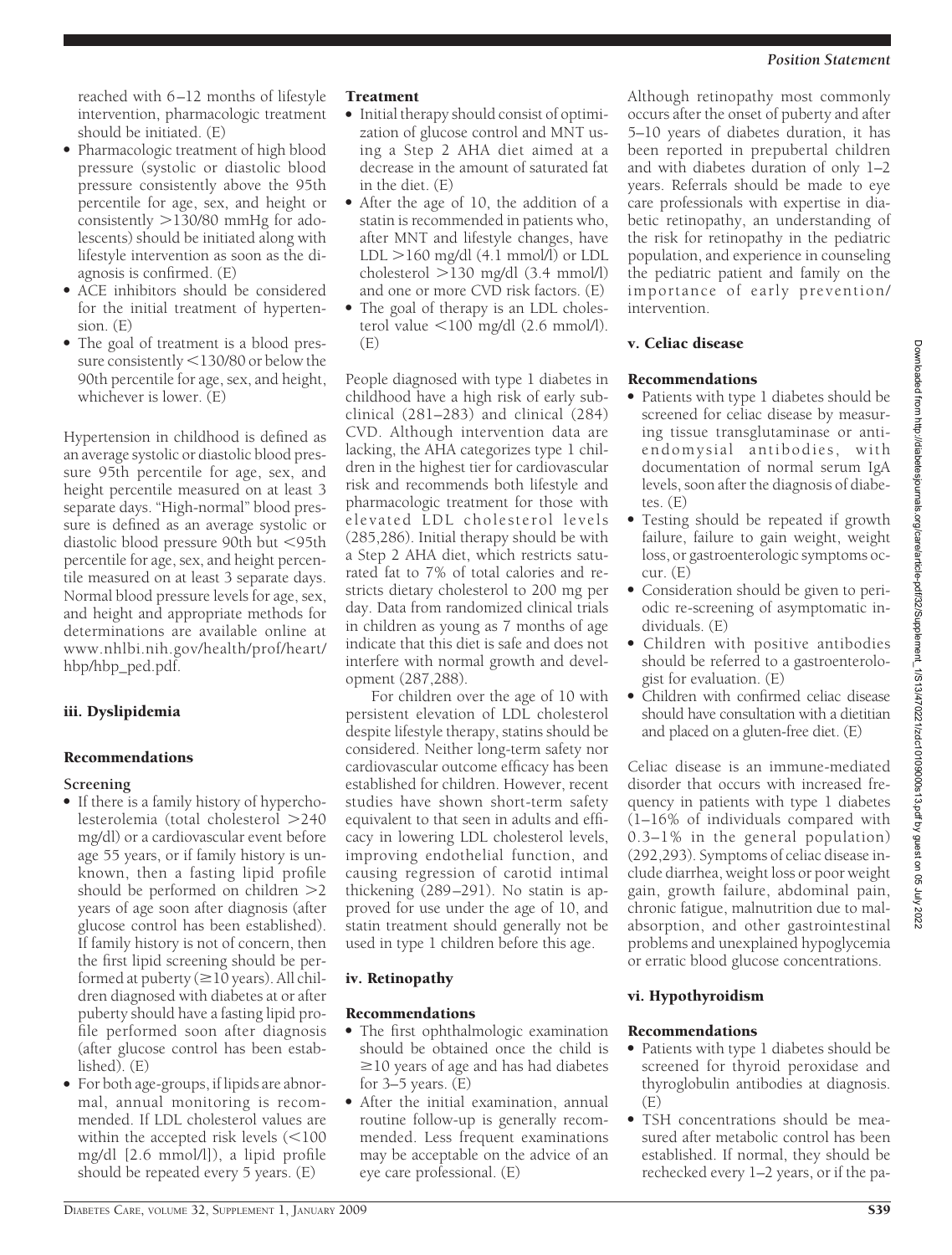tient develops symptoms of thyroid dysfunction, thyromegaly, or an abnormal growth rate. Free T4 should be measured if TSH is abnormal. (E)

Autoimmune thyroid disease is the most common autoimmune disorder associated with diabetes, occurring in 17–30% of patients with type 1 diabetes (294). The presence of thyroid autoantibodies is predictive of thyroid dysfunction, generally hypothyroidism but less commonly hyperthyroidism (295). Subclinical hypothyroidism may be associated with increased risk of symptomatic hypoglycemia (296) and with reduced linear growth (297). Hyperthyroidism alters glucose metabolism, potentially resulting in deterioration of metabolic control.

*c. "Adherence."* No matter how sound the medical regimen, it can only be as good as the ability of the family and/or individual to implement it. Family involvement in diabetes remains an important component of optimal diabetes management throughout childhood and into adolescence. Health care providers who care for children and adolescents, therefore, must be capable of evaluating the behavioral, emotional, and psychosocial factors that interfere with implementation and then must work with the individual and family to resolve problems that occur and/or to modify goals as appropriate.

*d. School and day care.* Since a sizable portion of a child's day is spent in school, close communication with school or day care personnel is essential for optimal diabetes management, safety, and maximal academic opportunities. See Section V.III.B, Diabetes Care in the School and Day Care Setting, for further discussion.

# 2. Type 2 diabetes

The incidence of type 2 diabetes in adolescents is increasing, especially in ethnic minority populations (20). Distinction between type 1 and type 2 diabetes in children can be difficult, since the prevalence of overweight in children continues to rise and since autoantigens and ketosis may be present in a substantial number of patients with features of type 2 diabetes (including obesity and acanthosis nigricans). Such a distinction at the time of diagnosis is critical because treatment regimens, educational approaches, and dietary counsel will differ markedly between the two diagnoses. Because type 2 diabetes has a significant incidence of hypertension, dyslipidemia, and mi-

croalbuminuria at diagnosis (298), it is recommended that screening for the comorbidities and complications of diabetes, including fasting lipid profile, microalbuminuria assessment, and dilated eye examinations, begin at the time of diagnosis. The ADA consensus statement on this subject (22) provides guidance on the prevention, screening, and treatment of type 2 diabetes and its comorbidities in young people.

# B. Preconception care

# Recommendations

- A1C levels should be as close to normal as possible  $(< 7\%)$  in an individual patient before conception is attempted. (B)
- Starting at puberty, preconception counseling should be incorporated in the routine diabetes clinic visit for all women of child-bearing potential. (C)
- Women with diabetes who are contemplating pregnancy should be evaluated and, if indicated, treated for diabetic retinopathy, nephropathy, neuropathy, and CVD. (E)
- Medications used by such women should be evaluated before conception, since drugs commonly used to treat diabetes and its complications may be contraindicated or not recommended in pregnancy, including statins, ACE inhibitors, ARBs, and most noninsulin therapies. (E)

Major congenital malformations remain the leading cause of mortality and serious morbidity in infants of mothers with type 1 and type 2 diabetes. Observational studies indicate that the risk of malformations increases continuously with increasing maternal glycemia during the first  $6 - 8$ weeks of gestation, as defined by firsttrimester A1C concentrations. There is no threshold for A1C values below which risk disappears entirely. However, malformation rates above the 1–2% background rate of nondiabetic pregnancies appear to be limited to pregnancies in which first-trimester A1C concentrations are  $>1\%$  above the normal range for a nondiabetic pregnant woman.

Preconception care of diabetes appears to reduce the risk of congenital malformations. Five nonrandomized studies compared rates of major malformations in infants between women who participated in preconception diabetes care programs and women who initiated intensive diabetes management after they were already pregnant. The preconception care programs were multidisciplinary and designed to train patients in diabetes selfmanagement with diet, intensified insulin therapy, and SMBG. Goals were set to achieve normal blood glucose concentrations, and  $>80\%$  of subjects achieved normal A1C concentrations before they became pregnant (299 –303). In all five studies, the incidence of major congenital malformations in women who participated in preconception care (range 1.0-1.7% of infants) was much lower than the incidence in women who did not participate (range 1.4 –10.9% of infants). One limitation of these studies is that participation in preconception care was selfselected rather than randomized. Thus, it is impossible to be certain that the lower malformation rates resulted fully from improved diabetes care. Nonetheless, the evidence supports the concept that malformations can be reduced or prevented by careful management of diabetes before pregnancy.

Planned pregnancies greatly facilitate preconception diabetes care. Unfortunately, nearly two-thirds of pregnancies in women with diabetes are unplanned, leading to a persistent excess of malformations in infants of diabetic mothers. To minimize the occurrence of these devastating malformations, standard care for all women with diabetes who have childbearing potential, beginning at the onset of puberty or at diagnosis, should include *1*) education about the risk of malformations associated with unplanned pregnancies and poor metabolic control and *2*) use of effective contraception at all times, unless the patient has good metabolic control and is actively trying to conceive.

Women contemplating pregnancy need to be seen frequently by a multidisciplinary team experienced in the management of diabetes before and during pregnancy. The goals of preconception care are to *1*) involve and empower the patient in the management of her diabetes, *2*) achieve the lowest A1C test results possible without excessive hypoglycemia, *3*) assure effective contraception until stable and acceptable glycemia is achieved, and *4*) identify, evaluate, and treat longterm diabetic complications such as retinopathy, nephropathy, neuropathy, hypertension, and CHD.

Among the drugs commonly used in the treatment of patients with diabetes, a number may be relatively or absolutely contraindicated during pregnancy. Statins are category X (contraindicated for use in pregnancy) and should be discon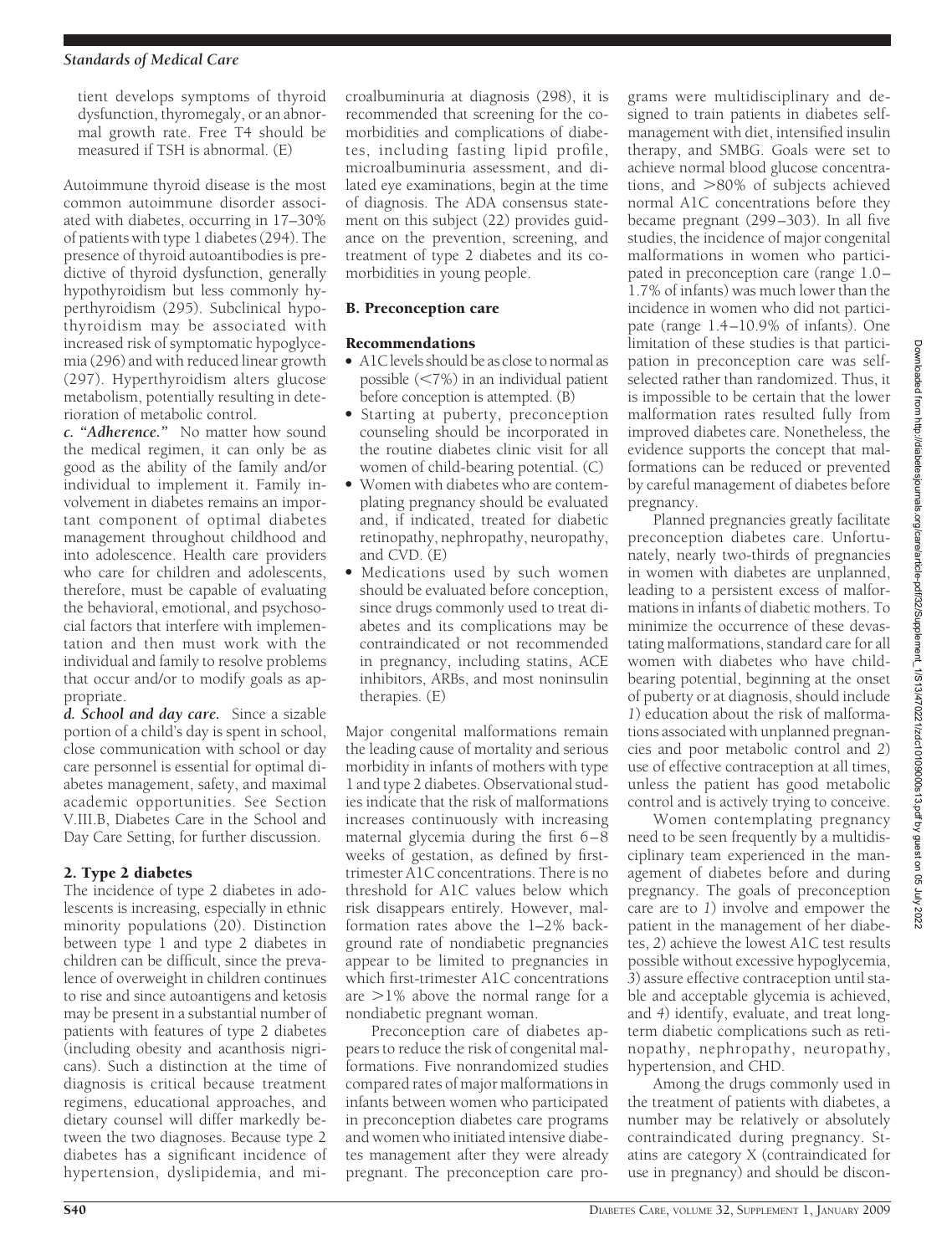tinued before conception, as should ACE inhibitors (304). ARBs are category C (risk cannot be ruled out) in the first trimester but category D (positive evidence of risk) in later pregnancy and should generally be discontinued before pregnancy. Among the oral antidiabetic agents, metformin and acarbose are classified as category B (no evidence of risk in humans) and all others as category C. Potential risks and benefits of oral antidiabetic agents in the preconception period must be carefully weighed, recognizing that data are insufficient to establish the safety of these agents in pregnancy.

For further discussion of preconception care, see the ADA's technical review (305) and position statement (306) on this subject.

# C. Older adults

# Recommendations

- Older adults who are functional, cognitively intact, and have significant life expectancy should receive diabetes treatment using goals developed for younger adults. (E)
- Glycemic goals for older adults not meeting the above criteria may be relaxed using individual criteria, but hyperglycemia leading to symptoms or risk of acute hyperglycemic complications should be avoided in all patients. (E)
- Other cardiovascular risk factors should be treated in older adults with consideration of the time frame of benefit and the individual patient. Treatment of hypertension is indicated in virtually all older adults, and lipid and aspirin therapy may benefit those with life expectancy at least equal to the time frame of primary or secondary prevention trials. (E)
- Screening for diabetes complications should be individualized in older adults, but particular attention should be paid to complications that would lead to functional impairment. (E)

Diabetes is an important health condition for the aging population; at least 20% of patients over the age of 65 years have diabetes, and this number can be expected to grow rapidly in the coming decades. Older individuals with diabetes have higher rates of premature death, functional disability, and coexisting illnesses such as hypertension, CHD, and stroke than those without diabetes. Older adults with diabetes are also at greater risk than other older adults for several common geriatric syndromes, such as polypharmacy, depression, cognitive impairment, urinary incontinence, injurious falls, and persistent pain.

The American Geriatric Society's guidelines for improving the care of the older person with diabetes (307) have influenced the following discussion and recommendations. The care of older adults with diabetes is complicated by their clinical and functional heterogeneity. Some older individuals developed diabetes years earlier and may have significant complications; others who are newly diagnosed may have had years of undiagnosed diabetes with resultant complications or may have few complications from the disease. Some older adults with diabetes are frail and have other underlying chronic conditions, substantial diabetes-related comorbidity, or limited physical or cognitive functioning. Other older individuals with diabetes have little comorbidity and are active. Life expectancies are highly variable for this population, but often longer than clinicians realize. Providers caring for older adults with diabetes must take this heterogeneity into consideration when setting and prioritizing treatment goals.

There are few long-term studies in older adults demonstrating the benefits of intensive glycemic, blood pressure, and lipid control. Patients who can be expected to live long enough to reap the benefits of long-term intensive diabetes management and who are active, have good cognitive function, and are willing to undertake the responsibility of selfmanagement should be encouraged to do so and be treated using the goals for younger adults with diabetes.

For patients with advanced diabetes complications, life-limiting comorbid illness, or substantial cognitive or functional impairment, it is reasonable to set less intensive glycemic target goals. These patients are less likely to benefit from reducing the risk of microvascular complications and more likely to suffer serious adverse effects from hypoglycemia. However, patients with poorly controlled diabetes may be subject to acute complications of diabetes, including dehydration, poor wound healing, and hyperglycemic hyperosmolar coma. Glycemic goals at a minimum should avoid these consequences.

Although control of hyperglycemia may be important in older individuals with diabetes, greater reductions in morbidity and mortality may result from control of

other cardiovascular risk factors rather than from tight glycemic control alone. There is strong evidence from clinical trials of the value of treating hypertension in the elderly (308,309). There is less evidence for lipidlowering and aspirin therapy, although the benefits of these interventions for primary and secondary prevention are likely to apply to older adults whose life expectancies equal or exceed the time frames seen in clinical trials.

Special care is required in prescribing and monitoring pharmacologic therapy in older adults. Metformin is often contraindicated because of renal insufficiency or significant heart failure. TZDs can cause fluid retention, which may exacerbate or lead to heart failure. They are contraindicated in patients with CHF (New York Heart Association class III and IV) and if used at all should be used very cautiously in those with, or at risk for, milder degrees of CHF. Sulfonylureas, other insulin secretagogues, and insulin can cause hypoglycemia. Insulin use requires that patients or caregivers have good visual and motor skills and cognitive ability. Drugs should be started at the lowest dose and titrated up gradually until targets are reached or side effects develop.

Screening for diabetes complications in older adults also should be individualized. Particular attention should be paid to complications that can develop over short periods of time and/or that would significantly impair functional status, such as visual and lower-extremity complications.

### **VIII. DIABETES CARE IN SPECIFIC SETTINGS**

### A. Diabetes care in the hospital

# Recommendations

- All patients with diabetes admitted to the hospital should have their diabetes clearly identified in the medical record. (E)
- All patients with diabetes should have an order for blood glucose monitoring, with results available to all members of the health care team. (E)
- Goals for blood glucose levels:
	- Critically ill surgical patients' blood glucose levels should be kept as close to 110 mg/dl (6.1 mmol/l) as possible and generally  $\langle 140 \rangle$  mg/dl (7.8) mmol/l). (A) These patients require an intravenous insulin protocol that has demonstrated efficacy and safety in achieving the desired glucose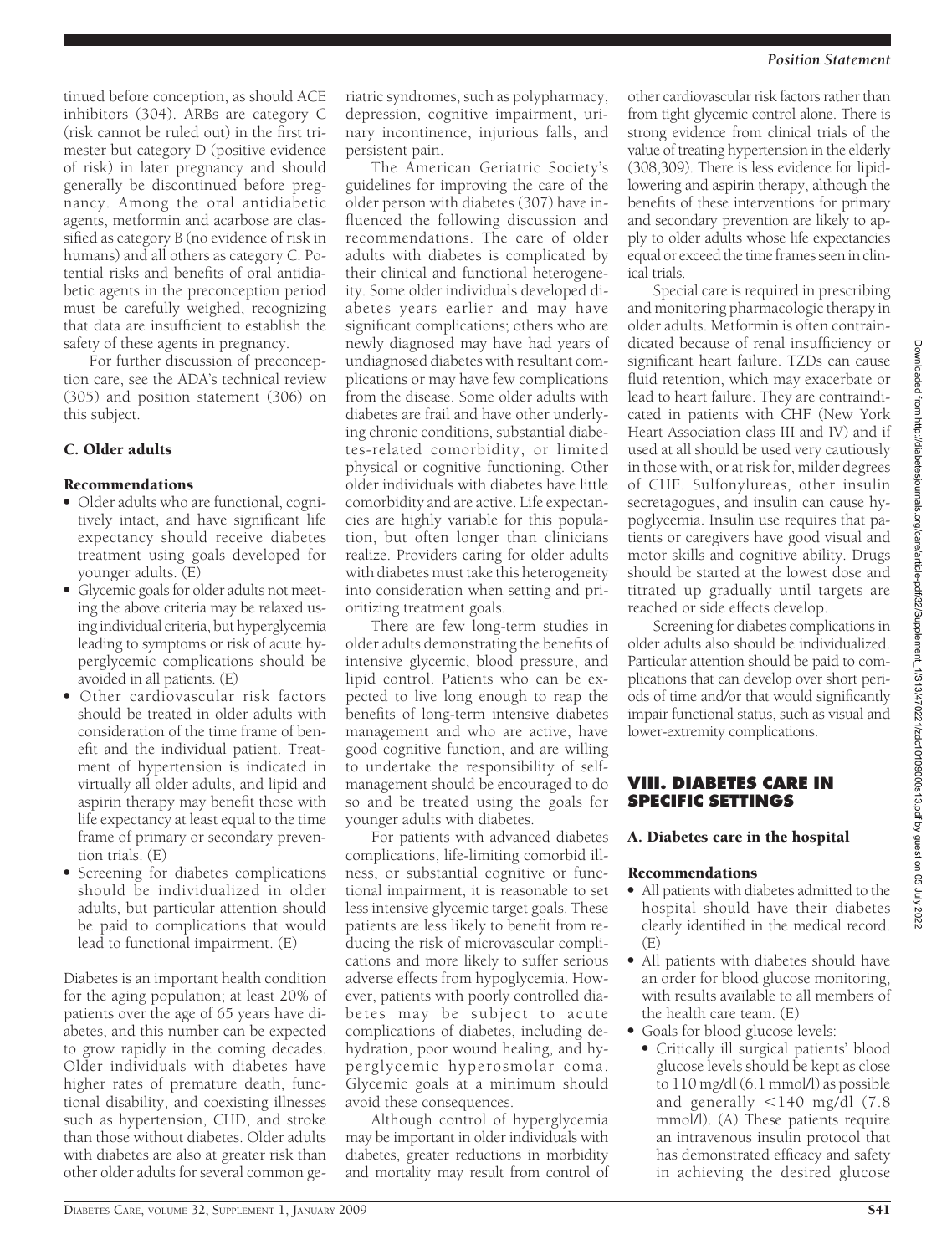range without increasing risk for severe hypoglycemia. (E)

- Critically ill nonsurgical patients' glycemic targets are less well defined. Intravenous insulin infusion protocols targeting blood glucose levels  $110 - 140$  mg/dl have been shown to reduced morbidity and mortality in some, but not all studies. Intravenous insulin infusion protocols that effectively and safely keep blood glucose 140 mg/dl are recommended.  $(C)$
- For non– critically ill patients, there is no clear evidence for specific blood glucose goals. Since cohort data suggest that outcomes are better in hospitalized patients with fasting glucose 126 mg/dl and all random glucoses  $180 - 200$ , these goals are reasonable if they can be safely achieved. Insulin is the preferred drug to treat hyperglycemia in most cases. (E)
- Due to concerns regarding the risk of hypoglycemia, some institutions may consider these blood glucose levels to be overly aggressive for initial targets. Through quality improvement, glycemic goals should systematically be reduced to the recommended levels. (E)
- Scheduled prandial insulin doses should be appropriately timed in relation to meals and should be adjusted according to point-of-care glucose levels. The traditional sliding-scale insulin regimens are ineffective as monotherapy and are generally not recommended. (C)
- Using correction dose or "supplemental" insulin to correct premeal hyperglycemia in addition to scheduled prandial and basal insulin is recommended. (E)
- Glucose monitoring with orders for correction insulin should be initiated in any patient not known to be diabetic who receives therapy associated with high risk for hyperglycemia, including high-dose glucocorticoids therapy, initiation of enteral or parenteral nutrition, or other medications such as octreotide or immunosuppressive medications. (B) If hyperglycemia is documented and persistent, initiation of basal/bolus insulin therapy may be necessary. Such patients should be treated to the same glycemic goals as patients with known diabetes. (E)
- A plan for treating hypoglycemia should be established for each patient. Episodes of hypoglycemia in the hospital should be tracked. (E)
- All patients with diabetes admitted to the hospital should have an A1C obtained if the result of testing in the previous 2–3 months is not available. (E)
- A diabetes education plan including "survival skills education" and follow-up should be developed for each patient. (E)
- Patients with hyperglycemia in the hospital who do not have a diagnosis of diabetes should have appropriate plans for follow-up testing and care documented at discharge. (E)

The management of diabetes in the hospital is extensively reviewed in an ADA technical review (310). This review, as well as a consensus statement by the American Association of Clinical Endocrinologists (AACE) with co-sponsorship by ADA (311,312) and a report of a joint ADA-AACE task force on the topic (313), form the basis for the discussion and guidelines in this section.

The literature on hospitalized patients with hyperglycemia typically describes three categories:

- Medical history of diabetes: diabetes previously diagnosed and acknowledged by the patient's treating physician.
- Unrecognized diabetes: hyperglycemia (fasting blood glucose 126 mg/dl or random blood glucose 200 mg/dl) occurring during hospitalization and confirmed as diabetes after hospitalization by standard diagnostic criteria but unrecognized as diabetes by the treating physician during hospitalization.
- Hospital-related hyperglycemia: hyperglycemia (fasting blood glucose 126 mg/dl or random blood glucose  $\geq 200$ mg/dl) occurring during the hospitalization that reverts to normal after hospital discharge.

The prevalence of diabetes in hospitalized adult patients is not precisely known. In the year 2000, 12.4% of hospital discharges in the U.S. listed diabetes as a diagnosis, but this is likely an underestimate. The prevalence of diabetes in hospitalized adults is conservatively estimated at 12–25%, depending on the thoroughness used in identifying patients. In the year 2003, there were 5.1 million hospitalizations with diabetes as a listed diagnosis, a 2.3-fold increase over 1980 rates (314).

The management of hyperglycemia in the hospital was traditionally considered

secondary in importance to the condition that prompted admission (313).

A rapidly growing body of literature supports targeted glucose control in the hospital setting for potential improved mortality, morbidity, and health economic outcomes. Hyperglycemia in the hospital may result from stress, decompensation of type 1 or type 2 or other forms of diabetes, and/or may be iatrogenic due to withholding of antihyperglycemic medications or administration of hyperglycemia-provoking agents such as glucocorticoids or vasopressors.

### 1. In-hospital hyperglycemia and outcomes

*a. General medicine and surgery.* Observational studies suggest an association between hyperglycemia and increased mortality. Surgical patients with at least one blood glucose value 220 mg/dl (12.2 mmol/l) on the first postoperative day have significantly higher infection rates (315).

When admissions on general medicine and surgery units were studied, patients with new hyperglycemia had significantly increased in-hospital mortality, as did patients with known diabetes. In addition, length of stay was higher for the new hyperglycemic group, and patients in either hyperglycemic group were more likely to require intensive care unit (ICU) care and transitional or nursing home care. Better outcomes were demonstrated in patients with fasting and admission blood glucose  $\lt 126$  mg/dl (7) mmol/l) and all random blood glucose levels 200 mg/dl (11.1 mmol/l) (316). *b. CVD and critical care.* A significant relationship exists between blood glucose levels and mortality in the setting of acute myocardial infarction. A meta-analysis of 15 studies compared in-hospital mortality in both hyper- and normoglycemic patients with and without diabetes. In subjects without known diabetes whose admission blood glucose averaged 109.8 mg/dl (6.1 mmol/l), the relative risk for in-hospital mortality was increased significantly. When diabetes was present and admission glucose averaged 180 mg/dl (10 mmol/l), risk of death was moderately increased compared with patients who had diabetes but less hyperglycemia on admission (317). Another study (318) demonstrated a strong independent relationship between admission blood glucose values and both in-hospital and 1-year mortality; rates were significantly lower in subjects with admission plasma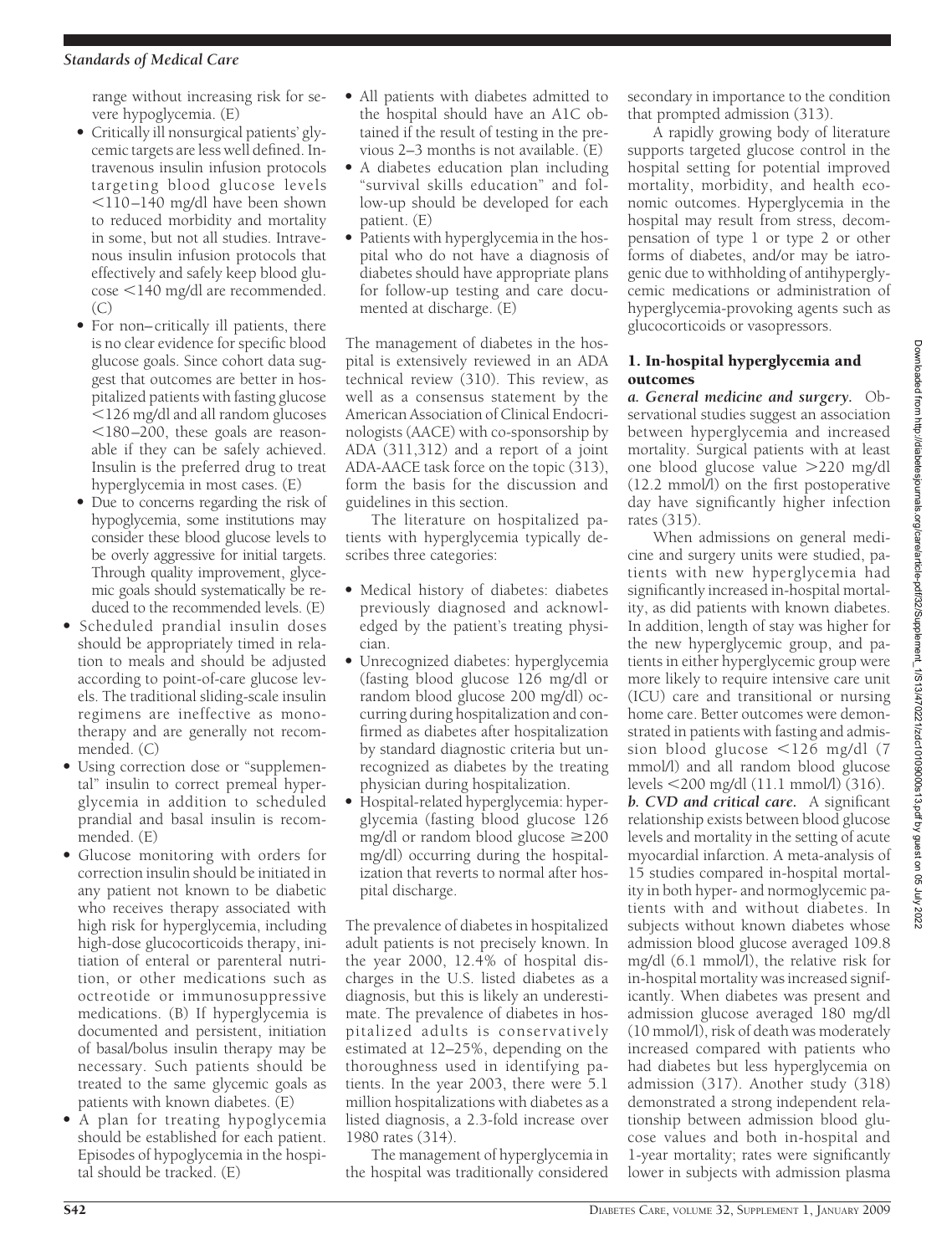glucose  $\leq 100.8$  mg/dl (5.6 mmol/l) than in those with plasma glucose 199.8 mg/dl  $(11 \text{ mmol/l}).$ 

These studies focused on admission blood glucose as a predictor of outcomes, rather than inpatient glycemic management per se. Higher admission plasma glucose levels in patients with a prior history of diabetes could reflect the degree of glycemic control in the outpatient setting, thus linking outpatient glycemic control to outcomes in the inpatient population. In patients without a prior history of diabetes, admission hyperglycemia could represent case finding of patients with previously undiagnosed diabetes, an unmasking of risk in a population at high risk for diabetes or more severe illness at admission.

In the initial Diabetes and Insulin-Glucose Infusion in Acute Myocardial Infarction (DIGAMI) study (319,320), insulin-glucose infusion followed by at least 3 months of subcutaneous insulin treatment in diabetic patients with acute myocardial infarction improved longterm survival. Mean blood glucose in the intensive insulin intervention arm was 172.8 mg/dl (9.6 mmol/l), compared with 210.6 mg/dl (11.7 mmol/l) in the "conventional" group. The broad range of blood glucose levels within each arm limits the ability to define specific blood glucose target thresholds.

Three more recent studies (321–323) using an insulin-glucose infusion did not show a reduction in mortality in the intervention groups. However, in each of these studies, blood glucose levels were positively correlated with mortality. In the Hyperglycemia: Intensive Insulin Infusion In Infarction (HI-5) study, a decrease in both CHF and reinfarction was observed in the group receiving intensive insulin therapy for at least 24 h.

*c. Cardiac surgery.* Attainment of targeted glucose control in patients with diabetes undergoing cardiac surgery is associated with reduced mortality and risk of deep sternal wound infections (324,325). Although these studies used historical controls and were not randomized, they support the concept that perioperative hyperglycemia is an independent predictor of infection in patients with diabetes (326), with the lowest mortality in patients with blood glucose 150 mg/dl (8.3 mmol/l) (327).

*d. Critical care.* A mixed group of patients with and without diabetes admitted to a surgical ICU were randomized to receive intensive insulin therapy (target blood

glucose 80 –110 mg/dl [4.4 – 6.1 mmol/l]) or conventional therapy. Intensive insulin therapy achieved a mean blood glucose of 103 mg/dl (5.7 mmol/l) and was associated with reduced mortality during the ICU stay and decreased overall inhospital mortality (328). Hospital and ICU survival were linearly associated with ICU glucose levels, with the highest survival rates occurring in patients achieving an average blood glucose <110 mg/dl (6.1 mmol/l) (329).

A subsequent study of a similar intervention in patients in a medical ICU (330) showed that the group receiving intensive insulin therapy had reduced morbidity but no difference in mortality overall. Death rates were significantly lower in those patients who were treated for longer than 3 days; but these patients could not be identified before therapy. In another study using a similar intervention targeting a blood glucose range of  $4.4 - 6.1$ mmol in patients admitted with sepsis, no difference in mortality from the conventionally treated group was observed. There were more episodes of hypoglycemia, defined as a blood glucose  $\leq 40$ mg/dl (2.2 mmol/l), and more serious adverse events in the group receiving intensive insulin therapy (331).

While an earlier meta-analysis concluded that insulin therapy in critically ill patients had a beneficial effect on shortterm mortality in different clinical settings (332), a more recent meta-analysis, involving 29 studies and over 8,000 patients, failed to show any mortality benefit from intensive glucose control. Tight glucose control did reduce the relative risk of septicemia by 26% (333). While this latter meta-analysis investigated strategies with target blood glucose levels of 80-110 mg/dl (4.4 – 6.1 mmol/l), studies with less stringent glucose targets were also included. Stratification by glucose target did not demonstrate any heterogeneity. The authors of this analysis as well as an accompanying editorial both recommend that glycemic targets in critically ill patients be revisited (328 –331).

While results from ongoing clinical trials are still pending, it is clear that uncontrolled hyperglycemia is associated with adverse outcomes in critically ill patients and that achieving levels of glucose control below 140 mg/dl are reasonable, provided that protocols that minimize risk for hypoglycemia are utilized and that personnel are well educated in the direct application of these protocols.

### 2. Glycemic targets in hospitalized patients

There is relatively strong evidence from randomized controlled trials for a glycemic target of blood glucose  $\leq$ 110 mg/dl (6.1 mmol/l) in surgical patients in critical care units (328 –330). However, in several studies of critically ill medical patients (330,331,333), the incidence of severe hypoglycemia (blood glucose <40 mg/dl) was approximately threefold greater in intensively treated patients. The identification of hypoglycemia as an independent risk factor for death in the medical ICU population (334) may merit caution in widely promoting the 80 –110 mg/dl target range for all critically ill populations.

For patients in general medicalsurgical units, the evidence for specific glycemic goals is less definitive. Epidemiologic and physiologic data suggest that higher blood glucose levels are associated with worse outcomes, but whether glucose is simply a marker of the severity of underlying illness or a mediator of adverse outcomes is unclear. Glycemic targets similar to those of outpatients may be difficult to achieve in the hospital due to the effects of stress hyperglycemia, altered nutritional intake, and multiple interruptions to medical care. Blood glucose levels shown to be associated with improved outcomes in these patients (fasting glucose <126 mg/dl and all blood glucose readings  $\leq 180 - 200$  mg/dl) would appear reasonable, if they can be safely achieved.

In both the critical care and noncritical care venue, glycemic goals must take into account the individual patient's situation as well as hospital system support for achieving these goals. A continuous quality improvement strategy may facilitate gradual improvement in mean glycemia hospital wide.

### 3. Treatment options in hospitalized patients

*a. Noninsulin glucose-lowering agents.* No large studies have investigated the potential roles of various noninsulin glucose-lowering agents on outcomes of hospitalized patients with diabetes. Use of the various noninsulin classes in the inpatient setting presents some specific issues.

The long action of sulfonylureas and their predisposition to hypoglycemia in patients not consuming their normal nutrition serve as relative contraindications to routine use of these agents in the hospital (335). While the meglitinides, repa-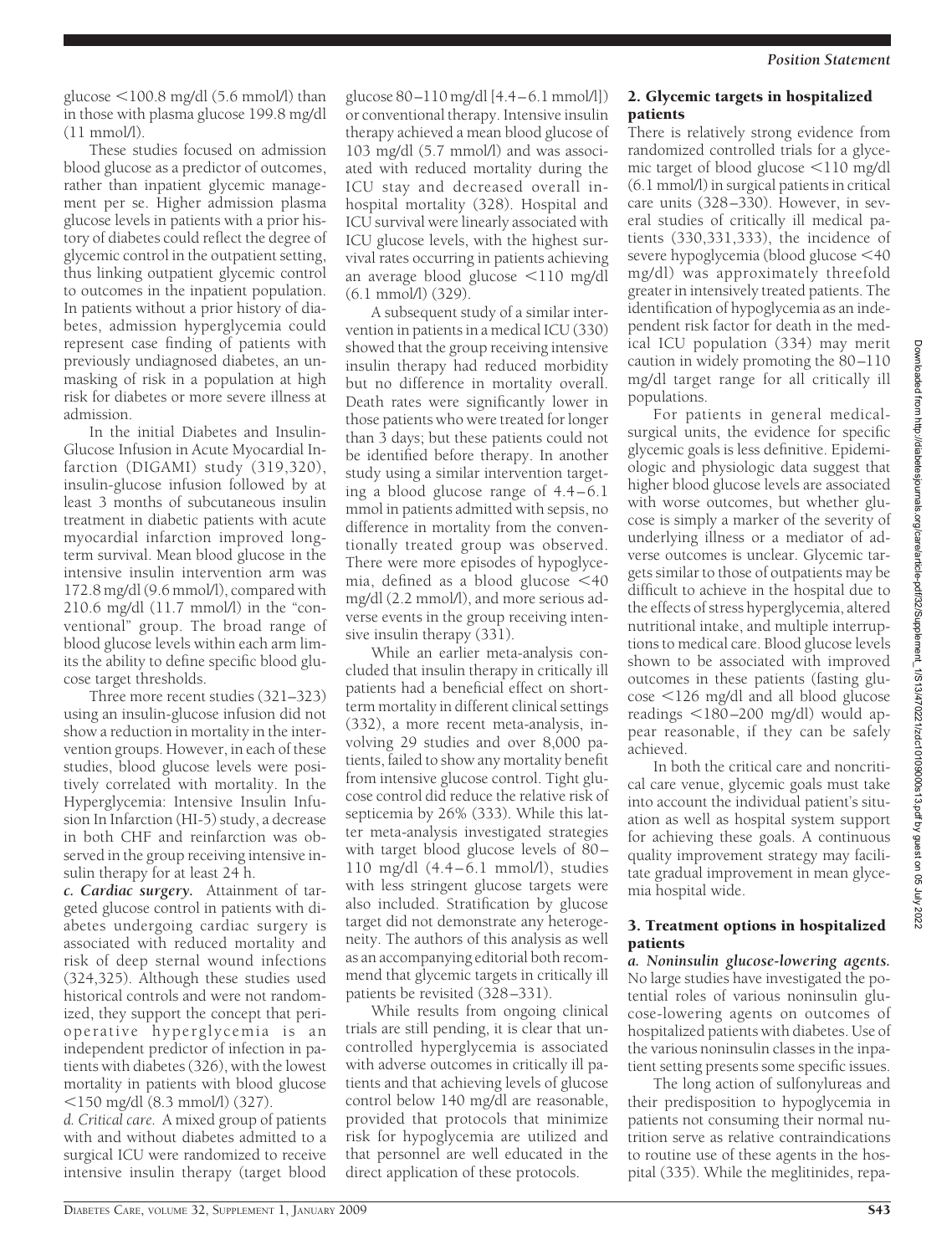glinide and neteglinide, theoretically would produce less hypoglycemia than sulfonylureas, lack of clinical trial data for these agents, and the fact that they are primarily prandial in effect, would preclude their use. The major limitation to metformin use in the hospital is a number of specific contraindications to its use, related to risk of lactic acidosis, many of which occur in the hospital. The most common risk factors for lactic acidosis in metformin-treated patients are cardiac disease, including decompensated CHF, hypoperfusion, renal insufficiency, old age, and chronic pulmonary disease (336). Lactic acidosis is a rare complication in the outpatient setting (337), despite the relative frequency of risk factors (338). However, in the hospital the risks of hypoxia, hypoperfusion, and renal insufficiency are much higher, and it is prudent to avoid the use of metformin in most patients.

TZDs are not suitable for initiation in the hospital because of their delayed onset of effect. In addition, they increase intravascular volume, a particular problem in those predisposed to CHF and potentially a problem for patients with hemodynamic changes related to admission diagnoses (e.g., acute coronary ischemia) or interventions common in hospitalized patients. Pramlintide and exenatide work mainly by reducing postprandial hyperglycemia and would therefore not be appropriate for patients not eating (nil per os, NPO) or with reduced caloric consumption. Furthermore, initiation of these drugs in the inpatient setting would be problematic due to alterations in normal food intake and their propensity to induce nausea initially. There is limited experience, and no published data, on the DPP-IV inhibitors in the hospital setting, although there are no specific safety concerns. They are mainly effective on postprandial glucose and therefore would have limited effect in patients who are not eating.

In summary, each of the major classes of noninsulin glucose-lowering drugs has significant limitations for inpatient use. Additionally, they provide little flexibility or opportunity for titration in a setting where acute changes often demand these characteristics. Therefore, insulin, when used properly, is preferred for the majority of hyperglycemic patients in the hospital setting.

### *b. Insulin*

*i. Subcutaneous insulin therapy.* Subcutaneous insulin therapy may be used to at-

tain glucose control in most hospitalized patients with diabetes outside of the critical care arena. The components of the daily insulin dose requirement can be met by a variety of insulins, depending on the particular hospital situation. Subcutaneous insulin therapy should cover both basal and nutritional needs and is subdivided into scheduled insulin and supplemental, or correction-dose, insulin. Correction-dose insulin therapy is an important adjunct to scheduled insulin, both as a dose-finding strategy and as a supplement when rapid changes in insulin requirements lead to hyperglycemia. If correction doses are frequently required, the appropriate scheduled insulin doses should be increased to accommodate the increased insulin needs. There are currently no published studies comparing human regular insulin with rapid-acting analogs for use as correction-dose insulin.

The traditional "sliding-scale" insulin regimens, usually consisting of regular insulin without any intermediate or longacting insulins, have been shown to be ineffective when used as monotherapy in patients with an established insulin requirement (339 –341). Problems with sliding-scale insulin regimens include the fact that the sliding-scale regimen prescribed on admission is likely to be used throughout the hospital stay without modification, even when control remains poor. Additionally, sliding-scale insulin therapy treats hyperglycemia after it has already occurred, instead of preventing the occurrence of hyperglycemia. This "reactive" approach can lead to rapid changes in blood glucose levels, which may exacerbate both hyper- and hypoglycemia.

A recent study demonstrated the safety and efficacy of using basal-bolus insulin therapy utilizing weight-based dosing in insulin-naïve hospitalized patients with type 2 diabetes (342). Glycemic control, defined as a mean blood glucose  $140$  mg/dl, was achieved in 68% of patients receiving basal-bolus insulin versus only 38% of those receiving sliding-scale insulin alone. There were no differences in hypoglycemia between the two groups. It is important to note that the patients in this study were obese, and the doses used in this study (0.4 to 0.5 units  $\cdot$  kg  $\cdot$  day<sup>-1</sup>) are higher than what may be required in patients who are more sensitive to insulin, such as those who are lean or who have type 1 diabetes.

*ii. Intravenous insulin infusion.* The only method of insulin delivery specifically developed for use in the hospital is continuous intravenous infusion, using regular crystalline insulin. There is no advantage to using rapid acting analogs, whose structural modifications increase the rate of absorption from subcutaneous depots, in an intravenous insulin infusion. The medical literature supports the use of intravenous insulin infusion in preference to the subcutaneous route of insulin administration for several clinical indications among nonpregnant adults. These include DKA and nonketotic hyperosmolar state; general preoperative, intraoperative, and postoperative care; the postoperative period following heart surgery; following organ transplantation; with cardiogenic shock; exacerbated hyperglycemia during high-dose glucocorticoid therapy; type 1 patients who are NPO; or in critical care illness in general. It may be used as a dose-finding strategy in anticipation of initiation or reinitiation of subcutaneous insulin therapy in type 1 or type 2 diabetes.

Many institutions use insulin infusion algorithms that can be implemented by nursing staff. Although numerous algorithms have been published, there have been no head-to-head comparisons between insulin infusion strategies. Algorithms should incorporate the concepts that maintenance requirements differ between patients and change over the course of treatment. Ideally, intravenous insulin algorithms should consider both current and previous glucose levels, the rate of change of plasma glucose, and the current intravenous insulin infusion rate. For all algorithms, frequent  $(Q \ 1-2 \ h)$ bedside glucose testing is required.

*iii. Transition from intravenous to subcutaneous insulin therapy.* For those who will require subcutaneous insulin, the very short half-life of intravenous insulin necessitates administering the first dose of subcutaneous insulin before discontinuation of the intravenous insulin infusion. If short or rapid-acting insulin is used, it should be injected 1–2 h before stopping the infusion. If intermediate- or longacting insulin is used alone, it should be injected 2–3 h before. A combination of short/rapid- and intermediate/longacting insulin is usually preferred. Basal insulin therapy can be initiated at any time of the day and should not be withheld to await a specific dosing time, such as bedtime. A recent clinical trial demonstrated that a regimen using 80% of the intravenous insulin requirement over the preceding 24 h, divided into basal and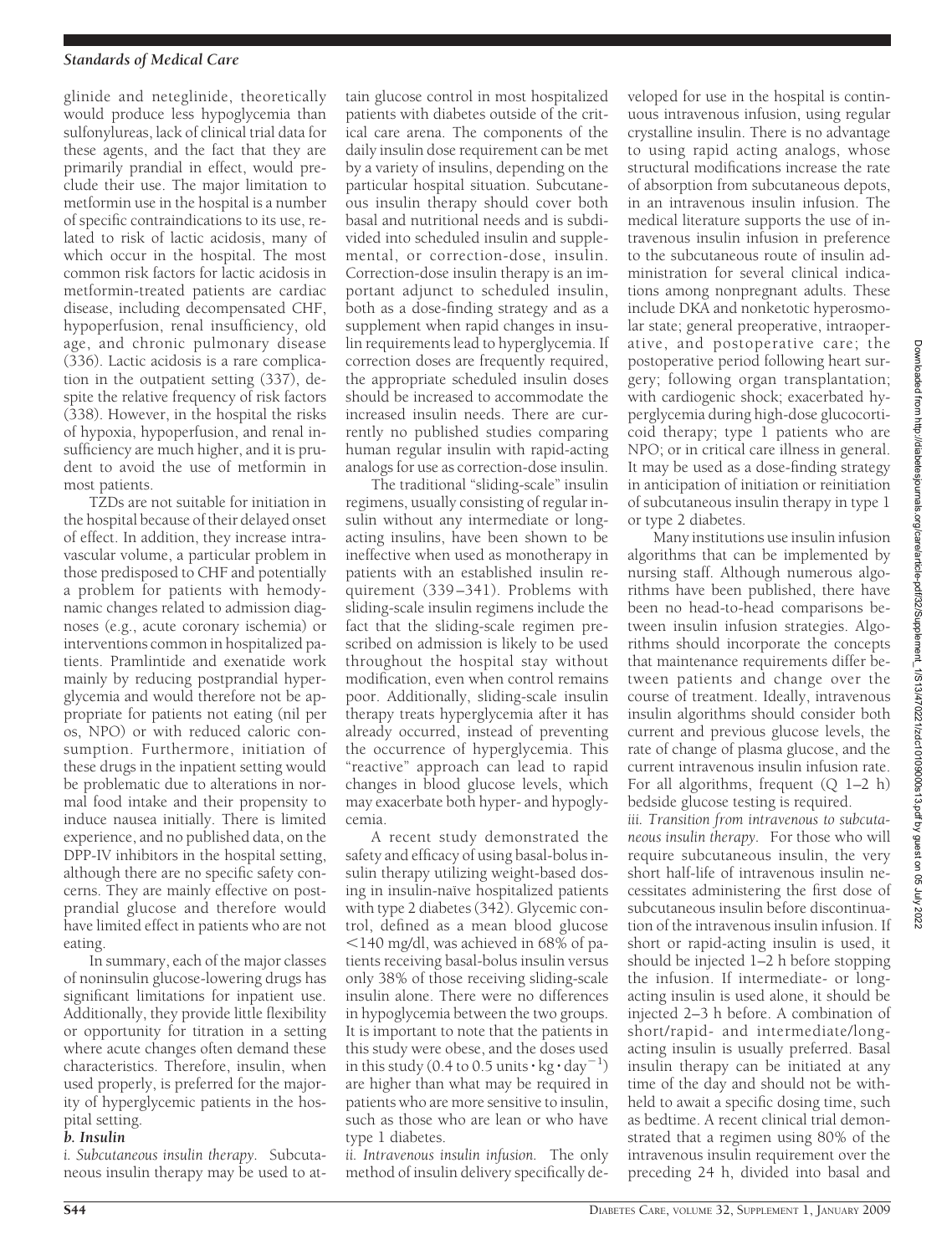bolus insulin components, was effective at achieving blood glucose levels between 80 and 150 mg/dl following discontinuation of the intravenous insulin (343).

# 4. Self-management in the hospital

Self-management of diabetes in the hospital may be appropriate for competent adult patients who have a stable level of consciousness, have reasonably stable daily insulin requirements, successfully conduct self-management of diabetes at home, have physical skills needed to successfully self-administer insulin and perform SMBG, have adequate oral intake, and are proficient in carbohydrate counting, use of multiple daily insulin injections or insulin pump therapy, and sickday management. The patient and physician, in consultation with nursing staff, must agree that patient selfmanagement is appropriate under the conditions of hospitalization. For patients conducting self-management in the hospital, it is imperative that basal, prandial, and correction doses of insulin and results of bedside glucose monitoring be recorded as part of the patient's hospital medical record. While many institutions allow patients on insulin pumps to continue these devices in the hospital, others express concern regarding use of a device unfamiliar to staff, particularly in patients who are not able to manage their own pump therapy. If a patient is too ill to self-manage either multiple daily injections or CSII, then appropriate subcutaneous doses can be calculated on the basis of their basal and bolus insulin needs during hospitalization, with adjustments for changes in nutritional or metabolic status.

# 5. Preventing hypoglycemia

Hypoglycemia, especially in insulintreated patients, is the leading limiting factor in the glycemic management of type 1 and type 2 diabetes (146). In the hospital, multiple additional risk factors for hypoglycemia are present, even among patients who are neither "brittle" nor tightly controlled. Patients with or without diabetes may experience hypoglycemia in the hospital in association with altered nutritional state, heart failure, renal or liver disease, malignancy, infection, or sepsis (344,345). Additional triggering events leading to iatrogenic hypoglycemia include sudden reduction of corticosteroid dose, altered ability of the patient to self-report symptoms, reduction of oral intake, emesis, new NPO status, inappropriate timing of short- or

rapid-acting insulin in relation to meals, reduction of rate of administration of intravenous dextrose, and unexpected interruption of enteral feedings or parenteral nutrition.

Despite the preventable nature of many inpatient episodes of hypoglycemia, institutions are more likely to have nursing protocols for the treatment of hypoglycemia than for its prevention. Tracking such episodes and analyzing their causes are important quality improvement activities.

# 6. Diabetes care providers in the hospital

Inpatient diabetes management may be effectively provided by primary care physicians, endocrinologists, or hospitalists, but involvement of appropriately trained specialists or specialty teams may reduce length of stay, improve glycemic control, and improve outcomes (346 –349). In the care of diabetes, implementation of standardized order sets for scheduled and correction-dose insulin may reduce reliance on sliding-scale management. A team approach is needed to establish hospital pathways. To achieve glycemic targets associated with improved hospital outcomes, hospitals will need multidisciplinary support for using insulin infusion therapy outside of critical care units or will need to develop protocols for subcutaneous insulin therapy that effectively and safely achieve glycemic targets (350).

# 7. DSME in the hospital

Teaching diabetes self-management to patients in hospitals is a challenging task. Patients are ill, under increased stress related to their hospitalization and diagnosis, and in an environment not conducive to learning. Ideally, people with diabetes should be taught at a time and place conducive to learning, as outpatients in a recognized program of diabetes education.

For the hospitalized patient, diabetes "survival skills" education is generally a feasible approach. Patients and/or family members receive sufficient information and training to enable safe care at home. Those newly diagnosed with diabetes or who are new to insulin and/or blood glucose monitoring need to be instructed before discharge. Those patients hospitalized because of a crisis related to diabetes management or poor care at home need education to prevent subsequent episodes of hospitalization. An assessment of the need for a home health referral or referral to an outpatient diabetes education pro-

gram should be part of discharge planning for all patients.

# 8. MNT in the hospital

Hospital diets continue to be ordered by calorie levels based on the "ADA diet." However, since 1994 the ADA has not endorsed any single meal plan or specified percentages of macronutrients, and the term "ADA diet" should no longer be used. Current nutrition recommendations advise individualization based on treatment goals, physiologic parameters, and medication usage. Because of the complexity of nutrition issues in the hospital, a registered dietitian, knowledgeable and skilled in MNT, should serve as an inpatient team member. The dietitian is responsible for integrating information about the patient's clinical condition, eating, and lifestyle habits and for establishing treatment goals in order to determine a realistic plan for nutrition therapy (351,352).

# 9. Bedside blood glucose monitoring

Implementing intensive diabetes therapy in the hospital setting requires frequent and accurate blood glucose data. This measure is analogous to an additional "vital sign" for hospitalized patients with diabetes. Bedside glucose monitoring using capillary blood has advantages over laboratory venous glucose testing because the results can be obtained rapidly at the "point of care," where therapeutic decisions are made.

Bedside blood glucose testing is usually performed with portable meters that are similar or identical to devices for home SMBG. Staff training and ongoing quality control activities are important components of ensuring accuracy of the results. Ability to track the occurrence of hypo- and hyperglycemia is necessary. Results of bedside glucose tests should be readily available to all members of the care team.

For patients who are eating, commonly recommended testing frequencies are premeal and at bedtime. For patients not eating, testing every 4 – 6 h is usually sufficient for determining correction insulin doses. Patients on continuous intravenous insulin typically require hourly blood glucose testing until the blood glucose levels are stable, then every 2 h.

# 10. Discharge planning

It is important to anticipate the postdischarge antihyperglycemic regimen in all patients with diabetes or newly discov-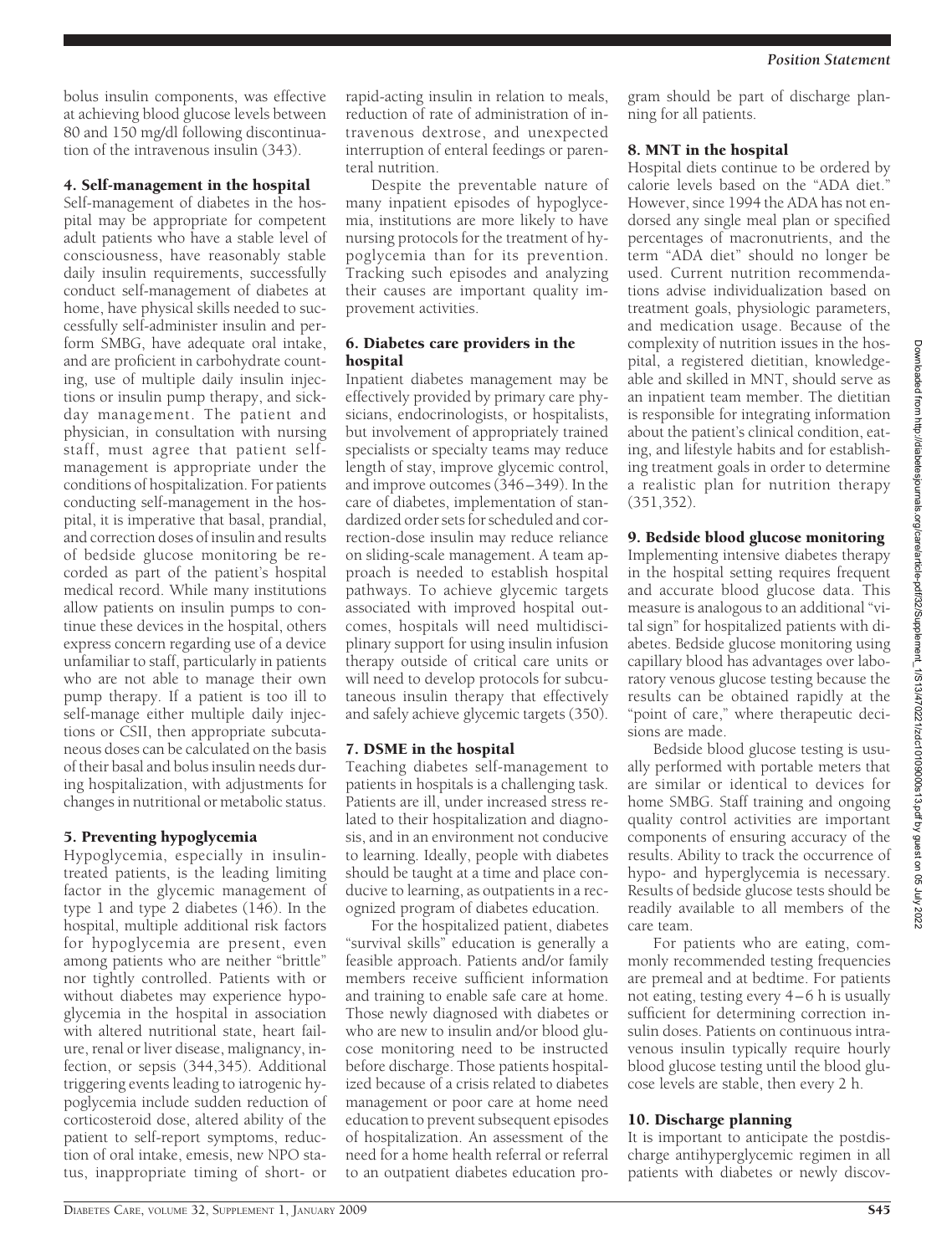ered hyperglycemia. The optimal program will need to consider the type and severity of diabetes, the effects of the patient's illness on blood glucose levels, and the capacities and desires of the patient. Smooth transition to outpatient care should be ensured, especially in those new to insulin therapy or in whom the diabetes regimen has been substantially altered during the hospitalization. All patients in whom the diagnosis of diabetes is new should have, at minimum, "survival skills" training before discharge. More expanded diabetes education can be arranged in the community. For those with hyperglycemia who do not require treatment upon discharge, follow-up testing through their primary care physician should be arranged, since many of these individuals are found to have diabetes when tested after discharge.

### B. Diabetes care in the school and day care setting (353)

### Recommendations

- An individualized Diabetes Medical Management Plan (DMMP) should be developed by the parent/guardian and the student's personal diabetes health care team with input from the parent/ guardian. (E)
- All school staff members who have responsibility for a student with diabetes should receive training that provides a basic understanding of diabetes and a student's needs. (E)
- While the school nurse is the coordinator and primary provider of diabetes care, a small number of school personnel should be trained in routine and emergency diabetes procedures (including monitoring of blood glucose levels and administration of insulin and glucagon) and in the appropriate response to high and low blood glucose levels and should perform these diabetes care tasks when the school nurse is not available to do so. These school personnel need not be health care professionals. (E)
- As specified in the DMMP and as developmentally appropriate, the student with diabetes should have immediate access to diabetes supplies at all times and should be permitted to self-manage his or her diabetes in the classroom or anywhere the student may be in conjunction with a school activity. Such self-management should include blood glucose monitoring and responding to

blood glucose levels with needed food and medication. (E)

There are  $\sim$ 186,300 individuals  $\lt$ 20 years of age with diabetes in the U.S., most of whom attend school and/or some type of day care and need knowledgeable staff to provide a safe environment. Despite legal protections, including coverage of children with diabetes under Section 504 of the Rehabilitation Act of 1973, the Individuals with Disabilities Education Act, and the Americans with Disabilities Act, children in the school and day care setting still face discrimination. The ADA position statement on Diabetes Care in the School and Day Care Setting (353) provides the legal and medical justifications for the recommendations provided herein.

Appropriate diabetes care in the school and day care setting is necessary for the child's immediate safety, longterm well-being, and optimal academic performance. Parents and the health care team should provide school systems and day care providers with the information necessary for children with diabetes to participate fully and safely in the school/ day care experience by developing an individualized DMMP.

The school nurse should be the key coordinator and provider of care and should coordinate the training of an adequate number of school personnel and ensure that if the school nurse is not present at least one adult is present who is trained to perform the necessary diabetes procedures (e.g., blood glucose monitoring and insulin and glucagon administration) and provide the appropriate response to high and low blood glucose levels in a timely manner while the student is at school, on field trips, participating in school-sponsored extracurricular activities, and on transportation provided by the school or day care facility. These school personnel need not be health care professionals.

The student with diabetes should have immediate access to diabetes supplies at all times, with supervision as needed. The student should be able to obtain a blood glucose level and respond to the results as quickly and conveniently as possible in the classroom or wherever the child is in conjunction with a school-related activity, minimizing the need for missing instruction in the classroom and avoiding the risk of worsening hypoglycemia or hyperglycemia if the child must go somewhere else for treatment. The student's desire for privacy during blood glucose monitoring and insulin administration should also be accommodated.

The ADA and partner organizations have developed tools for school personnel to provide a safe and nondiscriminatory educational environment for all students with diabetes (354,355).

### C. Diabetes care at diabetes camps (356)

### Recommendations

- Each camper should have a standardized medical form completed by his/her family and the physician managing the diabetes. (E)
- Camp medical staff should be led by with a physician with expertise in managing type 1 and type 2 diabetes and include nurses (including diabetes educators and diabetes clinical nurse specialists) and registered dietitians with expertise in diabetes. (E)
- All camp staff, including physicians, nurses, dietitians, and volunteers, should undergo background testing to ensure appropriateness in working with children. (E)

The concept of specialized residential and day camps for children with diabetes has become widespread throughout the U.S. and many other parts of the world. The mission of diabetes camps is to provide a camping experience in a safe environment. An equally important goal is to enable children with diabetes to meet and share their experiences with one another while they learn to be more personally responsible for their disease. For this to occur, a skilled medical and camping staff must be available to ensure optimal safety and an integrated camping/educational experience.

Each camper should have a standardized medical form completed by his/her family and the physician managing the diabetes that details the camper's past medical history, immunization record, and diabetes regimen. The home insulin dosage should be recorded for each camper, including type(s) of insulin used, number and timing of injections, and the correction factor and carbohydrate ratios used for determining bolus dosages for basalbolus regimens. Campers using CSII should also have their basal rates specified. Because camp is often associated with more physical activity than experienced at home, the insulin dose may have to be decreased during camp.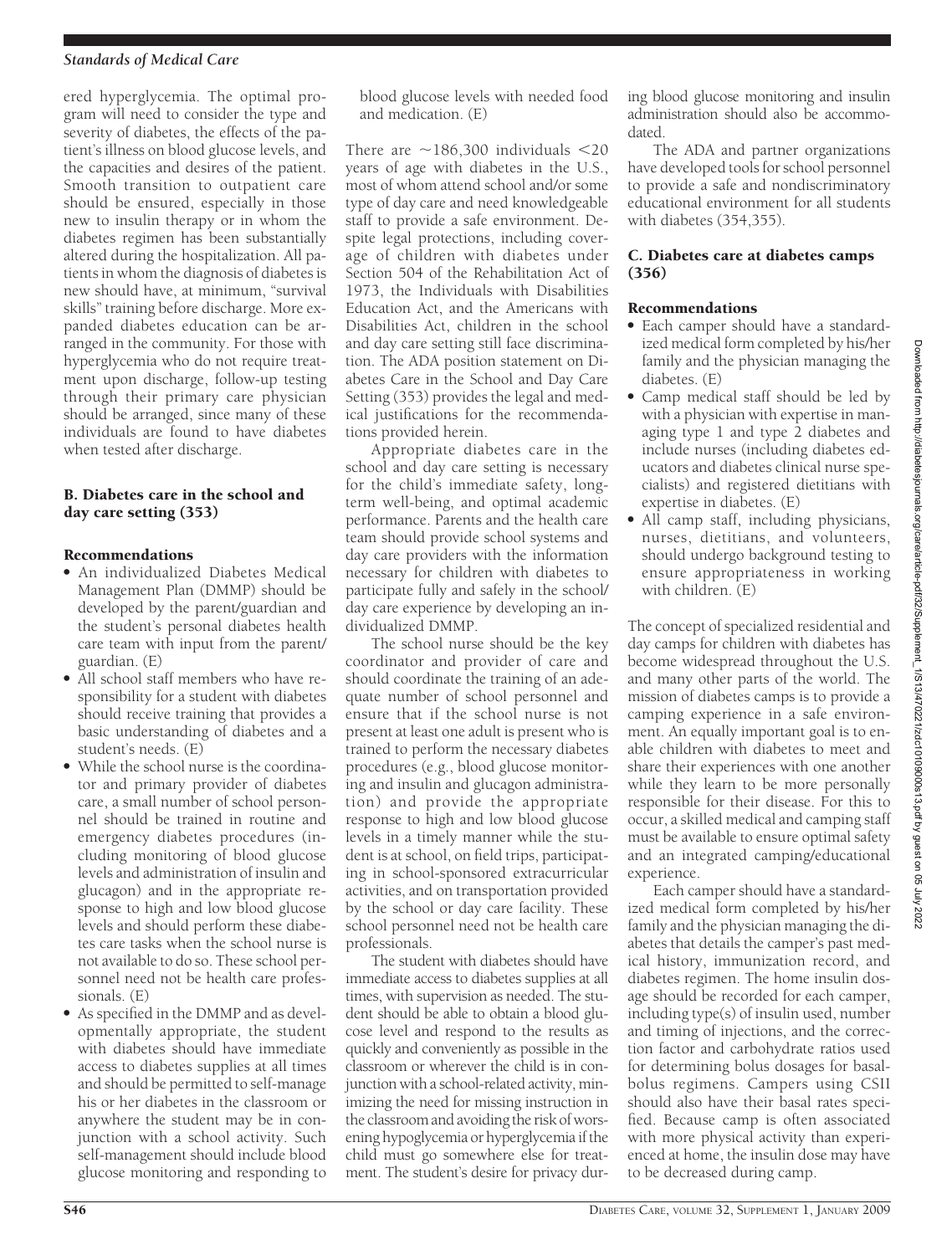The diabetes camping experience is short term, with food and activity different than the home environment. Thus, goals of glycemic control at camp are to avoid extremes in blood glucose levels rather than attempting optimization of intensive glycemic control.

During camp, a daily record of the camper's progress should be made, including all blood glucose levels and insulin dosages. To ensure safety and optimal diabetes management, multiple blood glucose determinations should be made throughout each 24-h period: before meals, at bedtime, after or during prolonged and strenuous activity, and in the middle of the night when indicated for prior hypoglycemia. If major alterations of a camper's regimen appear to be indicated, it is important to discuss this with the camper and the family in addition to the child's local physician. The record of what transpired during camp should be discussed with the family at the end of the camp session and a copy sent to the child's physician.

Each camp should secure a formal relationship with a nearby medical facility so that camp medical staff can refer to this facility for prompt treatment of medical emergencies. ADA requires that the camp medical director be a physician with expertise in managing type 1 and type 2 diabetes. Nursing staff should include diabetes educators and diabetes clinical nurse specialists. Registered dietitians with expertise in diabetes should have input into the design of the menu and the education program. All camp staff, including medical, nursing, nutrition, and volunteer, should undergo background testing to ensure appropriateness in working with children.

### D. Diabetes management in correctional institutions (357)

# Recommendations

- Correctional staff should be trained in the recognition, treatment, and appropriate referral for hypo- and hyperglycemia, including serious metabolic decompensation. (E)
- Patients with a diagnosis of diabetes should have a complete medical history and physical examination by a licensed health care provider with prescriptive authority in a timely manner upon entry. Insulin-treated patients should have a capillary blood glucose (CBG) determination within 1–2 h of arrival. Staff should identify patients with type

1 diabetes who are at high risk for DKA with omission of insulin. (E)

- Medications and MNT should be continued without interruption upon entry into the correctional environment. (E)
- In the correctional setting, policies and procedures should enable CBG monitoring to occur at the frequency necessitated by the patient's glycemic control and diabetes regimen and should require staff to notify a physician of all CBG results outside of a specified range, as determined by the treating physician. (E)
- For all inter-institutional transfers, a medical transfer summary should be transferred with the patient, and diabetes supplies and medication should accompany the patient. (E)
- Correctional staff should begin discharge planning with adequate lead time to ensure continuity of care and facilitate entry into community diabetes care. (E)

At any given time, over 2 million people are incarcerated in prisons and jails in the U.S., and it is estimated that nearly 80,000 of these inmates have diabetes. In addition, many more people with diabetes pass through the corrections system in a given year.

People with diabetes in correctional facilities should receive care that meets national standards. Correctional institutions have unique circumstances that need to be considered so that all standards of care may be achieved. Correctional institutions should have written policies and procedures for the management of diabetes and for training of medical and correctional staff in diabetes care practices.

Reception screening should emphasize patient safety. In particular, rapid identification of all insulin-treated individuals with diabetes is essential in order to identify those at highest risk for hypoand hyperglycemia and DKA. All insulintreated patients should have a CBG determination within 1–2 h of arrival. Patients with a diagnosis of diabetes should have a complete medical history and physical examination by a licensed health care provider with prescriptive authority in a timely manner. It is essential that medication and MNT be continued without interruption upon entry into the correctional system, as a hiatus in either medication or appropriate nutrition may lead to either severe hyper- or hypoglycemia.

Patients must have access to prompt

treatment of hypo- and hyperglycemia. Correctional staff should be trained in the recognition and treatment of these conditions, and appropriate staff should be trained to administer glucagon. Institutions should implement a policy requiring staff to notify a physician of all CBG results outside of a specified range, as determined by the treating physician.

Correctional institutions should have systems in place to ensure that insulin administration and meals are coordinated to prevent hypo- and hyperglycemia, taking into consideration the transport of residents off site and the possibility of emergency schedule changes. The frequency of CBG monitoring will vary by patients' glycemic control and diabetes regimens. Policies and procedures should ensure that the health care staff has adequate knowledge and skills to direct the management and education of individuals with diabetes.

Patients in jails may be housed for a short period of time before being transferred or released, and patients in prison may be transferred within the system several times during their incarceration. Transferring a patient with diabetes from one correctional facility to another requires a coordinated effort, as does planning for discharge. The ADA position statement on Diabetes Management in Correctional Institutions (357) should be consulted for more information on this topic.

### E. Emergency and disaster preparedness (358)

# Recommendations

- People with diabetes should maintain a disaster kit that includes items important to their diabetes self-management and continuing medical care. (E)
- The kit should be reviewed and replenished at least twice yearly. (E)

The difficulties encountered by people with diabetes and their health care providers in the wake of Hurricane Katrina (359) highlight the need for people with diabetes to be prepared for emergencies, whether natural or otherwise, affecting a region or just their household. Such preparedness will lessen the impact an emergency may have on their condition. It is recommended that people with diabetes keep a waterproof and insulated disaster kit ready with items critically important to their self-management. These may include glucose testing strips, lancets, and a glucose-testing meter; medications in-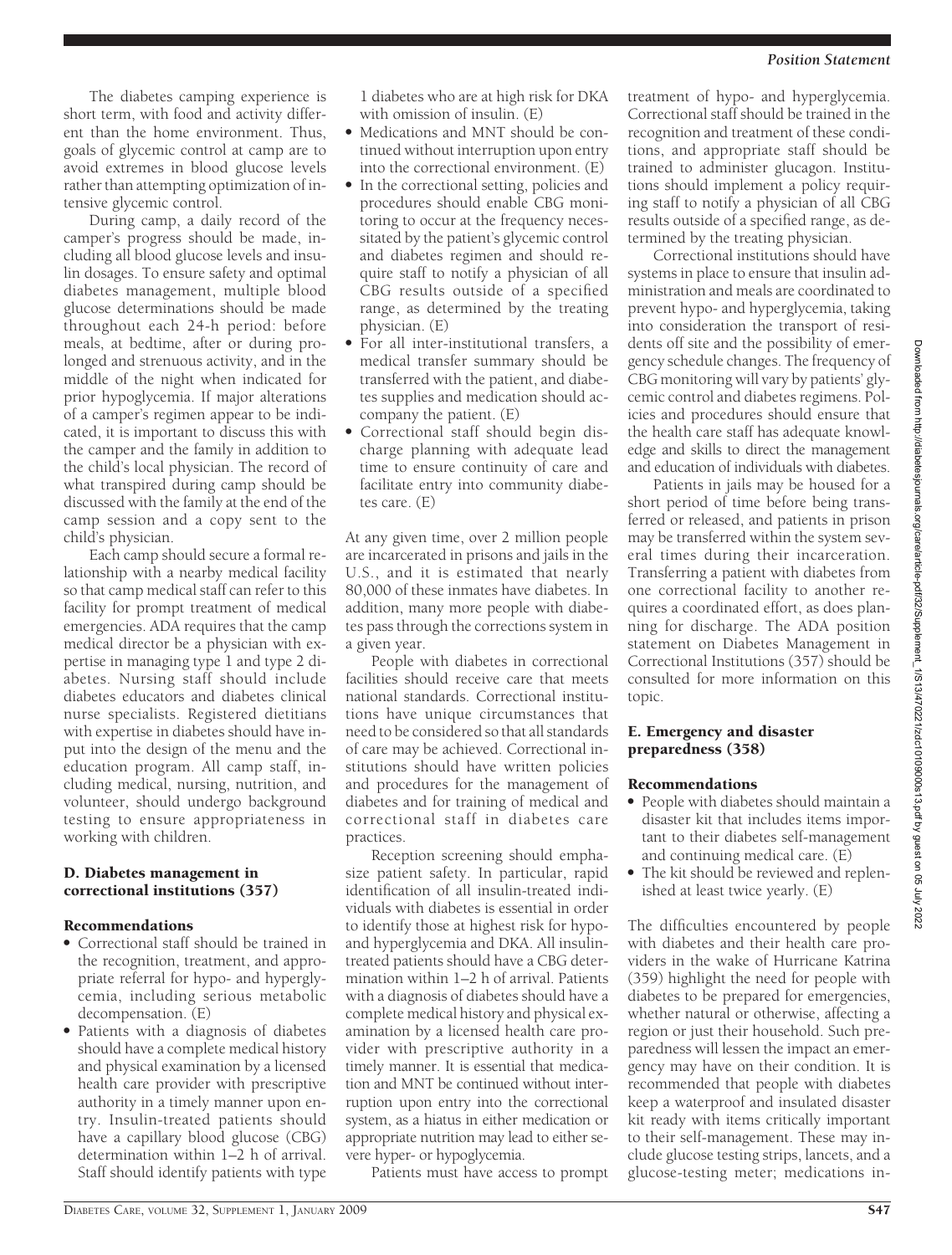cluding insulin in a cool bag; syringes; glucose tabs or gels; antibiotic ointments/ creams for external use; glucagon emergency kits; and photocopies of relevant medical information, particularly medication lists and recent lab tests/ procedures if available. If possible, prescription numbers should be noted, since many chain pharmacies throughout the country will refill medications based on the prescription number alone. In addition, it may be important to carry a list of contacts for national organizations, such as the American Red Cross and ADA. This disaster kit should be reviewed and replenished at least twice yearly.

# **IX. DIABETES AND EMPLOYMENT (360)**

### Recommendations

- When questions arise about the medical fitness of a person with diabetes for a particular job, a health care professional with expertise in treating diabetes should perform an individualized assessment; input from the treating physician should always be included. (E)
- Proper safety assessments for employment should include review of blood glucose test results, history of severe hypoglycemia, presence of hypoglycemia unawareness, and presence of diabetes-related complications but should not include urine glucose or A1C/eAG tests or be based on a general assessment of level of control. (E)

Any person with diabetes, whether insulin treated or noninsulin treated, should be eligible for any employment for which he/she is otherwise qualified. Questions are sometimes raised by employers about the safety and effectiveness of individuals with diabetes in a given job. When such questions are legitimately raised, a person with diabetes should be individually assessed by a health care professional with expertise in diabetes to determine whether or not that person can safely and effectively perform the particular duties of the job in question.

Employment decisions should never be based on generalizations or stereotypes regarding the effects of diabetes. "Blanket bans" that restrict individuals with diabetes from certain jobs or classes of employment solely because of the diagnosis of diabetes or the use of insulin are medically and legally inappropriate and ignore the many advancements in diabetes management that range from the types of

medications used to the tools used to administer them and to monitor blood glucose levels. For most types of employment, there is no reason to believe that the individual's diabetes will put employees or the public at risk. In certain safety-sensitive positions the safety concern is whether the employee will become suddenly disoriented or incapacitated. Episodes of severe hypoglycemia should be examined by a health care professional with expertise in diabetes to determine any impact on safe performance of the job. Hyperglycemia is not typically a barrier to employment unless long-term complications are present that interfere with the performance of the job.

Most accommodations that help an individual with diabetes do his or her job may be provided easily and with little or no cost to the employer. Typical accommodations include breaks to test blood glucose, administer insulin, or access food and beverages. Some individuals may need leave or a flexible work schedule or accommodations for diabetesrelated complications.

The ADA position statement on Diabetes and Employment should be consulted for more information on this topic.

#### **X. THIRD-PARTY REIMBURSEMENT FOR DIABETES CARE, SELF-MANAGEMENT EDUCATION, AND SUPPLIES (361)**

### Recommendations

- Patients and practitioners should have access to all classes of antidiabetic medications, equipment, and supplies without undue controls. (E)
- MNT and DSME should be covered by insurance and other payors. (E)

To achieve optimal glucose control, the person with diabetes must be able to access health care providers who have expertise in the field of diabetes. Treatments and therapies that improve glycemic control and reduce the complications of diabetes will also significantly reduce health care costs. Access to the integral components of diabetes care, such as health care visits, diabetes supplies and medications, and self-management education, is essential. All medications and supplies, such as syringes, strips, and meters, related to the daily care of diabetes must also be reimbursed by third-party payors.

It is recognized that the use of formu-

laries, prior authorization, and provisions such as competitive bidding can manage provider practices as well as costs to the potential benefit of payors and patients. However, any controls should ensure that all classes of anti-diabetic agents with unique mechanisms of action and all classes of equipment and supplies designed for use with such equipment are available to facilitate achieving glycemic goals and to reduce the risk of complications. Without appropriate safeguards, undue controls could constitute an obstruction of effective care.

Medicare and many other third-party payors cover DSME (Centers for Medicare and Medicaid Services [CMS] term is diabetes self-management training [DSMT]) that meets the national standards for DSME (107) and MNT. The qualified beneficiary, with referral from the provider managing his or her diabetes, can receive an initial benefit of 10 h of DSMT and 3 h of MNT, with a potential total of 13 h of initial. More information on Medicare policy, including follow-up benefits, is available at www.diabetes.org/forhealth-professionals-and-scientists/ recognition.jsp or on the CMS Web sites: DSME, www.cms.hhs.gov/DiabetesSelf-Management; and diabetes MNT, www. cms.hhs.gov/MedicalNutritionTherapy, reimbursement.

### **XI. STRATEGIES FOR IMPROVING DIABETES CARE**

The implementation of the standards of care for diabetes has been suboptimal in most clinical settings. A recent report (362) indicated that only 37% of adults with diagnosed diabetes achieved an A1C of  $\langle 7\%$ , only 36% had a blood pressure 130/80 mmHg, and just 48% had a total cholesterol 200 mg/dl. Most distressing was that only 7.3% of people with diabetes achieved all three treatment goals.

While numerous interventions to improve adherence to the recommended standards have been implemented, the challenge of providing uniformly effective diabetes care has thus far defied a simple solution. A major contributor to suboptimal care is a delivery system that too often is fragmented, lacks clinical information capabilities, often duplicates services, and is poorly designed for the delivery of chronic care. The Institute of Medicine has called for changes so that delivery systems provide care that is evidence based, patient centered, and systems oriented and takes advantage of information tech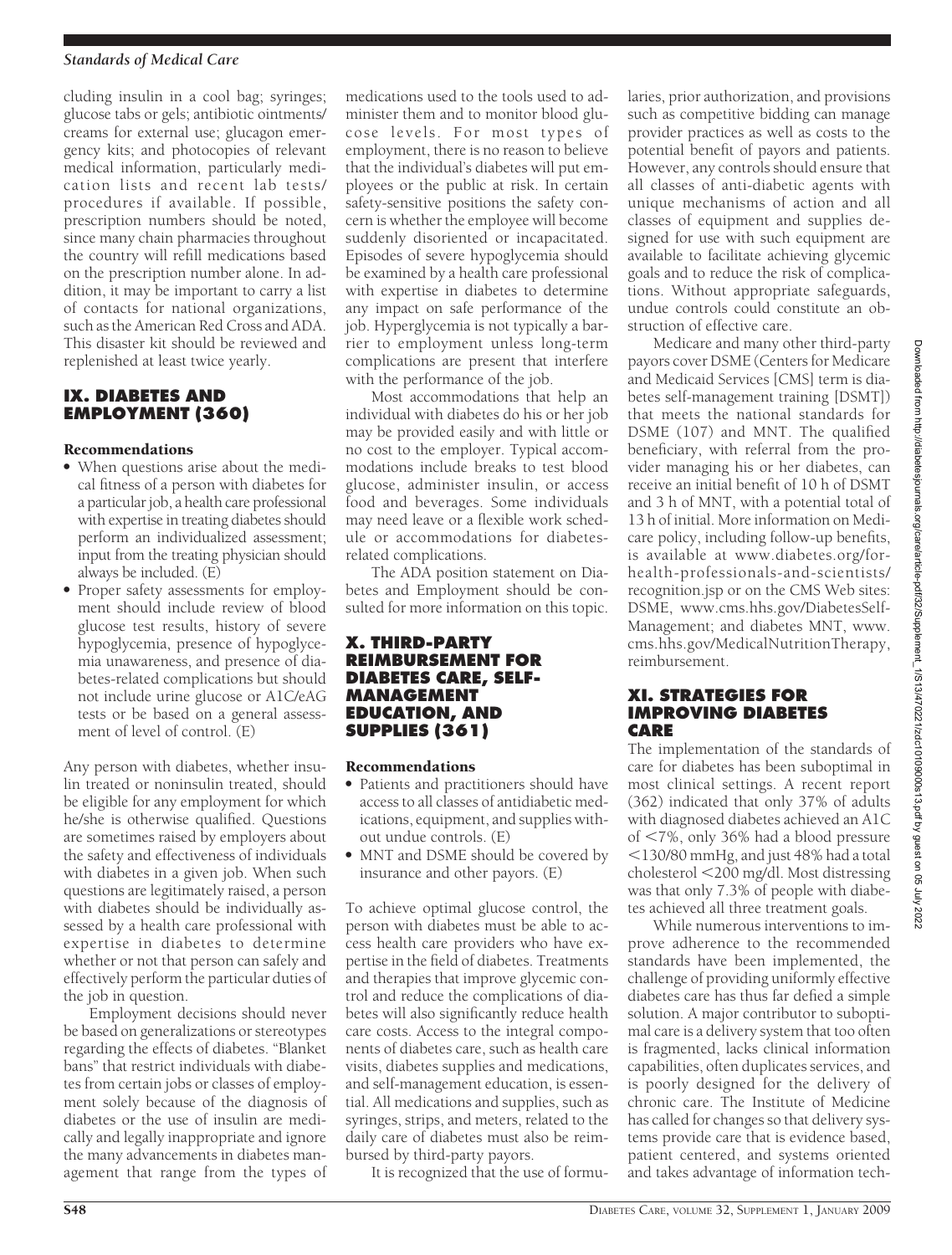nologies that foster continuous quality improvement. Collaborative, multidisciplinary teams should be best suited to provide such care for people with chronic conditions like diabetes and to empower patients' performance of appropriate selfmanagement. Alterations in reimbursement that reward the provision of quality care, as defined by the attainment of quality measures developed by such programs as the ADA/National Committee for Quality Assurance Diabetes Provider Recognition Program will also be required to achieve desired outcome goals.

The NDEP recently launched a new online resource to help health care professionals better organize their diabetes care. The www.betterdiabetescare.nih.gov Web site should help users design and implement more effective health care delivery systems for those with diabetes.

In recent years, numerous health care organizations, ranging from large health care systems such as the U.S. Veterans Administration to small private practices, have implemented strategies to improve diabetes care. Successful programs have published results showing improvement in process measures such as measurement of A1C, lipids, and blood pressure. Effects on important intermediate outcomes, such as mean A1C for populations, have been more difficult to demonstrate (363– 365), although examples do exist (366 – 370). Successful interventions have been focused at the level of health care professionals, delivery systems, and patients. Features of successful programs reported in the literature include:

- Improving health care professional education regarding the standards of care through formal and informal education programs.
- Delivery of DSME, which has been shown to increase adherence to standard of care.
- Adoption of practice guidelines, with participation of health care professionals in the process. Guidelines should be readily accessible at the point of service, such as on patient charts, in examining rooms, in "wallet or pocket cards," on PDAs, or on office computer systems. Guidelines should begin with a summary of their major recommendations instructing health care professionals what to do and how to do it.
- Use of checklists that mirror guidelines have been successful at improving adherence to standards of care.
- Systems changes, such as provision of

automated reminders to health care professionals and patients, reporting of process and outcome data to providers, and especially identification of patients at risk because of failure to achieve target values or a lack of reported values.

- Quality improvement programs combining continuous quality improvement or other cycles of analysis and intervention with provider performance data.
- Practice changes, such as clustering of dedicated diabetes visits into specific times within a primary care practice schedule and/or visits with multiple health care professionals on a single day and group visits.
- Tracking systems with either an electronic medical record or patient registry have been helpful at increasing adherence to standards of care by prospectively identifying those requiring assessments and/or treatment modifications. They likely could have greater efficacy if they suggested specific therapeutic interventions to be considered for a particular patient at a particular point in time (371).
- A variety of nonautomated systems, such as mailing reminders to patients, chart stickers, and flow sheets, have been useful to prompt both providers and patients.
- Availability of case or (preferably) care management services, usually by a nurse (372). Nurses, pharmacists, and other nonphysician health care professionals using detailed algorithms working under the supervision of physicians and/or nurse education calls have also been helpful. Similarly, dietitians using MNT guidelines have been demonstrated to improve glycemic control.
- Availability and involvement of expert consultants, such as endocrinologists and diabetes educators.

Evidence suggests that these individual initiatives work best when provided as components of a multifactorial intervention. Therefore, it is difficult to assess the contribution of each component; however, it is clear that optimal diabetes management requires an organized, systematic approach and involvement of a coordinated team of health care professionals.

# **References**

1. American Diabetes Association: *Medical Management of Type 1 Diabetes.* 5th ed.

Alexandria, VA, American Diabetes Association, 2008

- 2. American Diabetes Association: *Medical Management of Type 2 Diabetes.* 6th ed. Alexandria, VA, American Diabetes Association, 2008
- 3. American Diabetes Association: *Intensive Diabetes Management*. Alexandria, VA, American Diabetes Association, 2003
- 4. Expert Committee on the Diagnosis and Classification of Diabetes Mellitus: Report of the Expert Committee on the Diagnosis and Classification of Diabetes Mellitus. *Diabetes Care* 20:1183–1197, 1997
- 5. Expert Committee on the Diagnosis and Classification of Diabetes Mellitus: Follow-up report on the diagnosis of diabetes mellitus. *Diabetes Care* 26:3160 – 3167, 2003
- 6. Davidson MB, Schriger DL, Peters AL, Lorber B: Relationship between fasting plasma glucose and glycosylated hemoglobin: potential for false-positive diagnoses of type 2 diabetes using new diagnostic criteria. *JAMA* 281:1203– 1210, 1999
- 7. Nathan DM, Davidson MB, DeFronzo RA, Heine RJ, Henry RR, Pratley R, Zinman B: Impaired fasting glucose and impaired glucose tolerance: implications for care. *Diabetes Care* 30:753–759, 2007
- 8. Engelgau MM, Narayan KM, Herman WH: Screening for type 2 diabetes. *Diabetes Care* 23:1563–1580, 2000
- 9. Gabir MM, Hanson RL, Dabelea D, Imperatore G, Roumain J, Bennett PH, Knowler WC: The 1997 American Diabetes Association and 1999 World Health Organization criteria for hyperglycemia in the diagnosis and prediction of diabetes. *Diabetes Care* 23:1108 – 1112, 2000
- 10. Knowler WC, Barrett-Connor E, Fowler SE, Hamman RF, Lachin JM, Walker EA, Nathan DM: Reduction in the incidence of type 2 diabetes with lifestyle intervention or metformin. *N Engl J Med* 346: 393– 403, 2002
- 11. Tuomilehto J, Lindstrom J, Eriksson JG, Valle TT, Hamalainen H, Ilanne-Parikka P, Keinanen-Kiukaanniemi S, Laakso M, Louheranta A, Rastas M, Salminen V, Uusitupa M: Prevention of type 2 diabetes mellitus by changes in lifestyle among subjects with impaired glucose tolerance. *N Engl J Med* 344:1343–1350, 2001
- 12. Pan XR, Li GW, Hu YH, Wang JX, Yang WY, An ZX, Hu ZX, Lin J, Xiao JZ, Cao HB, Liu PA, Jiang XG, Jiang YY, Wang JP, Zheng H, Zhang H, Bennett PH, Howard BV: Effects of diet and exercise in preventing NIDDM in people with impaired glucose tolerance: the Da Qing IGT and Diabetes Study. *Diabetes Care* 20:537– 544, 1997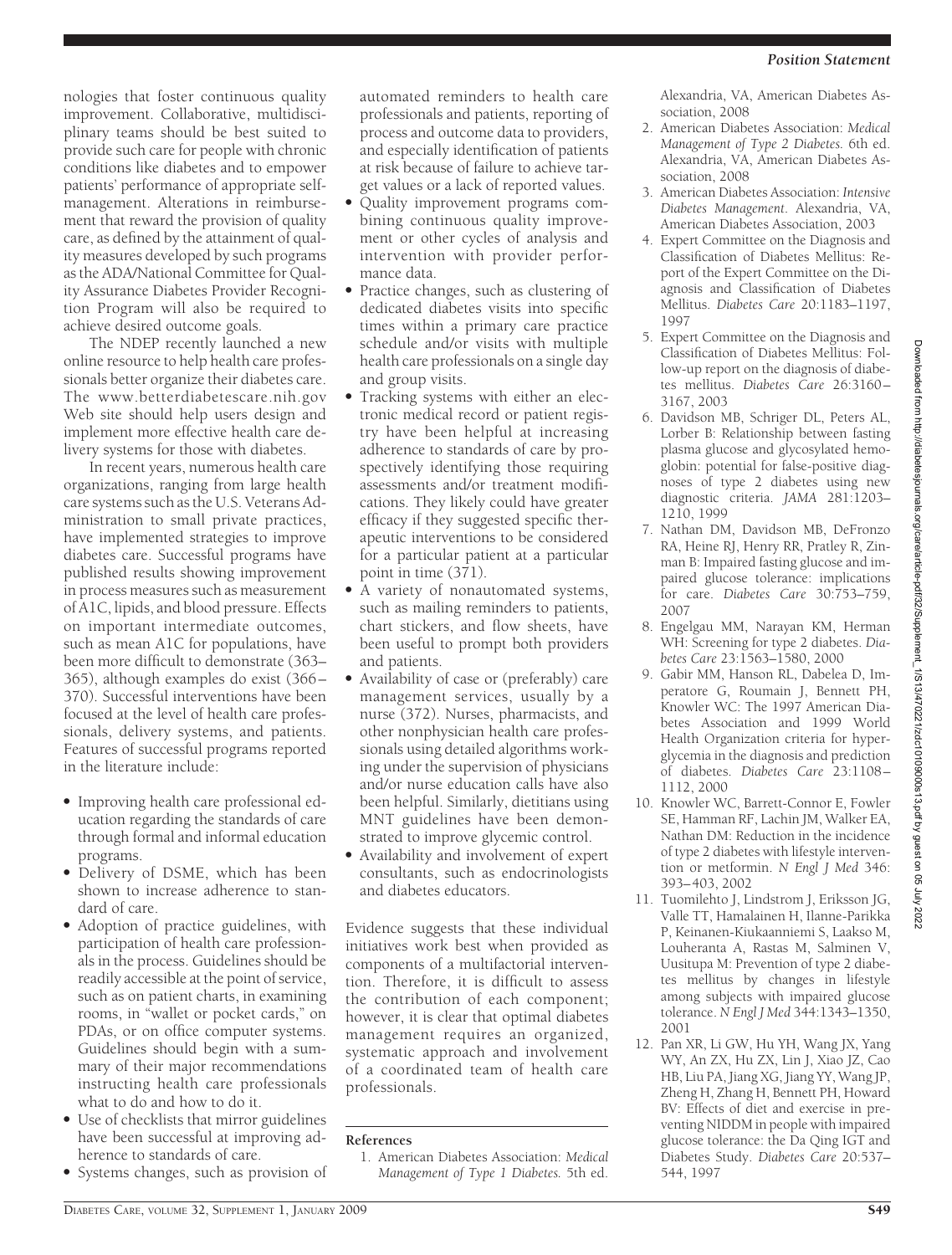- 13. Buchanan TA, Xiang AH, Peters RK, Kjos SL, Marroquin A, Goico J, Ochoa C, Tan S, Berkowitz K, Hodis HN, Azen SP: Preservation of pancreatic  $\beta$ -cell function and prevention of type 2 diabetes by pharmacological treatment of insulin resistance in high-risk hispanic women. *Diabetes* 51:2796 –2803, 2002
- 14. Chiasson JL, Josse RG, Gomis R, Hanefeld M, Karasik A, Laakso M: Acarbose for prevention of type 2 diabetes mellitus: the STOP-NIDDM randomised trial. *Lancet* 359:2072–2077, 2002
- 15. Gerstein HC, Yusuf S, Bosch J, Pogue J, Sheridan P, Dinccag N, Hanefeld M, Hoogwerf B, Laakso M, Mohan V, Shaw J, Zinman B, Holman RR: Effect of rosiglitazone on the frequency of diabetes in patients with impaired glucose tolerance or impaired fasting glucose: a randomised controlled trial. *Lancet* 368:1096 – 1105, 2006
- 16. Ramachandran A, Snehalatha C, Mary S, Mukesh B, Bhaskar AD, Vijay V: The Indian Diabetes Prevention Programme shows that lifestyle modification and metformin prevent type 2 diabetes in Asian Indian subjects with impaired glucose tolerance (IDPP-1). *Diabetologia* 49: 289 –297, 2006
- 17. Johnson SL, Tabaei BP, Herman WH: The efficacy and cost of alternative strategies for systematic screening for type 2 diabetes in the U.S. population 45–74 years of age. *Diabetes Care* 28:307–311, 2005
- 18. Harris R, Donahue K, Rathore SS, Frame P, Woolf SH, Lohr KN: Screening adults for type 2 diabetes: a review of the evidence for the U.S. Preventive Services Task Force. *Ann Intern Med* 138:215– 229, 2003
- 19. USPSTF: Screening for type 2 diabetes mellitus in adults: recommendations and rationale. *Ann Intern Med* 138:212– 214, 2003
- 20. Dabelea D, Bell RA, D'Agostino RB Jr, Imperatore G, Johansen JM, Linder B, Liu LL, Loots B, Marcovina S, Mayer-Davis EJ, Pettitt DJ, Waitzfelder B: Incidence of diabetes in youth in the United States. *JAMA* 297:2716 –2724, 2007
- 21. Liese AD, D'Agostino RB Jr, Hamman RF, Kilgo PD, Lawrence JM, Liu LL, Loots B, Linder B, Marcovina S, Rodriguez B, Standiford D, Williams DE: The burden of diabetes mellitus among US youth: prevalence estimates from the SEARCH for Diabetes in Youth Study. *Pediatrics* 118:1510 –1518, 2006
- 22. American Diabetes Association: Type 2 diabetes in children and adolescents (Consensus Statement). *Diabetes Care* 23:381–389, 2000
- 23. American Diabetes Association: Gestational diabetes mellitus (Position Statement). *Diabetes Care* 27 (Suppl. 1):S88 – S90, 2004
- 24. Metzger BE, Lowe LP, Dyer AR, Trimble ER, Chaovarindr U, Coustan DR, Hadden DR, McCance DR, Hod M, McIntyre HD, Oats JJ, Persson B, Rogers MS, Sacks DA: Hyperglycemia and adverse pregnancy outcomes. *N Engl J Med* 358: 1991–2002, 2008
- 25. Kim C, Newton KM, Knopp RH: Gestational diabetes and the incidence of type 2 diabetes: a systematic review. *Diabetes Care* 25:1862–1868, 2002
- 26. Lindstrom J, Ilanne-Parikka P, Peltonen M, Aunola S, Eriksson JG, Hemio K, Hamalainen H, Harkonen P, Keinanen-Kiukaanniemi S, Laakso M, Louheranta A, Mannelin M, Paturi M, Sundvall J, Valle TT, Uusitupa M, Tuomilehto J: Sustained reduction in the incidence of type 2 diabetes by lifestyle intervention: follow-up of the Finnish Diabetes Prevention Study. *Lancet* 368:1673–1679, 2006
- 27. Li G, Zhang P, Wang J, Gregg EW, Yang W, Gong Q, Li H, Li H, Jiang Y, An Y, Shuai Y, Zhang B, Zhang J, Thompson TJ, Gerzoff RB, Roglic G, Hu Y, Bennett PH: The long-term effect of lifestyle interventions to prevent diabetes in the China Da Qing Diabetes Prevention Study: a 20-year follow-up study. *Lancet* 371:1783–1789, 2008
- 28. Kosaka K, Noda M, Kuzuya T: Prevention of type 2 diabetes by lifestyle intervention: a Japanese trial in IGT males. *Diabetes Res Clin Pract* 67:152–162, 2005
- 29. Torgerson JS, Hauptman J, Boldrin MN, Sjostrom L: XENical in the prevention of diabetes in obese subjects (XENDOS) study: a randomized study of orlistat as an adjunct to lifestyle changes for the prevention of type 2 diabetes in obese patients. *Diabetes Care* 27:155–161, 2004
- 30. Gerstein HC: Point: If it is important to prevent type 2 diabetes, it is important to consider all proven therapies within a comprehensive approach. *Diabetes Care* 30:432– 434, 2007
- 31. American Diabetes Association: Consensus statement on self-monitoring of blood glucose. *Diabetes Care* 10:95–99, 1987
- 32. American Diabetes Asociation: Selfmonitoring of blood glucose. *Diabetes Care* 17:81– 86, 1994
- 33. Welschen LM, Bloemendal E, Nijpels G, Dekker JM, Heine RJ, Stalman WA, Bouter LM: Self-monitoring of blood glucose in patients with type 2 diabetes who are not using insulin: a systematic review. *Diabetes Care* 28:1510 –1517, 2005
- 34. Farmer A, Wade A, Goyder E, Yudkin P, French D, Craven A, Holman R, Kinmonth AL, Neil A: Impact of self monitoring of blood glucose in the management of patients with non-insu-

lin treated diabetes: open parallel group randomised trial. *BMJ* 335:132, 2007

- 35. O'Kane MJ, Bunting B, Copeland M, Coates VE: Efficacy of self monitoring of blood glucose in patients with newly diagnosed type 2 diabetes (ESMON study): randomised controlled trial. *BMJ* 336:1174 –1177, 2008
- 36. Simon J, Gray A, Clarke P, Wade A, Neil A, Farmer A: Cost effectiveness of self monitoring of blood glucose in patients with non-insulin treated type 2 diabetes: economic evaluation of data from the Di-GEM trial. *BMJ* 336:1177–1180, 2008
- 37. Sacks DB, Bruns DE, Goldstein DE, Maclaren NK, McDonald JM, Parrott M: Guidelines and recommendations for laboratory analysis in the diagnosis and management of diabetes mellitus. *Clin Chem* 48:436 – 472, 2002
- 38. The Juvenile Diabetes Research Foundation Continuous Glucose Monitoring Study Group: Continuous glucose monitoring and intensive treatment of type 1 diabetes. *N Engl J Med* 359:1464 –1476, 2008
- 39. Stratton IM, Adler AI, Neil HA, Matthews DR, Manley SE, Cull CA, Hadden D, Turner RC, Holman RR: Association of glycaemia with macrovascular and microvascular complications of type 2 diabetes (UKPDS 35): prospective observational study. *BMJ* 321:405– 412, 2000
- 40. Cagliero E, Levina EV, Nathan DM: Immediate feedback of HbA1c levels improves glycemic control in type 1 and insulin-treated type 2 diabetic patients. *Diabetes Care* 22:1785–1789, 1999
- 41. Miller CD, Barnes CS, Phillips LS, Ziemer DC, Gallina DL, Cook CB, Maryman SD, El Kebbi IM: Rapid A1c availability improves clinical decision-making in an urban primary care clinic. *Diabetes Care* 26:1158 –1163, 2003
- 42. Nathan DM, Kuenen J, Borg R, Zheng H, Schoenfeld D, Heine RJ: Translating the A1C assay into estimated average glucose values. *Diabetes Care* 31:1473– 1478, 2008
- 43. Rohlfing CL, Wiedmeyer HM, Little RR, England JD, Tennill A, Goldstein DE: Defining the relationship between plasma glucose and HbA(1c): analysis of glucose profiles and HbA(1c) in the Diabetes Control and Complications Trial. *Diabetes Care* 25:275–278, 2002
- 44. Wilson DM, Kollman: Relationship of A1C to glucose concentrations in children with type 1 diabetes: assessments by high-frequency glucose determinations by sensors. *Diabetes Care* 31:381– 385, 2008
- 45. The effect of intensive treatment of diabetes on the development and progression of long-term complications in insulin-dependent diabetes mellitus. The Diabetes Control and Complica-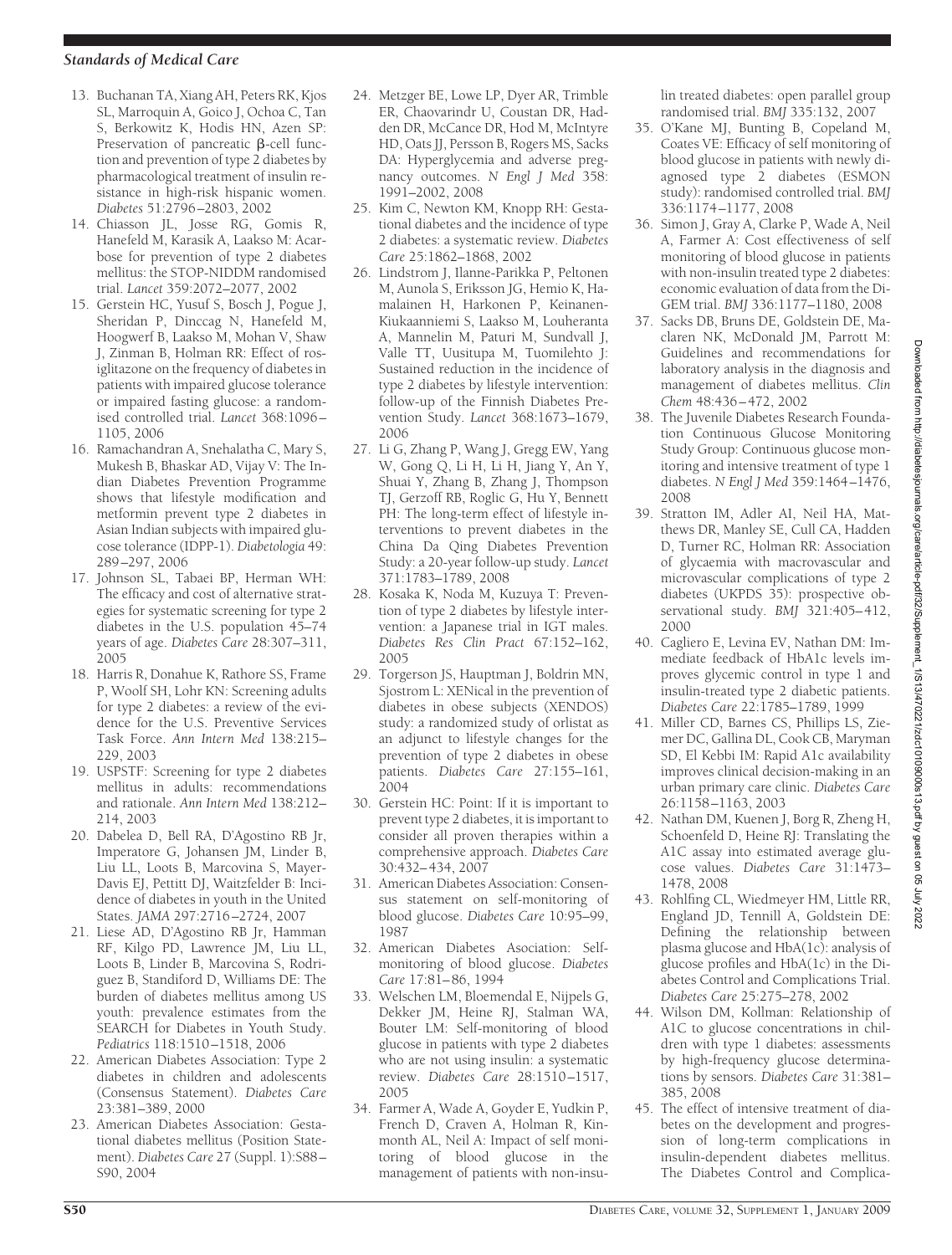tions Trial Research Group. *N Engl J Med* 329:977–986, 1993

- 46. Retinopathy and nephropathy in patients with type 1 diabetes four years after a trial of intensive therapy: the Diabetes Control and Complications Trial/Epidemiology of Diabetes Interventions and Complications Research Group.*N Engl J Med* 342:381–389, 2000
- 47. Martin CL, Albers J, Herman WH, Cleary P, Waberski B, Greene DA, Stevens MJ, Feldman EL: Neuropathy among the diabetes control and complications trial cohort 8 years after trial completion. *Diabetes Care* 29:340 –344, 2006
- 48. Ohkubo Y, Kishikawa H, Araki E, Miyata T, Isami S, Motoyoshi S, Kojima Y, Furuyoshi N, Shichiri M: Intensive insulin therapy prevents the progression of diabetic microvascular complications in Japanese patients with non-insulindependent diabetes mellitus: a randomized prospective 6-year study. *Diabetes Res Clin Pract* 28:103–117, 1995
- 49. Effect of intensive blood-glucose control with metformin on complications in overweight patients with type 2 diabetes (UKPDS 34): UK Prospective Diabetes Study (UKPDS) Group. *Lancet* 352: 854 – 865, 1998
- 50. Intensive blood-glucose control with sulphonylureas or insulin compared with conventional treatment and risk of complications in patients with type 2 diabetes (UKPDS 33): UK Prospective Diabetes Study (UKPDS) Group. *Lancet* 352:837– 853, 1998
- 51. Holman RR, Paul SK, Bethel MA, Matthews DR, Neil HA: 10-Year follow-up of intensive glucose control in type 2 diabetes. *N Engl J Med* 359:1577–1589, 2008
- 52. Lawson ML, Gerstein HC, Tsui E, Zinman B: Effect of intensive therapy on early macrovascular disease in young individuals with type 1 diabetes: a systematic review and meta-analysis. *Diabetes Care* 22 (Suppl. 2):B35–B39, 1999
- 53. Selvin E, Marinopoulos S, Berkenblit G, Rami T, Brancati FL, Powe NR, Golden SH: Meta-analysis: glycosylated hemoglobin and cardiovascular disease in diabetes mellitus. *Ann Intern Med* 141: 421– 431, 2004
- 54. Stettler C, Allemann S, Juni P, Cull CA, Holman RR, Egger M, Krahenbuhl S, Diem P: Glycemic control and macrovascular disease in types 1 and 2 diabetes mellitus: meta-analysis of randomized trials. *Am Heart J* 152:27–38, 2006
- 55. Nathan DM, Cleary PA, Backlund JY, Genuth SM, Lachin JM, Orchard TJ, Raskin P, Zinman B: Intensive diabetes treatment and cardiovascular disease in patients with type 1 diabetes. *N Engl J Med* 353:2643–2653, 2005
- 56. Gerstein HC, Miller ME, Byington RP,

Goff DC Jr, Bigger JT, Buse JB, Cushman WC, Genuth S, Ismail-Beigi F, Grimm RH Jr, Probstfield JL, Simons-Morton DG, Friedewald WT: Effects of intensive glucose lowering in type 2 diabetes. *N Engl J Med* 358:2545–2559, 2008

- 57. Patel A, MacMahon S, Chalmers J, Neal B, Billot L, Woodward M, Marre M, Cooper M, Glasziou P, Grobbee D, Hamet P, Harrap S, Heller S, Liu L, Mancia G, Mogensen CE, Pan C, Poulter N, Rodgers A, Williams B, Bompoint S, De Galan BE, Joshi R, Travert F: Intensive blood glucose control and vascular outcomes in patients with type 2 diabetes. *N Engl J Med* 358:2560 –2572, 2008
- 58. Duckworth W: VADT results. Presented at the 68th Annual Meeting of the American Diabetes Association, 6 –10 June 2008, at the Moscone Convention Center, San Francisco, CA
- 59. American Diabetes Association: Postprandial blood glucose (Consensus Statement). *Diabetes Care* 24:775–778, 2001
- 60. Ceriello A, Taboga C, Tonutti L, Quagliaro L, Piconi L, Bais B, Da Ros R, Motz E: Evidence for an independent and cumulative effect of postprandial hypertriglyceridemia and hyperglycemia on endothelial dysfunction and oxidative stress generation: effects of short- and long-term simvastatin treatment. *Circulation* 106:1211–1218, 2002
- 61. Metzger BE, Buchanan TA, Coustan DR, de Leiva A, Dunger DB, Hadden DR, Hod M, Kitzmiller JL, Kjos SL, Oats JN, Pettitt DJ, Sacks DA, Zoupas C: Summary and recommendations of the Fifth International Workshop-Conference on Gestational Diabetes Mellitus. *Diabetes Care* 30 (Suppl. 2):S251–S260, 2007
- 62. Kitzmiller JL, Block JM, Brown FM, Catalano PM, Conway DL, Coustan DR, Gunderson EP, Herman WH, Hoffman LD, Inturrisi M, Jovanovic LB, Kjos SI, Knopp RH, Montoro MN, Ogata ES, Paramsothy P, Reader DM, Rosenn BM, Thomas AM, Kirkman MS: Managing preexisting diabetes for pregnancy: summary of evidence and consensus recommendations for care. *Diabetes Care* 31: 1060 –1079, 2008
- 63. DeWitt DE, Hirsch IB: Outpatient insulin therapy in type 1 and type 2 diabetes mellitus: scientific review. *JAMA* 289: 2254 –2264, 2003
- 64. Rosenstock J, Dailey G, Massi-Benedetti M, Fritsche A, Lin Z, Salzman A: Reduced hypoglycemia risk with insulin glargine: a meta-analysis comparing insulin glargine with human NPH insulin intype 2 diabetes.*Diabetes Care* 28:950 – 955, 2005
- 65. Mooradian AD, Bernbaum M, Albert SG: Narrative review: a rational approach to starting insulin therapy. *Ann Intern Med* 145:125–134, 2006
- 66. Nathan DM, Buse JB, Davidson MB, Heine RJ, Holman RR, Sherwin R, Zinman B: Management of hyperglycemia in type 2 diabetes: a consensus algorithm for the initiation and adjustment of therapy: a consensus statement from the American Diabetes Association and the European Association for the Study of Diabetes. *Diabetes Care* 29:1963–1972, 2006
- 67. Nathan DM, Buse JB, Davidson MB, Ferrannini E, Holman RR, Sherwin R, and Zinman B: Medical management of hyperglycemia in type 2 diabetes: a consensus algorithm for the initiation and adjustment of therapy: a consensus statement of the American Diabetes Association and the European Association for the Study of Diabetes. *Diabetes Care* 32:193–203, 2009
- 68. American Diabetes Association: Nutrition recommendations and interventions for diabetes—2006. *Diabetes Care* 29:2140 –2157, 2006
- 69. DAFNE Study Group: Training in flexible, intensive insulin management to enable dietary freedom in people with type 1 diabetes: dose adjustment for normal eating (DAFNE) randomised controlled trial. *BMJ* 325:746, 2002
- 70. Franz MJ, Monk A, Barry B, McClain K, Weaver T, Cooper N, Upham P, Bergenstal R, Mazze RS: Effectiveness of medical nutrition therapy provided by dietitians in the management of non-insulin-dependent diabetes mellitus: a randomized, controlled clinical trial. *J Am Diet Assoc* 95:1009 –1017, 1995
- 71. Goldhaber-Fiebert JD, Goldhaber-Fiebert SN, Tristan ML, Nathan DM: Randomized controlled community-based nutrition and exercise intervention improves glycemia and cardiovascular risk factors in type 2 diabetic patients in rural Costa Rica. *Diabetes Care* 26:24 –29, 2003
- 72. Lemon CC, Lacey K, Lohse B, Hubacher DO, Klawitter B, Palta M: Outcomes monitoring of health, behavior, and quality of life after nutrition intervention in adults with type 2 diabetes. *J Am Diet Assoc* 104:1805–1815, 2004
- 73. Miller CK, Edwards L, Kissling G, Sanville L: Nutrition education improves metabolic outcomes among older adults with diabetes mellitus: results from a randomized controlled trial. *Prev Med* 34:252–259, 2002
- 74. Wilson C, Brown T, Acton K, Gilliland S: Effects of clinical nutrition education and educator discipline on glycemic control outcomes in the Indian health service. *Diabetes Care* 26:2500 –2504, 2003
- 75. Graber AL, Elasy TA, Quinn D, Wolff K, Brown A: Improving glycemic control in adults with diabetes mellitus: shared responsibility in primary care practices. *South Med J* 95:684 – 690, 2002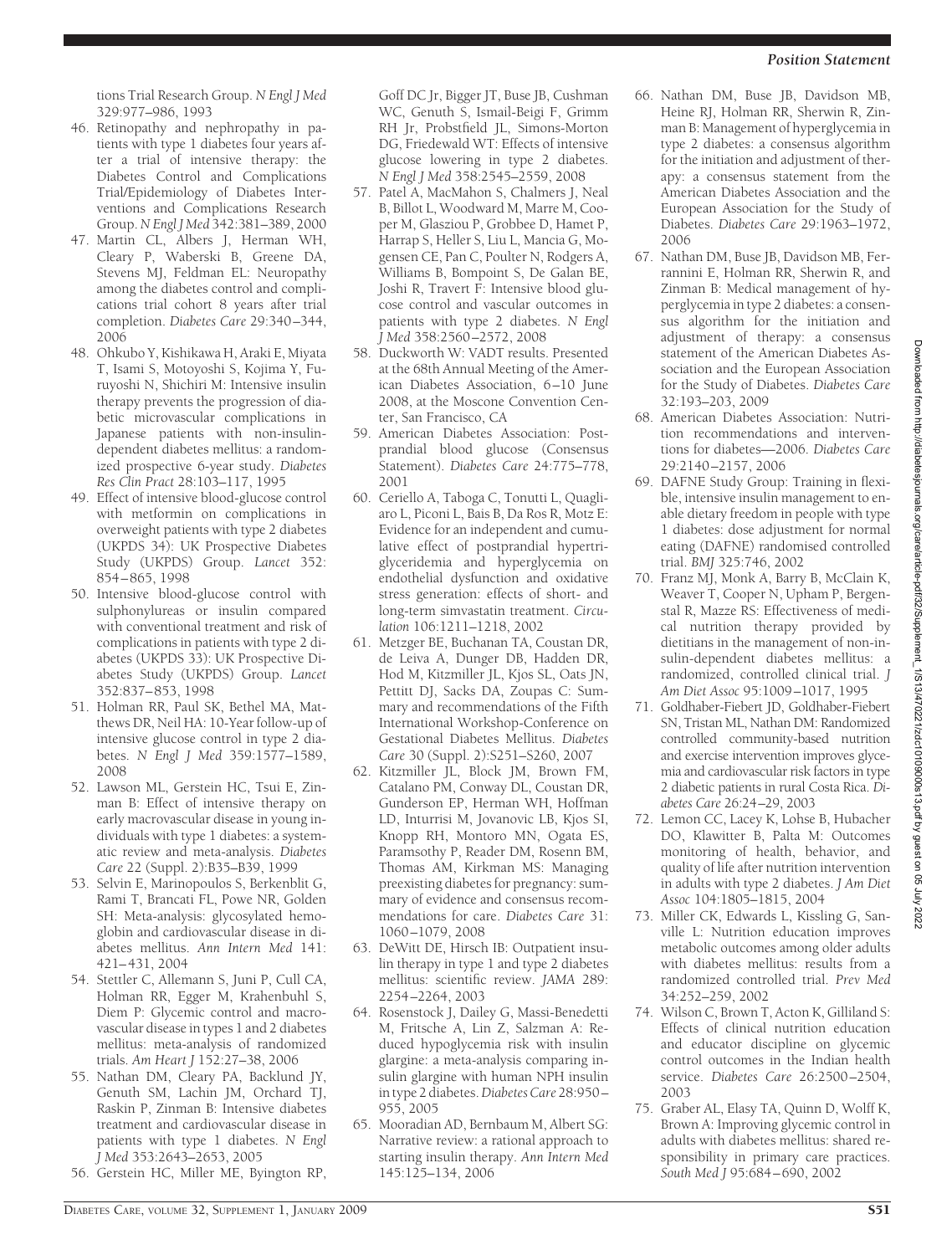- 76. Gaetke LM, Stuart MA, Truszczynska H: A single nutrition counseling session with a registered dietitian improves short-term clinical outcomes for rural Kentucky patients with chronic diseases. *J Am Diet Assoc* 106:109 –112, 2006
- 77. Yu-Poth S, Zhao G, Etherton T, Naglak M, Jonnalagadda S, Kris-Etherton PM: Effects of the National Cholesterol Education Program's Step I and Step II dietary intervention programs on cardiovascular disease risk factors: a meta-analysis. *Am J Clin Nutr* 69:632– 646, 1999
- 78. Van Horn L, McCoin M, Kris-Etherton PM, Burke F, Carson JA, Champagne CM, Karmally W, Sikand G: The evidence for dietary prevention and treatment of cardiovascular disease. *J Am Diet Assoc* 108:287–331, 2008
- 79. Appel LJ, Moore TJ, Obarzanek E, Vollmer WM, Svetkey LP, Sacks FM, Bray GA, Vogt TM, Cutler JA, Windhauser MM, Lin PH, Karanja N: A clinical trial of the effects of dietary patterns on blood pressure: DASH Collaborative Research Group. *N Engl J Med* 336:1117–1124, 1997
- 80. Norris SL, Zhang X, Avenell A, Gregg E, Bowman B, Schmid CH, Lau J: Longterm effectiveness of weight-loss interventions in adults with pre-diabetes: a review. *Am J Prev Med* 28:126 –139, 2005
- 81. Klein S, Sheard NF, Pi-Sunyer X, Daly A, Wylie-Rosett J, Kulkarni K, Clark NG: Weight management through lifestyle modification for the prevention and management of type 2 diabetes: rationale and strategies: a statement of the American Diabetes Association, the North American Association for the Study of Obesity, and the American Society for Clinical Nutrition. *Diabetes Care* 27:2067–2073, 2004
- 82. Norris SL, Zhang X, Avenell A, Gregg E, Schmid CH, Kim C, Lau J: Efficacy of pharmacotherapy for weight loss in adults with type 2 diabetes mellitus: a meta-analysis. *Arch Intern Med* 164: 1395–1404, 2004
- 83. Wolf AM, Conaway MR, Crowther JQ, Hazen KY, Nadler L, Oneida B, Bovbjerg VE: Translating lifestyle intervention to practice in obese patients with type 2 diabetes: Improving Control with Activity and Nutrition (ICAN) study. *Diabetes Care* 27:1570 –1576, 2004
- 84. Manning RM, Jung RT, Leese GP, Newton RW: The comparison of four weight reduction strategies aimed at overweight patients with diabetes mellitus: fouryear follow-up. *Diabet Med* 15:497–502, 1998
- 85. Shai I, Schwarzfuchs D, Henkin Y, Shahar DR, Witkow S, Greenberg I, Golan R, Fraser D, Bolotin A, Vardi H, Tangi-Rozental O, Zuk-Ramot R, Sarusi B,

Brickner D, Schwartz Z, Sheiner E, Marko R, Katorza E, Thiery J, Fiedler GM, Bluher M, Stumvoll M, Stampfer MJ: Weight loss with a low-carbohydrate, Mediterranean, or low-fat diet. *N Engl J Med* 359:229 –241, 2008

- 86. Franz MJ, VanWormer JJ, Crain AL, Boucher JL, Histon T, Caplan W, Bowman JD, Pronk NP: Weight-loss outcomes: a systematic review and metaanalysis of weight-loss clinical trials with a minimum 1-year follow-up. *J Am Diet Assoc* 107:1755–1767, 2007
- 87. Pi-Sunyer X, Blackburn G, Brancati FL, Bray GA, Bright R, Clark JM, Curtis JM, Espeland MA, Foreyt JP, Graves K, Haffner SM, Harrison B, Hill JO, Horton ES, Jakicic J, Jeffery RW, Johnson KC, Kahn S, Kelley DE, Kitabchi AE, Knowler WC, Lewis CE, Maschak-Carey BJ, Montgomery B, Nathan DM, Patricio J, Peters A, Redmon JB, Reeves RS, Ryan DH, Safford M, Van Dorsten B, Wadden TA, Wagenknecht L, Wesche-Thobaben J, Wing RR, Yanovski SZ: Reduction in weight and cardiovascular disease risk factors in individuals with type 2 diabetes: 1-year results of the Look AHEAD trial. *Diabetes Care* 30:1374 –1383, 2007
- 88. Foster GD, Wyatt HR, Hill JO, McGuckin BG, Brill C, Mohammed BS, Szapary PO, Rader DJ, Edman JS, Klein S: A randomized trial of a low-carbohydrate diet for obesity. *N Engl J Med* 348: 2082–2090, 2003
- 89. Stern L, Iqbal N, Seshadri P, Chicano KL, Daily DA, McGrory J, Williams M, Gracely EJ, Samaha FF: The effects of low-carbohydrate versus conventional weight loss diets in severely obese adults: one-year follow-up of a randomized trial. *Ann Intern Med* 140:778 –785, 2004
- 90. Gardner C, Kiazand A, Alhassan S, Soowon K, Stafford R, Balise R, Kraemer H, King A: Comparison of the Atkins, Zone, Ornish, and LEARN diets for change in weight and related risk factors among overweight premenopausal women *JAMA* 297:969 –977, 2007
- 91. Nordmann AJ, Nordmann A, Briel M, Keller U, Yancy WS Jr, Brehm BJ, Bucher HC: Effects of low-carbohydrate vs lowfat diets on weight loss and cardiovascular risk factors: a meta-analysis of randomized controlled trials. *Arch Intern Med* 166:285–293, 2006
- 92. Institute of Medicine: *Dietary Reference Intakes: Energy, Carbohydrate, Fiber, Fat, Fatty Acids, Cholesterol, Protein, and Amino Acids*. Washington, D.C., National Academies Press, 2002
- 93. Barnard ND, Cohen J, Jenkins DJ, Turner-McGrievy G, Gloede L, Jaster B, Seidl K, Green AA, Talpers S: A low-fat vegan diet improves glycemic control and cardiovascular risk factors in a randomized

clinical trial in individuals with type 2 diabetes. *Diabetes Care* 29:1777–1783, 2006

- 94. Turner-McGrievy GM, Barnard ND, Cohen J, Jenkins DJ, Gloede L, Green AA: Changes in nutrient intake and dietary quality among participants with type 2 diabetes following a low-fat vegan diet or a conventional diabetes diet for 22 weeks. *J Am Diet Assoc* 108:1636 –1645, 2008
- 95. Franz MJ, Bantle JP, Beebe CA, Brunzell JD, Chiasson JL, Garg A, Holzmeister LA, Hoogwerf B, Mayer-Davis E, Mooradian AD, Purnell JQ, Wheeler M: Evidence-based nutrition principles and recommendations for the treatment and prevention of diabetes and related complications. *Diabetes Care* 25:148 –198, 2002
- 96. Buchwald H, Estok R, Fahrbach K, Banel D, Jensen MD, Pories WJ, Bantle JP, Sledge I: Weight and type 2 diabetes after bariatric surgery: systematic review and meta-analysis. *Am J Med*. In Press
- 97. Dixon JB, O'Brien PE, Playfair J, Chapman L, Schachter LM, Skinner S, Proietto J, Bailey M, Anderson M: Adjustable gastric banding and conventional therapy for type 2 diabetes: a randomized controlled trial. *JAMA* 299:316 –323, 2008
- 98. Buchwald H, Estok R, Fahrbach K, Banel D, Sledge I: Trends in mortality in bariatric surgery: a systematic review and meta-analysis. *Surgery* 142:621-632, 2007
- 99. Sjostrom L, Narbro K, Sjostrom CD, Karason K, Larsson B, Wedel H, Lystig T, Sullivan M, Bouchard C, Carlsson B, Bengtsson C, Dahlgren S, Gummesson A, Jacobson P, Karlsson J, Lindroos AK, Lonroth H, Naslund I, Olbers T, Stenlof K, Torgerson J, Agren G, Carlsson LM: Effects of bariatric surgery on mortality in Swedish obese subjects. *N Engl J Med* 357:741–752, 2007
- 100. Piette JD, Glasgow RE: Sttategies for improving behavioral and health outcomes among people with diabetes: self managemnt education. In *Evidence-Based Diabetes Care.* Gerstein HC, Hayes RB, Eds. Ontario, Canada, BC Decker, 2000
- 101. Norris SL, Engelgau MM, Narayan KM: Effectiveness of self-management training in type 2 diabetes: a systematic review of randomized controlled trials. *Diabetes Care* 24:561–587, 2001
- 102. Norris SL, Lau J, Smith SJ, Schmid CH, Engelgau MM: Self-management education for adults with type 2 diabetes: a meta-analysis of the effect on glycemic control. *Diabetes Care* 25:1159 –1171, 2002
- 103. Gary TL, Genkinger JM, Guallar E, Peyrot M, Brancati FL: Meta-analysis of randomized educational and behavioral interventions in type 2 diabetes. *Diabetes*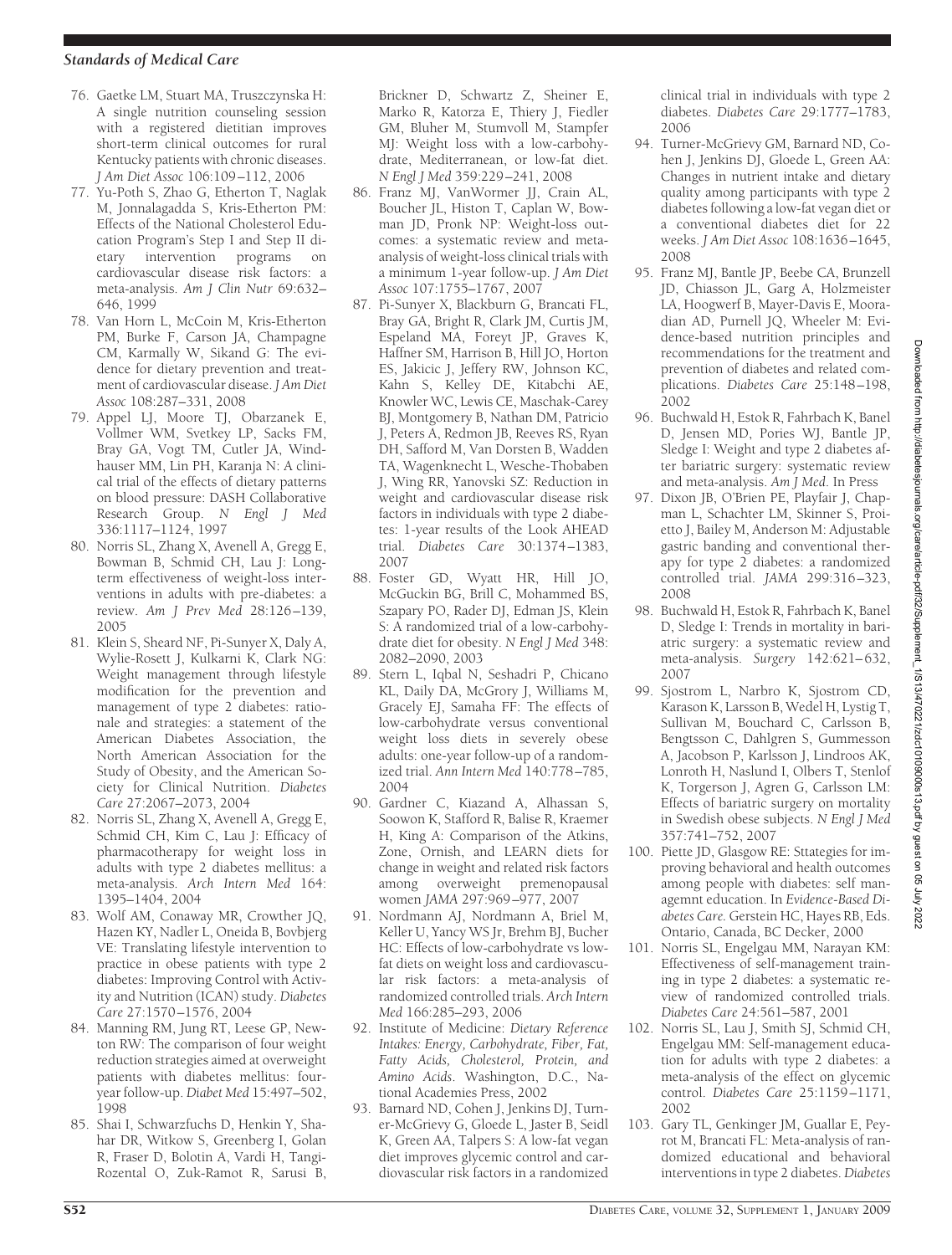*Educ* 29:488 –501, 2003

- 104. Steed L, Cooke D, Newman S: A systematic review of psychosocial outcomes following education, self-management and psychological interventions in diabetes mellitus. *Patient Educ Couns* 51:5– 15, 2003
- 105. Ellis SE, Speroff T, Dittus RS, Brown A, Pichert JW, Elasy TA: Diabetes patient education: a meta-analysis and meta-regression. *Patient Educ Couns* 52:97–105, 2004
- 106. Warsi A, Wang PS, LaValley MP, Avorn J, Solomon DH: Self-management education programs in chronic disease: a systematic review and methodological critique of the literature. *Arch Intern Med* 164:1641–1649, 2004
- 107. Funnell MM, Brown TL, Childs BP, Haas LB, Hosey GM, Jensen B, Maryniuk M, Peyrot M, Piette JD, Reader D, Siminerio LM, Weinger K, Weiss MA: National standards for diabetes self-management education. *Diabetes Care* 30:1630 – 1637, 2007
- 108. Mulcahy K, Maryniuk M, Peeples M, Peyrot M, Tomky D, Weaver T, Yarborough P: Diabetes self-management education core outcomes measures. *Diabetes Educ* 29: 768- 84:787, 2003
- 109. Glasgow RE, Peeples M, Skovlund SE: Where is the patient in diabetes performance measures? The case for including patient-centered and self-management measures. *Diabetes Care* 31:1046 –1050, 2008
- 110. Barker JM, Goehrig SH, Barriga K, Hoffman M, Slover R, Eisenbarth GS, Norris JM, Klingensmith GJ, Rewers M: Clinical characteristics of children diagnosed with type 1 diabetes through intensive screening and follow-up. *Diabetes Care* 27:1399 –1404, 2004
- 111. Rickheim PL, Weaver TW, Flader JL, Kendall DM: Assessment of group versus individual diabetes education: a randomized study. *Diabetes Care* 25:269 – 274, 2002
- 112. Trento M, Passera P, Borgo E, Tomalino M, Bajardi M, Cavallo F, Porta M: A 5-year randomized controlled study of learning, problem solving ability, and quality of life modifications in people with type 2 diabetes managed by group care. *Diabetes Care* 27:670 – 675, 2004
- 113. Norris SL, Chowdhury FM, Van Le K, Horsley T, Brownstein JN, Zhang X, Jack L Jr, Satterfield DW: Effectiveness of community health workers in the care of persons with diabetes. *Diabet Med* 23: 544 –556, 2006
- 114. Sigal RJ, Kenny GP, Wasserman DH, Castaneda-Sceppa C: Physical activity/ exercise and type 2 diabetes. *Diabetes Care* 27:2518 –2539, 2004
- 115. Wasserman DH, Zinman B: Exercise in individuals with IDDM. *Diabetes Care* 17:924 –937, 1994
- 116. Boulé NG, Haddad E, Kenny GP, Wells GA, Sigal RJ: Effects of exercise on glycemic control and body mass in type 2 diabetes mellitus: a meta-analysis of controlled clinical trials. *JAMA* 286: 1218 –1227, 2001
- 117. Boulé NG, Kenny GP, Haddad E, Wells GA, Sigal RJ: Meta-analysis of the effect of structured exercise training on cardiorespiratory fitness in type 2 diabetes mellitus. *Diabetologia* 46:1071–1081, 2003
- 118. US Department of Health and Human Services: *Physical Activity and Health: A Report of the Surgeon General*. Atlanta, GA, Centers for Disease Control and Prevention, 1996
- 119. Ivy JL: Role of exercise training in the prevention and treatment of insulin resistance and non-insulin-dependent diabetes mellitus. *Sports Med* 24:321–336, 1997
- 120. Dunstan DW, Daly RM, Owen N, Jolley D, de Court, Shaw J, Zimmet P: Highintensity resistance training improves glycemic control in older patients with type 2 diabetes. *Diabetes Care* 25:1729 – 1736, 2002
- 121. Castaneda C, Layne JE, Munoz-Orians L, Gordon PL, Walsmith J, Foldvari M, Roubenoff R, Tucker KL, Nelson ME: A randomized controlled trial of resistance exercise training to improve glycemic control in older adults with type 2 diabetes. *Diabetes Care* 25:2335–2341, 2002
- 122. Sigal RJ, Kenny GP, Boule NG, Wells GA, Prud'homme D, Fortier M, Reid RD, Tulloch H, Coyle D, Phillips P, Jennings A, Jaffey J: Effects of aerobic training, resistance training, or both on glycemic control in type 2 diabetes: a randomized trial. *Ann Intern Med* 147:357–369, 2007
- 123. Bax JJ, Young LH, Frye RL, Bonow RO, Steinberg HO, Barrett EJ: Screening for coronary artery disease in patients with diabetes. *Diabetes Care* 30:2729 –2736, 2007
- 124. Berger M, Berchtold P, Cuppers HJ, Drost H, Kley HK, Muller WA, Wiegelmann W, Zimmerman-Telschow H, Gries FA, Kruskemper HL, Zimmermann H: Metabolic and hormonal effects of muscular exercise in juvenile type diabetics. *Diabetologia* 13:355–365, 1977
- 125. American Diabetes Association: Physical activity/exercise and diabetes (Position Statement). *Diabetes Care* 27 (Suppl. 1): S58 –S62, 2004
- 126. Berger M: Adjustment of insulin and oral agent therapy. In *Handbook of Exercise in Diabetes*. 2nd ed. Ruderman N, Devlin JTSSH, Krisska A, Eds. Alexandria, VA, American Diabetes Association, 2002, p. 365–376
- 127. Aiello LP, Wong J, Cavallerano J, Bursell SE, Aiello LM: Retinopathy. In *Handbook*

*of Exercise in Diabetes.* 2nd ed. Ruderman N, Devlin JT, Kriska A, Eds. Alexandria, VA, American Diabetes Association, 2002, p. 401– 413

- 128. Vinik A, Erbas T: Neuropathy. In *Handbook of Exercise in Diabetes*. 2nd ed. Ruderman N, Devlin JT, Kriska A, Eds. Alexnadria, VA, Anerican Diabetes Association, 2002, p. 463– 496
- 129. Levin ME: The Diabetic Foot. In *Handbook of Exercise in Diabetes*. Ruderman N, Devlin JT, Kriska A, Eds. Alexandria, VA, American Diabetes Association, 2002, p. 385–399
- 130. Wackers FJ, Young LH, Inzucchi SE, Chyun DA, Davey JA, Barrett EJ, Taillefer R, Wittlin SD, Heller GV, Filipchuk N, Engel S, Ratner RE, Iskandrian AE: Detection of silent myocardial ischemia in asymptomatic diabetic subjects: the DIAD study.*Diabetes Care* 27:1954 – 1961, 2004
- 131. Valensi P, Sachs RN, Harfouche B, Lormeau B, Paries J, Cosson E, Paycha F, Leutenegger M, Attali JR: Predictive value of cardiac autonomic neuropathy in diabetic patients with or without silent myocardial ischemia. *Diabetes Care* 24:339 –343, 2001
- 132. Mogensen CE: Nephropathy. In *Handbook of Exercise in Diabetes*. 2nd ed. Ruderman N, Devlin JT, Kriska A, Eds. Alexandria, VA, American Diabetes Association, 2002, p. 433– 449
- 133. Anderson RJ, Grigsby AB, Freedland KE, de Groot M, McGill JB, Clouse RE, Lustman PJ: Anxiety and poor glycemic control: a meta-analytic review of the literature. *Int J Psychiatry Med* 32:235– 247, 2002
- 134. Jacobson AM: Depression and diabetes. *Diabetes Care* 16:1621–1623, 1993
- 135. Rubin RR, Peyrot M: Psychosocial problems and interventions in diabetes: a review of the literature. *Diabetes Care* 15: 1640 –1657, 1992
- 136. Surwit RS, Schneider MS, Feinglos MN: Stress and diabetes mellitus. *Diabetes Care* 15:1413–1422, 1992
- 137. Young-Hyman D: Psycosocial factors affecting adherence, quality of life, and well-being: Helping patients cope. In *Medical Management of Type 1 Diabetes*. 4th ed. Bode B, Ed. Alexandria, VA, American Diabetes Association, 2004, p. 162–182
- 138. Delahanty LM, Grant RW, Wittenberg E, Bosch JL, Wexler DJ, Cagliero E, Meigs JB: Association of diabetes-related emotional distress with diabetes treatment in primary care patients with type 2 diabetes. *Diabet Med* 24:48 –54, 2007
- 139. Anderson BJ, Auslander WF, Jung KC, Miller JP, Santiago JV: Assessing family sharing of diabetes responsibilities. *J Pediatr Psychol* 15:477– 492, 1990
- 140. McCulloch DK, Glasgow RE, Hampson SE, Wagner E: A systematic approach to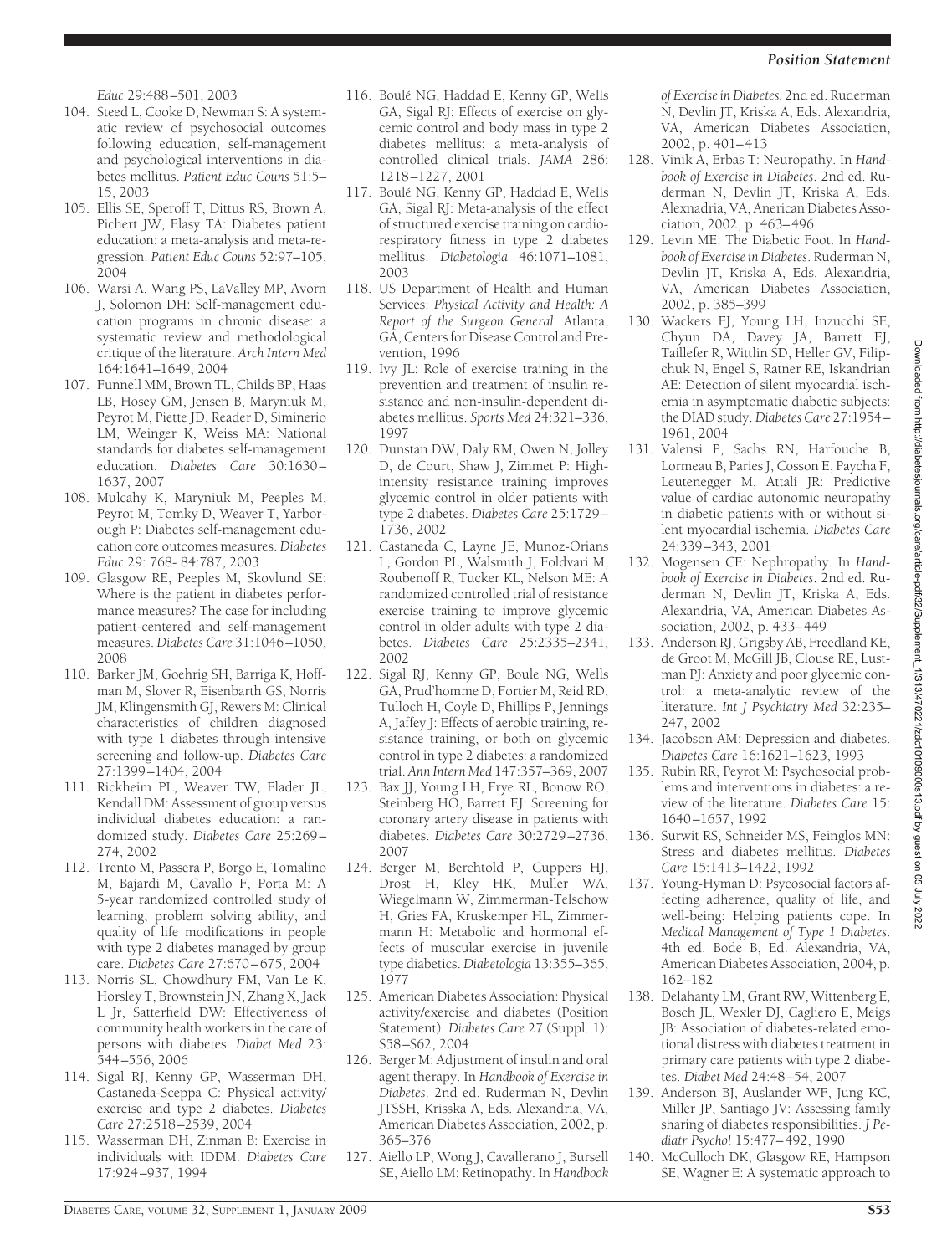diabetes management in the post-DCCT era. *Diabetes Care* 17:765–769, 1994

- 141. Rubin RR, Peyrot M: Psychological issues and treatments for people with diabetes. *J ClinPsychol* 57:457– 478, 2001
- 142. Peyrot M, Rubin RR: Behavioral and psychosocial interventions in diabetes: a conceptual review. *Diabetes Care* 30: 2433–2440, 2007
- 143. Lustman PJ, Griffith LS, Clouse RE, Cryer PE: Psychiatric illness in diabetes mellitus: relationship to symptoms and glucose control. *J Nerv Ment Dis* 174:736 –742, 1986
- 144. Marcus MD, Wing RR: Eating disorders and diabetes. In *Neuropsychological and Behavioral Aspects of Diabetes*. Holmes CS, Ed. New York, Springer-Verlag, 1990, p. 102–121
- 145. American Diabetes Association: Hyperglycemic crises in diabetes.*Diabetes Care* 27 (Suppl. 1):S94 –S102, 2004
- 146. Cryer PE: Hypoglycaemia: the limiting factor in the glycaemic management of type I and type II diabetes. *Diabetologia* 45:937–948, 2002
- 147. Gannon MC, Nuttall FQ: Protein and diabetes. In *American Diabetes Association Guide to Medical Nutrition Therapy for Diabetes*. Franz MJ, Bantle JP, Eds. Alexandria, VA, American Diabetes Association, 1999, p. 107–125
- 148. Cryer PE: Diverse causes of hypoglycemia-associated autonomic failure in diabetes. *N Engl J Med* 350:2272–2279, 2004
- 149. Cryer PE, Davis SN, Shamoon H: Hypoglycemia in diabetes. *Diabetes Care* 26: 1902–1912, 2003
- 150. Smith SA, Poland GA: Use of influenza and pneumococcal vaccines in people with diabetes. *Diabetes Care* 23:95–108, 2000
- 151. Colquhoun AJ, Nicholson KG, Botha JL, Raymond NT: Effectiveness of influenza vaccine in reducing hospital admissions in people with diabetes. *Epidemiol Infect* 119:335–341, 1997
- 152. Bridges CB, Fukuda K, Uyeki TM, Cox NJ, Singleton JA: Prevention and control of influenza: recommendations of the Advisory Committee on Immunization Practices (ACIP). *MMWR Recomm Rep* 51:1–31, 2002
- 153. American Diabetes Association: Influenza and pneumococcal immunization in diabetes (Position Statement). *Diabetes Care* 27 (Suppl. 1):S111–S113, 2004
- 154. Gaede P, Lund-Andersen H, Parving HH, Pedersen O: Effect of a multifactorial intervention on mortality in type 2 diabetes. *N Engl J Med* 358:580 –591, 2008
- 155. Arauz-Pacheco C, Parrott MA, Raskin P: The treatment of hypertension in adult patients with diabetes. *Diabetes Care* 25: 134 –147, 2002
- 156. Haffner SM: Management of dyslipide-

mia in adults with diabetes. *Diabetes* Care 21:160-178, 1998

- 157. Colwell JA: Aspirin therapy in diabetes. *Diabetes Care* 20:1767–1771, 1997
- 158. Haire-Joshu D, Glasgow RE, Tibbs TL: Smoking and diabetes. *Diabetes Care* 22: 1887–1898, 1999
- 159. Buse JB, Ginsberg HN, Barkis GL, Clark NG, Costa F, Eckel R, Fonseca V, Gerstein HC, Grundy S, Nesto RW, Pignone MP, Plutzky J, Porte D, Redberg R, Stitzel KF, Stone NJ: Primary prevention of cardiovascular diseases in people with diabetes mellitus: a scientific statement from the American Heart Association and the American Diabetes Association. *Diabetes Care* 30:162–172, 2007
- 160. Chobanian AV, Bakris GL, Black HR, Cushman WC, Green LA, Izzo JL Jr, Jones DW, Materson BJ, Oparil S, Wright JT Jr, Roccella EJ: The Seventh Report of the Joint National Committee on Prevention, Detection, Evaluation, and Treatment of High Blood Pressure: the JNC 7 report. *JAMA* 289:2560-2572, 2003
- 161. Bobrie G, Chatellier G, Genes N, Clerson P, Vaur L, Vaisse B, Menard J, Mallion JM: Cardiovascular prognosis of "masked hypertension" detected by blood pressure self-measurement in elderly treated hypertensive patients. *JAMA* 291:1342–1349, 2004
- 162. Sega R, Facchetti R, Bombelli M, Cesana G, Corrao G, Grassi G, Mancia G: Prognostic value of ambulatory and home blood pressures compared with office blood pressure in the general population: follow-up results from the Pressioni Arteriose Monitorate e Loro Associazioni (PAMELA) study. *Circulation* 111:1777–1783, 2005
- 163. Tight blood pressure control and risk of macrovascular and microvascular complications in type 2 diabetes: UKPDS 38: UK Prospective Diabetes Study Group. *BMJ* 317:703–713, 1998
- 164. Hansson L, Zanchetti A, Carruthers SG, Dahlof B, Elmfeldt D, Julius S, Menard J, Rahn KH, Wedel H, Westerling S: Effects of intensive blood-pressure lowering and low-dose aspirin in patients with hypertension: principal results of the<br>Hypertension Optimal Treatment Hypertension Optimal (HOT) randomised trial: HOT Study Group. *Lancet* 351:1755–1762, 1998
- 165. Adler AI, Stratton IM, Neil HA, Yudkin JS, Matthews DR, Cull CA, Wright AD, Turner RC, Holman RR: Association of systolic blood pressure with macrovascular and microvascular complications of type 2 diabetes (UKPDS 36): prospective observational study. *BMJ* 321:412– 419, 2000
- 166. Lewington S, Clarke R, Qizilbash N, Peto R, Collins R: Age-specific relevance of usual blood pressure to vascular mortality: a meta-analysis of individual data

for one million adults in 61 prospective studies. *Lancet* 360:1903–1913, 2002

- 167. Stamler J, Vaccaro O, Neaton JD, Wentworth D: Diabetes, other risk factors, and 12-yr cardiovascular mortality for men screened in the Multiple Risk Factor Intervention Trial. *Diabetes Care* 16: 434 – 444, 1993
- 168. Sacks FM, Svetkey LP, Vollmer WM, Appel LJ, Bray GA, Harsha D, Obarzanek E, Conlin PR, Miller ER III, Simons-Morton DG, Karanja N, Lin PH: Effects on blood pressure of reduced dietary sodium and the Dietary Approaches to Stop Hypertension (DASH) diet: DASH-Sodium Collaborative Research Group. *N Engl J Med* 344:3–10, 2001
- 169. Tatti P, Pahor M, Byington RP, Di Mauro P, Guarisco R, Strollo G, Strollo F: Outcome results of the Fosinopril Versus Amlodipine Cardiovascular Events Randomized Trial (FACET) in patients with hypertension and NIDDM. *Diabetes Care* 21:597– 603, 1998
- 170. Estacio RO, Jeffers BW, Hiatt WR, Biggerstaff SL, Gifford N, Schrier RW: The effect of nisoldipine as compared with enalapril on cardiovascular outcomes in patients with non-insulin-dependent diabetes and hypertension. *N Engl J Med* 338:645– 652, 1998
- 171. Schrier RW, Estacio RO, Mehler PS, Hiatt WR: Appropriate blood pressure control in hypertensive and normotensive type 2 diabetes mellitus: a summary of the ABCD trial. *Nat Clin Pract Nephrol* 3:428 – 438, 2007
- 172. Major outcomes in high-risk hypertensive patients randomized to angiotensinconverting enzyme inhibitor or calcium channel blocker vs diuretic: the Antihypertensive and Lipid-Lowering Treatment to Prevent Heart Attack Trial (ALLHAT). *JAMA* 288:2981–2997, 2002
- 173. Psaty BM, Lumley T, Furberg CD, Schellenbaum G, Pahor M, Alderman MH, Weiss NS: Health outcomes associated with various antihypertensive therapies used as first-line agents: a network metaanalysis. *JAMA* 289:2534 –2544, 2003
- 174. Effects of ramipril on cardiovascular and microvascular outcomes in people with diabetes mellitus: results of the HOPE study and MICRO-HOPE substudy: Heart Outcomes Prevention Evaluation Study Investigators. *Lancet* 355:253– 259, 2000
- 175. Pfeffer MA, Swedberg K, Granger CB, Held P, McMurray JJ, Michelson EL, Olofsson B, Ostergren J, Yusuf S, Pocock S: Effects of candesartan on mortality and morbidity in patients with chronic heart failure: the CHARM-Overall programme. *Lancet* 362:759 –766, 2003
- 176. Granger CB, McMurray JJ, Yusuf S, Held P, Michelson EL, Olofsson B, Ostergren J, Pfeffer MA, Swedberg K: Effects of can-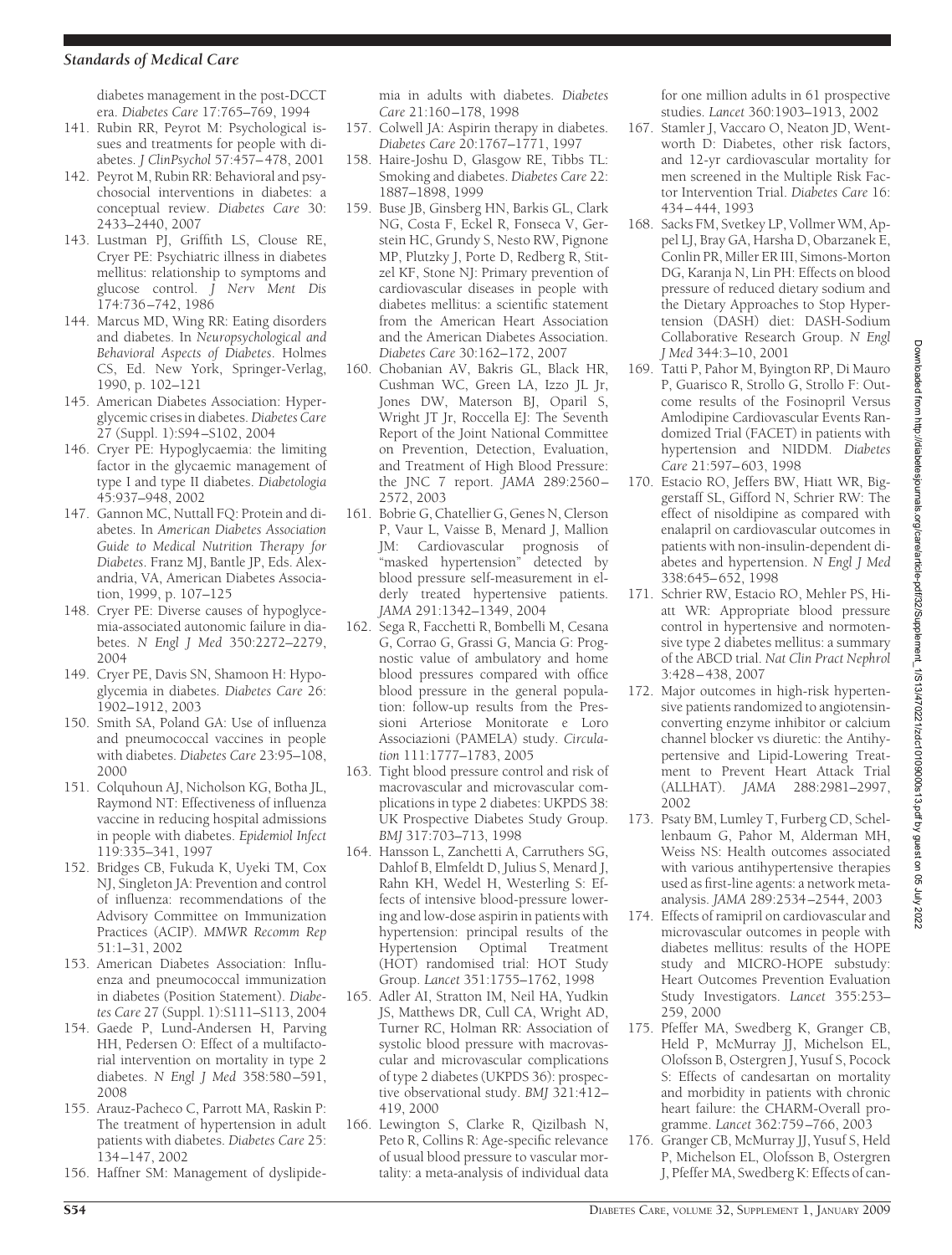desartan in patients with chronic heart failure and reduced left-ventricular systolic function intolerant to angiotensinconverting-enzyme inhibitors: the CHARM- Alternative trial. *Lancet* 362: 772–776,2003

- 177. McMurray JJ, Ostergren J, Swedberg K, Granger CB, Held P, Michelson EL, Olofsson B, Yusuf S, Pfeffer MA: Effects of candesartan in patients with chronic heart failure and reduced left-ventricular systolic function taking angiotensinconverting-enzyme inhibitors: the CHARM-Added trial. *Lancet* 362:767– 771, 2003
- 178. Lindholm LH, Ibsen H, Dahlof B, Devereux RB, Beevers G, de Faire U, Fyhrquist F, Julius S, Kjeldsen SE, Kristiansson K, Lederballe-Pedersen O, Nieminen MS, Omvik P, Oparil S, Wedel H, Aurup P, Edelman J, Snapinn S: Cardiovascular morbidity and mortality in patients with diabetes in the Losartan Intervention For Endpoint reduction in hypertension study (LIFE): a randomised trial against atenolol. *Lancet* 359: 1004 –1010, 2002
- 179. Berl T, Hunsicker LG, Lewis JB, Pfeffer MA, Porush JG, Rouleau JL, Drury PL, Esmatjes E, Hricik D, Parikh CR, Raz I, Vanhille P, Wiegmann TB, Wolfe BM, Locatelli F, Goldhaber SZ, Lewis EJ: Cardiovascular outcomes in the Irbesartan Diabetic Nephropathy Trial of patients with type 2 diabetes and overt nephropathy. *Ann Intern Med* 138:542–549, 2003
- 180. Laffel LM, McGill JB, Gans DJ: The beneficial effect of angiotensin-converting enzyme inhibition with captopril on diabetic nephropathy in normotensive IDDM patients with microalbuminuria: North American Microalbuminuria Study Group. *Am J Med* 99:497–504, 1995
- 181. Bakris GL, Williams M, Dworkin L, Elliott WJ, Epstein M, Toto R, Tuttle K, Douglas J, Hsueh W, Sowers J: Preserving renal function in adults with hypertension and diabetes: a consensus approach: National Kidney Foundation Hypertension and Diabetes Executive Committees Working Group. *AmJ Kidney Dis* 36:646 – 661, 2000
- 182. Psaty BM, Smith NL, SiscovickDS, Koepsell TD, Weiss NS, Heckbert SR, Lemaitre RN, Wagner EH, Furberg CD: Health outcomes associated with antihypertensive therapies used as first-line agents: a systematic review and meta-analysis. *JAMA* 277:739 –745, 1997
- 183. Patel A, MacMahon S, Chalmers J, Neal B, Woodward M, Billot L, Harrap S, Poulter N, Marre M, Cooper M, Glasziou P, Grobbee DE, Hamet P, Heller S, Liu LS, Mancia G, Mogensen CE, Pan CY, Rodgers A, Williams B: Effects of a fixed combination of perindopril and indap-

amide on macrovascular and microvascular outcomes in patients with type 2 diabetes mellitus (the ADVANCE trial): a randomised controlled trial. *Lancet* 370:829 – 840, 2007

- 184. Sibai BM: Treatment of hypertension in pregnant women.*N Engl J Med* 335:257– 265, 1996
- 185. Baigent C, Keech A, Kearney PM, Blackwell L, Buck G, Pollicino C, Kirby A, Sourjina T, Peto R, Collins R, Simes R: Efficacy and safety of cholesterol-lowering treatment: prospective meta-analysis of data from 90,056 participants in 14 randomised trials of statins. *Lancet* 366: 1267–1278, 2005
- 186. Pyorala K, Pedersen TR, Kjekshus J, Faergeman O, Olsson AG, Thorgeirsson G: Cholesterol lowering with simvastatin improves prognosis of diabetic patients with coronary heart disease: a subgroup analysis of the Scandinavian Simvastatin Survival Study (4S). *Diabetes Care* 20:614 – 620, 1997
- 187. Heart Protection Study Collaborative Group: MRC/BHF Heart Protection Study of cholesterol-lowering with simvastatin in 5963 people with diabetes: a randomised placebo-controlled trial. *Lancet* 361:2005–2016, 2003
- 188. Goldberg RB, Mellies MJ, Sacks FM, Moye LA, Howard BV, Howard WJ, Davis BR, Cole TG, Pfeffer MA, Braunwald E: Cardiovascular events and their reduction with pravastatin in diabetic and glucose-intolerant myocardial infarction survivors with average cholesterol levels: subgroup analyses in the cholesterol and recurrent events (CARE) trial: the Care Investigators. *Circulation* 98:2513–2519, 1998
- 189. Shepherd J, Barter P, Carmena R, Deedwania P, Fruchart JC, Haffner S, Hsia J, Breazna A, LaRosa J, Grundy S, Waters D: Effect of lowering LDL cholesterol substantially below currently recommended levels in patients with coronary heart disease and diabetes: the Treating to New Targets (TNT) study. *Diabetes Care* 29:1220 –1226, 2006
- 190. Sever PS, Poulter NR, Dahlof B, Wedel H, Collins R, Beevers G, Caulfield M, Kjeldsen SE, Kristinsson A, McInnes GT, Mehlsen J, Nieminen M, O'Brien E, Ostergren J: Reduction in cardiovascular events with atorvastatin in 2,532 patients with type 2 diabetes: Anglo-Scandinavian Cardiac Outcomes Trial– Lipid-Lowering Arm (ASCOT-LLA). *Diabetes Care* 28:1151–1157, 2005
- 191. Knopp RH, d'Emden M, Smilde JG, Pocock SJ: Efficacy and safety of atorvastatin in the prevention of cardiovascular end points in subjects with type 2 diabetes: the Atorvastatin Study for Prevention of Coronary Heart Disease Endpoints in Non-insulin-dependent diabetes mellitus (ASPEN). *Diabetes*

*Care* 29:1478 –1485, 2006

- 192. Singh IM, Shishehbor MH, Ansell BJ: High-density lipoprotein as a therapeutic target: a systematic review. *JAMA* 298:786 –798, 2007
- 193. Singh IM, Shishehbor MH, Ansell BJ: High-density lipoprotein as a therapeutic target: a systematic review. *JAMA* 298:786 –798, 2007
- 194. Canner PL, Berge KG, Wenger NK, Stamler J, Friedman L, Prineas RJ, Friedewald W: Fifteen year mortality in Coronary Drug Project patients: longterm benefit with niacin. *J Am Coll Cardiol* 8:1245–1255, 1986
- 195. Rubins HB, Robins SJ, Collins D, Fye CL, Anderson JW, Elam MB, Faas FH, Linares E, Schaefer EJ, Schectman G, Wilt TJ, Wittes J: Gemfibrozil for the secondary prevention of coronary heart disease in men with low levels of high-density lipoprotein cholesterol: Veterans Affairs High-Density Lipoprotein Cholesterol Intervention Trial Study Group. *N Engl J Med* 341:410 – 418, 1999
- 196. Frick MH, Elo O, Haapa K, Heinonen OP, Heinsalmi P, Helo P, Huttunen JK, Kaitaniemi P, Koskinen P, Manninen V: Helsinki Heart Study: primary-prevention trial with gemfibrozil in middleaged men with dyslipidemia: safety of treatment, changes in risk factors, and incidence of coronary heart disease. *N Engl J Med* 317:1237–1245, 1987
- 197. Keech A, Simes RJ, Barter P, Best J, Scott R, Taskinen MR, Forder P, Pillai A, Davis T, Glasziou P, Drury P, Kesaniemi YA, Sullivan D, Hunt D, Colman P, d'Emden M, Whiting M, Ehnholm C, Laakso M: Effects of long-term fenofibrate therapy on cardiovascular events in 9795 people with type 2 diabetes mellitus (the FIELD study): randomised controlled trial. *Lancet* 366:1849 –1861, 2005
- 198. Executive Summary of The Third Report of The National Cholesterol Education Program (NCEP) Expert Panel on Detection, Evaluation, And Treatment of High Blood Cholesterol In Adults (Adult Treatment Panel III). *JAMA* 285:2486 – 2497, 2001
- 199. Hayward RA, Hofer TP, Vijan S: Narrative review: lack of evidence for recom-<br>mended low-density lipoprotein low-density treatment targets: a solvable problem. *Ann Intern Med* 145:520 –530, 2006
- 200. Cannon CP, Braunwald E, McCabe CH, Rader DJ, Rouleau JL, Belder R, Joyal SV, Hill KA, Pfeffer MA, Skene AM: Intensive versus moderate lipid lowering with statins after acute coronary syndromes. *N Engl J Med* 350:1495–1504, 2004
- 201. de Lemos JA, Blazing MA, Wiviott SD, Lewis EF, Fox KA, White HD, Rouleau JL, Pedersen TR, Gardner LH, Mukherjee R, Ramsey KE, Palmisano J, Bilheimer DW, Pfeffer MA, Califf RM, Braunwald E: Early intensive vs a de-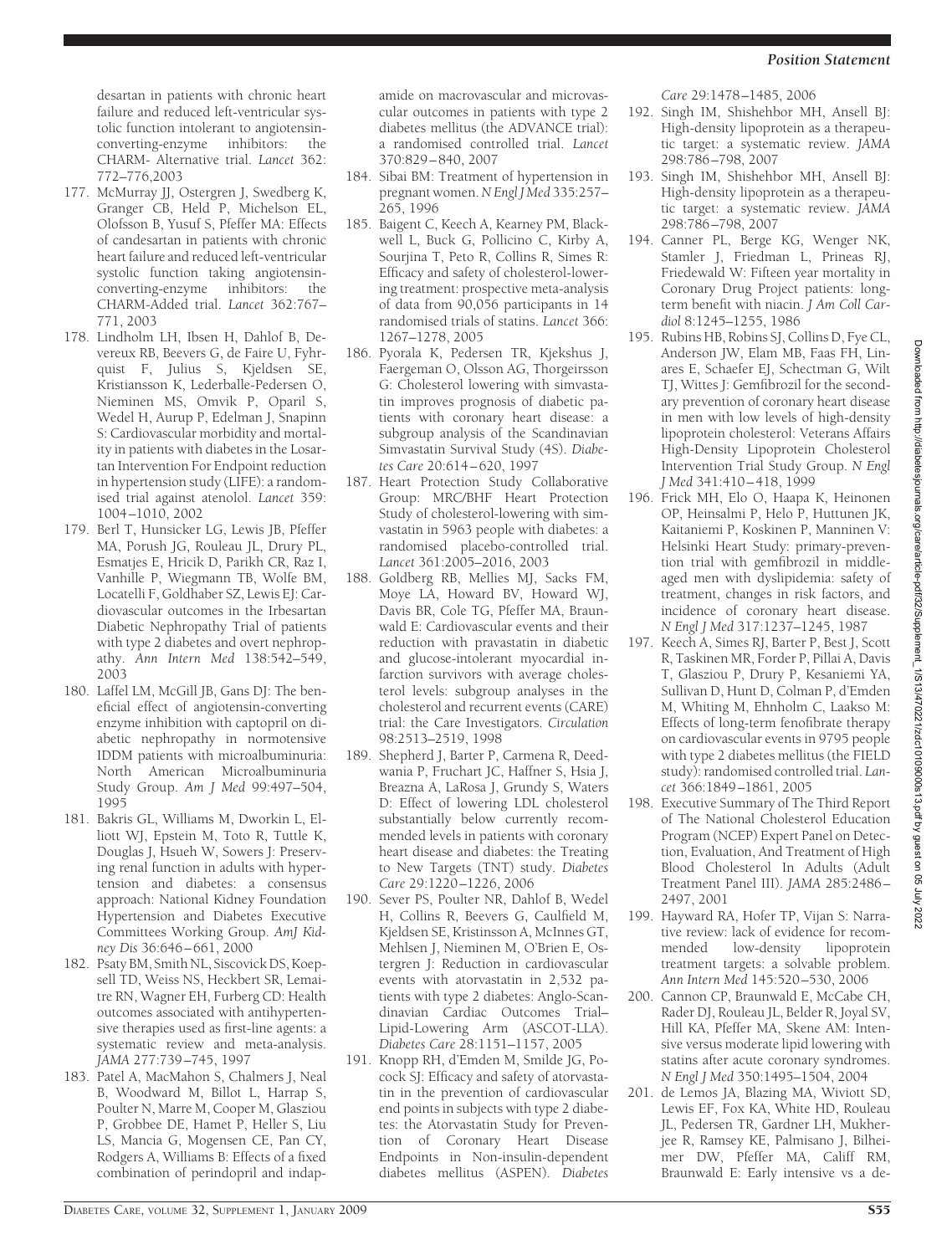layed conservative simvastatin strategy in patients with acute coronary syndromes: phase Z of the A to Z trial. *JAMA* 292:1307–1316, 2004

- 202. Nissen SE, Tuzcu EM, Schoenhagen P, Brown BG, Ganz P, Vogel RA, Crowe T, Howard G, Cooper CJ, Brodie B, Grines CL, DeMaria AN: Effect of intensive compared with moderate lipid-lowering therapy on progression of coronary atherosclerosis: a randomized controlled trial. *JAMA* 291:1071–1080, 2004
- 203. Grundy SM, Cleeman JI, Merz CN, Brewer HB Jr, Clark LT, Hunninghake DB, Pasternak RC, Smith SC Jr, Stone NJ: Implications of recent clinical trials for the National Cholesterol Education Program Adult Treatment Panel III guidelines. *Circulation* 110:227–239, 2004
- 204. Chasman DI, Posada D, Subrahmanyan L, Cook NR, Stanton VP Jr, Ridker PM: Pharmacogenetic study of statin therapy and cholesterol reduction. *JAMA* 291:2821–2827, 2004
- 205. Elam MB, Hunninghake DB, Davis KB, Garg R, Johnson C, Egan D, Kostis JB, Sheps DS, Brinton EA: Effect of niacin on lipid and lipoprotein levels and glycemic control in patients with diabetes and peripheral arterial disease: the ADMIT study: a randomized trial: Arterial Disease Multiple Intervention Trial. *JAMA* 284:1263–1270, 2000
- 206. Grundy SM, Vega GL, McGovern ME, Tulloch BR, Kendall DM, Fitz-Patrick D, Ganda OP, Rosenson RS, Buse JB, Robertson DD, Sheehan JP: Efficacy, safety, and tolerability of once-daily niacin for the treatment of dyslipidemia associated with type 2 diabetes: results of the assessment of diabetes control and evaluation of the efficacy of niaspan trial. *Arch Intern Med* 162:1568 –1576, 2002
- 207. Jones PH, and Davidson MH Reporting rate of rhabdomyolysis with fenofibrate  $+$  statin versus gemfibrozil  $+$  any statin. *Am J Cardiol* 95:120 –122, 2005
- 208. Brunzell JD, Davidson M, Furberg CD, GoldbergRB,HowardBV,Stein JH,Witztum JL: Lipoprotein management in patients with cardiometabolic risk: consensus statement from the American Diabetes Association and the American College of Cardiology Foundation. *Diabetes Care* 31:811– 822, 2008
- 209. Colhoun HM, Betteridge DJ, Durrington PN, Hitman GA, Neil HA, Livingstone SJ, Thomason MJ, Mackness MI, Charlton-Menys V, Fuller JH: Primary prevention of cardiovascular disease with atorvastatin in type 2 diabetes in the Collaborative Atorvastatin Diabetes Study (CARDS): multicentre randomised placebo-controlled trial. *Lancet* 364:685– 696, 2004
- 210. American Diabetes Association: Aspirin therapy in diabetes (Position Statement).

*Diabetes Care* 27 (Suppl. 1):S72–S73, 2004

- 211. Hayden M, Pignone M, Phillips C, Mulrow C: Aspirin for the primary prevention of cardiovascular events: a summary of the evidence for the U.S. Preventive Services Task Force. *Ann Intern Med* 136: 161–172, 2002
- 212. US Preventive Services Task Force: Aspirin for the primary prevention of cardiovascular events: recommendation and rationale. *Ann Intern Med* 136:157– 160, 2002
- 213. Antithrombotic Trialists Collaboration: Collaborative meta-analysis of randomised trials of antiplatelet therapy for prevention of death, myocardial infarction, and stroke in high risk patients. *BMJ* 324:71– 86, 2002
- 214. Smith SC Jr, Allen J, Blair SN, Bonow RO, Brass LM, Fonarow GC, Grundy SM, Hiratzka L, Jones D, Krumholz HM, Mosca L, Pasternak RC, Pearson T, Pfeffer MA, Taubert KA: AHA/ACC guidelines for secondary prevention for patients with coronary and other atherosclerotic vascular disease: 2006 update: endorsed by the National Heart, Lung, and Blood Institute. *Circulation* 113: 2363–2372, 2006
- 215. Campbell CL, Smyth S, Montalescot G, Steinhubl SR: Aspirin dose for the prevention of cardiovascular disease: a systematic review. *JAMA* 297:2018 –2024, 2007
- 216. Sacco M, Pellegrini F, Roncaglioni MC, Avanzini F, Tognoni G, Nicolucci A: Primary prevention of cardiovascular events with low-dose aspirin and vitamin E in type 2 diabetic patients: results of the Primary Prevention Project (PPP) trial. *Diabetes Care* 26:3264 –3272, 2003
- 217. Bhatt DL, Marso SP, Hirsch AT, Ringleb PA, Hacke W, Topol EJ: Amplified benefit of clopidogrel versus aspirin in patients with diabetes mellitus. *Am J Cardiol* 90:625– 628, 2002
- 218. American Diabetes Asociation: Smoking and diabetes (Position Statement). *Diabetes Care* 27 (Suppl. 1):S74 –S75, 2004
- 219. US Preventive Services Task Force: Counseling to prevent tobacco use and tobacco-related diseases: recommendation statement. Rockville, MD, Agency for Healthcare Research and Quality, 2003
- 220. Ranney L, Melvin C, Lux L, McClain E, Lohr KN: Systematic review: smoking cessation intervention strategies for adults and adults in special populations. *Ann Intern Med* 145:845– 856, 2006
- 221. Scognamiglio R, Negut C, Ramondo A, Tiengo A, Avogaro A: Detection of coronary artery disease in asymptomatic patients with type 2 diabetes mellitus. *J Am Coll Cardiol* 47:65–71, 2006
- 222. Boden WE, O'Rourke RA, Teo KK, Har-

tigan PM, Maron DJ, Kostuk WJ, Knudtson M, Dada M, Casperson P, Harris CL, Chaitman BR, Shaw L, Gosselin G, Nawaz S, Title LM, Gau G, Blaustein AS, Booth DC, Bates ER, Spertus JA, Berman DS, Mancini GB, Weintraub WS: Optimal medical therapy with or without PCI for stable coronary disease. *N Engl J Med* 356:1503–1516, 2007

- 223. Wackers FJ, Chyun DA, Young LH, Heller GV, Iskandrian AE, Davey JA, Barrett EJ, Taillefer R, Wittlin SD, Filipchuk N, Ratner RE, Inzucchi SE: Resolution of asymptomatic myocardial ischemia in patients with type 2 diabetes in the Detection of Ischemia in Asymptomatic Diabetics (DIAD) study. *Diabetes Care* 30:2892–2898, 2007
- 224. Braunwald E, Domanski MJ, Fowler SE, Geller NL, Gersh BJ, Hsia J, Pfeffer MA, Rice MM, Rosenberg YD, Rouleau JL: Angiotensin-converting-enzyme inhibition in stable coronary artery disease. *N Engl J Med* 351:2058 –2068, 2004
- 225. Effects of the angiotensin-receptor blocker telmisartan on cardiovascular events in high-risk patients intolerant to angiotensin-converting enzyme inhibitors: a randomised controlled trial. *Lancet* 372:1174 –1183, 2008
- 226. Garg JP, Bakris GL: Microalbuminuria: marker of vascular dysfunction, risk factor for cardiovascular disease. *Vasc Med* 7:35– 43, 2002
- 227. Klausen K, Borch-Johnsen K, Feldt-Rasmussen B, Jensen G, Clausen P, Scharling H, Appleyard M, Jensen JS: Very low levels of microalbuminuria are associated with increased risk of coronary heart disease and death independently of renal function, hypertension, and diabetes. *Circulation* 110:32–35, 2004
- 228. Gall MA, Hougaard P, Borch-Johnsen K, Parving HH: Risk factors for development of incipient and overt diabetic nephropathy in patients with non-insulin dependent diabetes mellitus: prospective, observational study. *BMJ* 314:783– 788, 1997
- 229. Ravid M, Lang R, Rachmani R, Lishner M: Long-term renoprotective effect of angiotensin-converting enzyme inhibition in non-insulin-dependent diabetes mellitus: a 7-year follow-up study. *Arch Intern Med* 156:286 –289, 1996
- 230. Reichard P, Nilsson BY, Rosenqvist U: The effect of long-term intensified insulin treatment on the development of microvascular complications of diabetes mellitus. *N Engl J Med* 329:304 –309, 1993
- 231. Effect of intensive therapy on the development and progression of diabetic nephropathy in the Diabetes Control and Complications Trial: the Diabetes Control and Complications (DCCT) Research Group. *Kidney Int* 47:1703–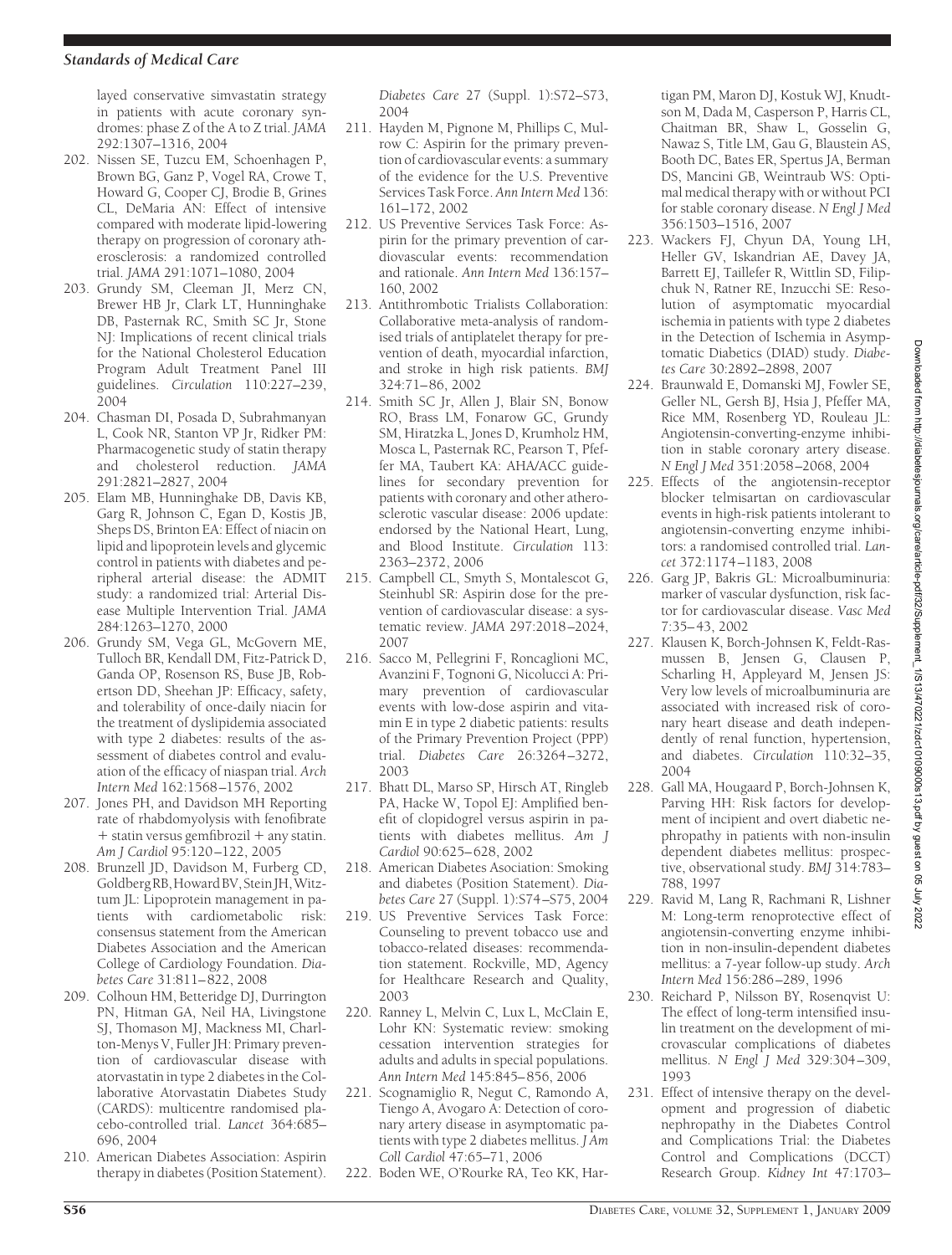1720, 1995

- 232. Lewis EJ, Hunsicker LG, Bain RP, Rohde RD: The effect of angiotensin-converting-enzyme inhibition on diabetic nephropathy: the Collaborative Study Group. *N Engl J Med* 329:1456 –1462, 1993
- 233. Remuzzi G, Macia M, Ruggenenti P: Prevention and treatment of diabetic renal disease in type 2 diabetes: the BENE-DICT study. *J Am Soc Nephrol* 17:S90 – S97, 2006
- 234. Lewis EJ, Hunsicker LG, Clarke WR, Berl T, Pohl MA, Lewis JB, Ritz E, Atkins RC, Rohde R, Raz I: Renoprotective effect of the angiotensin-receptor antagonist irbesartan in patients with nephropathy due to type 2 diabetes. *N Engl J Med* 345:851– 860, 2001
- 235. Brenner BM, Cooper ME, de Zeeuw D, Keane WF, Mitch WE, Parving HH, Remuzzi G, Snapinn SM, Zhang Z, Shahinfar S: Effects of losartan on renal and cardiovascular outcomes in patients with type 2 diabetes and nephropathy. *N Engl J Med* 345:861– 869, 2001
- 236. Parving HH, Lehnert H, Brochner-Mortensen J, Gomis R, Andersen S, Arner P: The effect of irbesartan on the development of diabetic nephropathy in patients with type 2 diabetes. *N Engl J Med* 345:870 – 878, 2001
- 237. Pepine CJ, Handberg EM, Cooper-De-Hoff RM, Marks RG, Kowey P, Messerli FH, Mancia G, Cangiano JL, Garcia-Barreto D, Keltai M, Erdine S, Bristol HA, Kolb HR, Bakris GL, Cohen JD, Parmley WW: A calcium antagonist vs a non-calcium antagonist hypertension treatment strategy for patients with coronary artery disease: the International Verapamil-Trandolapril study (INVEST): a randomized controlled trial. *JAMA* 290:2805–2816, 2003
- 238. Bakris GL, Siomos M, Richardson D, Janssen I, Bolton WK, Hebert L, Agarwal R, Catanzaro D: ACE inhibition or angiotensin receptor blockade: impact on potassium in renal failure: VAL-K Study Group. *Kidney Int* 58:2084 –2092, 2000
- 239. Mogensen CE, Neldam S, Tikkanen I, Oren S, Viskoper R, Watts RW, Cooper ME: Randomised controlled trial of dual blockade of renin-angiotensin system in patients with hypertension, microalbuminuria, and non-insulin dependent diabetes: the candesartan and lisinopril microalbuminuria (CALM) study. *BMJ* 321:1440 –1444, 2000
- 240. Schjoedt KJ, Jacobsen P, Rossing K, Boomsma F, Parving HH: Dual blockade of the renin-angiotensin-aldosterone system in diabetic nephropathy: the role of aldosterone. *Horm Metab Res* 37 (Suppl. 1):4 – 8, 2005
- 241. Schjoedt KJ, Rossing K, Juhl TR, Boomsma F, Rossing P, Tarnow L, Parving HH: Beneficial impact of spironolac-

tone in diabetic nephropathy. *Kidney Int* 68:2829 –2836, 2005

- 242. Parving HH, Persson F, Lewis JB, Lewis EJ, Hollenberg NK: Aliskiren combined with losartan in type 2 diabetes and nephropathy. *N Engl J Med* 358:2433– 2446, 2008
- 243. Pijls LT, de Vries H, Donker AJ, van Eijk JT: The effect of protein restriction on albuminuria in patients with type 2 diabetes mellitus: a randomized trial. *Nephrol Dial Transplant* 14:1445–1453, 1999
- 244. Pedrini MT, Levey AS, Lau J, Chalmers TC, Wang PH: The effect of dietary protein restriction on the progression of diabetic and nondiabetic renal diseases: a meta-analysis. *Ann Intern Med* 124:627– 632, 1996
- 245. Hansen HP, Tauber-Lassen E, Jensen BR, Parving HH: Effect of dietary protein restriction on prognosis in patients with diabetic nephropathy. *Kidney Int* 62:220 –228, 2002
- 246. Kasiske BL, Lakatua JD, Ma JZ, Louis TA: A meta-analysis of the effects of dietary protein restriction on the rate of decline in renal function. *Am J Kidney Dis* 31: 954 –961, 1998
- 247. Eknoyan G, Hostetter T, Bakris GL, Hebert L, Levey AS, Parving HH, Steffes MW, Toto R: Proteinuria and other markers of chronic kidney disease: a position statement of the national kidney foundation (NKF) and the national institute of diabetes and digestive and kidney diseases (NIDDK). *Am J Kidney Dis* 42: 617– 622, 2003
- 248. Levey AS, Coresh J, Balk E, Kausz AT, Levin A, Steffes MW, Hogg RJ, Perrone RD, Lau J, Eknoyan G: National Kidney Foundation practice guidelines for chronic kidney disease: evaluation, classification, and stratification. *Ann Intern Med* 139:137–147, 2003
- 249. Kramer H, Molitch ME: Screening for kidney disease in adults with diabetes. *Diabetes Care* 28:1813–1816, 2005
- 250. Kramer HJ, Nguyen QD, Curhan G, Hsu CY: Renal insufficiency in the absence of albuminuria and retinopathy among adults with type 2 diabetes mellitus. *JAMA* 289:3273–3277, 2003
- 251. Tsalamandris C, Allen TJ, Gilbert RE, Sinha A, Panagiotopoulos S, Cooper ME, Jerums G: Progressive decline in renal function in diabetic patients with and without albuminuria. *Diabetes* 43:649 – 655, 1994
- 252. Levey AS, Bosch JP, Lewis JB, Greene T, Rogers N, Roth D: A more accurate method to estimate glomerular filtration rate from serum creatinine: a new prediction equation: Modification of Diet in Renal Disease Study Group. *Ann Intern Med* 130:461– 470, 1999
- 253. Levinsky NG: Specialist evaluation in chronic kidney disease: too little, too late. *Ann Intern Med* 137:542–543, 2002
- 254. American Diabetes Association: Nephropathy in diabetes (Position Statement). *Diabetes Care* 27 (Suppl. 1):S79 – S83, 2004
- 255. Klein R: Hyperglycemia and microvascular and macrovascular disease in diabetes. *Diabetes Care* 18:258 –268, 1995
- 256. Estacio RO, McFarling E, Biggerstaff S, Jeffers BW, Johnson D, Schrier RW: Overt albuminuria predicts diabetic retinopathy in Hispanics with NIDDM. *Am J Kidney Dis* 31:947–953, 1998
- 257. Leske MC, Wu SY, Hennis A, Hyman L, Nemesure B, Yang L, Schachat AP: Hyperglycemia, blood pressure, and the 9-year incidence of diabetic retinopathy: the Barbados Eye Studies.*Ophthalmology* 112:799 – 805, 2005
- 258. Fong DS, Aiello LP, Ferris FL III, Klein R: Diabetic retinopathy. *Diabetes Care* 27: 2540 –2553, 2004
- 259. DCCT: Effect of pregnancy on microvascular complications in the diabetes control and complications trial: The Diabetes Control and Complications Trial Research Group. *Diabetes Care* 23: 1084 –1091, 2000
- 260. The Diabetic Retinopathy Study (DRS) Research Group: Preliminary report on the effects of photocoagulation therapy: DRS Report #1. *Am J Ophthalmol* 81: 383–396, 1976
- 261. Photocoagulation for diabetic macular edema: Early Treatment Diabetic Retinopathy Study report number 1: Early Treatment Diabetic Retinopathy Study Research Group. *Arch Ophthalmol* 103: 1796 –1806, 1985
- 262. Klein R, Klein BE, Moss SE, Davis MD, DeMets DL: The Wisconsin epidemiologic study of diabetic retinopathy. II. Prevalence and risk of diabetic retinopathy when age at diagnosis is less than 30 years. *Arch Ophthalmol* 102:520 –526, 1984
- 263. Harris MI, Klein R, Welborn TA, Knuiman MW: Onset of NIDDM occurs at least 4 –7 yr before clinical diagnosis. *Diabetes Care* 15:815– 819, 1992
- 264. Vijan S, Hofer TP, Hayward RA: Costutility analysis of screening intervals for diabetic retinopathy in patients with type 2 diabetes mellitus. *JAMA* 283:889 – 896, 2000
- 265. Klein R: Screening interval for retinopathy in type 2 diabetes. *Lancet* 361:190 – 191, 2003
- 266. Younis N, Broadbent DM, Vora JP, Harding SP: Incidence of sight-threatening retinopathy in patients with type 2 diabetes in the Liverpool Diabetic Eye Study: a cohort study. *Lancet* 361:195– 200, 2003
- 267. Ahmed J, Ward TP, Bursell SE, Aiello LM, Cavallerano JD, Vigersky RA: The sensitivity and specificity of nonmydriatic digital stereoscopic retinal imaging in detecting diabetic retinopathy. *Diabe-*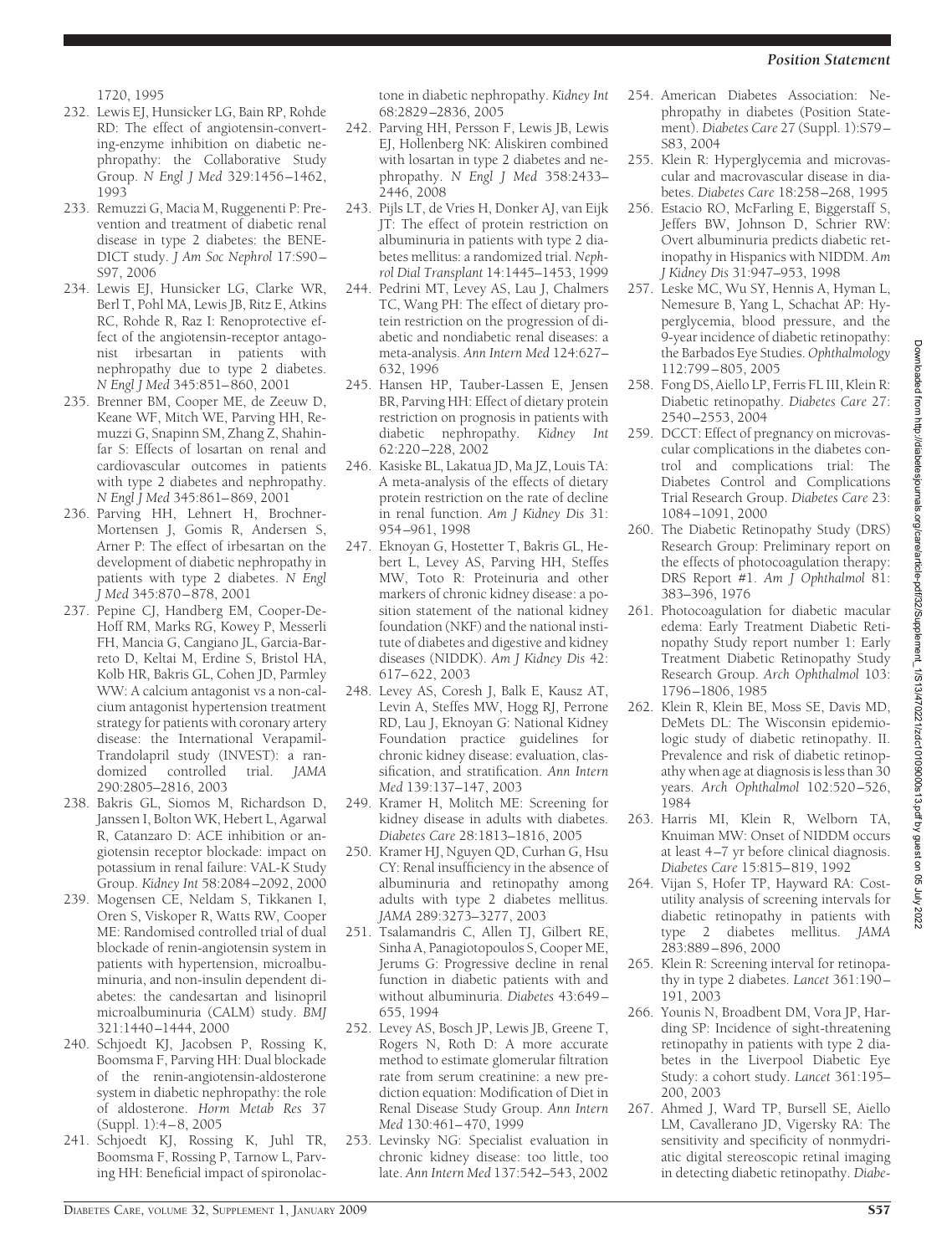*tes Care* 29:2205–2209, 2006

- 268. American Diabetes Association: Retinopathy in diabetes. *Diabetes Care* 27 (Suppl. 1):S84 –S87, 2004
- 269. Ciulla TA, Amador AG, Zinman B: Diabetic retinopathy and diabetic macular edema: pathophysiology, screening, and novel therapies. *Diabetes Care* 26:2653– 2664, 2003
- 270. Boulton AJ, Vinik AI, Arezzo JC, Bril V, Feldman EL, Freeman R, Malik RA, Maser RE, Sosenko JM, Ziegler D: Diabetic neuropathies: a statement by the American Diabetes Association. *Diabetes Care* 28:956 –962, 2005
- 271. Vinik AI, Maser RE, Mitchell BD, Freeman R: Diabetic autonomic neuropathy. *Diabetes Care* 26:1553–1579, 2003
- 272. Boulton AJ, Armstrong DG, Albert SF, Frykberg RG, Hellman R, Kirkman MS, Lavery LA, Lemaster JW, Mills JL Sr, Mueller MJ, Sheehan P, Wukich DK: Comprehensive foot examination and risk assessment: a report of the task force of the foot care interest group of the American Diabetes Association, with endorsement by the American Association of Clinical Endocrinologists. *Diabetes Care* 31:1679 –1685, 2008
- 273. American Diabetes Association: Peripheral arterial disease in people with diabetes (Consensus Statement). *Diabetes Care* 26:3333–3341, 2003
- 274. American Diabetes Association: Consensus Development Conference on Diabetic Foot Wound Care: 7-8 April 1999, Boston, Massachusetts. *Diabetes Care* 22:1354 –1360, 1999
- 275. Silverstein J, Klingensmith G, Copeland KC, Plotnick L, Kaufman F, Laffel L, Deeb LC, Grey M, Anderson BJ, Holzmeister LA, Clark NG: Care of children and adolescents with type 1 diabetes mellitus: a statement of the American Diabetes Association. *Diabetes Care* 28: 186 –212, 2005
- 276. Northam EA, Anderson PJ, Werther GA, Warne GL, Adler RG, Andrewes D: Neuropsychological complications of IDDM in children 2 years after disease onset. *Diabetes Care* 21:379 –384, 1998
- 277. Rovet J, Alvarez M: Attentional functioning in children and adolescents with IDDM. *Diabetes Care* 20:803– 810, 1997
- 278. Bjorgaas M, Gimse R, Vik T, Sand T: Cognitive function in type 1 diabetic children with and without episodes of severe hypoglycaemia. *Acta Paediatr* 86: 148 –153, 1997
- 279. Doyle EA, Weinzimer SA, Steffen AT, Ahern JA, Vincent M, Tamborlane WV: A randomized, prospective trial comparing the efficacy of continuous subcutaneous insulin infusion with multiple daily injections using insulin glargine. *Diabetes Care* 27:1554 –1558, 2004
- 280. Nimri R, Weintrob N, Benzaquen H, Ofan R, Fayman G, Phillip M: Insulin

pump therapy in youth with type 1 diabetes: a retrospective paired study. *Pediatrics* 117:2126 –2131, 2006

- 281. Krantz JS, Mack WJ, Hodis HN, Liu CR, Liu CH, Kaufman FR: Early onset of subclinical atherosclerosis in young persons with type 1 diabetes. *J Pediatr* 145:452– 457, 2004
- 282. Jarvisalo MJ, Putto-Laurila A, Jartti L, Lehtimaki T, Solakivi T, Ronnemaa T, Raitakari OT: Carotid artery intima-media thickness in children with type 1 diabetes. *Diabetes* 51:493– 498, 2002
- 283. Haller MJ, Samyn M, Nichols WW, Brusko T, Wasserfall C, Schwartz RF, Atkinson M, Shuster JJ, Pierce GL, Silverstein JH: Radial artery tonometry demonstrates arterial stiffness in children with type 1 diabetes. *Diabetes Care* 27:2911–2917, 2004
- 284. Orchard TJ, Forrest KY, Kuller LH, Becker DJ: Lipid and blood pressure treatment goals for type 1 diabetes: 10 year incidence data from the Pittsburgh Epidemiology of Diabetes Complications Study. *Diabetes Care* 24:1053– 1059, 2001
- 285. Kavey RE, Allada V, Daniels SR, Hayman LL, McCrindle BW, Newburger JW, Parekh RS, Steinberger J: Cardiovascular risk reduction in high-risk pediatric patients: a scientific statement from the American Heart Association Expert Panel on Population and Prevention Science; the Councils on Cardiovascular Disease in the Young, Epidemiology and Prevention, Nutrition, Physical Activity and Metabolism, High Blood Pressure Research, Cardiovascular Nursing, and the Kidney in Heart Disease; and the Interdisciplinary Working Group on Quality of Care and Outcomes Research: endorsed by the American Academy of Pediatrics. *Circulation* 114:2710 –2738, 2006
- 286. McCrindle BW, Urbina EM, Dennison BA, Jacobson MS, Steinberger J, Rocchini AP, Hayman LL, Daniels SR: Drug therapy of high-risk lipid abnormalities in children and adolescents: a scientific statement from the American Heart Association Atherosclerosis, Hypertension, and Obesity in Youth Committee, Council of Cardiovascular Disease in the Young, with the Council on Cardiovascular Nursing. *Circulation* 115:1948 – 1967, 2007
- 287. Salo P, Viikari J, Hamalainen M, Lapinleimu H, Routi T, Ronnemaa T, Seppanen R, Jokinen E, Valimaki I, Simell O: Serum cholesterol ester fatty acids in 7- and 13-month-old children in a prospective randomized trial of a low-saturated fat, low-cholesterol diet: the STRIP baby project: Special Turku coronary Risk factor Intervention Project for children. *Acta Paediatr* 88:505–512, 1999
- 288. Efficacy and safety of lowering dietary

intake of fat and cholesterol in children with elevated low-density lipoprotein cholesterol: the Dietary Intervention Study in Children (DISC): the Writing Group for the DISC Collaborative Research Group. *JAMA* 273:1429 –1435, 1995

- 289. McCrindle BW, Ose L, Marais AD: Efficacy and safety of atorvastatin in children and adolescents with familial hypercholesterolemia or severe hyperlipidemia: a multicenter, randomized, placebo-controlled trial. *J Pediatr* 143:74 – 80, 2003
- 290. de Jongh S, Lilien MR, op't RJ, Stroes ES, Bakker HD, Kastelein JJ: Early statin therapy restores endothelial function in children with familial hypercholesterolemia. *J Am Coll Cardiol* 40:2117–2121, 2002
- 291. Wiegman A, Hutten BA, de Groot E, Rodenburg J, Bakker HD, Buller HR, Sijbrands EJ, Kastelein JJ: Efficacy and safety of statin therapy in children with<br>familial hypercholesterolemia: a hypercholesterolemia: randomized controlled trial. *JAMA* 292: 331–337, 2004
- 292. Holmes GK: Screening for coeliac disease in type 1 diabetes. *Arch Dis Child* 87:495– 498, 2002
- 293. Rewers M, Liu E, Simmons J, Redondo MJ, Hoffenberg EJ: Celiac disease associated with type 1 diabetes mellitus. *Endocrinol Metab Clin North Am* 33:197– 214, 2004
- 294. Roldan MB, Alonso M, Barrio R: Thyroid autoimmunity in children and adolescents with type 1 diabetes mellitus. *Diabetes Nutr Metab* 12:27–31, 1999
- 295. Kordonouri O, Deiss D, Danne T, Dorow A, Bassir C, Gruters-Kieslich A: Predictivity of thyroid autoantibodies for the development of thyroid disorders in children and adolescents with type 1 diabetes. *Diabet Med* 19:518 –521, 2002
- 296. Mohn A, Di Michele S, Di Luzio R, Tumini S, Chiarelli F: The effect of subclinical hypothyroidism on metabolic control in children and adolescents with type 1 diabetes mellitus. *Diabet Med* 19:  $70 - 73, 2002$
- 297. Chase HP, Garg SK, Cockerham RS, Wilcox WD, Walravens PA: Thyroid hormone replacement and growth of children with subclinical hypothyroid-<br>ism and diabetes. Diabet Med ism and diabetes. 7:299 –303, 1990
- 298. Eppens MC, Craig ME, Cusumano J, Hing S, Chan AK, Howard NJ, Silink M, Donaghue KC: Prevalence of diabetes complications in adolescents with type 2 compared with type 1 diabetes. *Diabetes Care* 29:1300 –1306, 2006
- 299. Kitzmiller JL, Gavin LA, Gin GD, Jovanovic-Peterson L, Main EK, Zigrang WD: Preconception care of diabetes: glycemic control prevents congenital anomalies. *JAMA* 265:731–736, 1991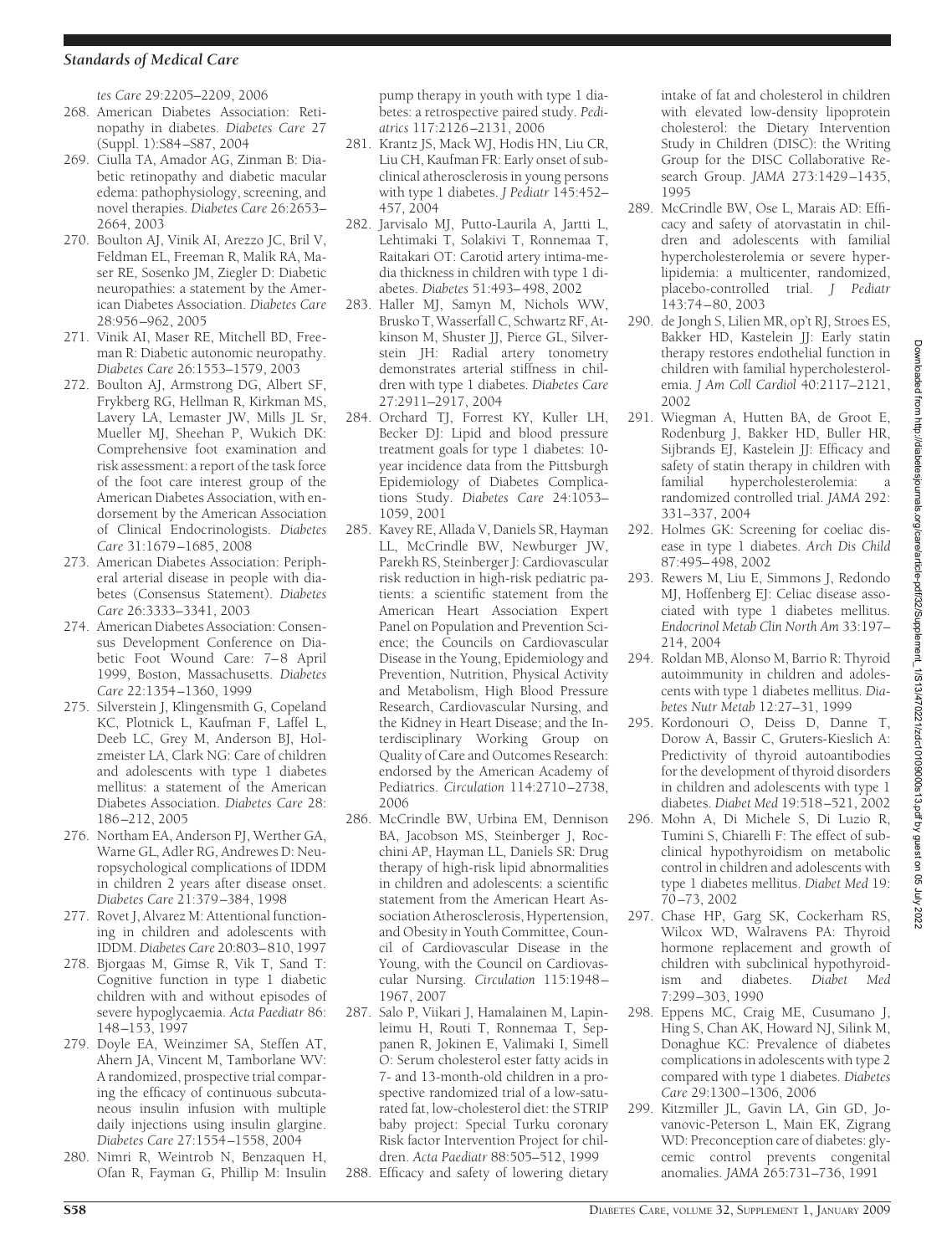- 300. Goldman JA, Dicker D, Feldberg D, Yeshaya A, Samuel N, Karp M: Pregnancy outcome in patients with insulin-dependent diabetes mellitus with preconceptional diabetic control: a comparative study. *AmJ Obstet Gynecol* 155:293–297, 1986
- 301. Rosenn B, Miodovnik M, Combs CA, Khoury J, Siddiqi TA: Pre-conception management of insulin-dependent diabetes: improvement of pregnancy outcome. *Obstet Gynecol* 77:846 – 849, 1991
- 302. Tchobroutsky C, Vray MM, Altman JJ: Risk/benefit ratio of changing late obstetrical strategies in the management of insulin-dependent diabetic pregnancies: a comparison between 1971–1977 and 1978 –1985 periods in 389 pregnancies. *Diabete Metab* 17:287–294, 1991
- 303. Willhoite MB, Bennert HW Jr, Palomaki GE, Zaremba MM, Herman WH, Williams JR, Spear NH: The impact of preconception counseling on pregnancy outcomes: the experience of the Maine Diabetes in Pregnancy Program.*Diabetes Care* 16:450 – 455, 1993
- 304. Cooper WO, Hernandez-Diaz S, Arbogast PG, Dudley JA, Dyer S, Gideon PS, Hall K, Ray WA: Major congenital malformations after first-trimester exposure to ACE inhibitors. *N Engl J Med* 354:2443–2451, 2006
- 305. Kitzmiller JL, Buchanan TA, Kjos S, Combs CA, Ratner RE: Pre-conception care of diabetes, congenital malformations, and spontaneous abortions. *Diabetes Care* 19:514 –541, 1996
- 306. American Diabetes Association: Preconception care of women with diabetes (Position Statement). *Diabetes Care* 27 (Suppl. 1):S76 –S78, 2004
- 307. Brown AF, Mangione CM, Saliba D, Sarkisian CA: Guidelines for improving the care of the older person with diabetes mellitus. *J Am Geriatr Soc* 51:S265– S280, 2003
- 308. Curb JD, Pressel SL, Cutler JA, Savage PJ, Applegate WB, Black H, Camel G, Davis BR, Frost PH, Gonzalez N, Guthrie G, Oberman A, Rutan GH, Stamler J: Effect of diuretic-based antihypertensive treatment on cardiovascular disease risk in older diabetic patients with isolated systolic hypertension: Systolic Hypertension in the Elderly Program Cooperative Research Group. *JAMA* 276:1886 – 1892, 1996
- 309. Beckett NS, Peters R, Fletcher AE, Staessen JA, Liu L, Dumitrascu D, Stoyanovsky V, Antikainen RL, Nikitin Y, Anderson C, Belhani A, Forette F, Rajkumar C, Thijs L, Banya W, Bulpitt CJ: Treatment of hypertension in patients 80 years of age or older. *N Engl J Med* 358:1887–1898, 2008
- 310. Clement S, Braithwaite SS, Magee MF, Ahmann A, Smith EP, Schafer RG, Hirsh

IB: Management of diabetes and hyperglycemia in hospitals. *Diabetes Care* 27: 553–591, 2004

- 311. American Association of Clinical Endocrinologists: Inpatient diabetes and metabolic control: conference proceedings. *Endocr Pract* 10 (Suppl. 2):1–108, 2004
- 312. Garber AJ, Moghissi ES, Bransome ED Jr, Clark NG, Clement S, Cobin RH, Furnary AP, Hirsch IB, Levy P, Roberts R, van den BG, Zamudio V: American College of Endocrinology position statement on inpatient diabetes and metabolic control. *EndocrPract* 10 (Suppl. 2):4 –9, 2004
- 313. ACE/ADA Task Force on Inpatient Diabetes: American College of Endocrinology and American Diabetes Association Consensus statement on inpatient diabetes and glycemic control: a call to action. *Diabetes Care* 29:1955–1962, 2006
- 314. Centers for Disease Control and Prevention: Hospitalizations for Diabetes as Any-Listed Diagnosis. National Diabetes Surveillance System. Atlanta, Georgia, Centers for Disease Control and Prevention, 2003
- 315. Pomposelli JJ, Baxter JK III, Babineau TJ, Pomfret EA, Driscoll DF, Forse RA, Bistrian BR: Early postoperative glucose control predicts nosocomial infection rate in diabetic patients. *J Parenter Enteral Nutr* 22:77– 81, 1998
- 316. Umpierrez GE, Isaacs SD, Bazargan N, You X, Thaler LM, Kitabchi AE: Hyperglycemia: an independent marker of inhospital mortality in patients with undiagnosed diabetes. *J Clin Endocrinol Metab* 87:978 –982, 2002
- 317. Capes SE, Hunt D, Malmberg K, Gerstein HC: Stress hyperglycaemia and increased risk of death after myocardial infarction in patients with and without diabetes: a systematic overview. *Lancet* 355:773–778, 2000
- 318. Bolk J, van der PT, Cornel JH, Arnold AE, Sepers J, Umans VA: Impaired glucose metabolism predicts mortality after a myocardial infarction. *Int J Cardiol* 79: 207–214, 2001
- 319. Malmberg K: Prospective randomised study of intensive insulin treatment on long term survival after acute myocardial infarction in patients with diabetes mellitus: DIGAMI (Diabetes Mellitus, Insulin Glucose Infusion in Acute Myocardial Infarction) Study Group. *BMJ* 314:1512–1515, 1997
- 320. Malmberg K, Ryden L, Efendic S, Herlitz J, Nicol P, Waldenstrom A, Wedel H, Welin L: Randomized trial of insulinglucose infusion followed by subcutaneous insulin treatment in diabetic patients with acute myocardial infarction (DIGAMI study): effects on mortality at 1 year. *J Am Coll Cardiol* 26:57– 65, 1995
- 321. Malmberg K, Ryden L, Wedel H, Birke-

land K, Bootsma A, Dickstein K, Efendic S, Fisher M, Hamsten A, Herlitz J, Hildebrandt P, MacLeod K, Laakso M, Torp-Pedersen C, Waldenstrom A: Intense metabolic control by means of insulin in patients with diabetes mellitus and acute myocardial infarction (DIGAMI 2): effects on mortality and morbidity. *Eur Heart J* 26:650 – 661, 2005

- 322. Mehta SR, Yusuf S, Diaz R, Zhu J, Pais P, Xavier D, Paolasso E, Ahmed R, Xie C, Kazmi K, Tai J, Orlandini A, Pogue J, Liu L: Effect of glucose-insulin-potassium infusion on mortality in patients with acute ST-segment elevation myocardial infarction: the CREATE-ECLA randomized controlled trial. *JAMA* 293: 437– 446, 2005
- 323. Cheung NW, Wong VW, McLean M: The hyperglycemia: intensive insulin infusion in infarction (HI-5) study: a randomized controlled trial of insulin infusion therapy for myocardial infarction. *Diabetes Care* 29:765–770, 2006
- 324. Furnary AP, Gao G, Grunkemeier GL, Wu Y, Zerr KJ, Bookin SO, Floten HS, Starr A: Continuous insulin infusion reduces mortality in patients with diabetes undergoing coronary artery bypass grafting. *J Thorac Cardiovasc Surg* 125: 1007–1021, 2003
- 325. Furnary AP, Zerr KJ, Grunkemeier GL, Starr A: Continuous intravenous insulin infusion reduces the incidence of deep sternal wound infection in diabetic patients after cardiac surgical procedures. *Ann Thorac Surg* 67:352–360, 1999
- 326. Golden SH, Peart-Vigilance C, Kao WH, Brancati FL: Perioperative glycemic control and the risk of infectious complications in a cohort of adults with diabetes. *Diabetes Care* 22:1408 –1414, 1999
- 327. Zerr KJ, Furnary AP, Grunkemeier GL, Bookin S, Kanhere V, Starr A: Glucose control lowers the risk of wound infection in diabetics after open heart operations. *Ann Thorac Surg* 63:356 –361, 1997
- 328. van den BG, Wouters P, Weekers F, Verwaest C, Bruyninckx F, Schetz M, Vlasselaers D, Ferdinande P, Lauwers P, Bouillon R: Intensive insulin therapy in the critically ill patients. *N Engl J Med* 345:1359 –1367, 2001
- 329. van den BG, Wouters PJ, Bouillon R, Weekers F, Verwaest C, Schetz M, Vlasselaers D, Ferdinande P, Lauwers P: Outcome benefit of intensive insulin therapy in the critically ill: insulin dose versus glycemic control. *Crit Care Med* 31:359 –366, 2003
- 330. van den BG, Wilmer A, Hermans G, Meersseman W, Wouters PJ, Milants I, Van Wijngaerden E, Bobbaers H, Bouillon R: Intensive insulin therapy in the medical ICU. *N Engl J Med* 354:449 – 461, 2006
- 331. Brunkhorst FM, Engel C, Bloos F, Meier-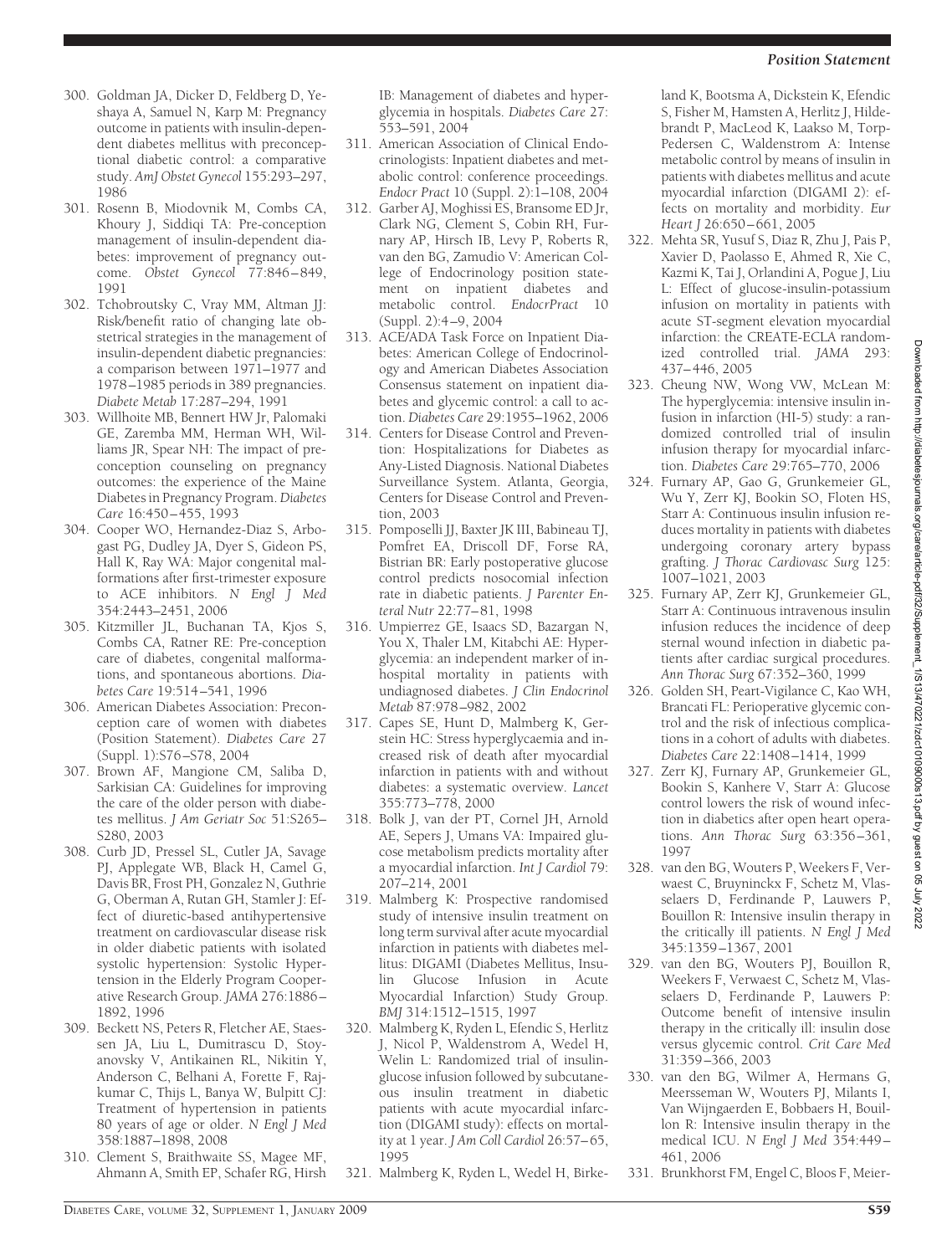Hellmann A, Ragaller M, Weiler N, Moerer O, Gruendling M, Oppert M, Grond S, Olthoff D, Jaschinski U, John S, Rossaint R, Welte T, Schaefer M, Kern P, Kuhnt E, Kiehntopf M, Hartog C, Natanson C, Loeffler M, Reinhart K: Intensive insulin therapy and pentastarch resuscitation in severe sepsis. *N Engl J Med* 358:125–139, 2008

- 332. Pittas AG, Siegel RD, Lau J: Insulin therapy for critically ill hospitalized patients: a meta-analysis of randomized controlled trials. *Arch Intern Med* 164:2005– 2011, 2004
- 333. Wiener RS, Wiener DC, Larson RJ: Benefits and risks of tight glucose control in critically ill adults: a meta-analysis. *JAMA* 300:933–944, 2008
- 334. Krinsley J: Glycemic control in critically ill patients: Leuven and beyond. *Chest* 132:1–2, 2007
- 335. Miller CD, Phillips LS, Ziemer DC, Gallina DL, Cook CB, El Kebbi IM: Hypoglycemia in patients with type 2 diabetes mellitus. *Arch Intern Med* 161: 1653–1659, 2001
- 336. Misbin RI, Green L, Stadel BV, Gueriguian JL, Gubbi A, Fleming GA: Lactic acidosis in patients with diabetes treated with metformin. *N Engl J Med* 338:265– 266, 1998
- 337. Misbin RI: The phantom of lactic acidosis due to metformin in patients with diabetes. *Diabetes Care* 27:1791–1793, 2004
- 338. Salpeter SR, Greyber E, Pasternak GA, Salpeter EE: Risk of fatal and nonfatal lactic acidosis with metformin use in type 2 diabetes mellitus: systematic review and meta-analysis. *Arch Intern Med* 163:2594 –2602, 2003
- 339. Queale WS, Seidler AJ, Brancati FL: Glycemic control and sliding scale insulin use in medical inpatients with diabetes mellitus. *Arch Intern Med* 157:545–552, 1997
- 340. Gearhart JG, Duncan JL, III, Replogle WH, Forbes RC, Walley EJ: Efficacy of sliding-scale insulin therapy: a comparison with prospective regimens. *Fam Pract Res J* 14:313–322, 1994
- 341. Walts LF, Miller J, Davidson MB, Brown J: Perioperative management of diabetes mellitus. *Anesthesiology* 55:104 –109, 1981
- 342. Umpierrez GE, Smiley D, Zisman A, Prieto LM, Palacio A, Ceron M, Puig A, Mejia R: Randomized study of basal-bolus insulin therapy in the inpatient management of patients with type 2 diabetes (RABBIT 2 trial). *Diabetes Care* 30: 2181–2186, 2007
- 343. Schmeltz LR, DeSantis AJ, Schmidt K, O'Shea-Mahler E, Rhee C, Brandt S, Peterson S, Molitch ME: Conversion of intravenous insulin infusions to subcutaneously administered insulin glargine in patients with hyperglycemia. *Endocr*

*Pract* 12:641– 650, 2006

- 344. Shilo S, Berezovsky S, Friedlander Y, Sonnenblick M: Hypoglycemia in hospitalized nondiabetic older patients. *J Am Geriatr Soc* 46:978 –982, 1998
- 345. Fischer KF, Lees JA, Newman JH: Hypoglycemia in hospitalized patients: causes and outcomes. *N Engl J Med* 315:1245– 1250, 1986
- 346. Markovitz LJ, Wiechmann RJ, Harris N, Hayden V, Cooper J, Johnson G, Harelstad R, Calkins L, Braithwaite SS: Description and evaluation of a glycemic management protocol for patients with diabetes undergoing heart surgery. *EndocrPract* 8:10 –18, 2002
- 347. Levetan CS, Salas JR, Wilets IF, Zumoff B: Impact of endocrine and diabetes team consultation on hospital length of stay for patients with diabetes. *Am J Med* 99:22–28, 1995
- 348. Levetan CS, Passaro MD, Jablonski KA, Ratner RE: Effect of physician specialty on outcomes in diabetic ketoacidosis. *Diabetes Care* 22:1790 –1795, 1999
- 349. Koproski J, Pretto Z, Poretsky L: Effects of an intervention by a diabetes team in hospitalized patients with diabetes. *Diabetes Care* 20:1553–1555, 1997
- 350. Furnary AP, Braithwaite SS: Effects of outcome on in-hospital transition from intravenous insulin infusion to subcutaneous therapy. *Am J Cardiol* 98:557– 564, 2006
- 351. American Diabetes Association: Diabetes nutrition recommendations for health care institutions (Position Statement). *Diabetes Care* 27 (Suppl. 1):S55– S57, 2004
- 352. Boucher JL, Swift CS, Franz MJ, Kulkarni K, Schafer RG, Pritchett E, Clark NG: Inpatient management of diabetes and hyperglycemia: implications for nutrition practice and the food and nutrition professional. *J Am Diet Assoc* 107:105–111, 2007
- 353. American Diabetes Association: Diabetes care in the school and day care setting. *Diabetes Care* 29 (Suppl. 1):S49 – S55, 2006
- 354. National Diabetes Education Program: Helping the student with diabetes succeed: a guide for school personnel (article online), 2006. Available from http:// www.ndep.nih.gov/resources/school.htm
- 355. American Diabetes Association: Diabetes care tasks at school: what key personnel need to know (article online), 2005. Available from http://diabetes.org
- 356. American Diabetes Association: Diabetes care at diabetes camps. *Diabetes Care* 29 (Suppl. 1):S56 –S58, 2006
- 357. American Diabetes Association: Diabetes management in correctional institutions. *Diabetes Care* 29 (Suppl. 1):S59 – S66, 2006
- 358. American Diabetes Association Statement on Emergency and Disaster Preparedness: a report of the Disaster Response Task Force. *Diabetes Care* 30: 2395–2398, 2007
- 359. Cefalu WT, Smith SR, Blonde L, Fonseca V: The Hurricane Katrina aftermath and its impact on diabetes care: observations from "ground zero": lessons in disaster preparedness of people with diabetes. *Diabetes Care* 29:158 –160, 2006
- 360. American Diabetes Association: Hypoglycemia and employment/licensure. *Diabetes Care* 29 (Suppl. 1):S67, 2006
- 361. American Diabetes Association: Thirdparty reimbursement for diabetes care, self-management education, and supplies. *Diabetes Care* 29 (Suppl. 1):S68 – S69, 2006
- 362. Saydah SH, Fradkin J, Cowie CC: Poor control of risk factors for vascular disease among adults with previously diagnosed diabetes. *JAMA* 291:335–342, 2004
- 363. Clark CM Jr, Snyder JW, Meek RL, Stutz LM, Parkin CG: A systematic approach to risk stratification and intervention within a managed care environment improves diabetes outcomes and patient satisfaction. *Diabetes Care* 24:1079 – 1086, 2001
- 364. Meigs JB, Cagliero E, Dubey A, Murphy-Sheehy P, Gildesgame C, Chueh H, Barry MJ, Singer DE, Nathan DM: A controlled trial of web-based diabetes disease management: the MGH diabetes primary care improvement project. *Diabetes Care* 26:750 –757, 2003
- 365. O'Connor PJ, Desai J, Solberg LI, Reger LA, Crain AL, Asche SE, Pearson TL, Clark CK, Rush WA, Cherney LM, Sperl-Hillen JM, Bishop DB: Randomized trial of quality improvement intervention to improve diabetes care in primary care settings. *Diabetes Care* 28: 1890 –1897, 2005
- 366. Sperl-Hillen JM, O'Connor PJ: Factors driving diabetes care improvement in a large medical group: ten years of progress. *Am J Manag Care* 11:S177– S185, 2005
- 367. Siminerio LM: Implementing diabetes self-management training programs: breaking through the barriers in primary care. *Endocr Pract* 12 (Suppl. 1):124 – 130, 2006
- 368. Mahoney JJ: Reducing patient drug acquisition costs can lower diabetes health claims. *Am J Manag Care* 11:S170 –S176, 2005
- 369. Maney M, Tseng CL, Safford MM, Miller DR, Pogach LM: Impact of self-reported patient characteristics upon assessment of glycemic control in the Veterans Health Administration. *Diabetes Care* 30:245–251, 2007